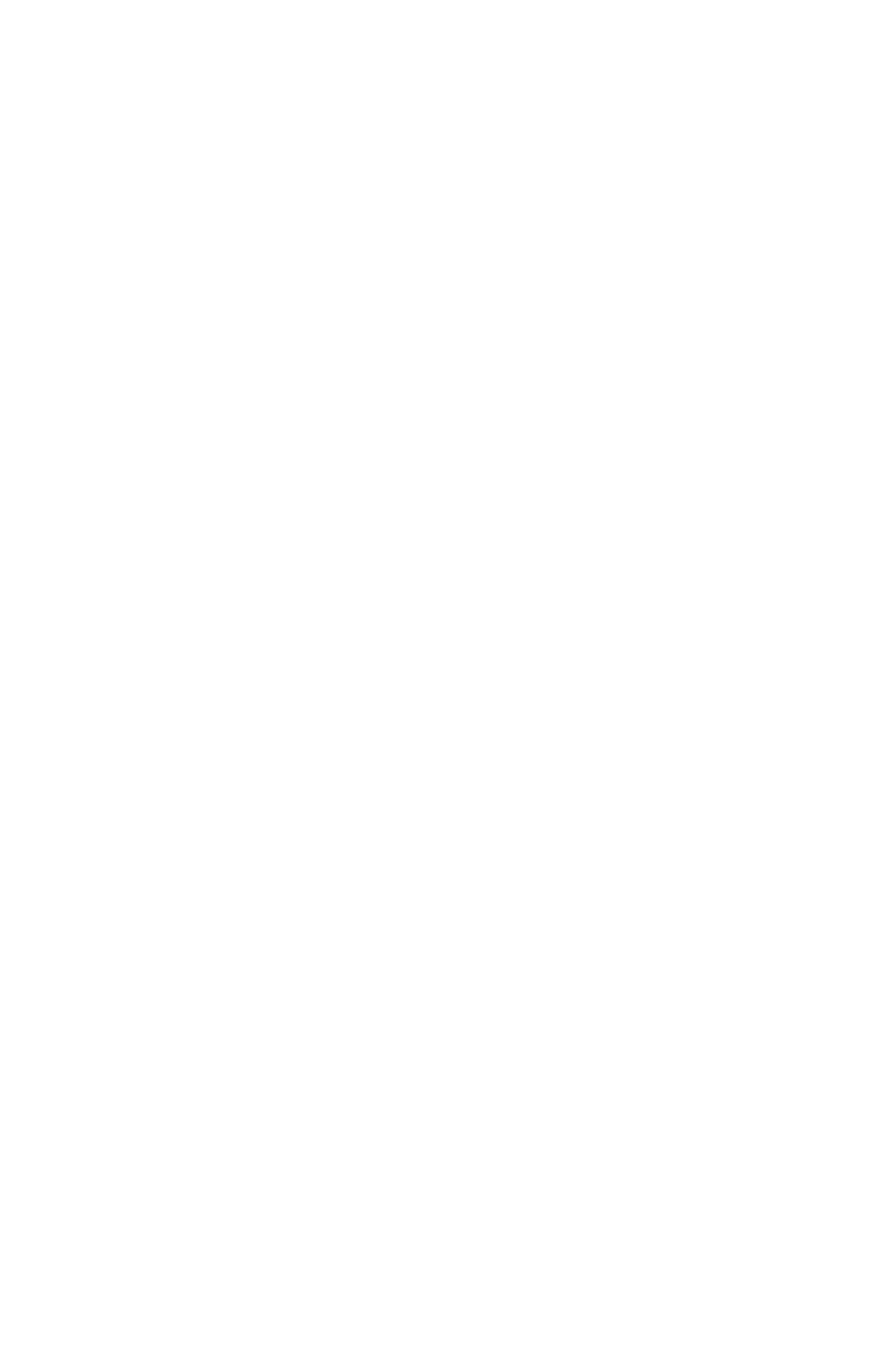## **QUESTION PRESENTED**

Whether a public school district's policy of having its teachers lead students in a daily Pledge of Allegiance that declares the United States to be "one Nation under God" is consistent with the Establishment Clause of the First Amendment and the associated mandates of equal protection.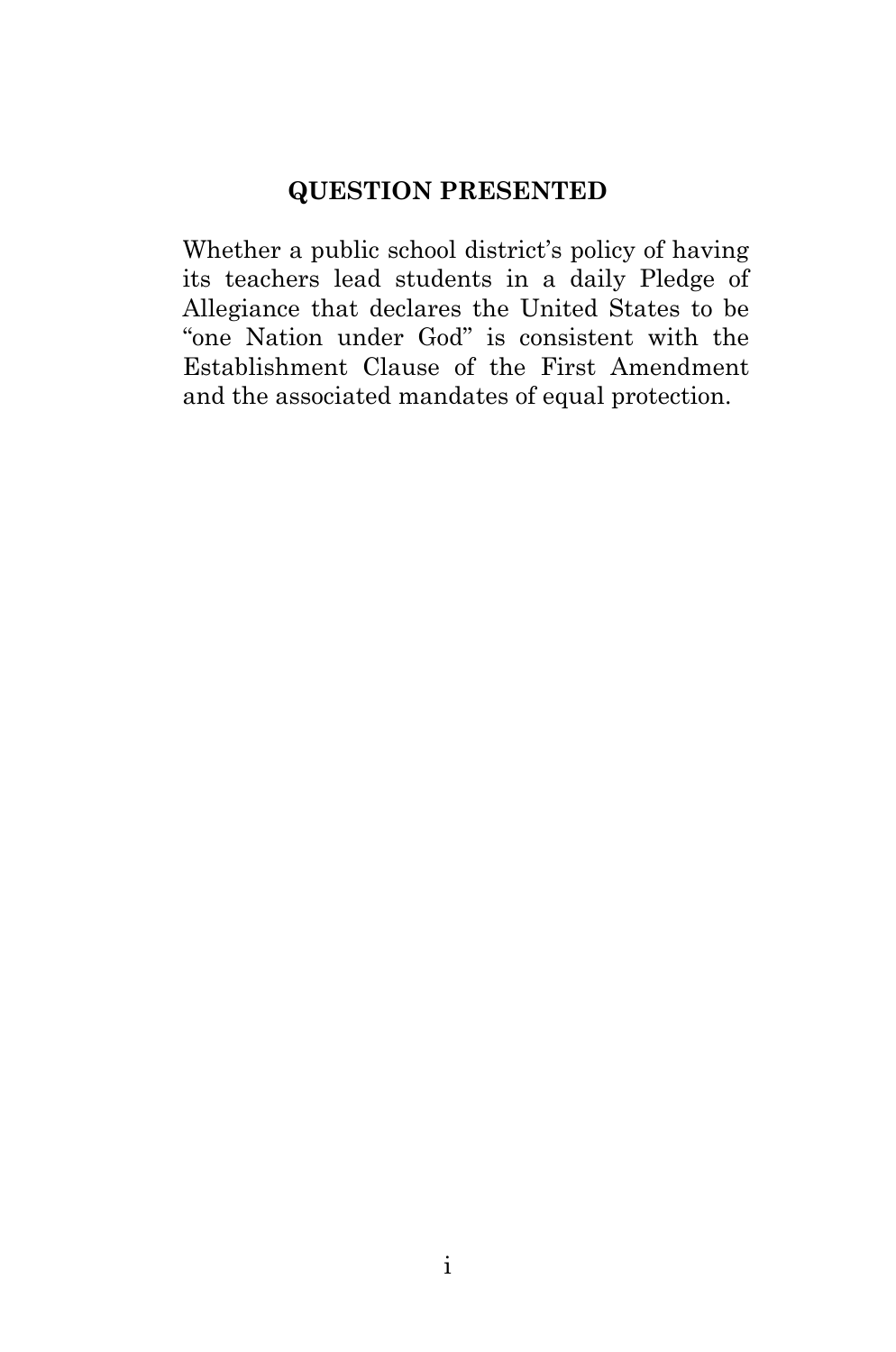## **LIST OF ALL PARTIES**

## **Plaintiffs/Petitioners**

- (1) The Freedom From Religion Foundation
- (2) Pat Doe (Parent and Next Friend of DoeChild-1, DoeChild-2, and DoeChild-3)
- (3) Jan Doe (Parent and Next Friend of DoeChild-1, DoeChild-2, and DoeChild-3)
- (4) DoeChild-1
- (5) DoeChild-2
- (6) DoeChild-3

## **Defendants/Respondents**

- (1) The Hanover School District
- (2) The Dresden School District
- (3) The United States of America
- (4) The State of New Hampshire
- (5) Muriel Cyrus
- (6) A.C., Minor
- (7) J.C., Minor
- (8) K.C., Minor
- (9) S.C., Minor
- (10)E.C., Minor
- (11)R.C., Minor
- (12)A.C., Minor
- (13)D.P., Minor
- (14)Michael Chobanian
- (15)Margarethe Chobanian
- (16)Minh Phan
- (17)Suzu Phan
- (18)Knights of Columbus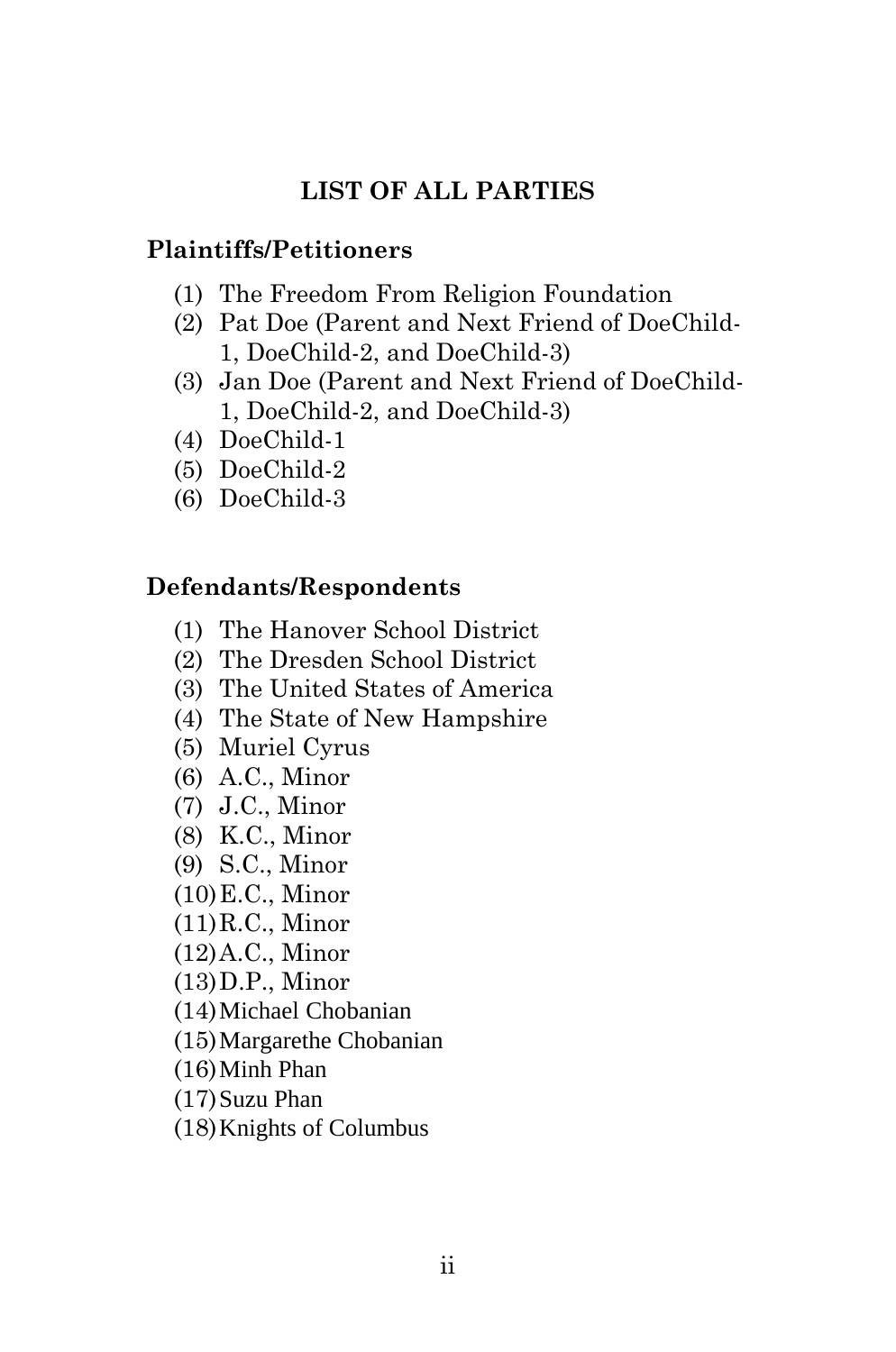# **TABLE OF CONTENTS**

| <b>CONSTITUTIONAL PROVISIONS</b><br>AND STATUTES INVOLVED IN                                                               |
|----------------------------------------------------------------------------------------------------------------------------|
|                                                                                                                            |
| <b>STATEMENT OF THE CASE1</b>                                                                                              |
| <b>RULING OF THE COURT OF</b>                                                                                              |
| <b>REASONS FOR GRANTING THE</b>                                                                                            |
| THE COURT OF APPEALS DECIDED<br>L.<br>AN IMPORTANT QUESTION OF<br>FEDERAL LAW THAT HAS NOT<br>BEEN, BUT SHOULD BE, SETTLED |
| (A) THE COURT'S ESTABLISHMENT<br><b>CLAUSE JURISPRUDENCE</b><br><b>REMAINS "IN HOPELESS</b>                                |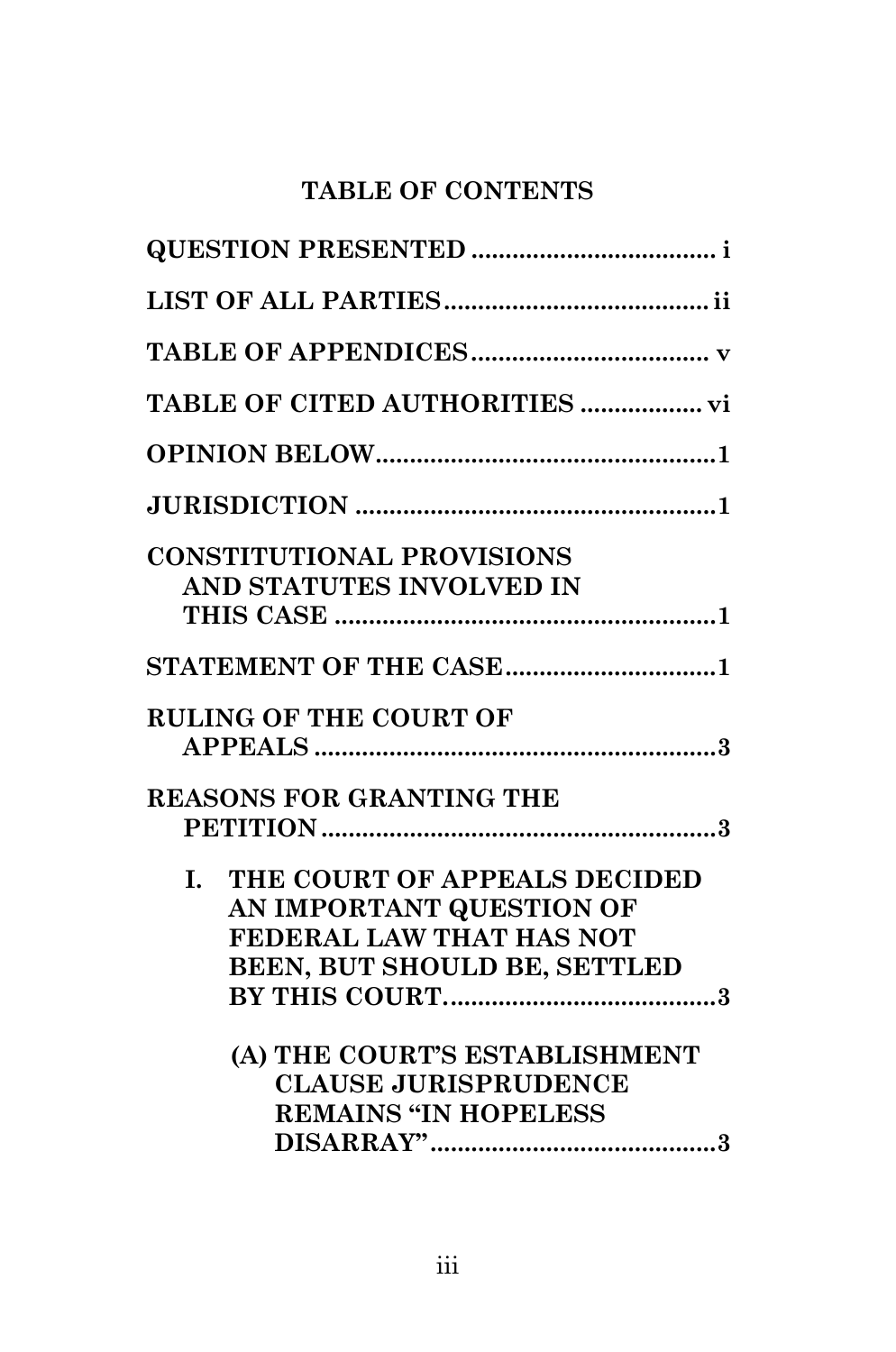| (B) THIS CASE INVOLVES THE            |
|---------------------------------------|
| <b>NATION'S MOST</b>                  |
| <b>DISENFRANCHISED</b>                |
| RELIGIOUS MINORITY19                  |
| (C) THIS CASE INVOLVES AN             |
| <b>IMPORTANT QUESTION</b>             |
| <b>REGARDING FEDERALISM AND</b>       |
| STATUTORY ANALYSIS 24                 |
| <b>II. THE COURTS OF APPEALS HAVE</b> |
| DECIDED AN IMPORTANT                  |
| FEDERAL QUESTION IN WAYS              |
| THAT CONFLICT WITH THE                |
| <b>RELEVANT DECISIONS OF THIS</b>     |
|                                       |
| (A) THE CIRCUIT COURTS HAVE           |
| <b>IGNORED THIS COURT'S</b>           |
| "TOUCHSTONE"27                        |
| (B) THE CIRCUIT COURTS HAVE           |
| <b>DEPARTED FROM AN</b>               |
| <b>UNBROKEN STRING OF THIS</b>        |
| <b>COURT'S PUBLIC SCHOOL</b>          |
| <b>ESTABLISHMENT CLAUSE</b>           |
|                                       |
| (C) THE CIRCUIT COURTS HAVE           |
| <b>DEPARTED FROM THIS</b>             |
| <b>COURT'S REFUSAL TO ACCEPT</b>      |
| THE "AS A WHOLE" PLOY29               |
|                                       |
|                                       |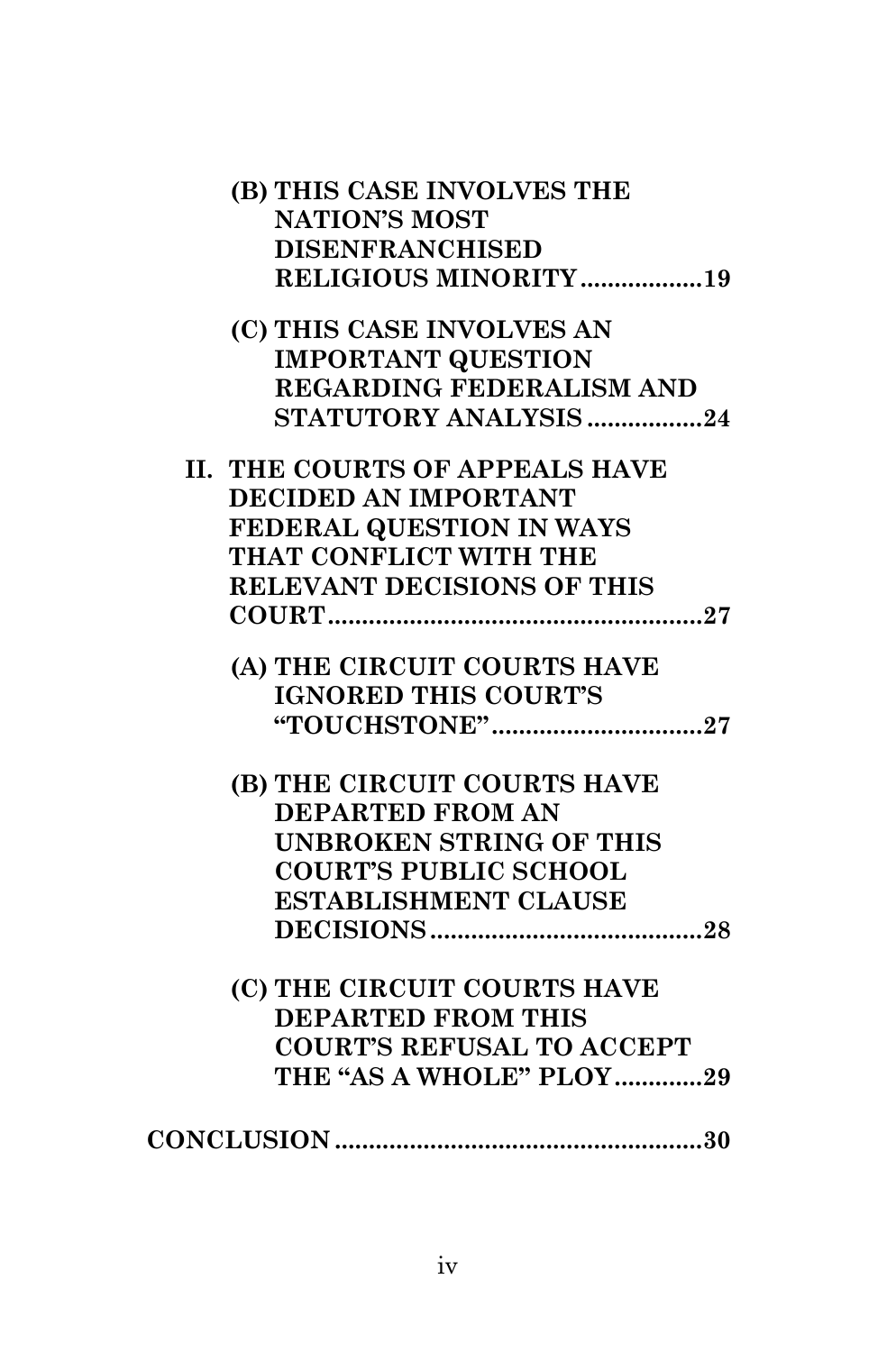#### **TABLE OF APPENDICES**

**Appendix A Court of Appeals' Opinion (filed November 12, 2010) .................... App. 1** 

**Appendix B District Court's Order of Dismissal (filed August 7, 2008) .......................... App. 29** 

**Appendix C District Court's Order of Dismissal (filed September 30, 2009) ................. App. 53** 

**Appendix D Court of Appeals' Denial of Rehearing (filed December 28, 2010) .................. App. 89** 

**Appendix E**

**Constitutional Provisions and Statutes Involved in the Case........................... App. 91** 

**Appendix F**

**State Constitutional Provisions Depriving Atheists of Equal Rights..................................................... App. 93**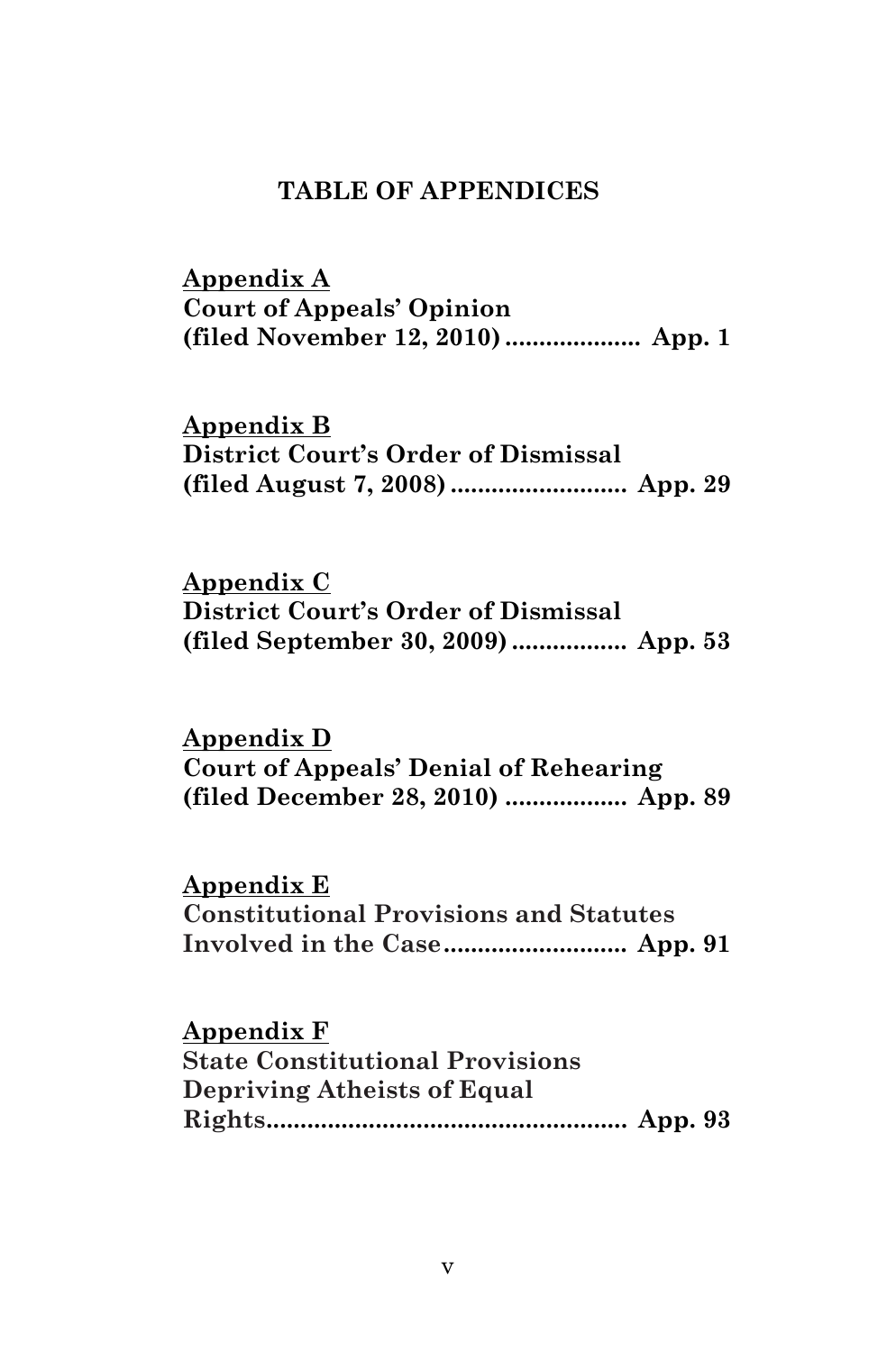# **TABLE OF CITED AUTHORITIES**

## **CASES**

| Abington Sch. Dist. v. Schempp, 374 U.S. 203          |
|-------------------------------------------------------|
| $(1963)$<br>13, 19, 20, 29                            |
| Allegheny County v. Greater Pittsburgh                |
|                                                       |
| American Atheists, Inc. v. Duncan, 616 F.3d           |
|                                                       |
| Batson v. Kentucky, 476 U.S. 79 (1986)  19            |
| Bd. of Educ. v. Rowley, 458 U.S. 176 (1982) 24        |
| Croft v. Perry, 624 F.3d 157 (5th Cir. 2010)passim    |
| Doe v. Renfrow, 451 U.S. 1022 (1981)  28              |
| Edwards v. Aguillard, 482 U.S. 578 (1987). 13, 28, 29 |
| Elk Grove Unified Sch. Dist. v. Newdow, 542           |
|                                                       |
| Employment Div. v. Smith, 494 U.S. 872                |
|                                                       |
|                                                       |
| Epperson v. Arkansas, 393 U.S. 97 (1968)  13, 24, 29  |
| Freedom From Religion Foundation v.                   |
| Hanover Sch. Dist., 626 F.3d 1 (1st Cir.              |
| $2010)$                                               |
|                                                       |
| Lee v. Weisman, 505 U.S. 577 (1992)  10, 29           |
| Lemon v. Kurtzman, 403 U.S. 602 (1971)  5, 13, 25     |
|                                                       |
| Lynch v. Donnelly, 465 U.S. 668 (1984)  3, 7, 9       |
| Marsh v. Chambers, 463 U.S. 783 (1983) 9, 10, 11, 29  |
| McCollum v. Board of Education, 333 U.S.              |
| 203 (1948)                                            |
| McCreary County v. ACLU, 545 U.S. 844                 |
|                                                       |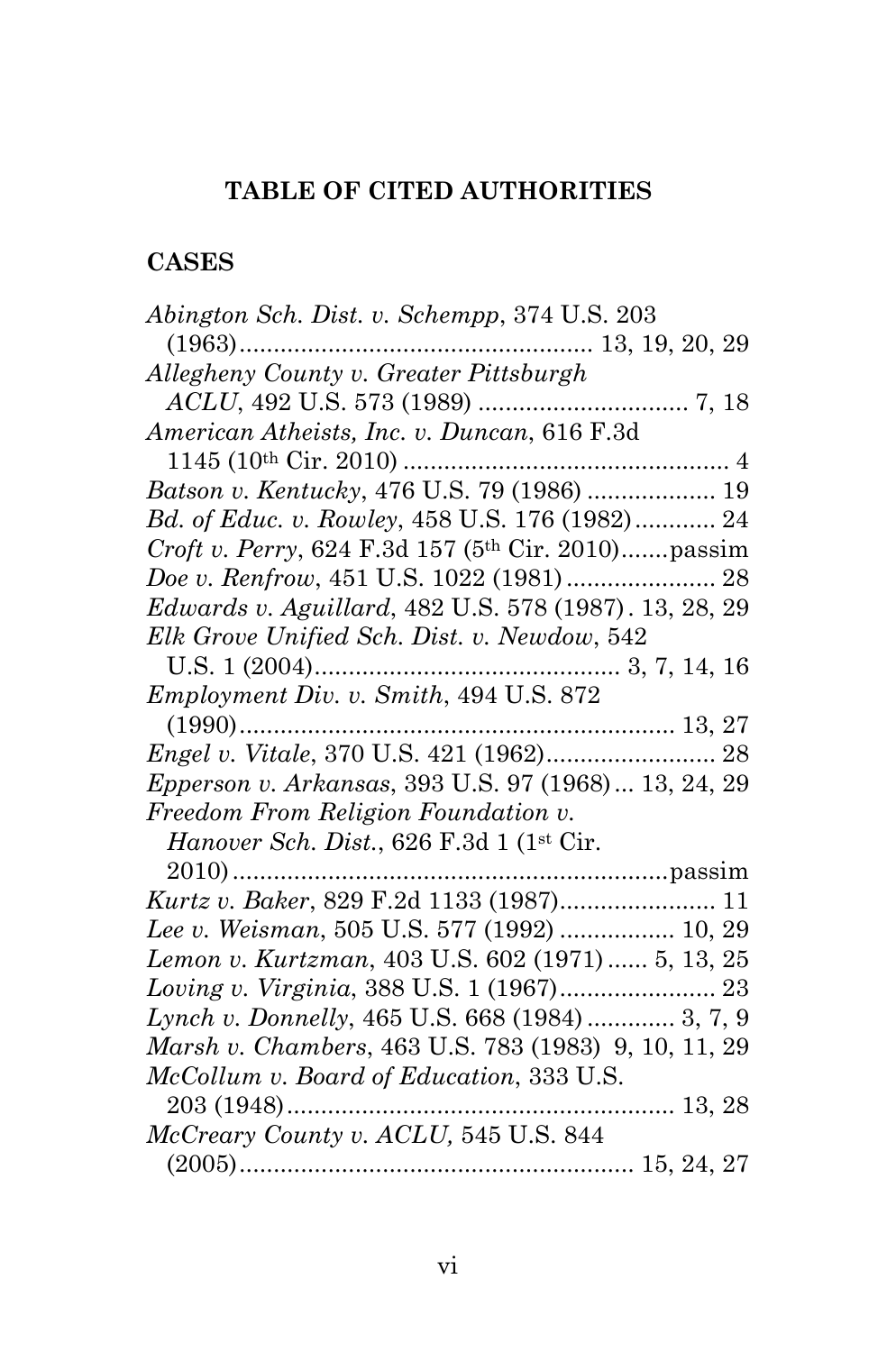| McGowan v. Maryland, 366 U.S. 420 (1961) 11          |
|------------------------------------------------------|
| Myers v. Loudoun County Public Schools,              |
| 418 F.3d 395 (4th Cir. 2005) 11, 12, 14, 15          |
| Newdow v. Lefevre, 598 F.3d 638 (9th Cir.            |
| $2010)$<br>. 1                                       |
| Newdow v. Rio Linda Union Sch. Dist., 597            |
|                                                      |
| Newdow v. Roberts, 603 F.3d 1002 (D.C. Cir           |
| $2010)$                                              |
| Pelphrey v. Cobb County, 547 F.3d 1263 (11th         |
|                                                      |
|                                                      |
| 747 (1968)                                           |
| Pierce v. Society of Sisters, 268 U.S. 510           |
|                                                      |
| Rosenberger v. University of Virginia, 515           |
| U.S. $819(1995)$                                     |
| Santa Fe Independent Sch. Dist. v. Doe, 530          |
|                                                      |
| Shelton v. Tucker, 364 U.S. 479 (1960) 28            |
| Sherman v. Community Consolidated Sch.               |
| Dist. 21, 980 F.2d 437 (7th Cir. 1992)  6, 8, 12, 14 |
| Skoros v. City of New York, 437 F.3d 1 (2nd          |
| $Cir. 2006)$                                         |
| Stone v. Graham, 449 U.S. 39 (1980) 13, 29           |
|                                                      |
| <i>Wallace v. Jaffree, 472 U.S. 38 (1985) 17, 30</i> |
| Zorach v. Clauson, 343 U.S. 306 (1954) 11, 22        |
|                                                      |

# **STATUTES**

| N.H. Rev. Stat. Ann. § 194:15-c 2, 6, 25, 26 |  |
|----------------------------------------------|--|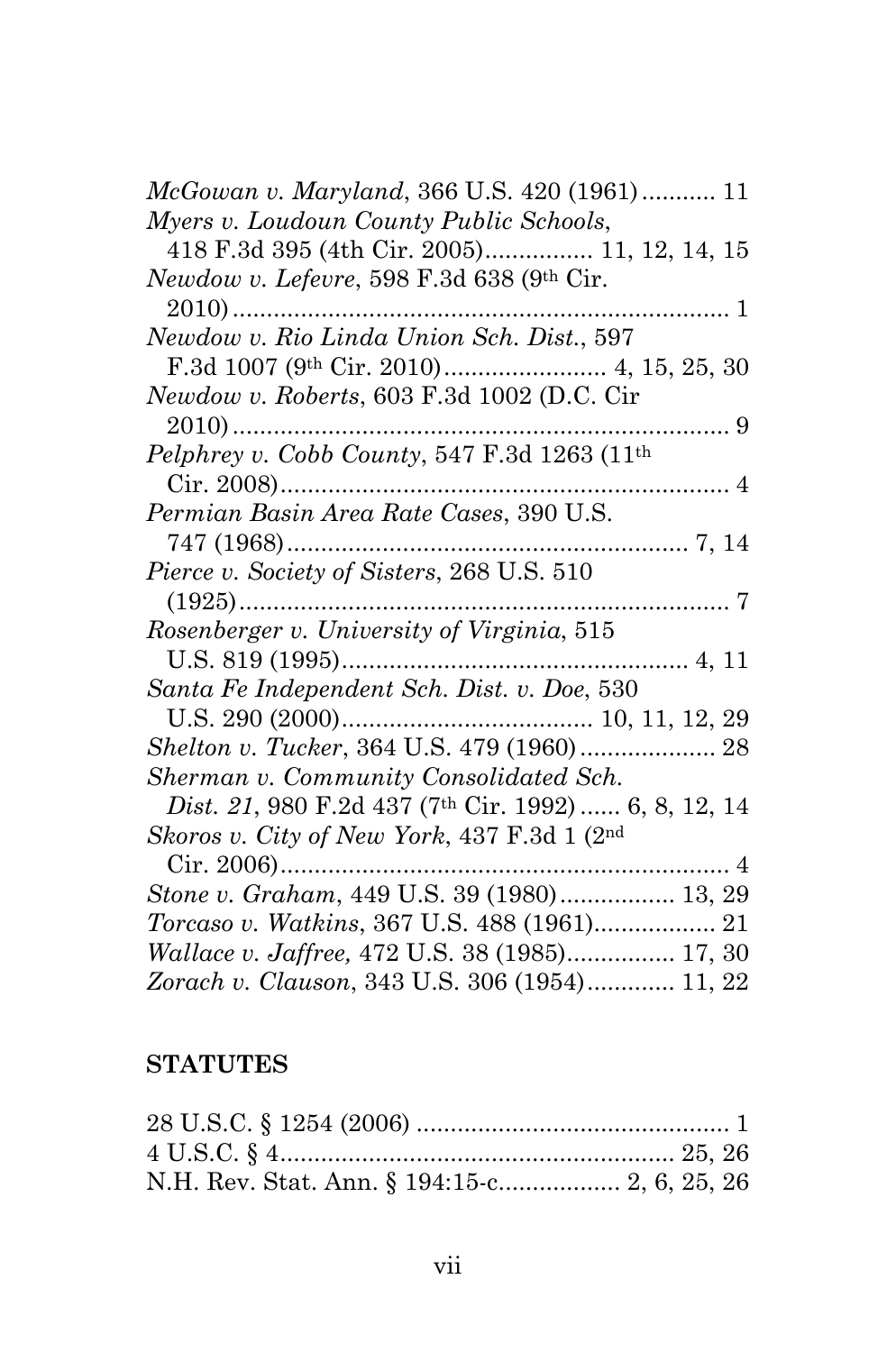# **CONSTITUTIONAL PROVISIONS**

U.S. Const. amend. I..........................................passim

# **OTHER AUTHORITIES**

| C. H. Van Tyne, The Influence of the Clergy,       |  |
|----------------------------------------------------|--|
| and of Religious and Sectarian Forces on           |  |
| <i>the American Revolution</i> , 19 Am. Hist. Rev. |  |
| 44, 60 $(1913)$                                    |  |
| Dr. John W. Baer. The Pledge of Allegiance:        |  |
| A Short History,                                   |  |
| http://oldtimeislands.org/pledge/pledge.htm13, 14  |  |
| Dwight D. Eisenhower Presidential Library,         |  |
| Reports to the President on Pending                |  |
| Legislation prepared by the White House            |  |
| Records Office (Bill File) June 14, 1954 -         |  |
|                                                    |  |
| George W. Bush, Letter of November 13, 2002        |  |
| to the Hawaii State Federation of Honpa            |  |
|                                                    |  |
|                                                    |  |
| Joseph Story, 2 Commentaries on equity             |  |
| jurisprudence : as administered in England         |  |
|                                                    |  |
|                                                    |  |
| Michael Newdow, Question to Justice Scalia:        |  |
| Does the Establishment Clause Permit the           |  |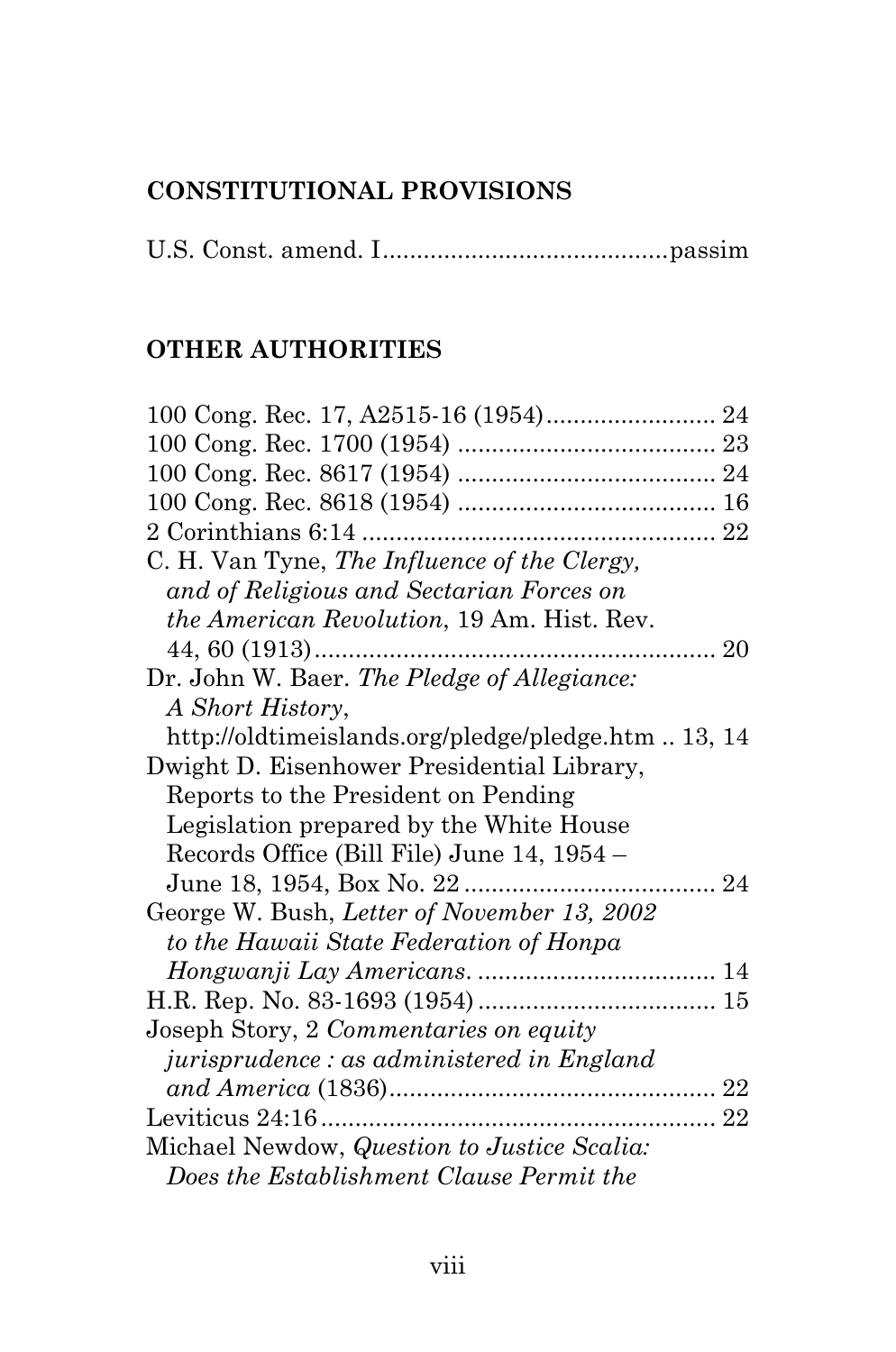| Disregard of Devout Catholics? 38 Cap. U.       |  |
|-------------------------------------------------|--|
|                                                 |  |
| Penny Edgell, Joseph Gerteis & Douglas          |  |
| Hartmann Atheists as "Other": Moral             |  |
| Boundaries and Cultural Membership in           |  |
| <i>American Society.</i> American Sociological  |  |
| Review (April, 2006) Vol. 71, pages 211-34.  22 |  |
|                                                 |  |
|                                                 |  |
| William Blackstone, <i>Commentaries</i> on the  |  |
| Laws of England: A Facsimile of the First       |  |
|                                                 |  |

# **WEBSITES**

| http://oldtimeislands.org/pledge/pledge.htm  17 |  |
|-------------------------------------------------|--|
| http://people-press.org/report/150/americans-   |  |
| struggle-with-religions-role-at-home-and-       |  |
|                                                 |  |
| http://pewforum.org/Government/Faith-on-        |  |
| the-Hill--The-Religious-Composition-of-the-     |  |
|                                                 |  |
| http://pewforum.org/Public-Expresses-Mixed-     |  |
|                                                 |  |
| http://www.infoplease.com/ipa/A0101281.html 23  |  |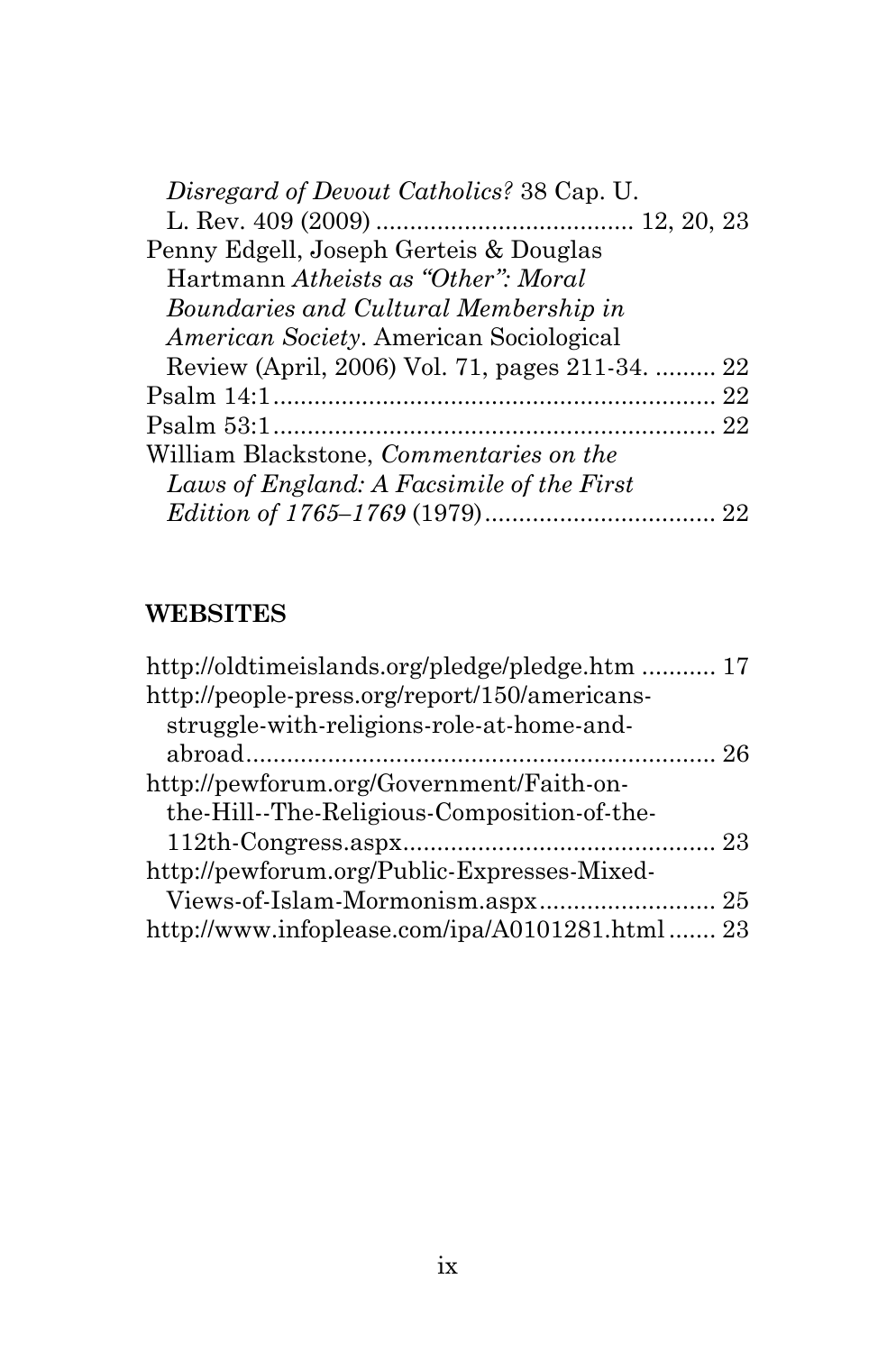#### **OPINION BELOW**

The opinion of the United States Court of Appeals for the First Circuit is available at *Freedom From Religion Foundation v. Hanover Sch. Dist.*, 626 F.3d 1 (1st Cir. 2010). It is reprinted in Appendix A.

#### **JURISDICTION**

The First Circuit filed its decision on November 12, 2010, and entered an order denying petitioners' motion for rehearing on December 28, 2010. Appendix B. By writ of certiorari, this Court has jurisdiction under 28 U.S.C. § 1254(1) to review the Court of Appeals' decision.

### **CONSTITUTIONAL PROVISIONS AND STATUTES INVOLVED IN THIS CASE**

The constitutional provisions and statutes involved in this case are set out in Appendix E.

#### **STATEMENT OF THE CASE**

The Pledge of Allegiance was first introduced in 1892. It was intended to be a patriotic oath that, as reflected in the phrase "one nation indivisible," would unify our people. In the mid-1950s, however, that phrase was altered. Wishing to distinguish our American form of government from that of our Soviet Cold War rivals, Congress added the two words "under God" to the Pledge. In so doing, it divided the American people on the basis of religious belief.

Since that time, agents of the government (i.e., public school teachers) have done as Congress intended, leading children throughout the country in reciting the amended (Monotheistic) version of the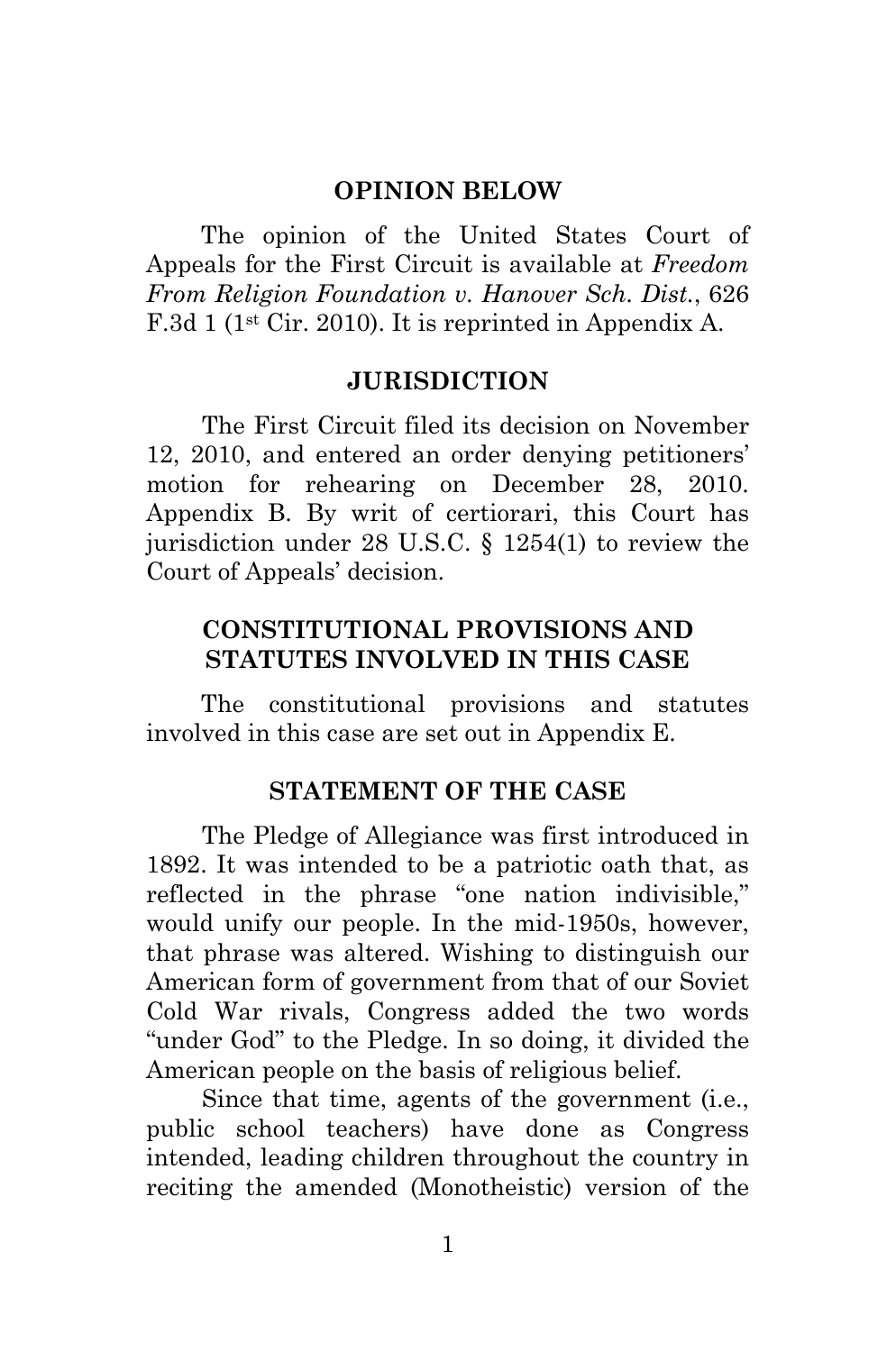Pledge. In New Hampshire, that activity occurs pursuant to N.H. Rev. Stat. Ann. ("RSA") § 194:15-c, also known as "the New Hampshire School Patriot Act." With its mandatory language, that act provides that "[a] school district shall authorize a period of time during the school day for the recitation of the pledge of allegiance." "Pupil participation," however, "shall be voluntary."

The lead plaintiff in this case is the Freedom From Religion Foundation ("FFRF"), a national association of Atheists and Agnostics. FFRF works to end the prevalent anti-Atheist bias in this country by supporting the separation of church and state. Joining FFRF is a family of Atheists and Agnostics. This family is comprised of Jan Doe (an FFRF member), Pat Doe, and their three children. The family lives in New Hampshire, where each child has been attending public school since kindergarten. In their classrooms, the mandate of RSA § 194:15-c has been followed. Thus, on the order of 2,400 times already, agents of the government (i.e., public school teachers) have encouraged this non-believing couple's young children to stand up, place their hands over their hearts, and personally affirm the religious contention that God exists. Plaintiffs contend that – whether the children participate or not – there remains implicit in each Pledge recital the message that these children's parents' (and their own) religious views are wrong.

FFRF and the Does filed suit to end that practice on the grounds that it violates the Establishment Clause and the associated principle of equal protection. After an adverse ruling in the District Court, they filed an appeal in the U.S. Court of Appeals for the First Circuit.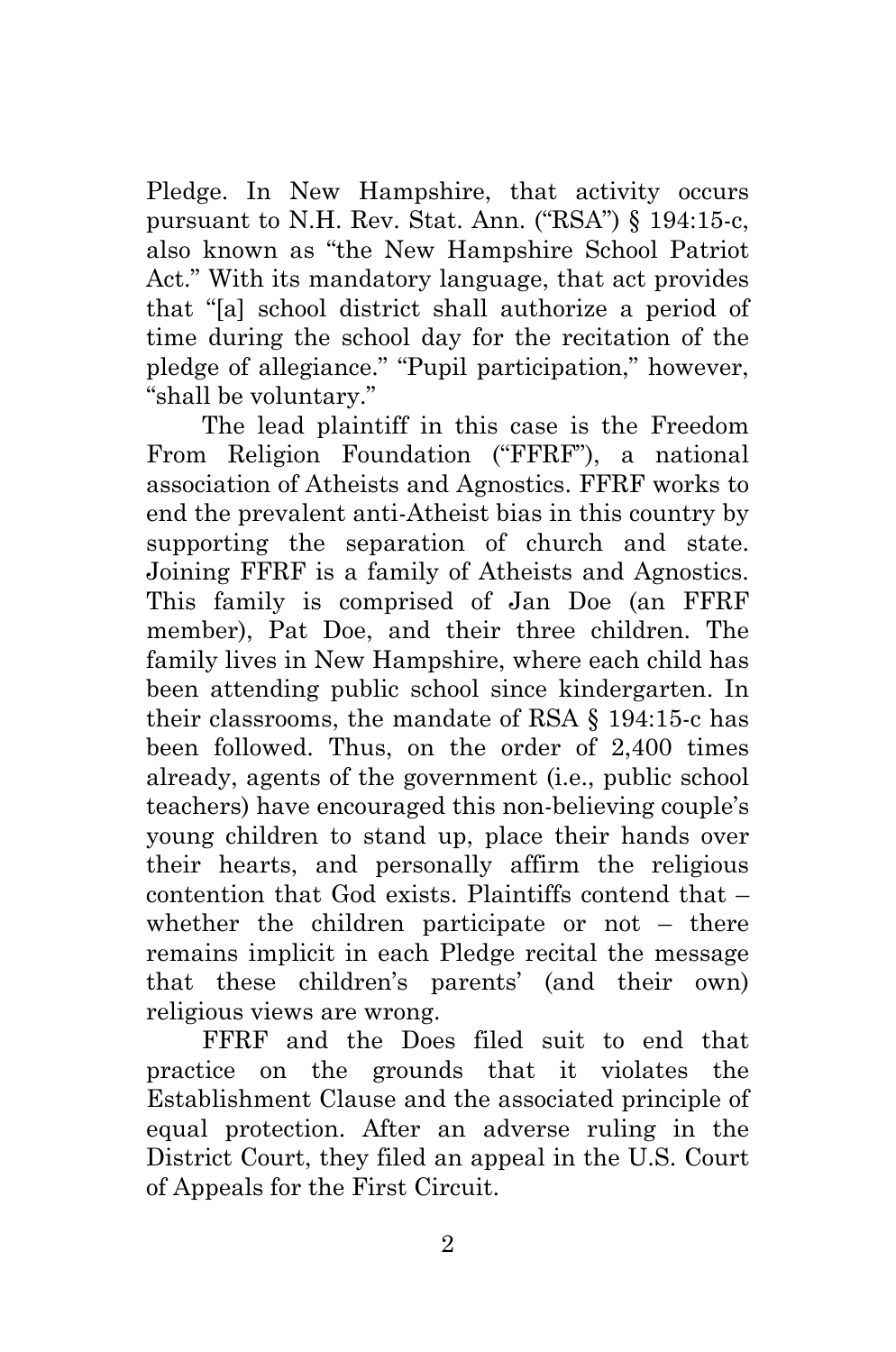#### **RULING OF THE COURT OF APPEALS**

The U.S. Court of Appeals for the First Circuit ruled that it is permissible under the Establishment Clause for public school teachers to lead impressionable children in reciting the Pledge of Allegiance (with the "under God" verbiage).

### **REASONS FOR GRANTING THE PETITION**

### **I. THE COURT OF APPEALS DECIDED AN IMPORTANT QUESTION OF FEDERAL LAW THAT HAS NOT BEEN, BUT SHOULD BE, SETTLED BY THIS COURT.**

Whether governmental agents should lead impressionable children in personally affirming that our nation is "under God" has already been characterized by this Court as a "matter[] of great national significance," *Elk Grove Unified Sch. Dist. v. Newdow*, 542 U.S. 1, 11 (2004), and "a weighty question of federal law." *Id*. at 17. In view of the following, Petitioners respectfully submit that the time is ripe for this important question of federal law to be settled by this Court.

### **(A) THE COURT'S ESTABLISHMENT CLAUSE JURISPRUDENCE REMAINS "IN HOPELESS DISARRAY"**

In the nearly three decades since the Court appeared "willing to alter its analysis from Term to Term in order to suit its preferred results," *Lynch v. Donnelly*, 465 U.S. 668, 699 n.4 (1984) (Brennan, J., dissenting), its Establishment Clause jurisprudence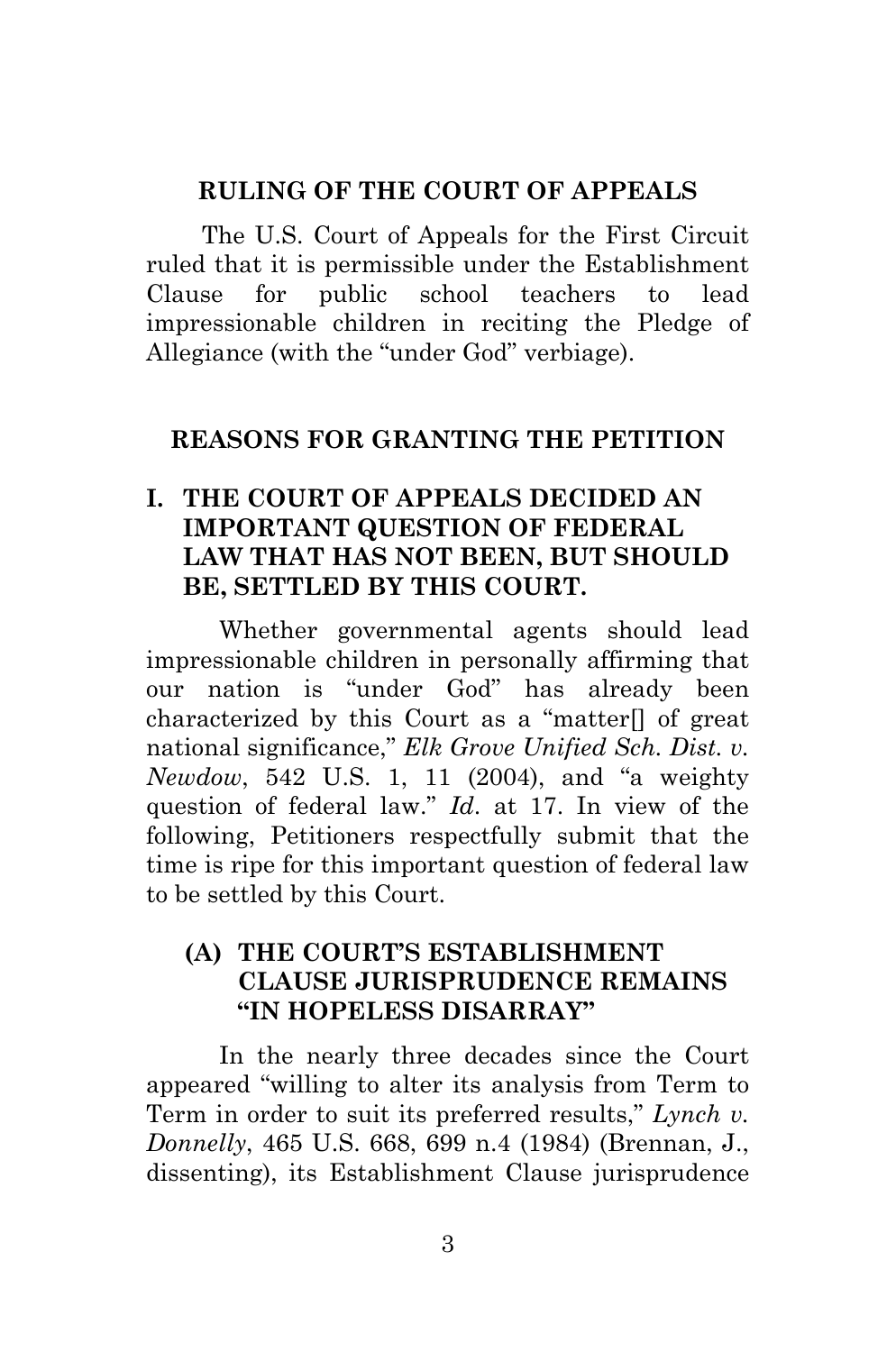has remained "in hopeless disarray." *Rosenberger v. University of Virginia*, 515 U.S. 819, 861 (1995) (Thomas, J. concurring). Thus, the lower courts continue to "struggl[e] mightily to articulate when government action has crossed the constitutional line," *American Atheists, Inc. v. Duncan*, 616 F.3d 1145, 1156 (10<sup>th</sup> Cir. 2010), attributing this difficulty to "the Supreme Court's failure to 'prescribe a general analytic framework within which to evaluate Establishment Clause claims.'" *Id*. (citation omitted). Similarly, "the Court's Establishment Clause jurisprudence is often derided as inconsistent," *Newdow v. Rio Linda Union Sch. Dist.*, 597 F.3d 1007, 1074 (9th Cir. 2010) (Reinhardt, J., dissenting), "rife with confusion," *Croft v. Perry*, 624 F.3d 157, 165 (5th Cir. 2010), with "no clear consensus among our sister circuits," *Pelphrey v. Cobb County*, 547 F.3d 1263, 1274 (11th Cir. 2008), and "less-than-clear Supreme Court precedent," *Skoros v. City of New York*, 437 F.3d 1, 43 (2nd Cir. 2006) (Straub, J., concurring and dissenting).

The "disarray" of the Court's Establishment Clause jurisprudence is reflected in the five Court of Appeals decisions that have upheld the "under God" language. Although consistent in outcome ("Every federal circuit court that has addressed a state pledge statute has rejected the claim of unconstitutionality." *Freedom*, 626 F.3d at 6 n.13), the bases for those rulings are remarkably diverse. To be sure, a consistent outcome stemming from a variety of approaches usually suggests that the outcome is correct. However, when it is realized that each approach would also validate "one Nation under Jesus" or "one Nation under Protestantism," the possibility is great that the identity of the holdings is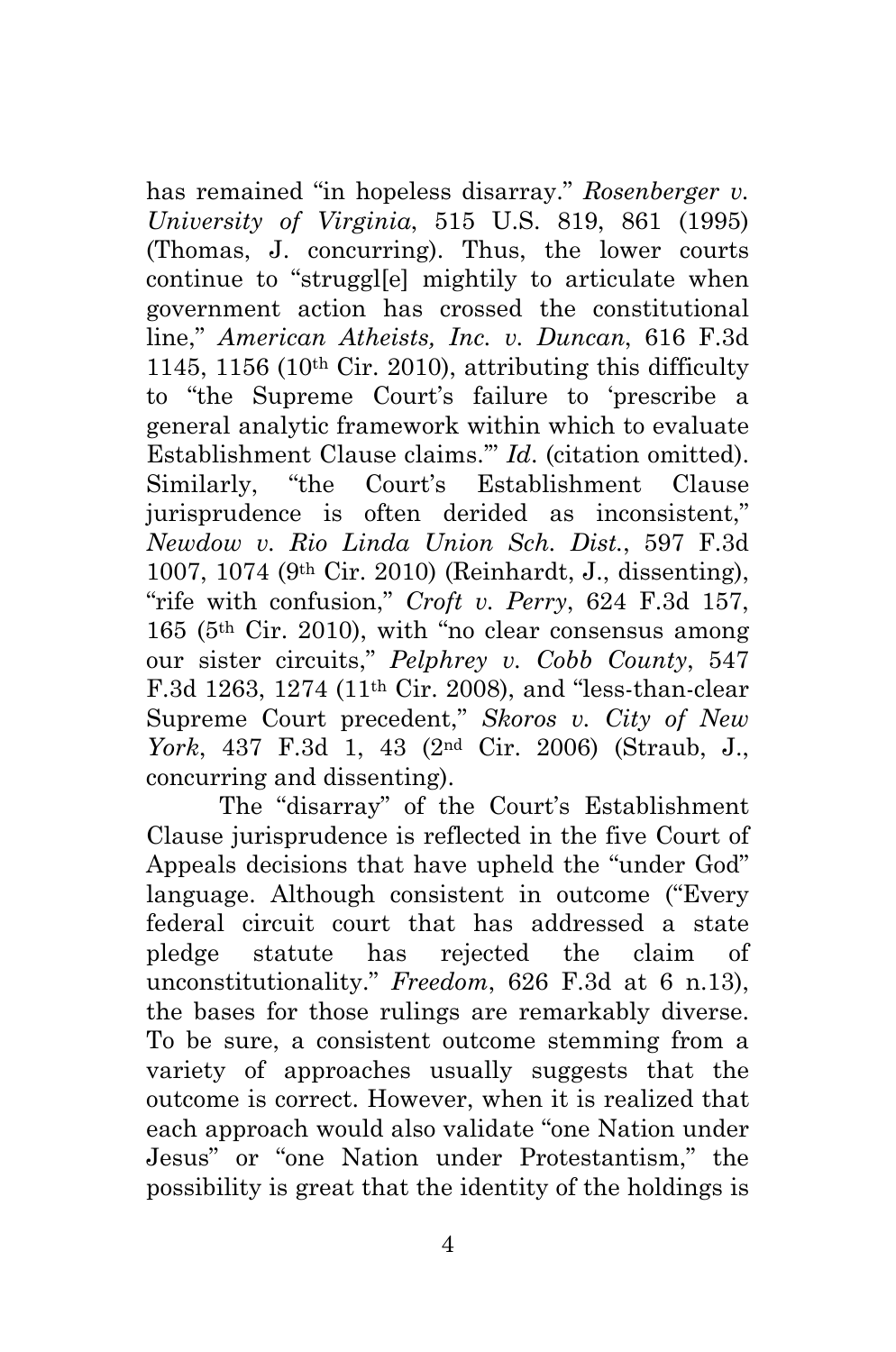not the important unifying feature of the various opinions. Rather, it is possible that what unifies these diverse holdings is that all of them manifest the evil that the Establishment Clause exists to stifle – i.e., "political division along religious lines." *Lemon v. Kurtzman*, 403 U.S. 602, 622-23 (1971). Accordingly, a careful examination by this Court is warranted to ensure that the constitutional guarantee of religious freedom is not being weakened by an ever-growing number of appellate decisions.

In fact, the diversity of arguments appears to be nothing more than the proverbial mud being tossed in the hope that some will stick. In this case alone, at least nine reasons were given to conclude that "under God" in the Pledge is permissible. Again, every one of those reasons would also deem constitutional the two alternative (i.e., "under Jesus" and "under Protestantism"1) phrases just mentioned:

- (1) "The Pledge and the phrase 'under God' are not themselves prayers, nor are they readings from or recitations of a sacred text of a religion." 626 F.3d at 8.
- (2) "[T]he New Hampshire Act has a secular purpose- -the promotion of patriotism." *Id*. at 9.
- (3) "[T]here is no claim that a student is required to advance a belief in theism (or monotheism)." *Id*. at 10.
- (4) "[T]he recitation of the Pledge in New Hampshire public schools is meant to further 'the policy of

<sup>&</sup>lt;sup>1</sup> Or, for that matter, "one Nation under the White Race," "one Nation under the Male Gender," or "one Nation under the Wealthiest Citizens," reflecting other characteristics of the nation's founders.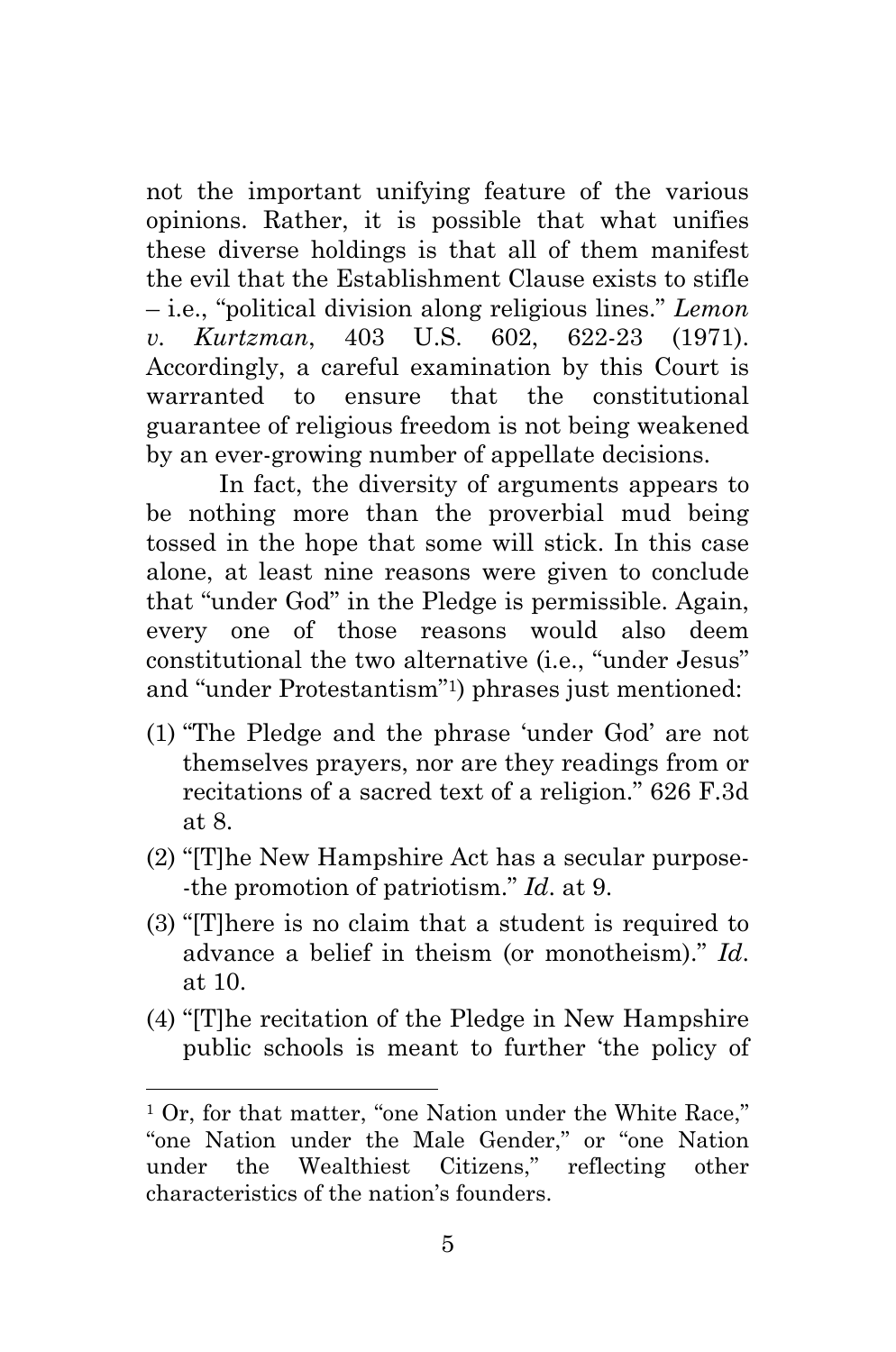teaching our country's history.'" *Id.* (citing RSA § 194:15-c).

- (5) "[C]hildren are not religiously differentiated from their peers merely by virtue of their nonparticipation in the Pledge." *Id*. at 11.
- (6) "Taken in the context of the words of the whole Pledge, the phrase 'under God' does not convey a message of endorsement." *Id.*
- (7) "[A] student who remains silent during the saying of the Pledge engages in overt non-participation by doing so." *Id*. at 13-14.
- (8) "[T]he Doe children allege mere exposure to the religious content of the Pledge." *Id*. at 14.
- (9) "[T]he New Hampshire Act … 'applies equally to those who believe in God, those who do not, and those who do not have a belief either way, giving adherents of all persuasions the right to participate or not participate in reciting the pledge, for any or no reason.'" *Id.* (citing to the opinion of the District Court).

The same holds true for the other circuits' Pledge panels – i.e., the Christian and Protestant versions of the Pledge would be permissible using their arguments as well. In *Sherman v. Community Consolidated Sch. Dist. 21*, 980 F.2d 437 (7th Cir. 1992), *cert. denied*, 508 U.S. 950 (1993), for example, after shifting the onus of the Bill of Rights from the government to the individual:

Government … retains the right to set the curriculum in its own schools and insist that those who cannot accept the result exercise their right under *Pierce v. Society of Sisters*, 268 U.S. 510, 69 L. Ed. 1070, 45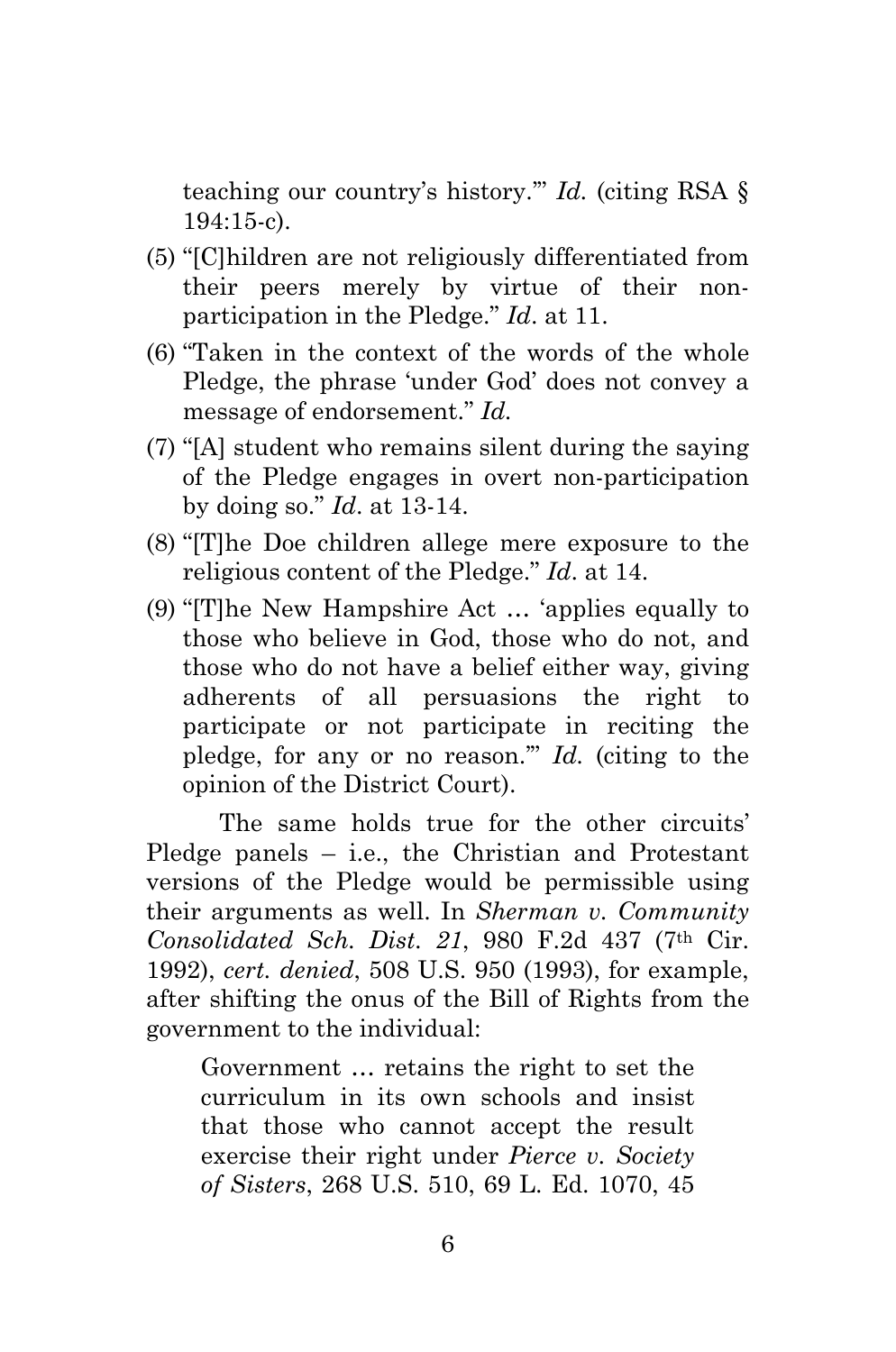S. Ct. 571 (1925), and select private education at their own expense.

*id*. at 445, the panel relied upon what this Court has called "cursory dicta inserted in unrelated cases." *Permian Basin Area Rate Cases*, 390 U.S. 747, 775 (1968). In view of the Court's consistent rulings striking down the governmental infusion of religion into the public schools (*see* at page 29, *infra*), commentary on the appropriateness of this reliance seems desirable.

*Sherman* also alluded to what first appeared in Justice Brennan's dissent in *Lynch*: "ceremonial deism." After writing, "I remain uncertain about these questions," Justice Brennan continued:

I would suggest that … the references to God contained in the Pledge of Allegiance to the flag can best be understood … as a form of "ceremonial deism," protected from Establishment Clause scrutiny chiefly because they have lost through rote repetition any significant religious content.

465 U.S*.* at 716 (Brennan, J., dissenting) (footnote omitted). Since then, "ceremonial deism" has been mentioned in only two other Supreme Court cases. In *Allegheny County v. Greater Pittsburgh ACLU*, 492 U.S. 573 (1989), the plurality, *id*. at 595 n.46 and 603, and Justice O'Connor (in concurrence), *id*. at 630, basically referenced the term in passing. Although some analysis was offered by Justice O'Connor in the second case, *Elk Grove Unified Sch. Dist. v. Newdow*, 542 U.S. 1, 37-44 (2004) (O'Connor, J., concurring), no other justice joined her opinion. Accordingly, any high court authority for "ceremonial deism" is meager at best.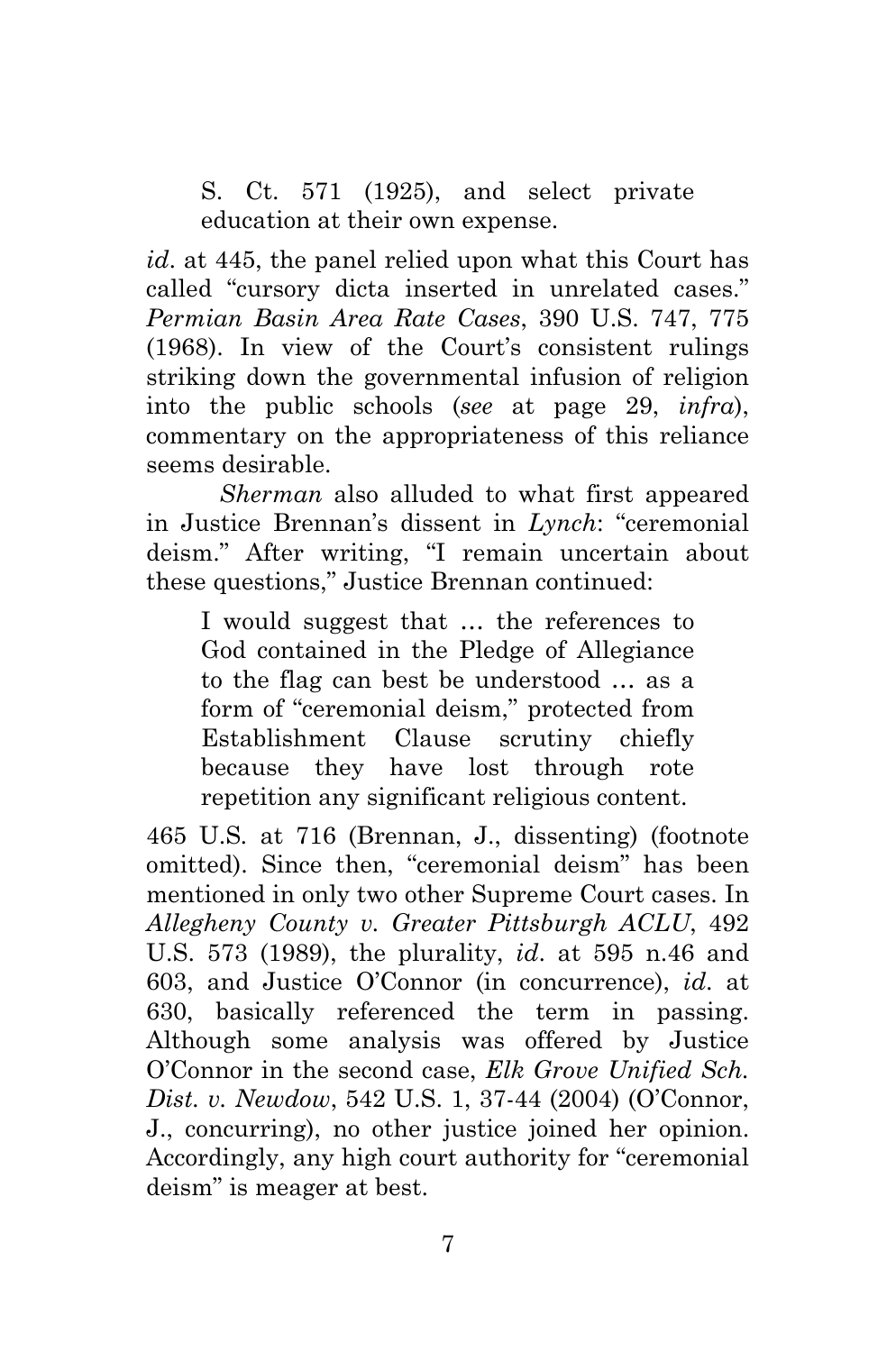In *Sherman*, in fact, Judge Manion took issue with the concept. "A civic reference to God," he wrote, "does not become permissible under the First Amendment only when it has been repeated so often that it is sapped of religious significance." 980 F.2d at 448 (Manion, J., concurring). Otherwise, he argued, "ceremonial deism" would imply that, in 1954, the Pledge "violated the Establishment Clause because [it] had not yet been rendered meaningless by repetitive use." *Id*. Moreover:

Why only "under God"? Why not "indivisible", "liberty and justice for all"? Do not these equally repeated phrases also lose their meaning under the logic of "ceremonial deism"? The answer, quite simply, is that a court cannot deem any words to lose their meaning over the passage of time. Each term used in public ceremony has the meaning intended by the term.

*Id*. In view of Judge Manion's comments, formal analysis of "ceremonial deism" by this Court is needed to determine whether he or the *Sherman* panel majority correctly interpreted that concept.

Judge Manion would have applied another technique: the "if-then" test. This test (which also would validate "under Jesus" and "under Protestantism") currently has the potential to rationalize almost any governmental endorsement of religion. Starting with one accepted practice, the "ifthen" test simply uses that practice as a benchmark, and allows for the progressive degradation of the Constitution's protections. This, it may reasonably be argued, is in large part responsible for the "hopeless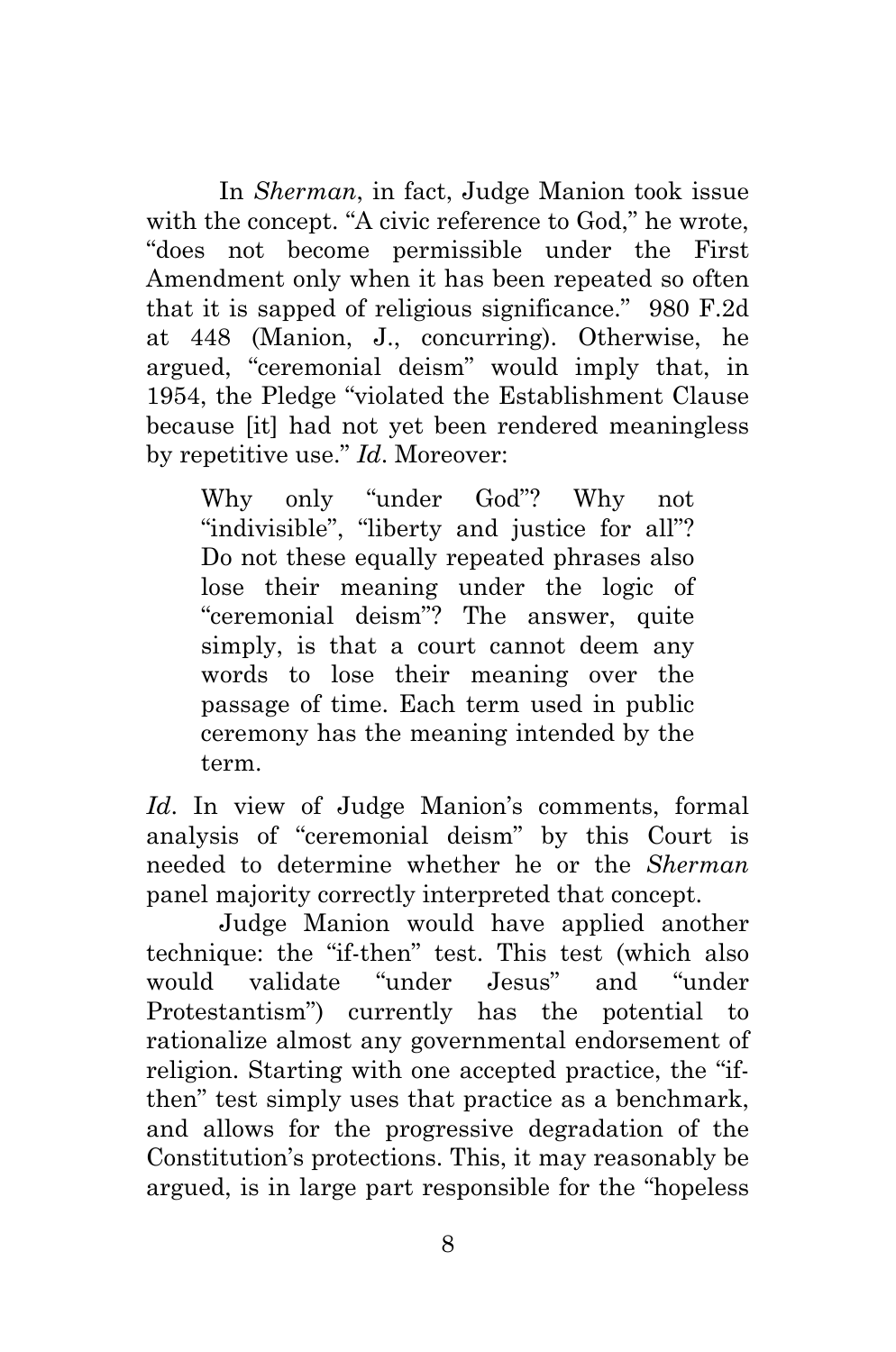disarray" of the Court's Establishment Clause law. After all, with approval granted for the use of taxpayer funds to have clergy reciting prayers before each session of the nation's legislature, *Marsh v. Chambers*, 463 U.S. 783 (1983), what governmental action could not be deemed permissible if so desired?

If legislative prayer based upon the Judeo-Christian tradition is permissible under *Marsh v. Chambers*, 463 U.S. 783, 103 S.Ct. 3330, 77 L. Ed. 2d 1019 (1983), and a Christmas nativity scene erected by a city government is permissible under *Lynch v. Donnelly*, 465 U.S. 668, 104 S.Ct. 1355, 79 L. Ed. 2d 604 (1984), then certainly the less specific reference to God in the Pledge of Allegiance cannot amount to an establishment of religion.

980 F.2d at 448 (Manion, J., concurring). Interestingly, this Court in *Lynch* itself, 465 U.S. at 692-93, also used *Marsh* to apply the "if-then" test: "These features combine to make the government's display of the crèche in this particular physical setting no more an endorsement of religion than such governmental 'acknowledgments' of religion as legislative prayers of the type approved in *Marsh v. Chambers*, 463 U.S. 783 (1983)."

The unending and circular nature of the "ifthen" test can be appreciated by looking at *Newdow v. Roberts*, 603 F.3d 1002 (D.C. Cir 2010). There, the Court's opening prayer  $-$  i.e., "God save the United States and this honorable Court" – was challenged in an emergency motion. The only panel member to address this matter wrote, "The traditional prayer before this Court's sessions (and before the Supreme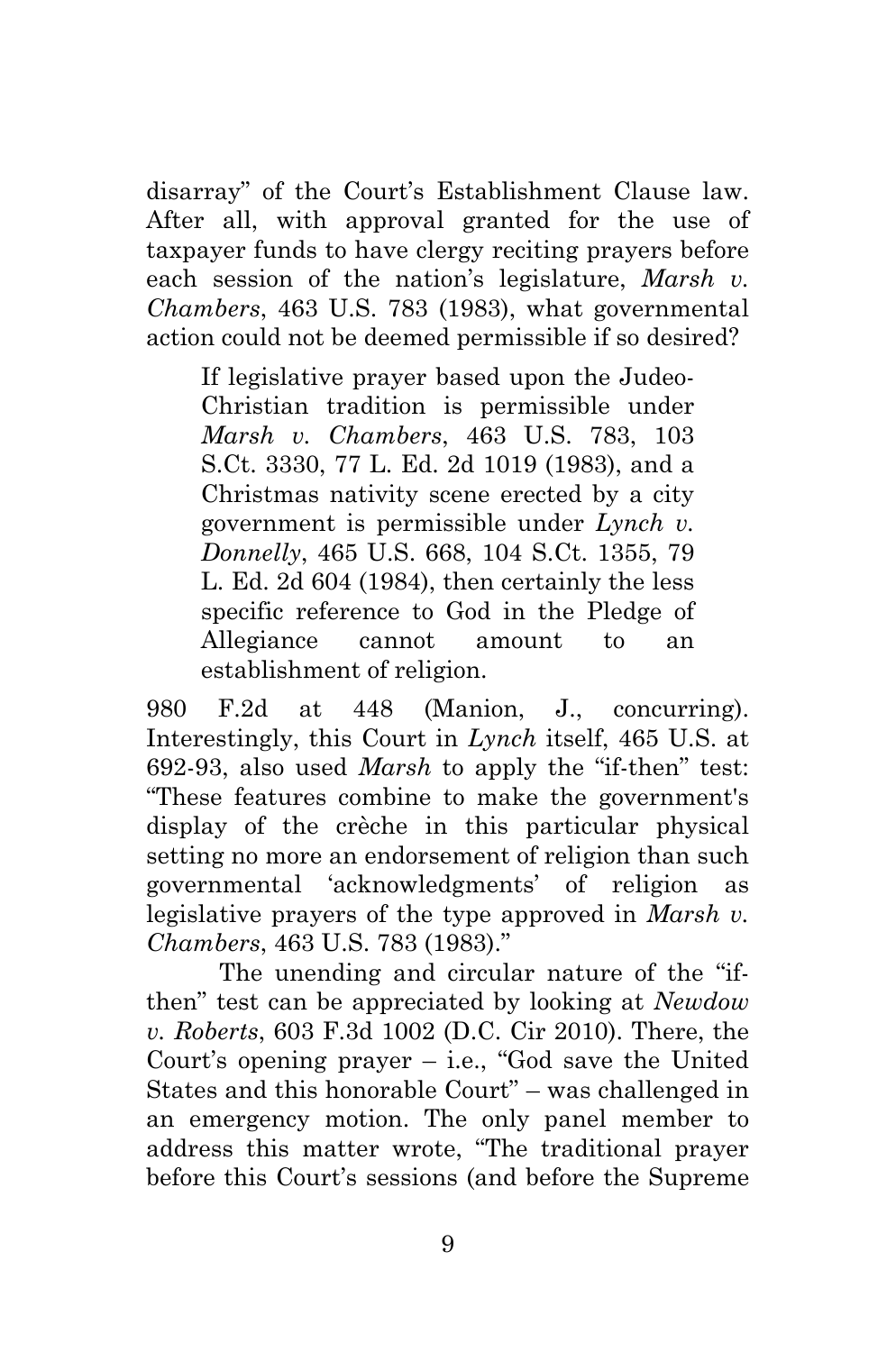Court's sessions) is analogous to … the legislative prayers upheld in *Marsh*." 603 F.3d at 1021 (Kavanaugh, J. concurring). Yet, in *Marsh*, this Court had pointed to that "traditional prayer" to support its approval of prayer in the legislature:

In the very courtrooms in which the United States District Judge and later three Circuit Judges heard and decided this case, the proceedings opened with an announcement that concluded, "God save the United States and this Honorable Court." The same invocation occurs at all sessions of this Court.

*Marsh*, 463 U.S. at 786.

Of course, this strategy can be used not only to weaken the Constitution's guarantee of religious freedom, but to strengthen it as well, especially vis-àvis the Pledge. Paraphrasing Judge Manion's passage, a court could also write:

If having students on the brink of adulthood, with their parents at their sides, listening on only one occasion to a prayer recited solely by an invited guest is impermissible under *Lee v. Weisman*, 505 U.S. 577 (1992) and prayer initiated by students themselves, recited during the raucous environment of an extracurricular football game, is impermissible under *Santa Fe Independent Sch. Dist. v. Doe*, 530 U.S. 290 (2000), then certainly having the government's own agents asking children as young as five years old to personally affirm God's existence on a daily basis must be impermissible as well.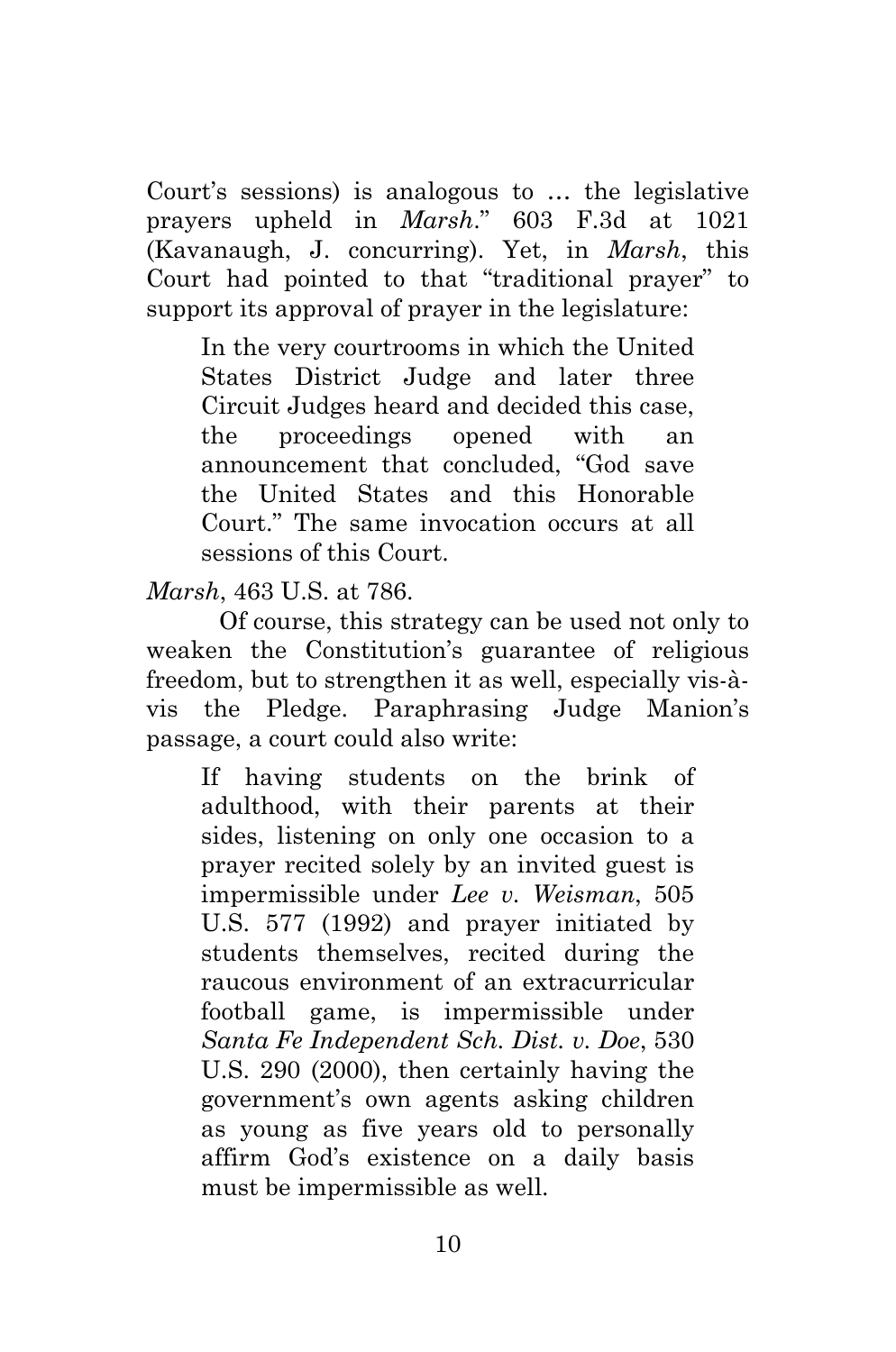Therefore, this Court's review is needed to determine the propriety of – or the appropriate limitations for  $$ this "if-then" approach.

The next circuit court Pledge decision was *Myers v. Loudoun County Public Schools*, 418 F.3d 395 (4th Cir. 2005). There, the oft-repeated "we are a religious people whose institutions presuppose a Supreme Being" quote from *Zorach v. Clauson*, 343 U.S. 306, 312 (1954), was heard. As usual, however, the subsequent clarification went unheeded:

[W]e stated in *Zorach v. Clauson*, 343 U.S. 306, 313, "We are a religious people whose institutions presuppose a Supreme Being." … [But] if a religious leaven is to be worked into the affairs of our people, it is to be done by individuals and groups, not by the Government.

*McGowan v. Maryland*, 366 U.S. 420, 562 (1961) (Douglas, J., dissenting).

Unsurprisingly, *Myers* also turned to *Marsh v. Chambers* for support, contending that it is a "paradigmatic example of the role of history in the Court's Establishment Clause jurisprudence." "Paradigmatic" is certainly a strange adjective to use for a case that others have referenced as "carving out an exception for the specific practice in question," *Rosenberger v. University of Virginia*, 515 U.S. 819, 872 n.2 (1995) (Souter, J., dissenting), such that it "fits into a special nook -- a narrow space tightly sealed off from otherwise applicable first amendment doctrine." *Kurtz v. Baker*, 829 F.2d 1133, 1147 (1987) (R.B. Ginsburg, J., dissenting). Furthermore, this Court had decided *Santa Fe* five years before the Fourth Circuit decided *Myers.* With the 2000 decision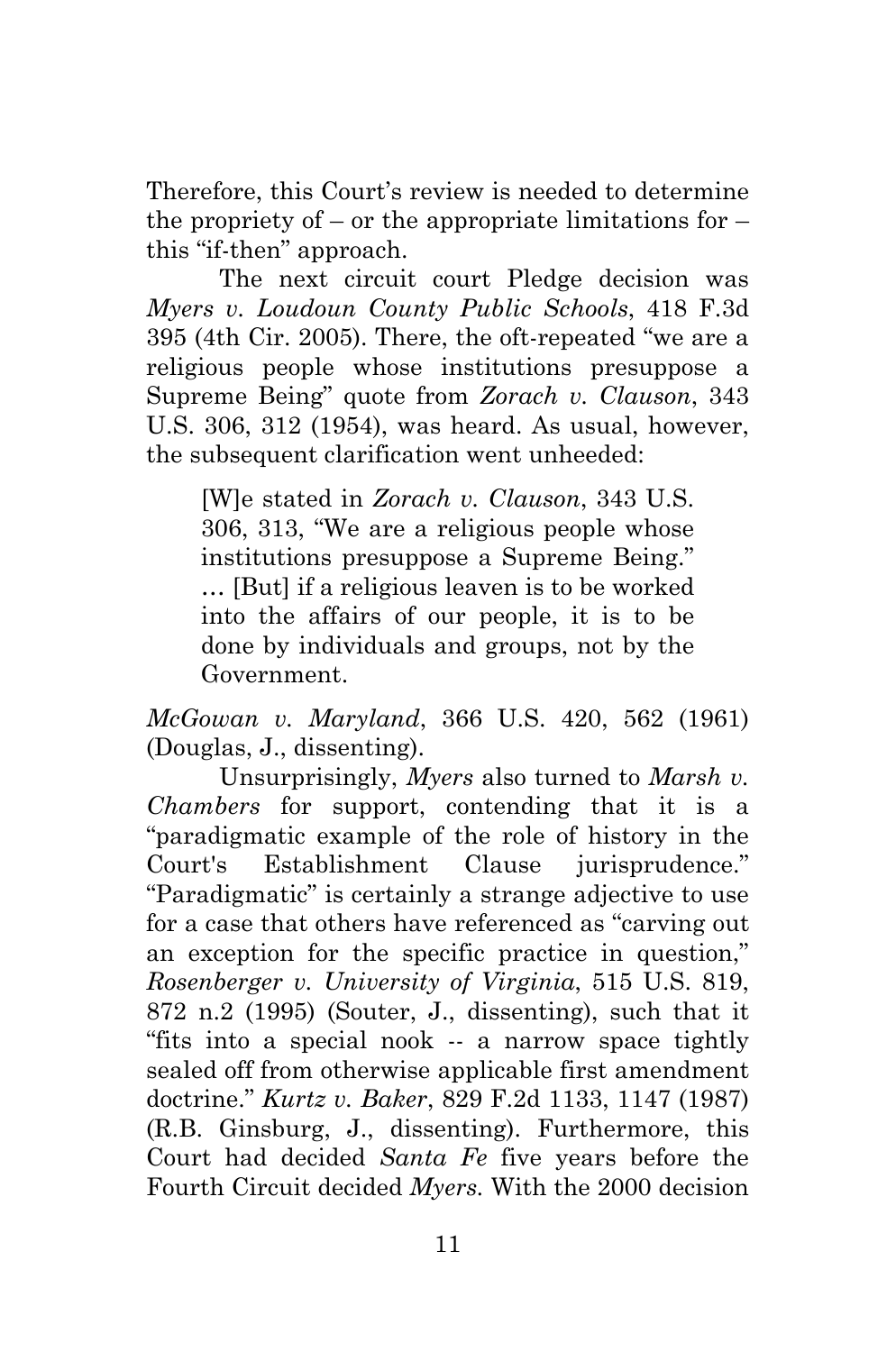having scribed, "the religious liberty protected by the Constitution is abridged when the State affirmatively sponsors the particular religious practice of prayer," *Santa Fe*, 530 U.S. at 313, the Court's comments on the continuing validity of *Marsh* will be quite helpful.

As with *Sherman*, the *Myers* panel never actually applied any of this Court's Establishment Clause tests. Instead, references were made to such historical facts as "The Constitution itself claims it was completed in the 'Year of Our Lord' 1787," 418 F.3d at 404, and "[t]he First Congress 'urged President Washington to proclaim a day of public thanksgiving and prayer.'" *Id*. (citation omitted). The probative value of these references, however, is debatable. For example, applying the first reference would also support a Pledge made to "one Nation under Jesus." As for President Washington's Thanksgiving proclamation, the associated history strongly militates against that episode having significant precedential import.2 Thus, this case will allow the Court to better clarify how the founding history applies in Establishment Clause analyses.

<sup>2</sup> *See* Michael Newdow, *Question to Justice Scalia: Does the Establishment Clause Permit the Disregard of Devout Catholics?* 38 Cap. U. L. Rev. 409, 451-54 (2009) (hereafter "Newdow: *Question*"), (revealing that each of the next three Presidents concluded that the nation's chief executive ought not engage in such activity, and that – after James Madison announced that "[r]eligious proclamations by the Executive recommending thanksgivings & fasts . . . imply a religious agency, making no part of the trust delegated to political rulers" (citation omitted), no further presidential Thanksgiving proclamation was made until the Civil War).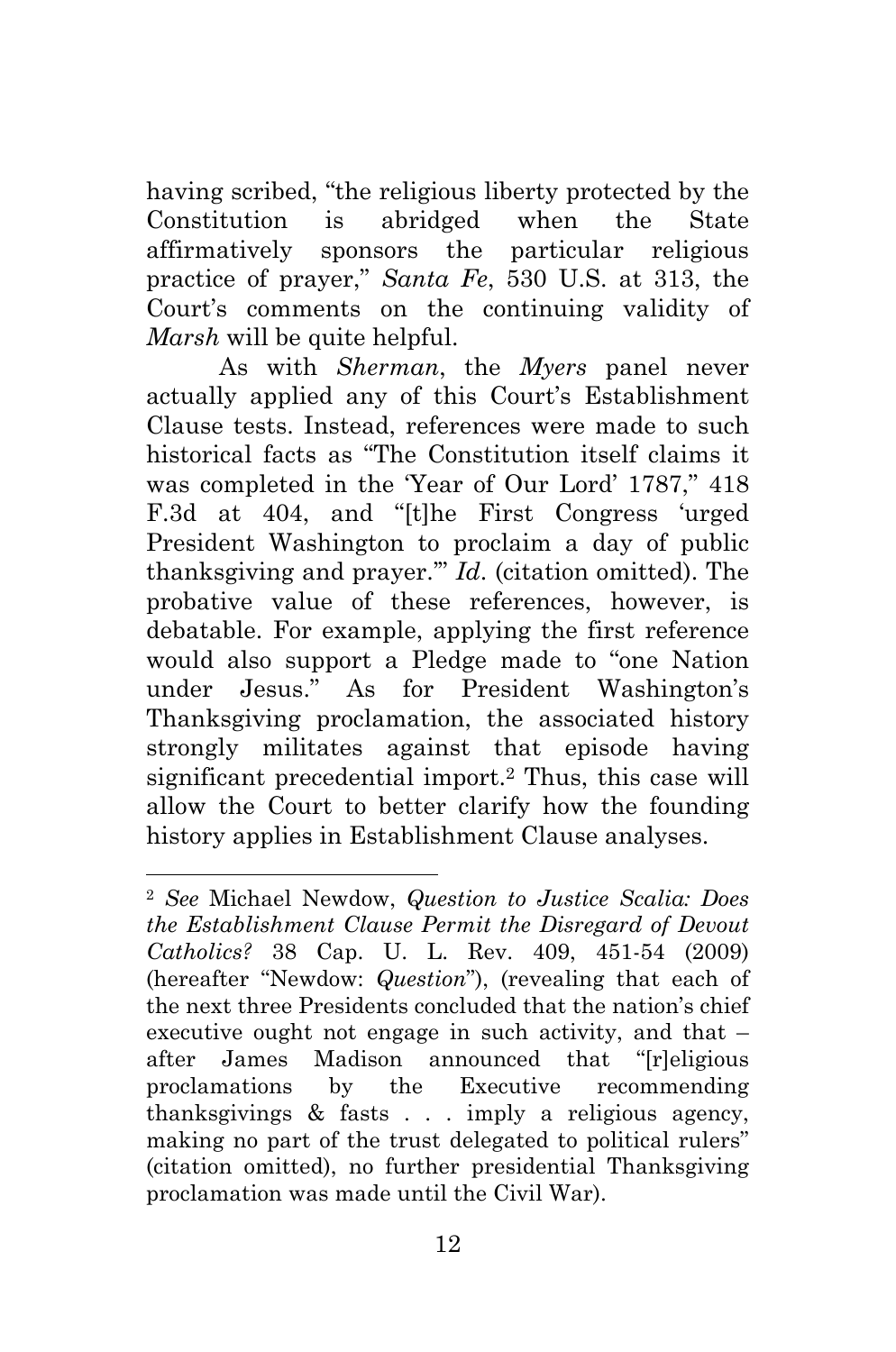*Myers* also reached its conclusion by arguing that "under God" in the Pledge is not "a threat to establish a religion." 418 F.3d at 405. The Establishment Clause, however, does not speak of "a religion," but of "religion" generally. Furthermore, it is concerned not with establishments, but with laws "respecting" establishments. "A given law might not establish a state religion but nevertheless be one 'respecting' that end in the sense of being a step that could lead to such establishment and hence offend the First Amendment." *Lemon*, 403 U.S. at 612.3 The lower courts need guidance on whether the Clause's phraseology needs to be strictly construed.

Focusing on "prayer" was one more of the *Myers*' straw men. 418 F.3d at 406-408. This Court has demonstrated in numerous cases – including five in the public school context (*McCollum v. Board of Education*, 333 U.S. 203 (1948) (religious teachers); *Abington Sch. Dist. v. Schempp*, 374 U.S. 203 (1963) (Bible readings); *Epperson v. Arkansas*, 393 U.S. 97 (1968) (teaching evolution); *Stone v. Graham*, 449 U.S. 39 (1980) (Ten Commandments postings); *Edwards v. Aguillard*, 482 U.S. 578 (1987) (teaching "creation science")) – that nothing in the First Amendment limits laws "respecting an establishment of religion" to prayer.

Moreover, "[r]epeatedly and in many different contexts, we have warned that courts must not presume to determine ... the plausibility of a religious claim." *Employment Div. v. Smith*, 494 U.S.

<sup>3</sup> That Chief Justice Burger also included the article ("a") while reviewing "[t]he language of the Religion Clauses of the First Amendment," 403 U.S. at 612, shows how pervasive is the "a religion" error.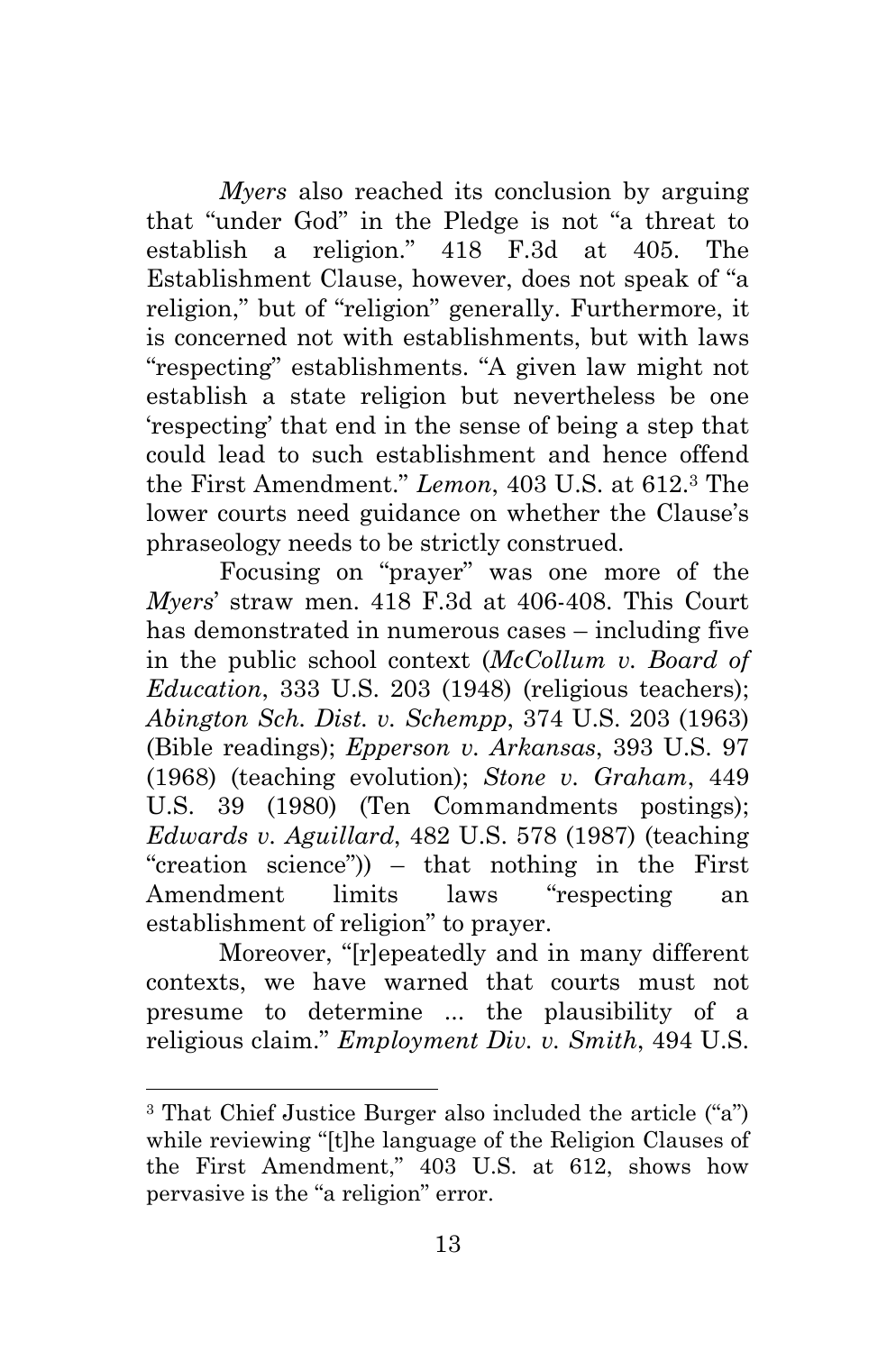872, 887 (1990). If the sole expert on the Pledge of Allegiance to whom this Court has cited, $4$  along with least one President,<sup>5</sup> believe that the Pledge is a prayer, is it proper for the lower courts to definitively declare it is not?

After *Myers* (like *Sherman*) collected "cursory dicta inserted in unrelated cases," *Permian Basin*, 390 U.S. at 775, it then placed in italicized type that "*not one Justice has ever suggested that the Pledge is unconstitutional*." 418 F.3d at 406. This was a rather extraordinary statement, especially since *Myers*  surveyed the multiple opinions from *Elk Grove*. Among those was only one dictum that ought to be binding upon the lower courts: "[A]s a matter of our precedent, the Pledge policy is unconstitutional." *Elk Grove*, 541 U.S. at 49 (Thomas, J., concurring). To be sure, Justice Thomas concluded that he felt the Establishment Clause was not violated by the "under God" language. However, no other justice joined him in his concurrence. Thus, the lower courts need to know whether to place greater value on a justice's

<sup>4</sup> *See* Dr. John W. Baer. *The Pledge of Allegiance: A Short History* ("In 1954, Congress after a campaign by the Knights of Columbus, added the words, 'under God,' to the Pledge. The Pledge was now both a patriotic oath and a public prayer."). Accessed on March 6, 2011 at http://oldtimeislands.org/pledge/pledge.htm. Dr. Baer was cited in *Elk Grove*, 542 U.S. at 6 n.1.

<sup>5</sup> According to President George W. Bush, pledging allegiance involves "humbly seeking the wisdom and blessing of Divine Providence." *Letter of November 13, 2002 to the Hawaii State Federation of Honpa Hongwanji Lay Americans*.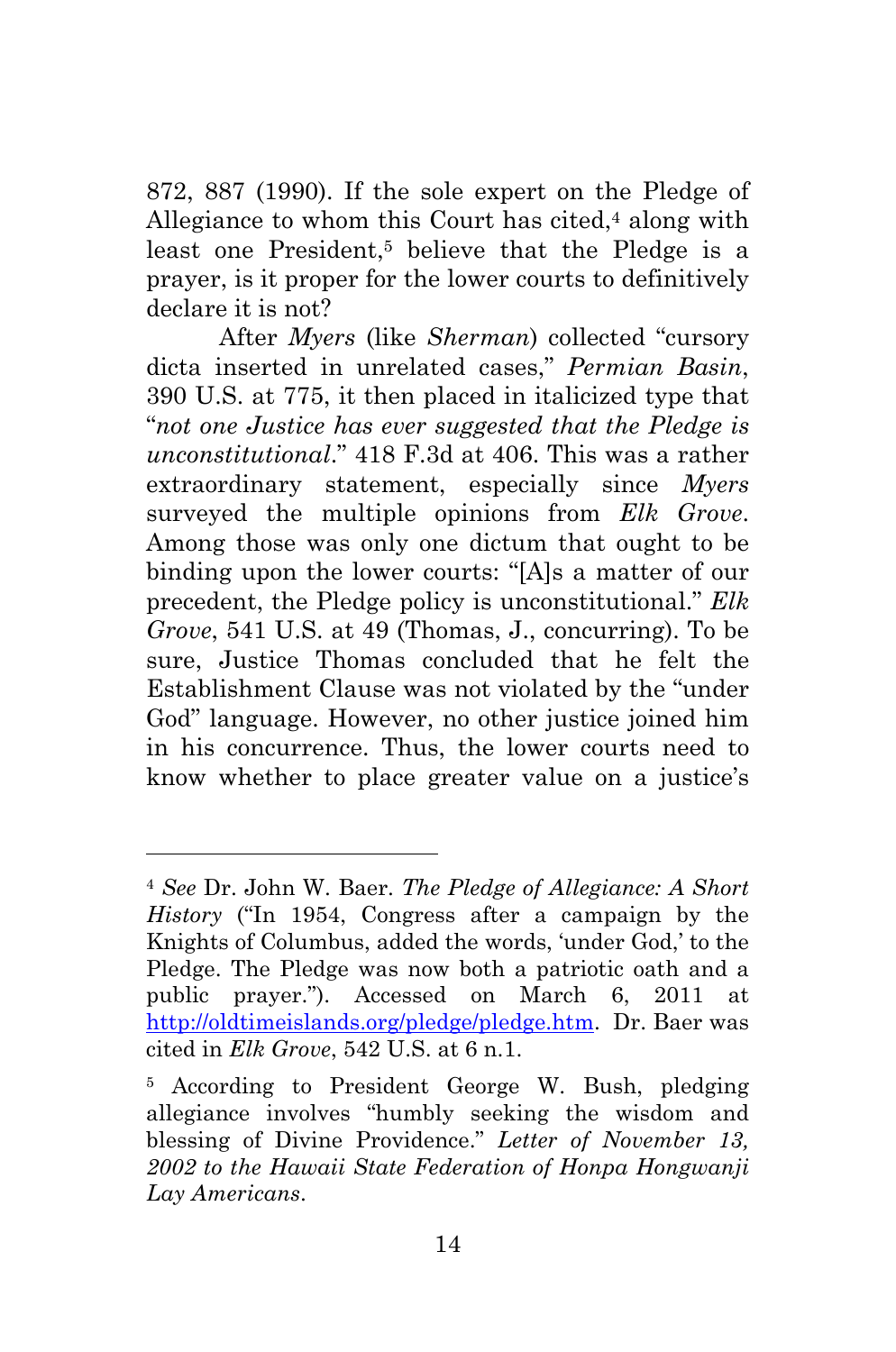assessment of this Court's precedent, or to the disagreement that justice may have with it.

In fact, the value to ascribe to isolated statements from members of this Court is an issue that is in dire need of review. A concurring judge in Myers went so far as to say that "the Court and many Justices individually have unequivocally stated, albeit in dicta, that the Pledge of Allegiance to a 'Nation under God' does not violate the Constitution." 418 F.3d 409 (Motz, J., concurring). Judge Motz followed this statement with, "[T]he Justices of the Supreme Court have stated, repeatedly and expressly, that the Pledge of Allegiance's mention of God does not violate the First Amendment." *Id.* at 411. It seems obvious, therefore, that this tribunal needs to counsel the lower courts regarding interpretations of its ancillary statements.

A novel tack was taken in the next Pledge decision, *Newdow v. Rio Linda Union Sch. Dist.*, 597 F.3d 1007 (9th Cir. 2010). After finding no religious purpose behind the State's Pledge recitation statute (a finding to which the plaintiffs had stipulated), and after spending a short paragraph never addressing the statute's religious effects, the federal Pledge statute was analyzed. This analysis was performed by looking at Congress's 2002 reaffirmation of the Pledge, in which the history of the 1954 insertion of "under God" was revised beyond recognition. If ever there were a "sham" used to justify an act of Congress, *McCreary County v. ACLU,* 545 U.S. 844, 864 (2005) ("the secular purpose required has to be genuine, not a sham, and not merely secondary to a religious objective"), it is that found in the 2002 reaffirmation. Because *Rio Linda's* 136-page dissent shows this beyond question, Petitioners here will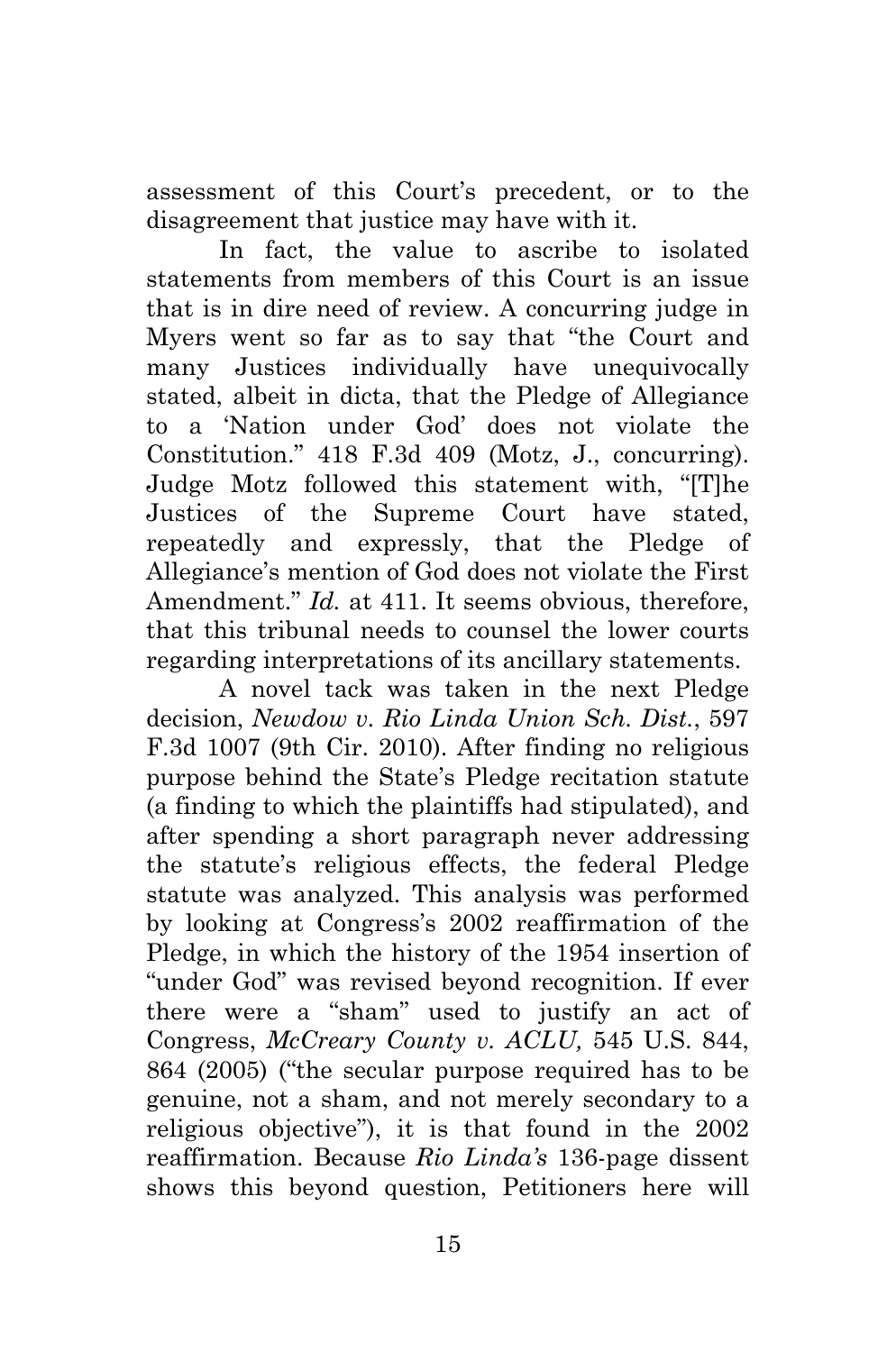simply point out that (i) the House Report accompanying the 1954 act which added the "under God" language to the Pledge clearly enunciated the purpose of the addition: to "further acknowledge the dependence of our people and our Government upon the moral directions of the Creator,"6 and (ii) the President reinforced that notion as he signed the bill into law: "From this day forward, the millions of our school children will daily proclaim … the dedication of our Nation and our people to the Almighty."7 With clearer examples of a religious purpose difficult to imagine, this case presents the Court with an excellent opportunity to note the parameters by which the federal judiciary ought to gauge an apparent legislative whitewash of history.

The final federal appellate Pledge case was *Croft v. Perry*, 624 F.3d 157 (5th Cir. 2010). There, the generic statements in *Elk Grove* – that a constitutional Pledge of Allegiance is designed to be "a public acknowledgment of the ideals that our flag symbolizes" and that the recitation of such a constitutional Pledge serves as "a patriotic exercise designed to foster national unity and pride in those principles," *Elk Grove*, 542 U.S. at 6 – were taken to imply that the "under God" language was embraced by those dicta. *Croft*, 624 F.3d at 164 ("Although dicta, we do take such pronouncements from the Supreme Court seriously."). It would be beneficial for the lower courts to hear from this Court whether expanding such general statements in this manner is appropriate, or whether doing so is unjustified.

<sup>6</sup> H.R. Rep. No. 83-1693 at 1-2 (1954), reprinted in 1954 U.S.C.C.A.N. 2339, 2340.

<sup>7 100</sup> Cong. Rec. 8618 (1954).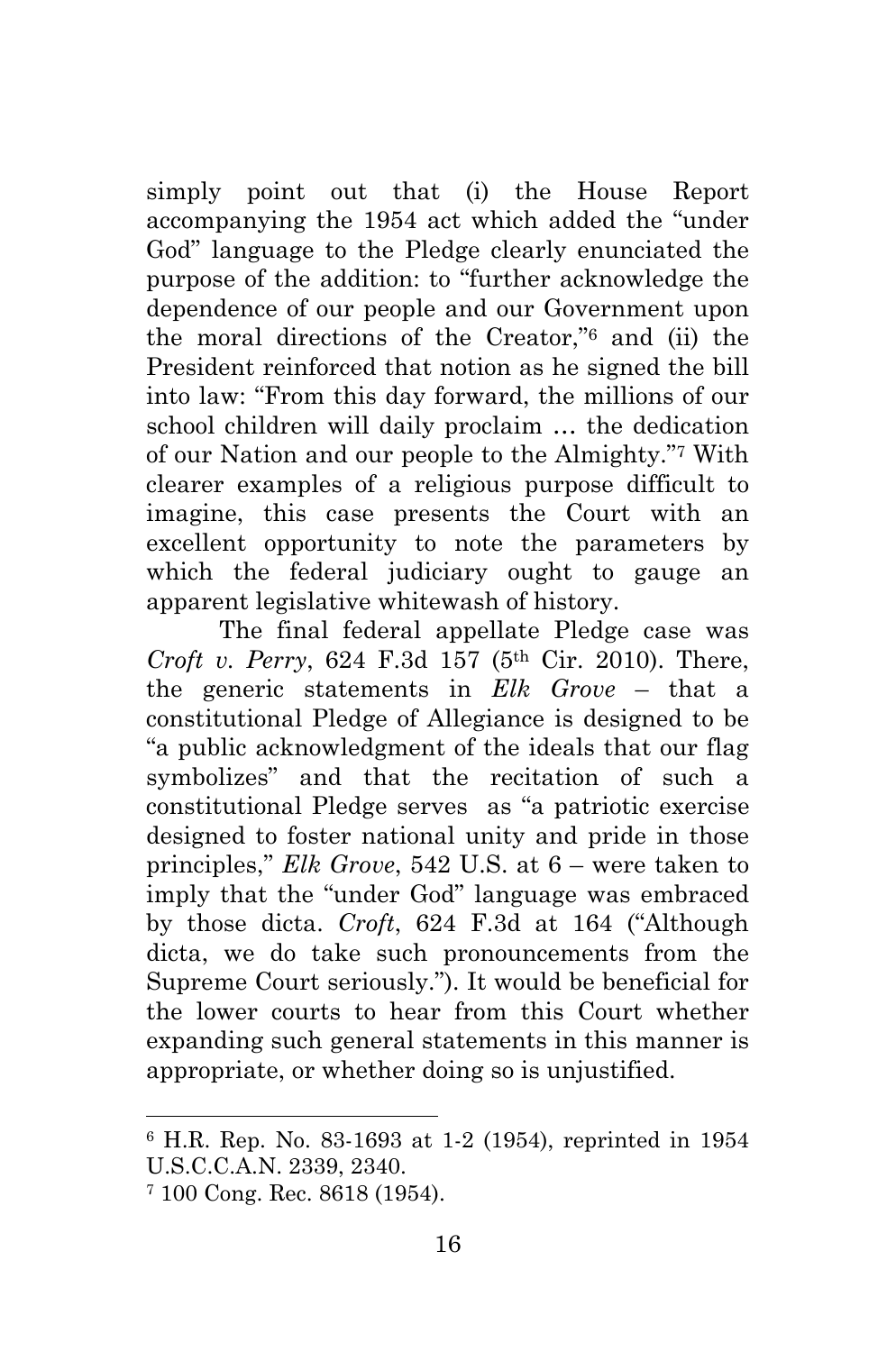*Croft* employed a litany of other questionable means to "hold that the pledge survives this constitutional challenge." *Id.* at 165. For instance, after noting that "'[t]he clearest command of the Establishment Clause is that one religious denomination cannot be officially preferred over another,'" *id*. at 165-66 (citation omitted), the *Croft* panel decided that a claim that people are "under God" does not favor monotheistic belief. Is this correct? If the claim were that we are "under Jesus," would the Fifth Circuit be justified in concluding that this new phrase does not favor Christianity?

That "acknowledging" our "religious heritage" is a patriotic secular activity was the next Croft contention. Surely this totally counterintuitive notion needs more than a naked *ipse dixit* to be accepted. First of all, what does "acknowledging" religion have to do with patriotism? "Acknowledging" that the Framers believed there was a God is no more patriotic than "acknowledging" that they were white, were male, were Protestant, or were rich. Especially when the purpose is to extol the virtues of one race, gender, wealth category or religious viewpoint over another (which is the manifest message of the "under God" verbiage), it would seem to be the antithesis of patriotism to make such an "acknowledgment."

Furthermore, even assuming, *arguendo*, that the decision to "acknowledge" a deity was to reflect our "heritage," and not (as the 83rd Congress openly admitted) to espouse "dependence … upon the moral directions of the Creator … [and] to deny … atheistic … concepts"8), it would appear that Congress's

<sup>8</sup> *See* note 6, *supra*.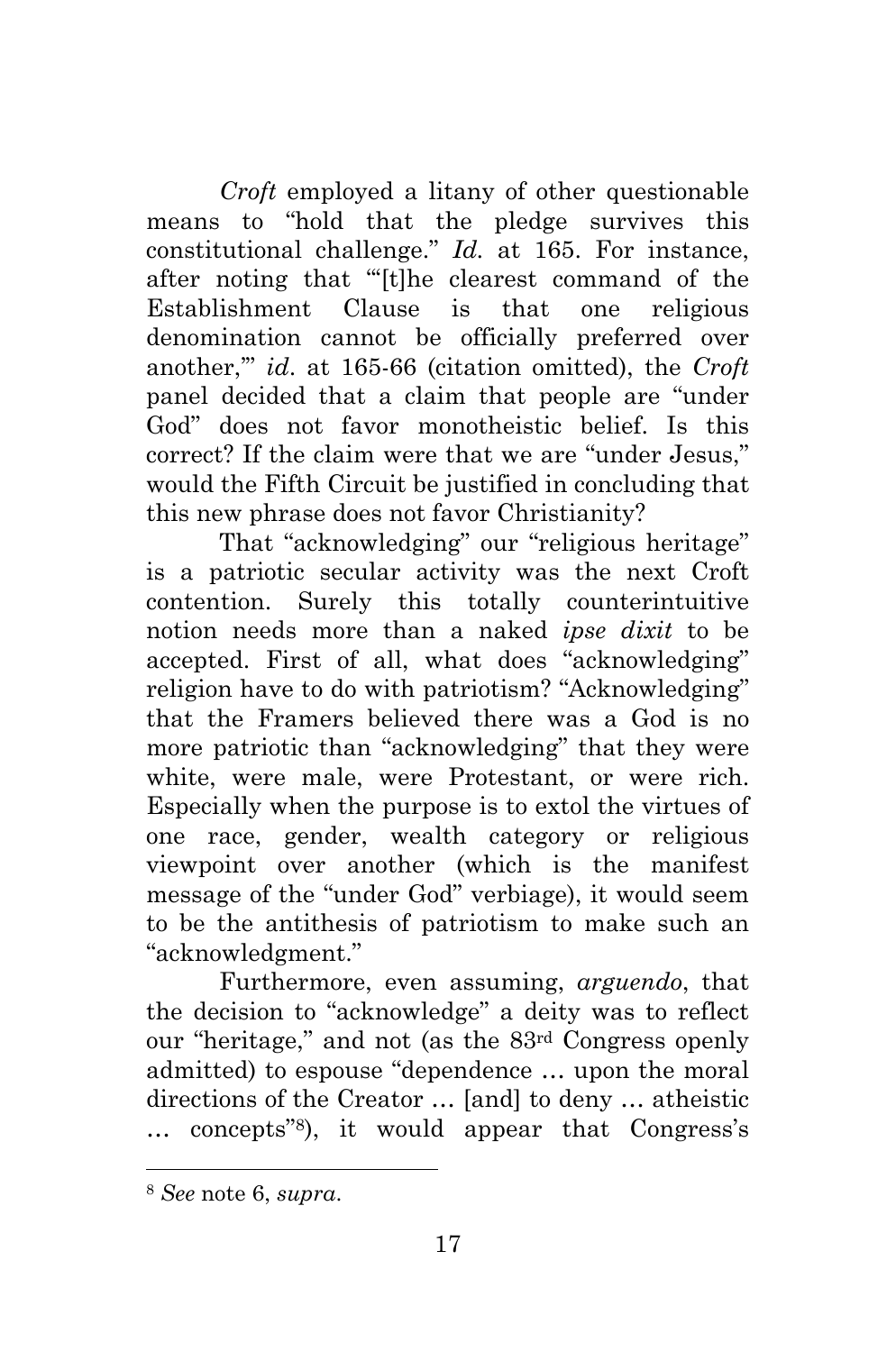decision to insert only that aspect of our "heritage" into the Pledge raises constitutional concerns in its own right. This Court ought, perhaps, to decide whether placing Monotheism above all other aspects of our nation's "heritage" – such as our ingenuity, industry, and strength (or, perhaps, our respect for religious freedom and equality) – is, by itself, a "law respecting an establishment of religion.

Along these lines, the idea that "'under God' acknowledges but does not endorse religious belief," *Croft,* 624 F.3d at 169, seems highly questionable. "If this is simply 'acknowledgment,' not 'endorsement,' of religion, the distinction is far too infinitesimal for me to grasp." *Wallace v. Jaffree*, 472 U.S. 38, 88 n.3 (1985) (Burger, C.J., dissenting) (citation omitted). Addressing this distinction – or the lack thereof  $-$  is crucial to providing some structure for reasoned analysis by the lower courts.

*Croft* also included the argument that "coercion requires a formal religious exercise." 624 F.3d at 169-70. This argument, which seems to have evolved on its own, makes little sense, especially in the context of the Pledge. If anything, does not the intrusion of religious matter within a patriotic act increase the coercion involved? After all, it adds yet another coercive factor: Wishing to avoid any appearance (especially amongst one's peers) of being unpatriotic. This Court has yet to adequately address that dynamic.

In sum, the lower courts have been using myriad tests and approaches to construe the Establishment Clause. With none of these seeming to have any principled basis, and all (given sufficient public support) capable of denigrating any minority religious faith, guidance would clearly be of benefit.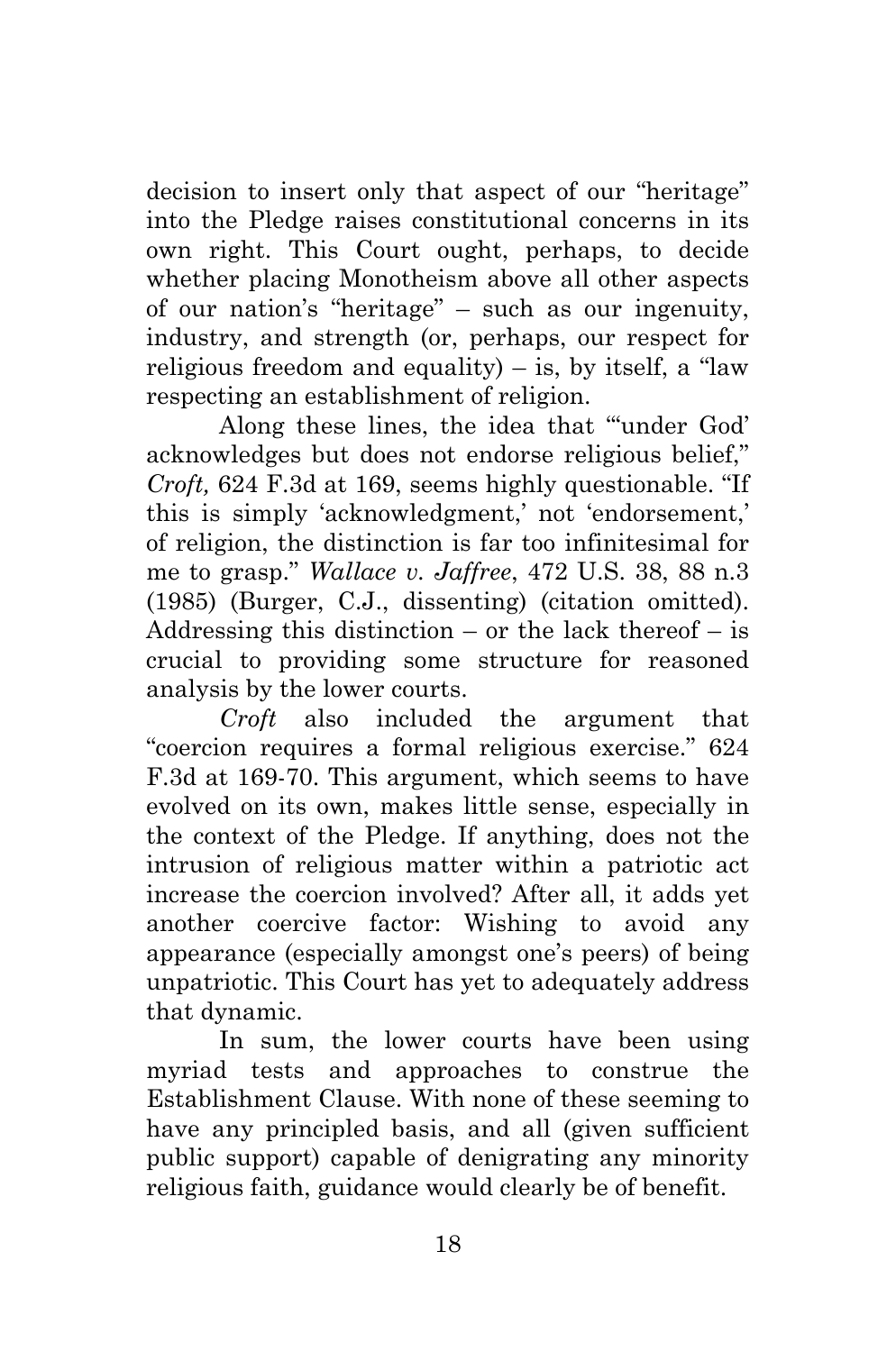### **(B) THIS CASE INVOLVES THE NATION'S MOST DISENFRANCHISED RELIGIOUS MINORITY**

It is certainly unlikely that many Jewish judges would uphold the "one Nation under Jesus" version of the Pledge that was previously mentioned. Nor would any Catholic judge be inclined to uphold "one Nation under Protestantism." This highlights Justice Blackmun's concern that "bias [of] this Court according to the religious and cultural backgrounds of its Members [is] a condition much more intolerable than any which results from the Court's efforts to become familiar with the relevant facts." *Allegheny County v. Greater Pittsburgh ACLU*, 492 U.S. 573, 614 n.60 (1989). It also highlights the reality that this "intolerable" condition (at least as it applies to the Courts of Appeals) is precisely what exists. Surely, no one seriously doubts that "under God" in the Pledge would have been struck down had there been panels of Atheistic jurists hearing these cases.

In *Batson v. Kentucky*, 476 U.S. 79, 85-86 (1986), this Court stated that, in a criminal trial, a "defendant does have the right to be tried by a jury whose members are selected pursuant to nondiscriminatory criteria." Surely, the same applies to litigants seeking to uphold their basic rights before the nation's judges. Yet, as is the case in the legislature,9 the representation of nonbelievers in the

<sup>&</sup>lt;sup>9</sup> "Perhaps the greatest disparity between the religious makeup of Congress and the people it represents, however, is in the percentage of … those who describe their religion as atheist, agnostic or 'nothing in particular.'" *Faith on the Hill: The Religious Composition of the 112th Congress*, accessed on February 25, 2011 at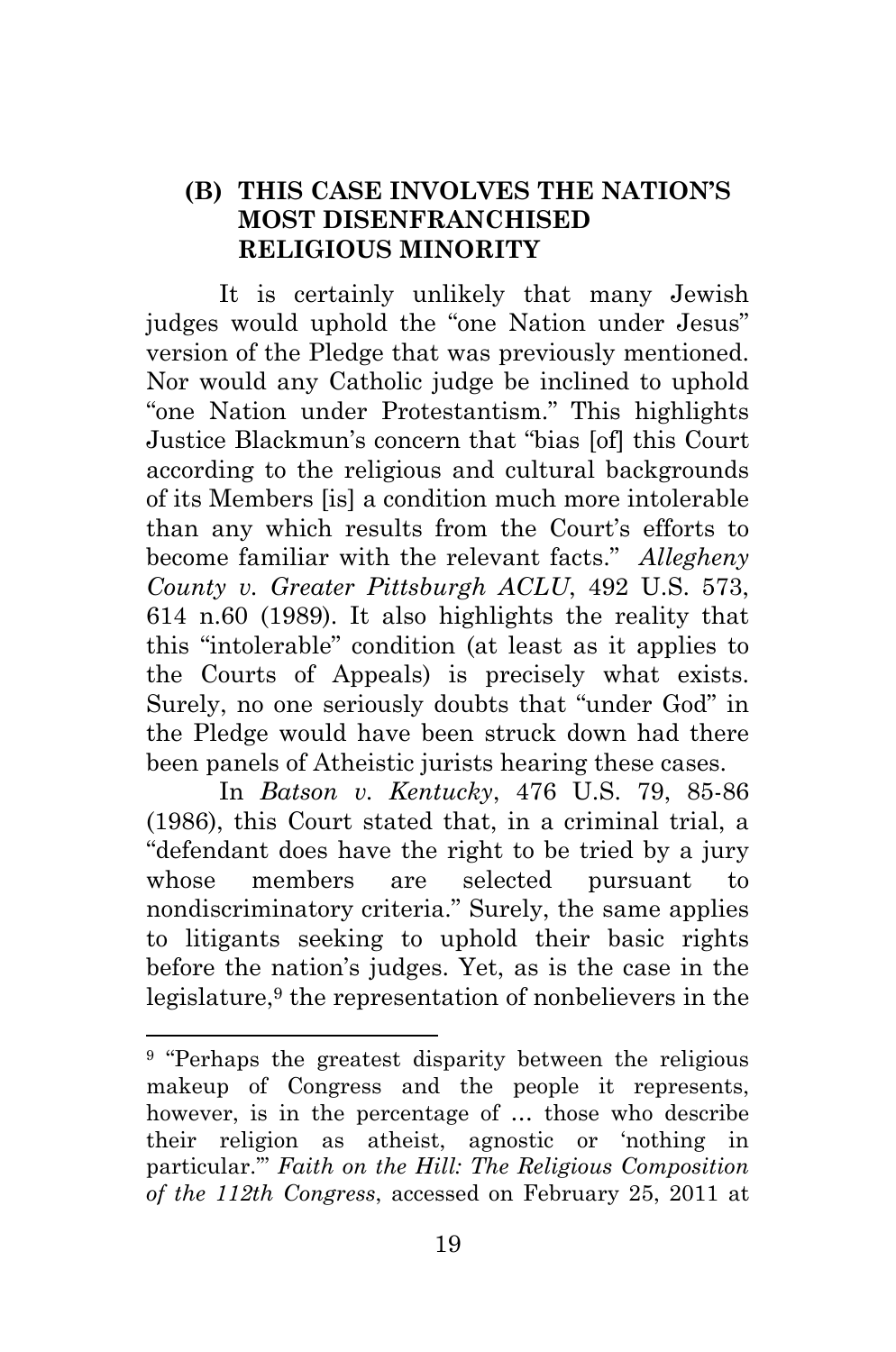judiciary is woefully diminished as compared with their numbers in the population at large.10 Similar diminished representation has been of major concern for blacks, women, Latinos, Catholics, Native Americans, Asians, Jews and gays. Petitioners, however, are unaware of a single official committee or task force that has been called to examine this matter as it pertains to the Atheist community.

This, of course, is hardly unexpected. After all, the Monotheistic majority has repeatedly been permitted to "use the machinery of the State to practice its beliefs." *Abington Sch. Dist.*, 374 U.S. at 226. In so doing – especially within the public schools – the disenfranchisement of the nation's Atheists is perpetuated. What else would one expect as those children, inculcated daily with the notion that America prefers those who believe in God, grow up to become tomorrow's elected and appointed leaders?

It is hoped that this Court, in particular, will be sensitive to this problem, since each of the current justices is a member of a minority religion that, like Atheism, was also (at one time) despised and disenfranchised. In the colonial era, for instance, there was a literal hatred of Catholics,<sup>11</sup> and anti-Catholic discriminatory laws were codified in every

http://pewforum.org/Government/Faith-on-the-Hill--The-Religious-Composition-of-the-112th-Congress.aspx.<br><sup>10</sup> Except for Justice David Davis – who is simply listed as

<sup>&</sup>quot;Not a member of any church" – each of the 112 past and current justices has been affiliated with a Monotheistic faith. http://www.infoplease.com/ipa/A0101281.html (*accessed on February 25, 2011).* 

<sup>11</sup> *See, e.g.,* C. H. Van Tyne, *The Influence of the Clergy, and of Religious and Sectarian Forces on the American Revolution*, 19 Am. Hist. Rev. 44, 60 (1913).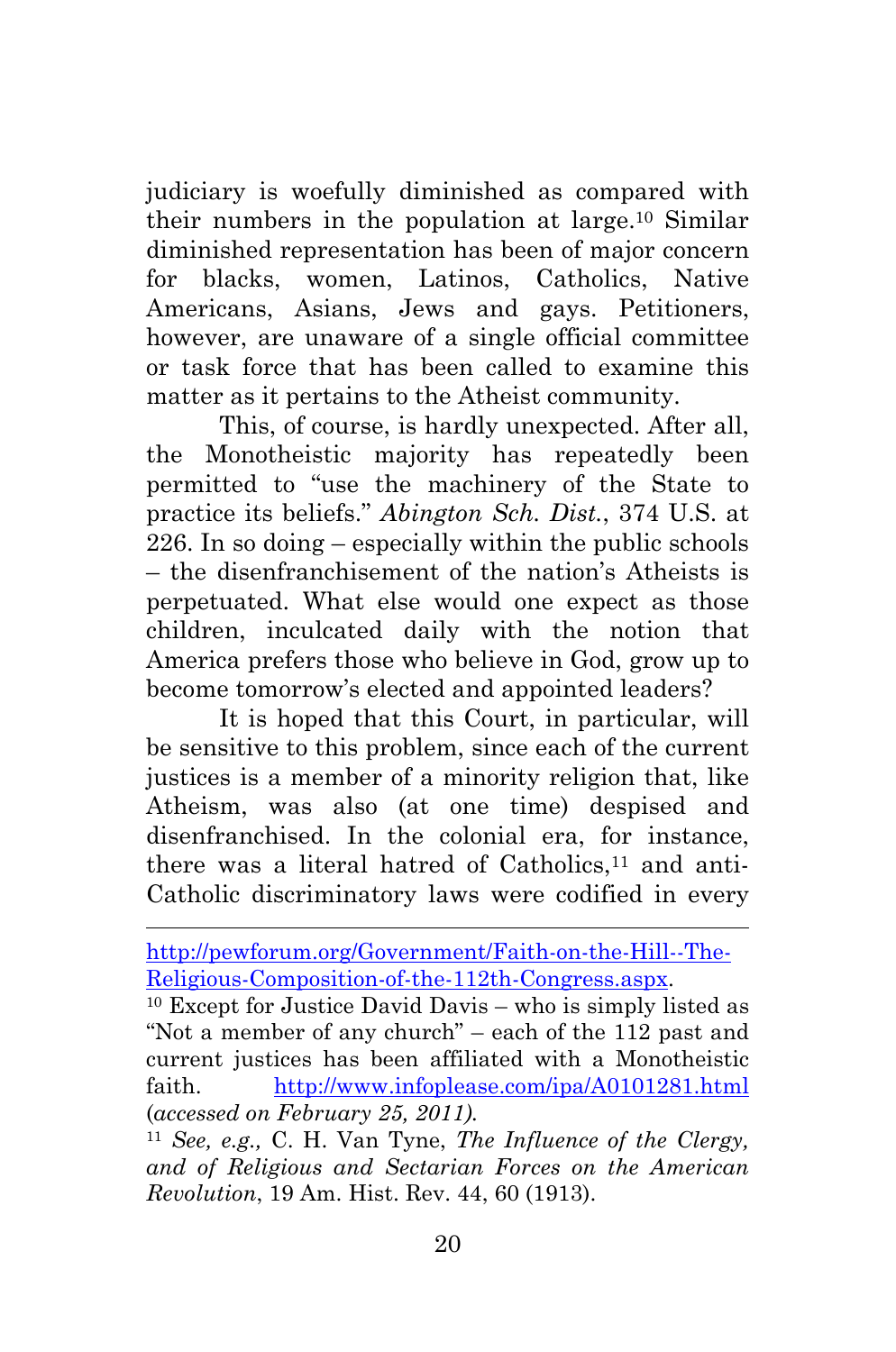one of the thirteen original colonies.12 Fortunately, waves of Catholic immigration, combined with the centrality of the church in Catholic life, empowered Catholics to end the official discriminatory practices of the past. Thus, as an example, support was garnered to eliminate public school teacher-led daily readings from the King James Version of the Bible.13

Atheists, however, have not immigrated in significant numbers, and (with their characteristic aversion to forming churches) have no central religious entity to empower them. Thus, they can only rely on the equal protection of the laws – enforced by the courts – to have their rights upheld. Nonetheless, perhaps as evidenced by the five Court of Appeals decisions upholding "under God," Atheists continue to face major hurdles in obtaining that protection. This is also likely evidenced by the fact that eight states– today in 2011 – still maintain *constitutional* provisions that overtly discriminate against disbelief in God.14

<sup>12</sup> *See* Newdow: *Question*, note 2, *supra*, at 486.

<sup>13</sup> Newdow: *Question*, at 488-499. Of course, this controversy was completely eliminated by *Abington v. Schempp*. Of interest, however, is that the arguments made by Catholics seeking to end the Protestant readings in the mid-1800s were virtually identical to those being made by Atheists today. *See* Newdow, *Question*, at 491.

<sup>14</sup> These provisions (found in the state constitutions of Arkansas, Maryland, Mississippi, North Carolina, Pennsylvania, South Carolina, Tennessee and Texas) are provided in Appendix F. Although legal nullities, *see Torcaso v. Watkins*, 367 U.S. 488 (1961), the fact that none of the state legislatures has seen fit to remove these offensive clauses is extremely telling.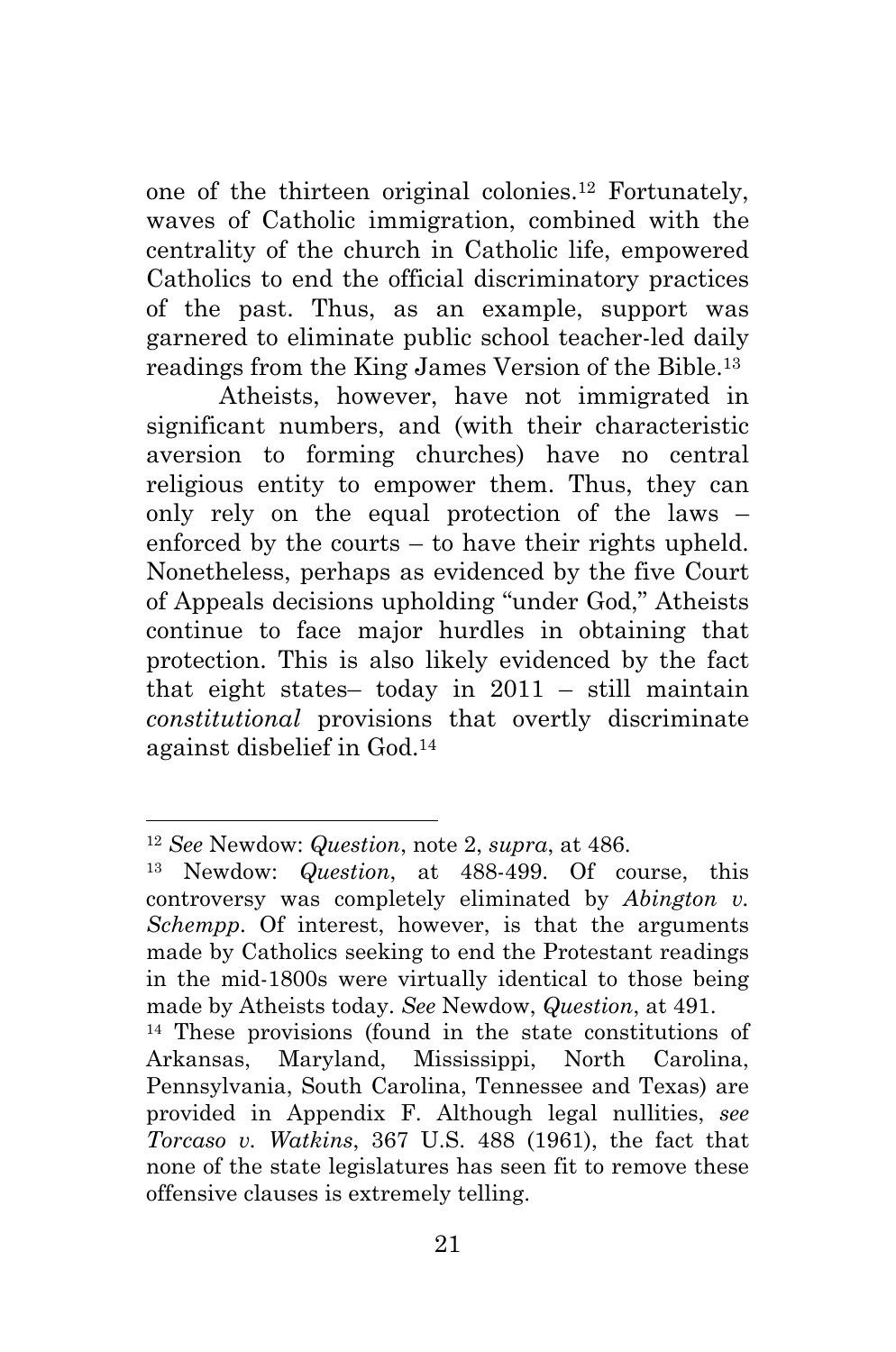The result is not unexpected. Atheists are viewed unfavorably by more than half of their fellow Americans merely on the basis of their deeply-felt religious views.15 For 47% of the population, nonbelievers are incapable of being moral.16 Thus, "symbolic boundaries that clearly and sharply exclude atheists in both private and public life"17 are often drawn. "[N]ot only [are] atheists … less accepted than other marginalized groups but … attitudes toward them have not exhibited the marked increase in acceptance that has characterized views of other racial and religious minorities over the past forty years."18

Such prejudices are certainly not surprising among "a religious people whose institutions presuppose a Supreme Being." *Zorach*, 343 U.S. at 313. After all, the majority's holy book teaches "Do not be yoked together with unbelievers. For what do righteousness and wickedness have in common?"19 Also, "The fool hath said in his heart, There is no

<sup>15</sup> Accessed on February 24, 2011 at http://pewforum.org/Public-Expresses-Mixed-Views-of-Islam-Mormonism.aspx.

<sup>16</sup> Pew Research Center poll (March 20, 2002), *Americans Struggle with Religion's Role at Home and Abroad.* Accessed on March 20, 2011 at http://peoplepress.org/report/150/americans-struggle-with-religions-roleat-home-and-abroad.

<sup>17</sup> Penny Edgell, Joseph Gerteis & Douglas Hartmann, *Atheists as "Other": Moral Boundaries and Cultural Membership in American Society*. American Sociological Review (April, 2006) Vol. 71, pages 211-34 at 212. <sup>18</sup> *Id*. 19 2 Corinthians 6:14.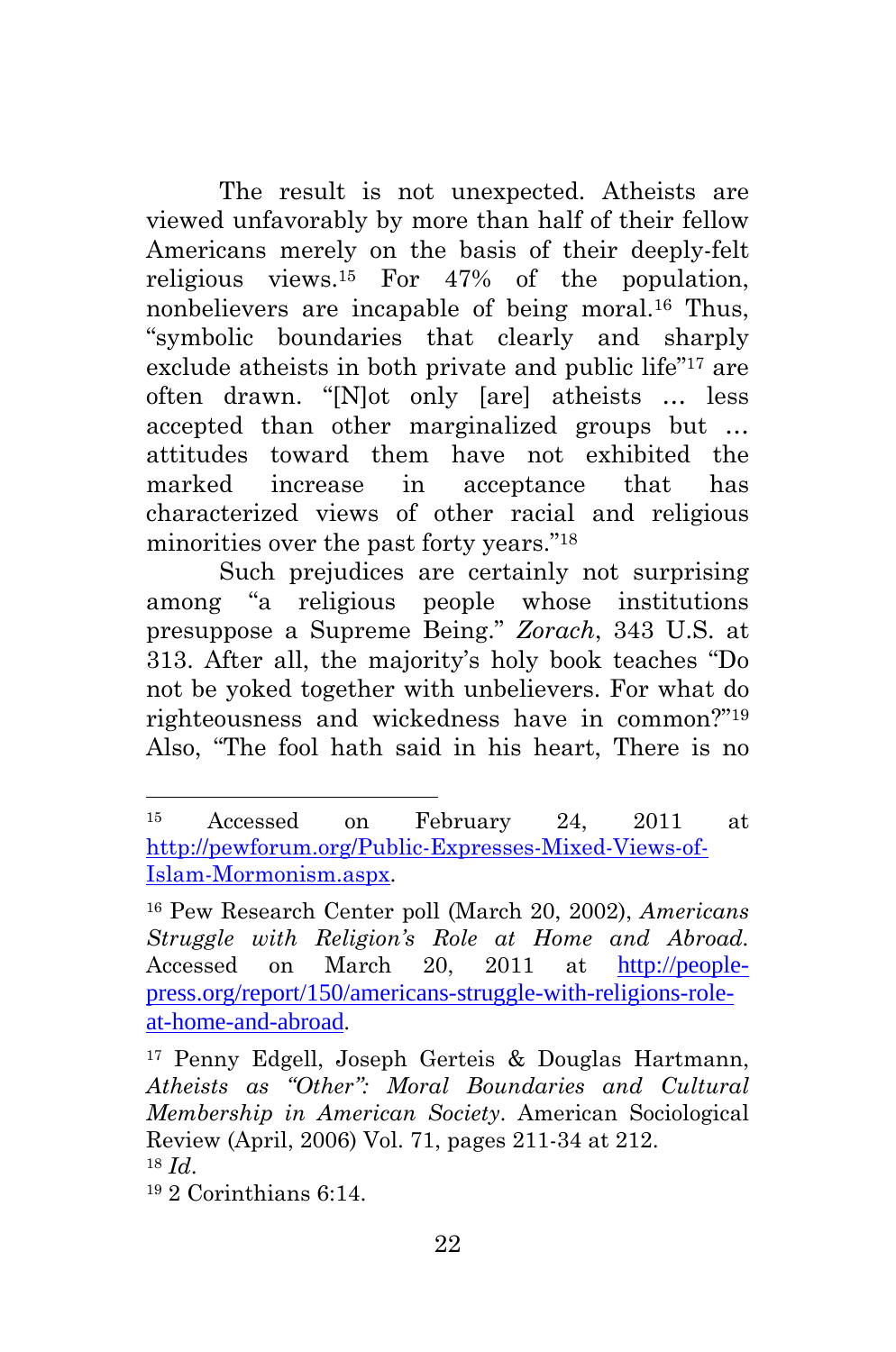God. They are corrupt, they have done abominable works, there is none that doeth good."20 In fact, the God that most public school teachers proclaim this nation to be "under" each morning apparently advocates for murdering the plaintiffs here: "Whoever blasphemes the name of the Lord shall surely be put to death."21

Of course, we don't murder Atheists. Nor do we any longer take their children from them<sup>22</sup> or bore through their tongues.23 But it appears that we do continue to relegate them to second-class status in violation of the Constitution. Granting this Petition will allow the Court to determine if that appearance is the reality, and, if so, to aid in putting an end to one more long-standing circumstance "directly subversive of the principle of equality." *Loving v. Virginia*, 388 U.S. 1, 12 (1967).

<sup>20</sup> Psalm 14:1; Psalm 53:1.

<sup>21</sup> Leviticus 24:16. "[B]lasphemy against the Almighty [includes] denying his being." 4 William Blackstone, *Commentaries on the Laws of England: A Facsimile of the First Edition of 1765–1769*, at 59 (1979).

 $22$  "[W]henever  $\dots$  it is found, that a father (for example) … professes atheistical, or irreligious principles, … the Court of Chancery will interfere, and deprive him of the custody of his children." Joseph Story, 2 *Commentaries on equity jurisprudence : as administered in England and America* (1836) at 575.

<sup>23 &</sup>quot;[I]t was not until 1908 that the District of Columbia invalidated its blasphemy laws, which punished a first offense with a fine plus boring through the tongue; a second offense with a doubling of the fine plus burning the letter 'B' into the forehead; and a third offense with death." Newdow, *Question*, at 432-33.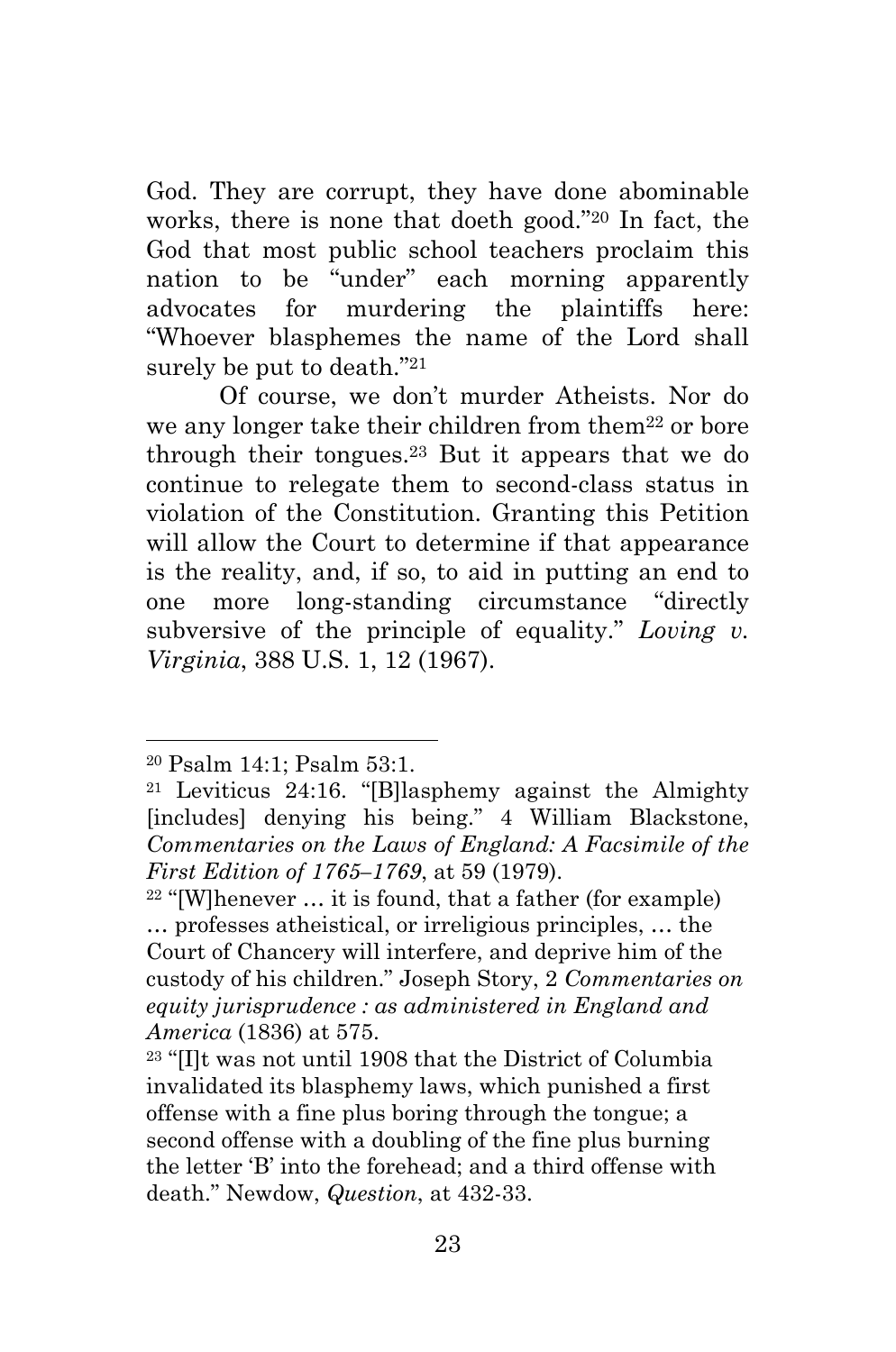### **(C) THIS CASE INVOLVES AN IMPORTANT QUESTION REGARDING FEDERALISM AND STATUTORY ANALYSIS**

Congress's admission that it added "under God" to the Pledge to "further acknowledge the dependence of our people and our Government upon the moral directions of the Creator … [and] to deny … atheistic … concepts" has already been noted. *See*  page 16, *supra*. So, too, has President Eisenhower's vision that "millions of our school children will daily proclaim … the dedication of our Nation and our people to the Almighty." *Id*. But there is much more.

Rep. Louis C. Rabaut, the chief sponsor of the bill (who placed in the Congressional Record the extraordinary claim that "an atheistic American … is a contradiction in terms"24), stated that his goal was to remind Americans that "the fundamental basis of our Government is the recognition that all lawful authority stems from Almighty God."25 Sen. Homer Ferguson, the chief sponsor in the Senate, explained that he brought the measure to "specifically acknowledge that we are a people who do believe in and want our Government to operate under divine guidance."26 Rep. Oliver Bolton suggested that President Eisenhower have "a Protestant, a Catholic, and a Jew" in a photo commemorating the signing of the Bill.27 At the official ceremony celebrating the

<sup>24 100</sup> Cong. Rec. 1700 (1954).

<sup>25 100</sup> Cong. Rec. 17, A2515-16 (1954).

<sup>26 100</sup> Cong. Rec. 8617 (1954).

<sup>27</sup> Dwight D. Eisenhower Presidential Library, Reports to the President on Pending Legislation (Bill File) June 14, 1954 – June 18, 1954, Box No. 22.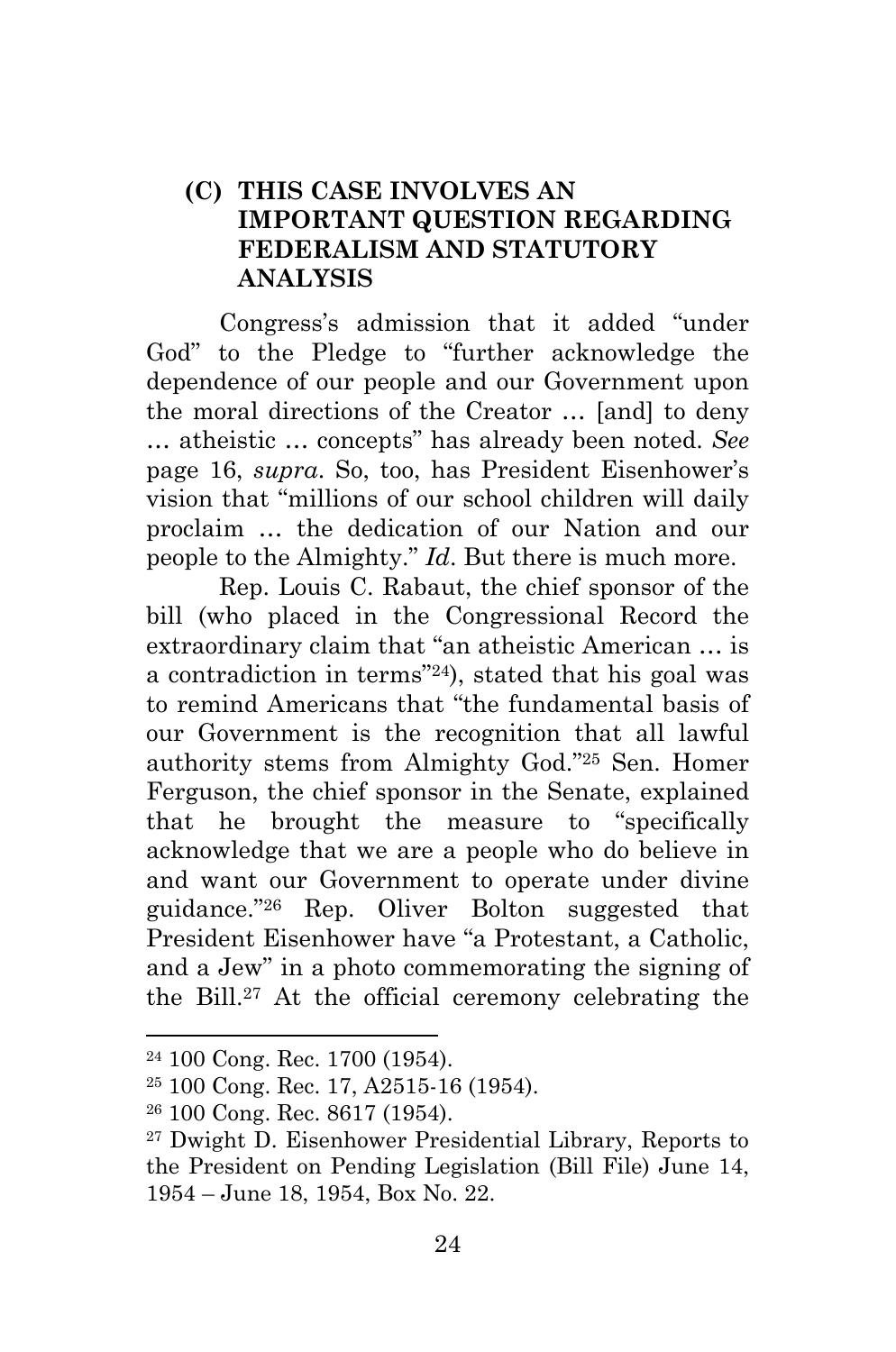new law, "Onward, Christian Soldiers!" was played as members of both houses of Congress joined to recite the new pledge, simultaneous with the flag ascending the flagpole.28

Thus, "openly available data suppor[t] a commonsense conclusion," *McCreary*, 545 U.S. at 863, that the chief purpose for introducing the "under God" language into the Pledge was not only to have school children recite that phrase, but also to have them influenced by its religious meaning. Inasmuch as "[b]y and large, public education in our Nation is committed to the control of state and local authorities," *Epperson*, 393 U.S. at 104, it is also clear that Congress was expecting state and local authorities to serve as the conduits by which those purposes would be effectuated. *See also Bd. of Educ. v. Rowley*, 458 U.S. 176, 208 n.30 (1982) ("It is clear that Congress was aware of the States' traditional role in the formulation and execution of educational policy. 'Historically, the States have had the primary responsibility for the education of children at the elementary and secondary level.'" (citation omitted)). Thus, the history just alluded to is highly relevant to the "purpose prong" of the *Lemon* test.29

The First Circuit, however, refused to consider that history, writing that, "[t]he constitutionality of the federal Pledge statute,  $4 \text{ U.S.C. }$  § 4, is not at issue in this appeal." *Freedom*, 626 F.3d at 6. This is

<sup>28</sup> *Id*. at 8617.

<sup>29</sup> For a far more extensive account demonstrating the irrefutably religious sentiments behind Congress's 1954 addition of "under God" to the Pledge, *see Newdow v. Rio Linda Union Sch. Dist.*, 597 F.3d 1007, 1048-57 (9th Cir. 2010) (Reinhardt, J., dissenting).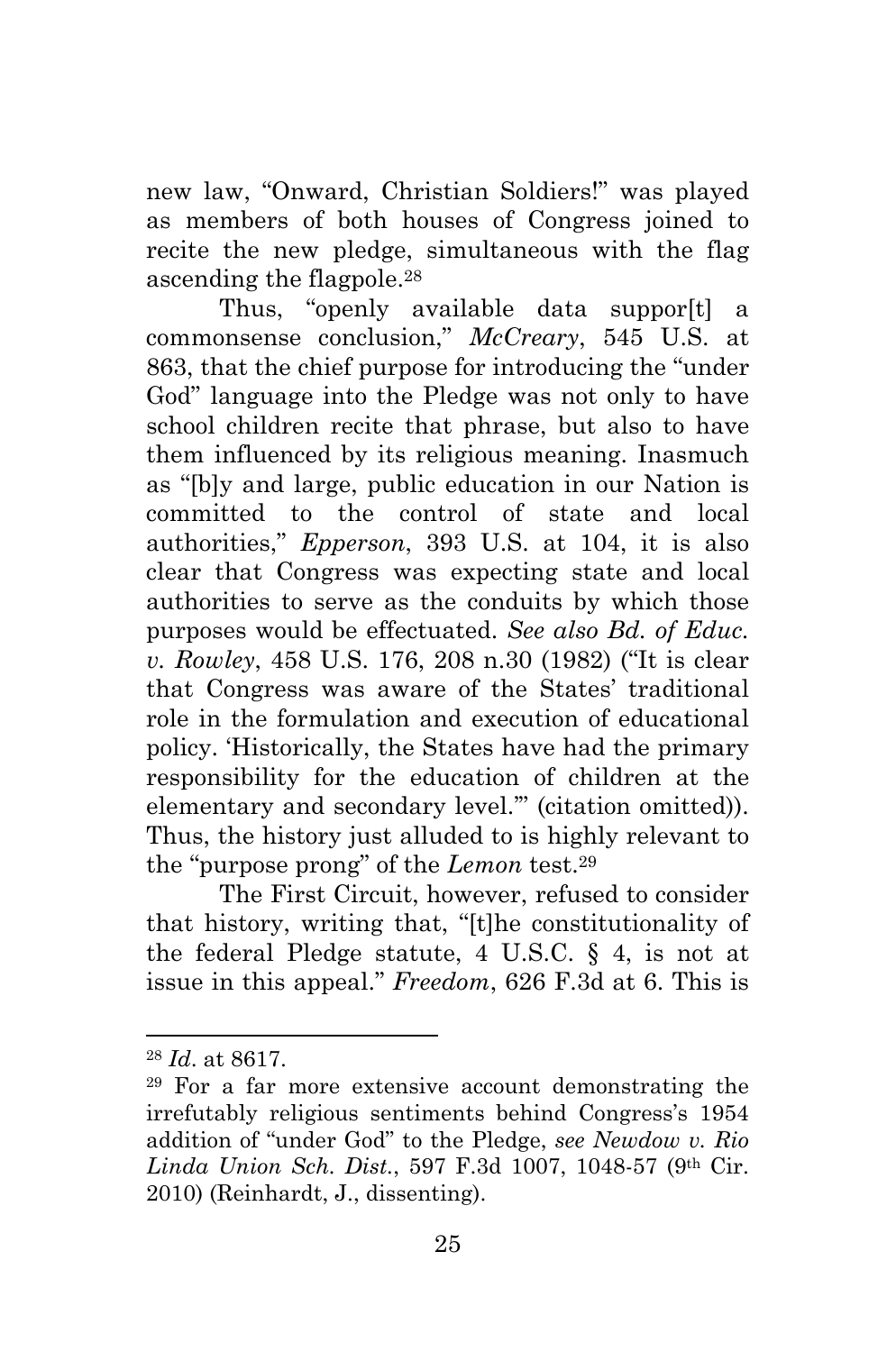puzzling, inasmuch as the District Court, in its Order of September 30, 2009 (from which the appeal was taken) began:

The parties remaining as defendants in this case are the Hanover School District and the Dresden School District. All other individuals and institutions named in the caption of this order are intervenors and, as such, have the right **to be heard on** only two issues: the **constitutionality of 4 U.S.C. § 4 (sometimes referred to below as "the federal Pledge statute"),** and the constitutionality of N.H. REV. STAT. ANN. ("RSA") § 194:15-c (sometimes referred to below as "the New Hampshire Pledge statute").

Appendix D at App. 56 (emphasis added).

The First Circuit continued by writing:

FFRF argues that Congress had an impermissible religious purpose when it added the words "under God" to the text of the Pledge in 1954, and that this fact must be considered in our analysis. Even if so, the argument does not go to the first factor. We look at the purpose of New Hampshire when it enacted the statute in 2002 ... Because FFRF has stipulated that New Hampshire had a secular purpose, its claim of impermissible governmental purpose clearly fails on the first prong of Lemon.

*Freedom*, 626 F.3d at 6 (footnote omitted). This decision to refuse to consider Congress's purpose in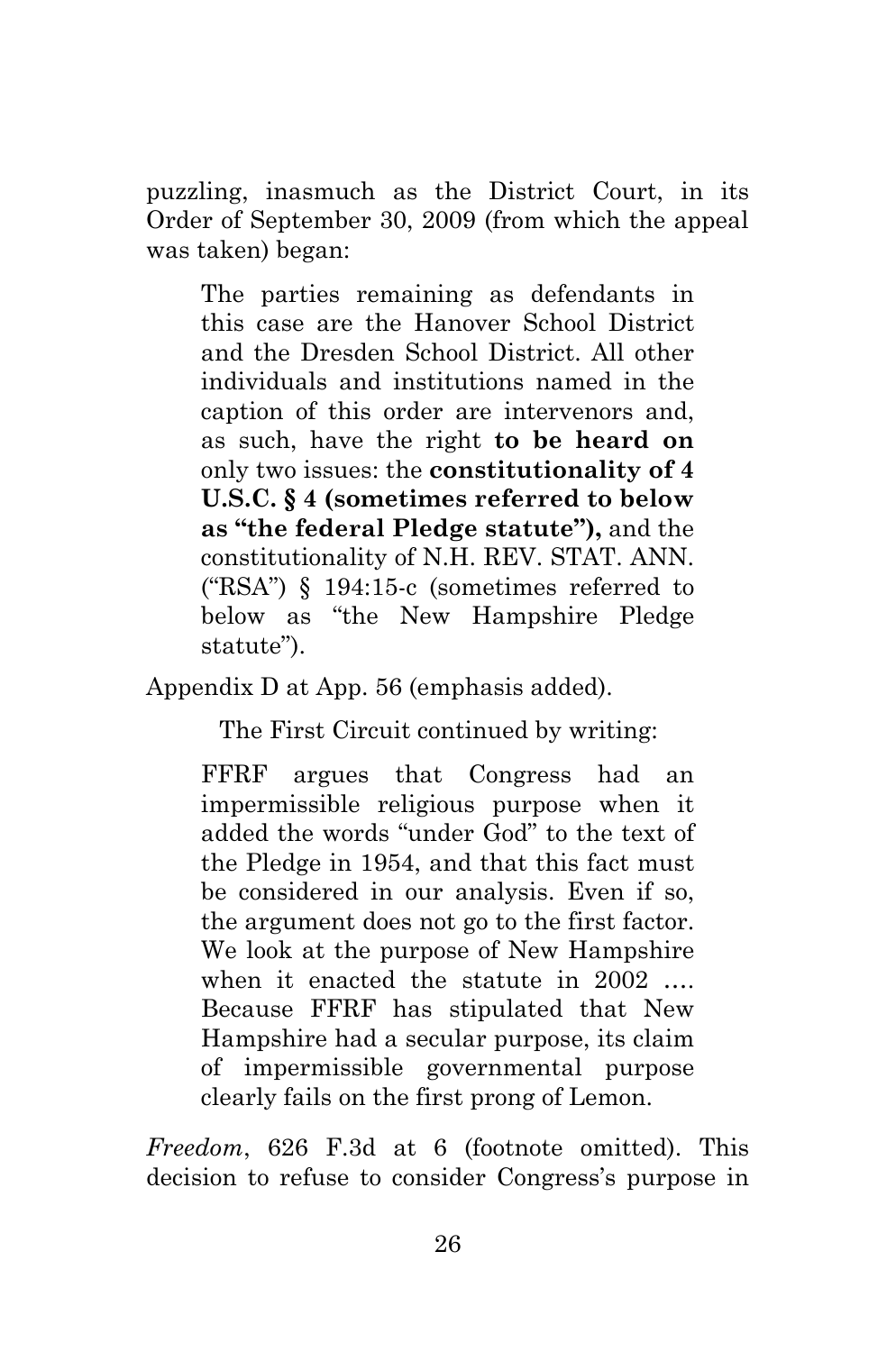applying the first prong of the *Lemon* test in this matter is one of enormous importance and merits the Court's review. Can "government" avoid its obligations and violate individual rights by divvying up its responsibilities in this way? If so, are not all the civil rights upheld by this Court at risk? If a white racist Congress included segregating black and white children as part of  $4 \text{ U.S.C. }$  §  $4$ , would its ignoble purposes be sheltered from examination because New Hampshire deemed Pledge recitations to be "a continuation of the policy of teaching our country's history to the elementary and secondary pupils of this state"? RSA § 194:15-c(I). Surely, that cannot be the case.

### **II. THE COURTS OF APPEALS HAVE DECIDED AN IMPORTANT FEDERAL QUESTION IN WAYS THAT CONFLICT WITH THE RELEVANT DECISIONS OF THIS COURT**

### **(A) THE CIRCUIT COURTS HAVE IGNORED THIS COURT'S "TOUCHSTONE"**

This Court has stated that "[t]he touchstone for our analysis is the principle that the 'First Amendment mandates governmental neutrality between religion and religion, and between religion and nonreligion.'" *McCreary*, 545 U.S. at 860 (citation omitted). Yet each of the five circuits that have heard Pledge challenges have ignored that command, which the Court has repeated in at least **thirty-five** Establishment Clause opinions over the past nearly fifty years. *See* District Court Document 34-3.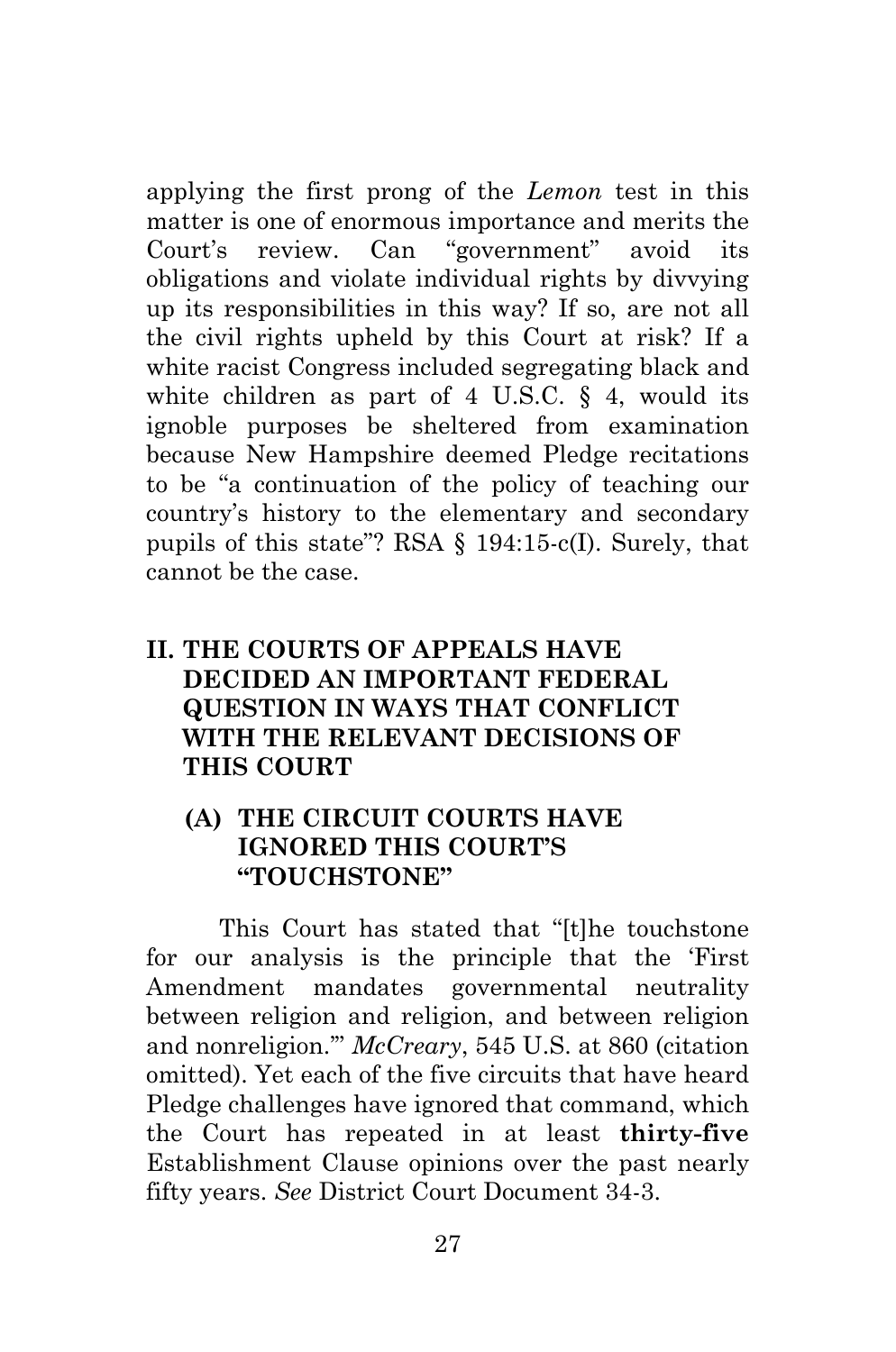Obviously, as between the religious view that there is a God and the religious view that God is nonexistent, the claim that we are "one Nation under God" cannot possibly be considered "neutral." In other words, if, under the Establishment Clause, "government may not … lend its power to one or the other side in controversies over religious … dogma," *Smith*, 494 U.S. at 877, then the issue of neutrality as it relates to the Pledge of Allegiance – which has been repeatedly ignored by the Courts of Appeals – needs to be examined by this Court.

### **(B) THE CIRCUIT COURTS HAVE DEPARTED FROM AN UNBROKEN STRING OF THIS COURT'S PUBLIC SCHOOL ESTABLISHMENT CLAUSE DECISIONS**

The infusion of religious belief at issue in this case occurs in the public schools, where "[t]he vigilant protection of constitutional freedoms is nowhere more vital." *Shelton v. Tucker*, 364 U.S. 479, 487 (1960). After all, "Schools cannot expect their students to learn the lessons of good citizenship when the school authorities themselves disregard the fundamental principles underpinning our constitutional freedoms." *Doe v. Renfrow*, 451 U.S. 1022, 1027-28 (1981) (Brennan, J., dissenting).

The First Circuit was obviously aware of the heightened concern for the public school venue: "Special considerations are involved when a claim involves public school students. In the Establishment Clause context, public schools are different, in part because the students are not adults, and in part because a purpose of a public school is to inculcate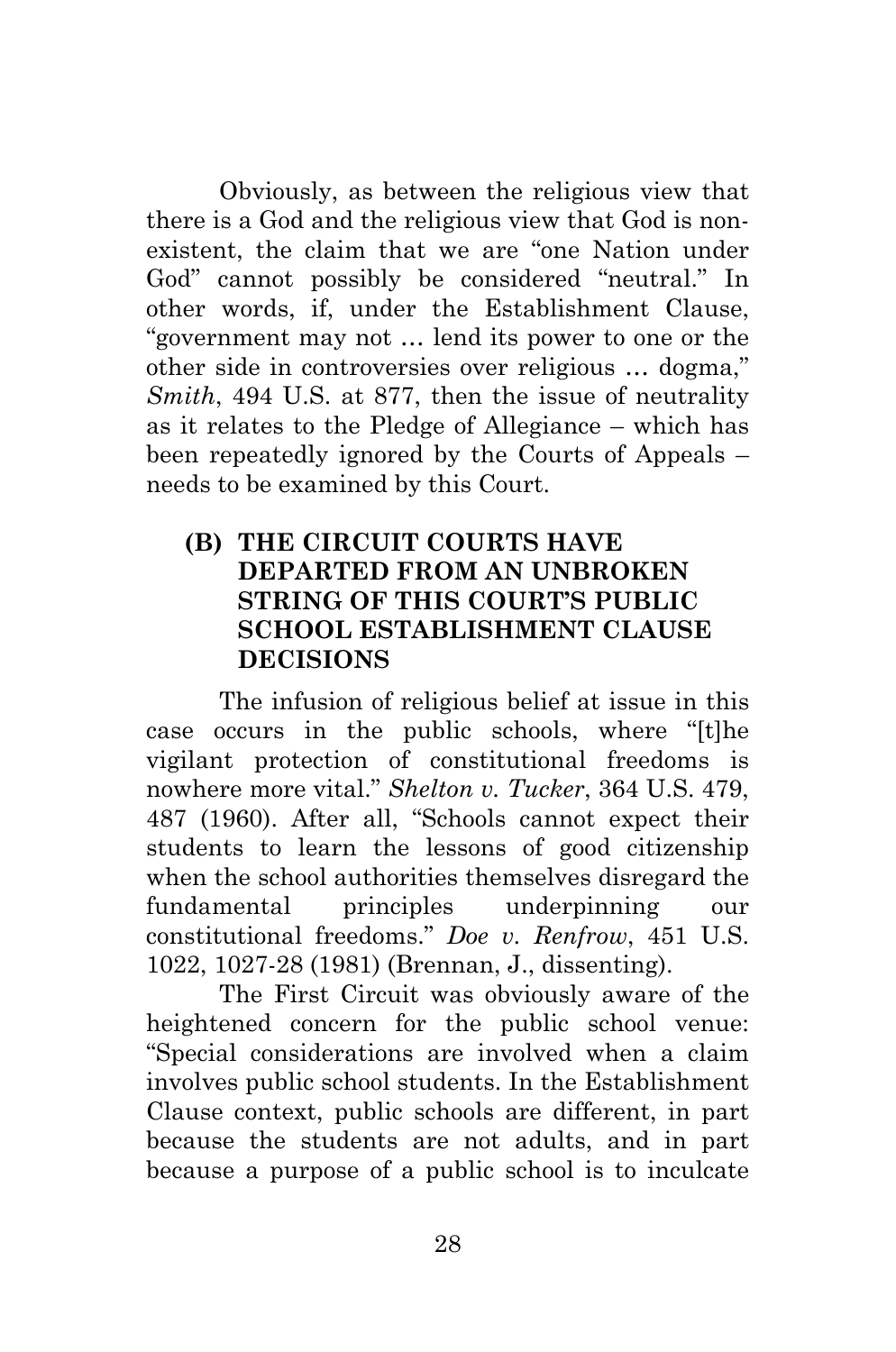values and learning." *Freedom*, 626 F.3d at 8. The panel even referenced *Edwards*, 482 U.S. at 583-84, where the Court famously explained why it "has been particularly vigilant in monitoring compliance with the Establishment Clause in elementary and secondary schools."

In fact, in every one of the nine cases heard by this court where there was even a hint of governmental infusion of religious dogma in the public schools, the Court has struck down the challenged activity. *McCollum* (religious instruction); *Engel v. Vitale*, 370 U.S. 421, 430 (1962) (class prayer); *Abington* (Bible reading); *Epperson* (prohibited teaching of evolution); *Stone* (Ten Commandment posters); *Wallace* (moments of silence or prayer); *Edwards* (teaching "creation science"); *Lee* (graduation prayer); *Santa Fe* (prayer at football games). It would seem that the Circuit Court judges ought to follow the principles found in nine out of nine Supreme Court holdings.

The First Circuit also noted that what might be permissible in other contexts will often be struck down when the public school environment is involved. *Freedom*, 626 F.3d at 8 (contrasting *Marsh v. Chambers* with five public school cases). Yet it then ruled in a manner contrary to the principle it recognized. Especially with four other circuits having reached a similar conclusion, it is essential for this Court to review this apparent jurisprudential error, now becoming institutionalized across the nation.

### **(C) THE CIRCUIT COURTS HAVE DEPARTED FROM THIS COURT'S REFUSAL TO ACCEPT THE "AS A WHOLE" PLOY**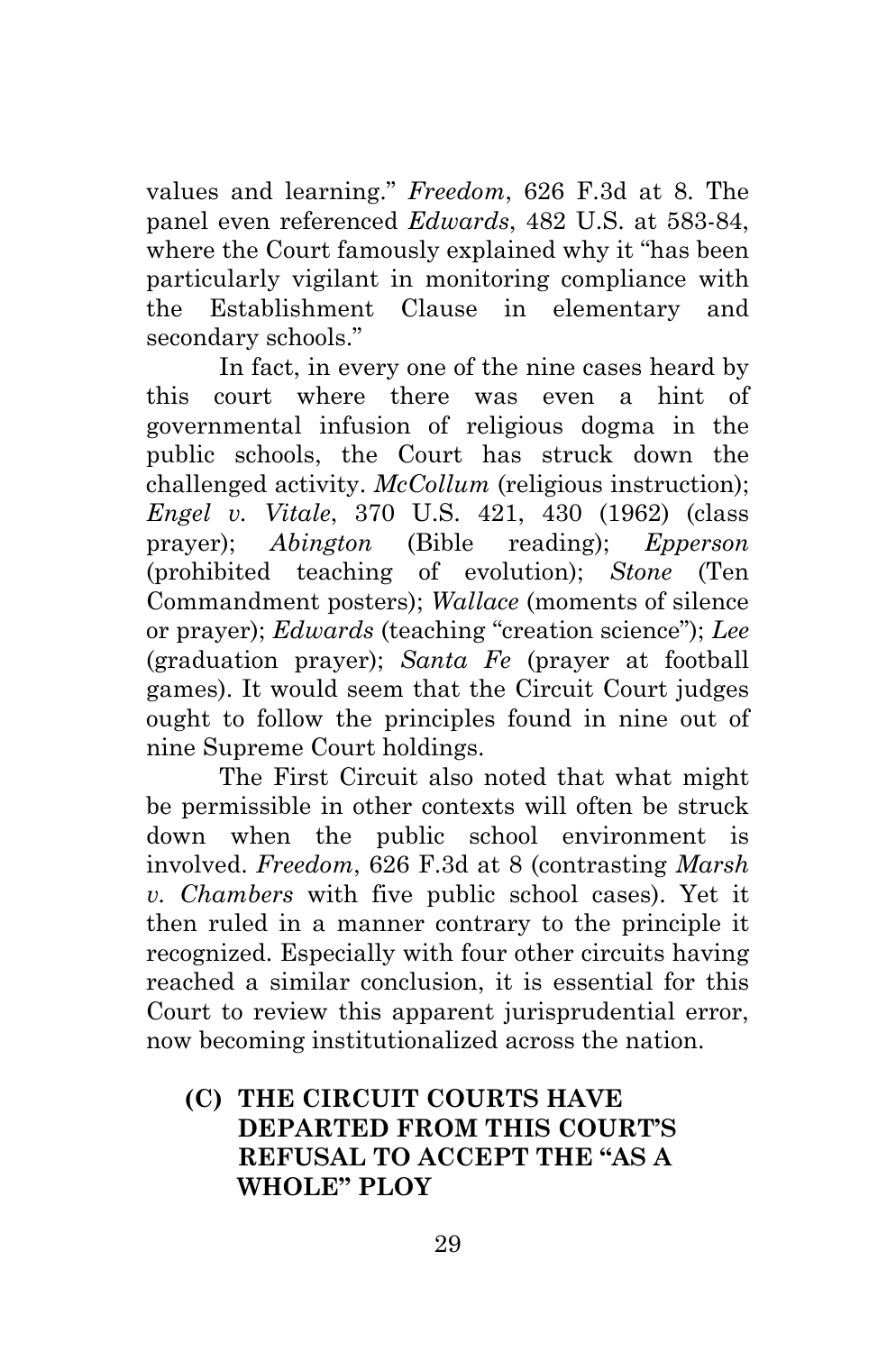In each of the nine school cases just mentioned, the challenged governmental practice could have readily been disregarded by considering only a larger, secular "whole." Yet, the Court has never engaged in that process (which would gut the Establishment Clause of any value whatsoever). In fact, when Chief Justice Burger addressed "focusing exclusively on the religious component of the statute rather than examining the statute as a whole," *Wallace*, 472 U.S. at 88 (Burger, C.J., dissenting), the Court refused to alter its focus, obviously realizing that to do otherwise would deprive students of the protections the Clause is intended to provide.

Despite the foregoing, three Courts of Appeals, in just the past year, have used the "as a whole" technique. *See Freedom*, 626 F.3d at 10 ("[W]e must consider the text as a whole"); *Croft*, 624 F.3d at 168 ("[W]e rejected the argument that we must look to the primary effect of the amendment inserting the words 'one state under God' rather than to the primary effect of the pledge as a whole."); *Rio Linda*, 597 F.3d at 1014 ("[W]e must examine the Pledge as a whole, not just the two words the Plaintiffs find offensive"). Whether this reversal of the lesson of *Wallace* is warranted is another reason for the Court to grant this Petition.

#### **CONCLUSION**

Petitioners respectfully petition for a writ of certiorari to review the judgment of the United States Court of Appeals for the First Circuit in this case.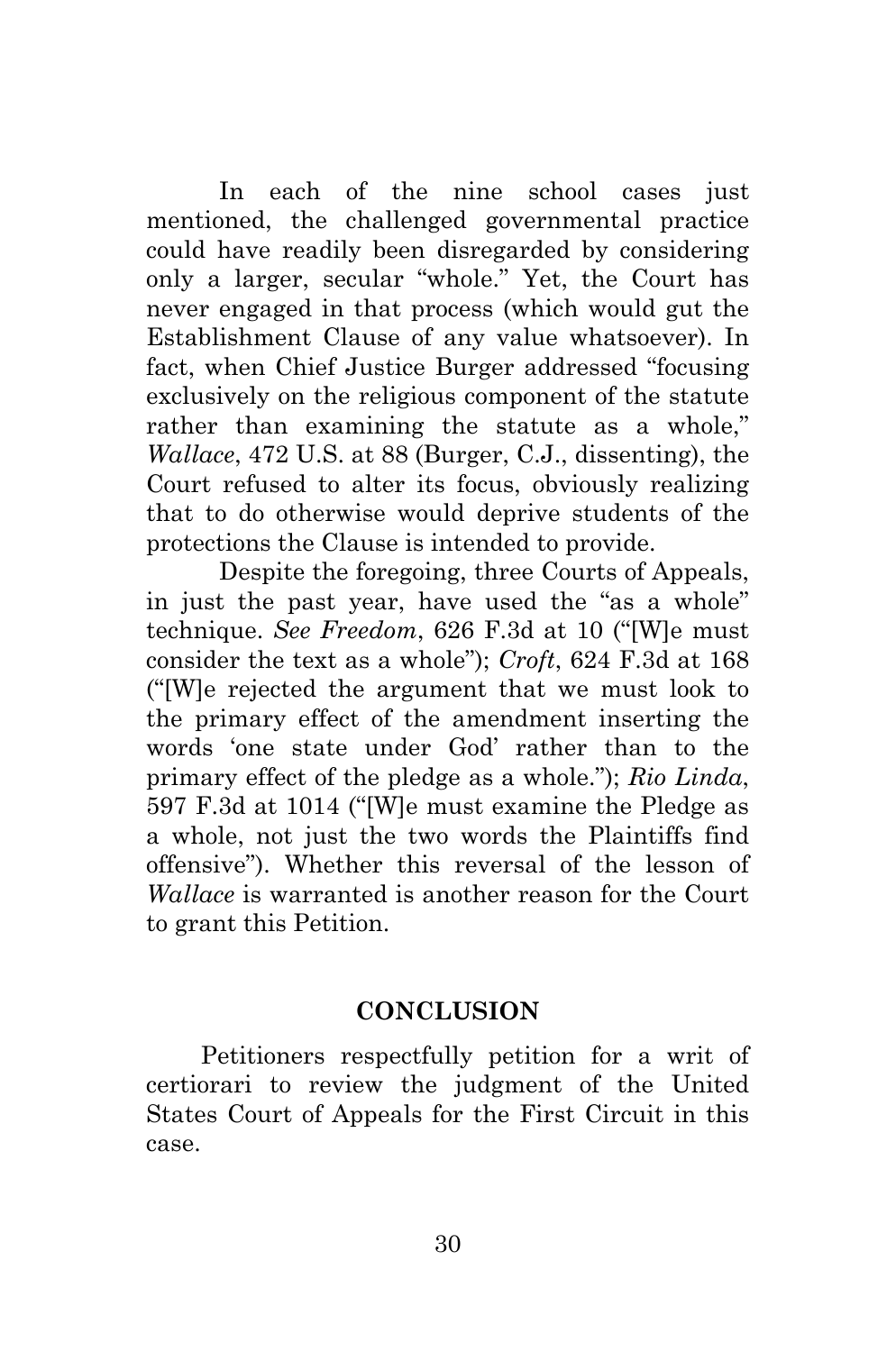Respectfully submitted,

Michael Newdow, *Counsel of Record*  Post Office Box 233345 Sacramento, CA 95823

NewdowLaw@gmail.com (626) 532-7694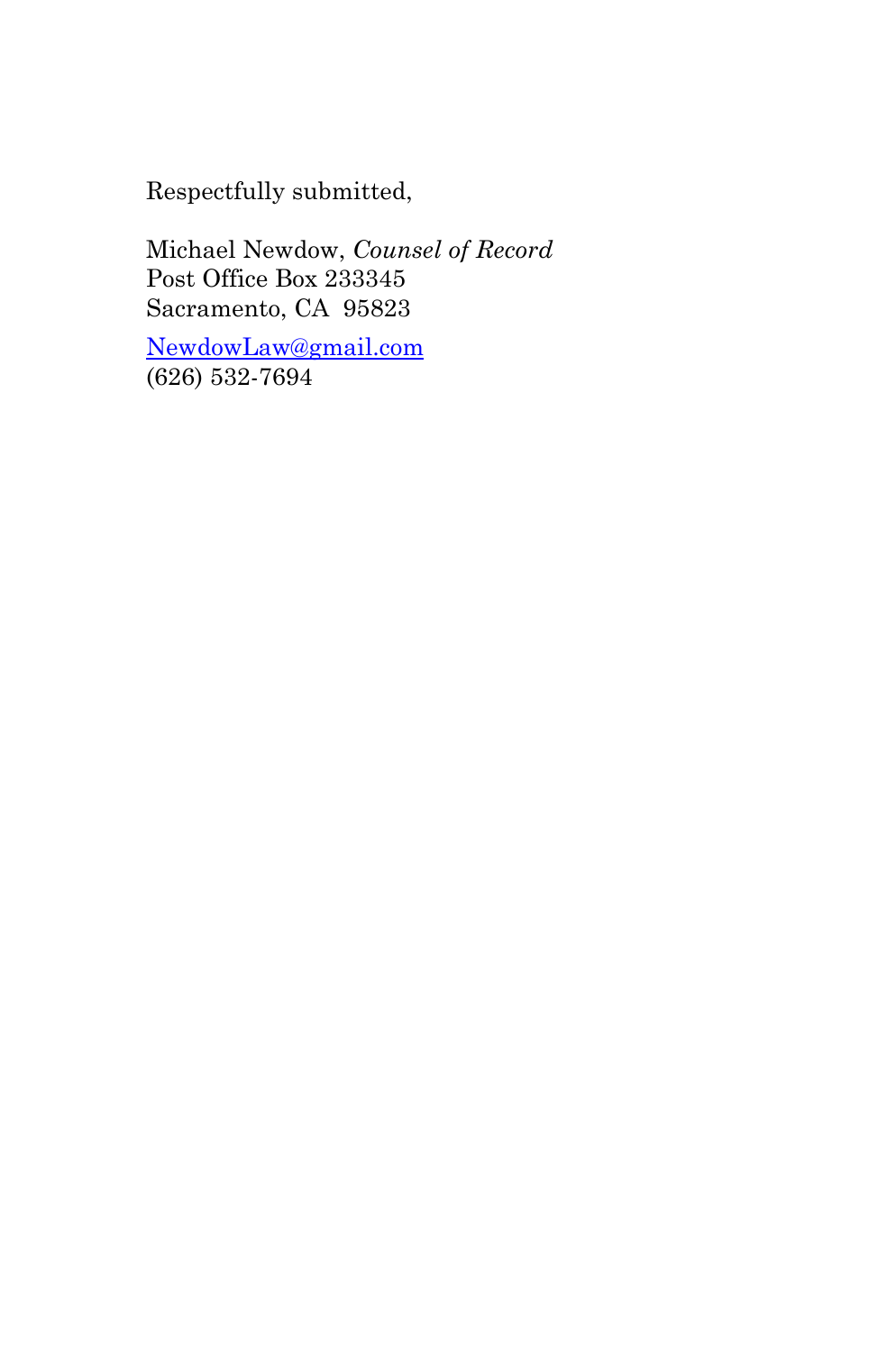No.  $\qquad$ 

# **IN THE Supreme Court of the United States**

**THE FREEDOM FROM RELIGION FOUNDATION**, ET AL.,

*Petitioners*,

v.

**UNITED STATES**, ET AL., **DRESDEN SCHOOL DISTRICT**, ET AL., *Respondents*.

**ON PETITION FOR A WRIT OF CERTIORARI TO THE UNITED STATES COURT OF APPEALS FOR THE FIRST CIRCUIT**

### **APPENDIX TO THE PETITION FOR A WRIT OF CERTIORARI**

Michael Newdow, *pro se and Counsel of Record* Post Office Box 233345 Sacramento, CA 95823

NewdowLaw@gmail.com (626) 532-7694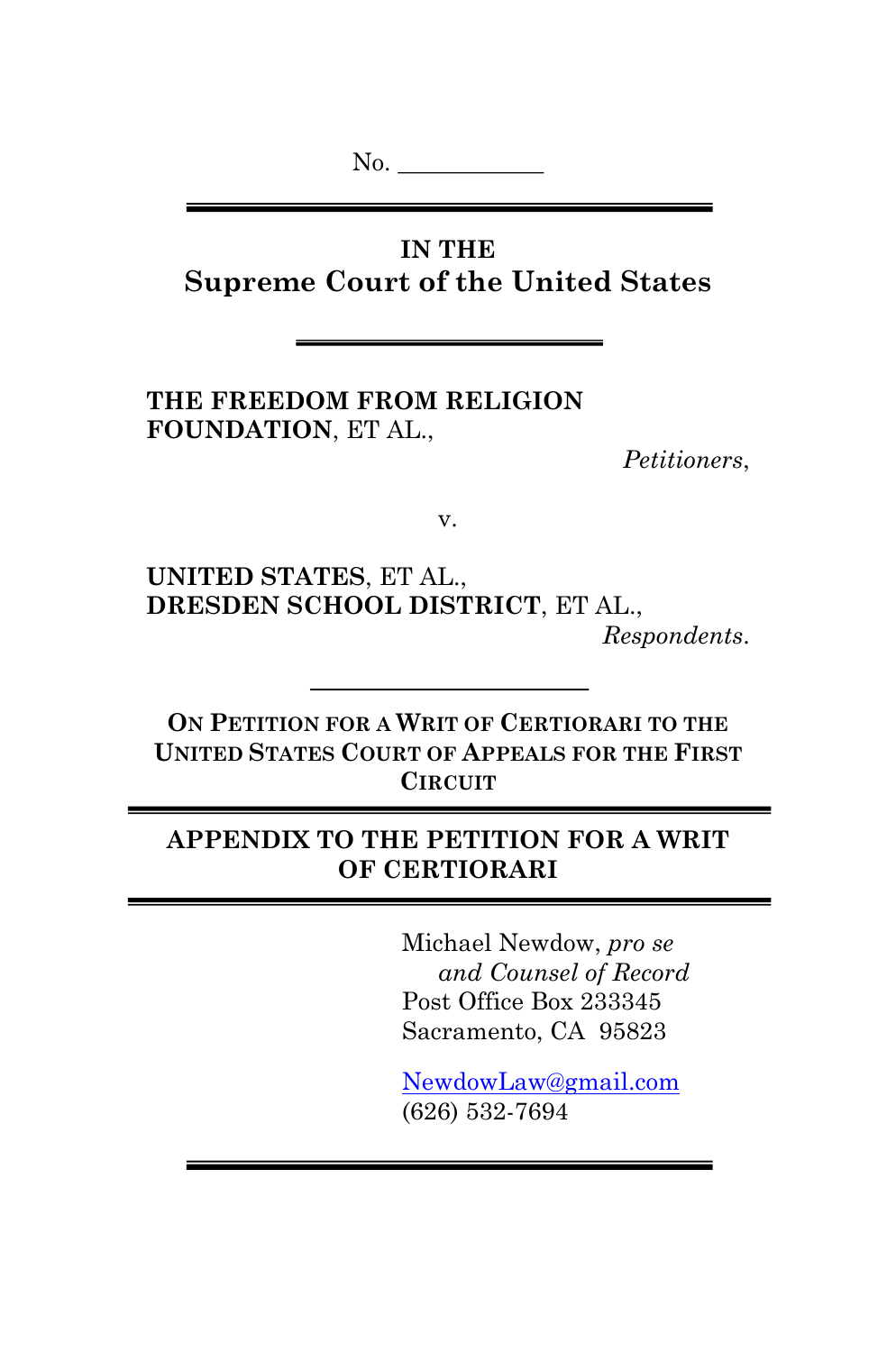### **TABLE OF APPENDICES**

Appendix A Court of Appeals' Opinion (filed November 12, 2010) ......................... App. 1

Appendix B

| District Court's Order of Dismissal |  |
|-------------------------------------|--|
|                                     |  |

### Appendix C

| District Court's Order of Dismissal |  |
|-------------------------------------|--|
|                                     |  |

Appendix D Court of Appeals' Denial of Rehearing (filed December 28, 2010)...... App. 89

Appendix E Constitutional Provisions and Statutes Involved in the Case................. App. 91

Appendix F State Constitutional Provisions Depriving Atheists of Equal Rights........ App. 93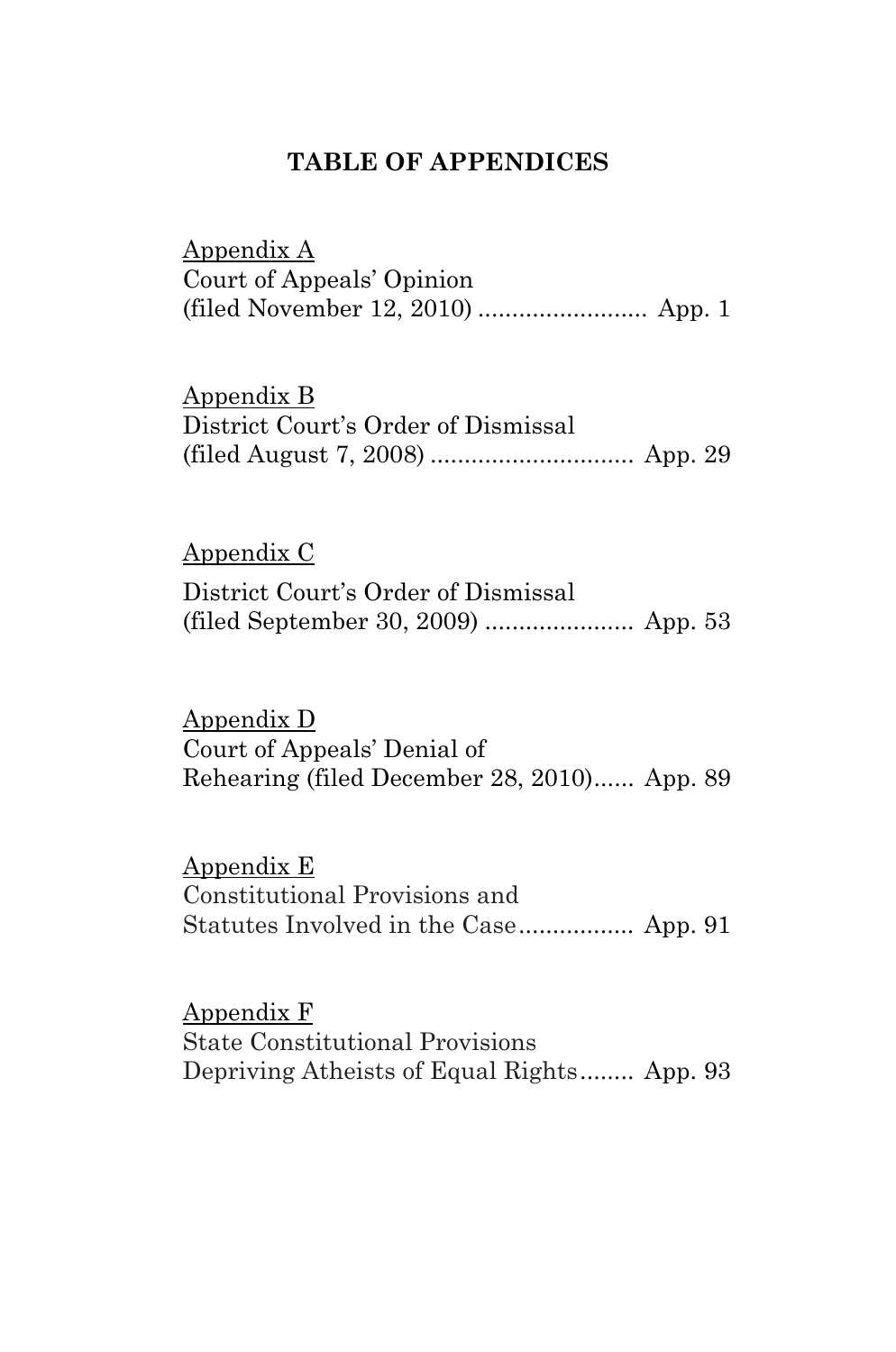# **Appendix A**

Court of Appeals' Opinion Filed November 12, 2010

### No. 09-2473

## **UNITED STATES COURT OF APPEALS FOR THE FIRST CIRCUIT**

**\_\_\_\_\_\_\_\_\_\_\_\_\_\_\_\_\_\_\_\_** 

# **FREEDOM FROM RELIGION FOUNDATION**,

ET AL., *Plaintiffs, Appellants,* 

v.

**HANOVER SCHOOL DISTRICT**, ET AL., Defendants, Appellees.

On Appeal from the United States District Court for the District of New Hampshire

**\_\_\_\_\_\_\_\_\_\_\_\_\_\_\_\_\_\_\_\_** 

[Hon. Steven J. McAuliffe, U.S. District Judge]

Before

**\_\_\_\_\_\_\_\_\_\_\_\_\_\_\_\_\_\_\_\_** 

Lynch, Chief Judge, Howard and Thompson, Circuit Judges.

**\_\_\_\_\_\_\_\_\_\_\_\_\_\_\_\_\_\_\_\_**

APPENDIX A App. 1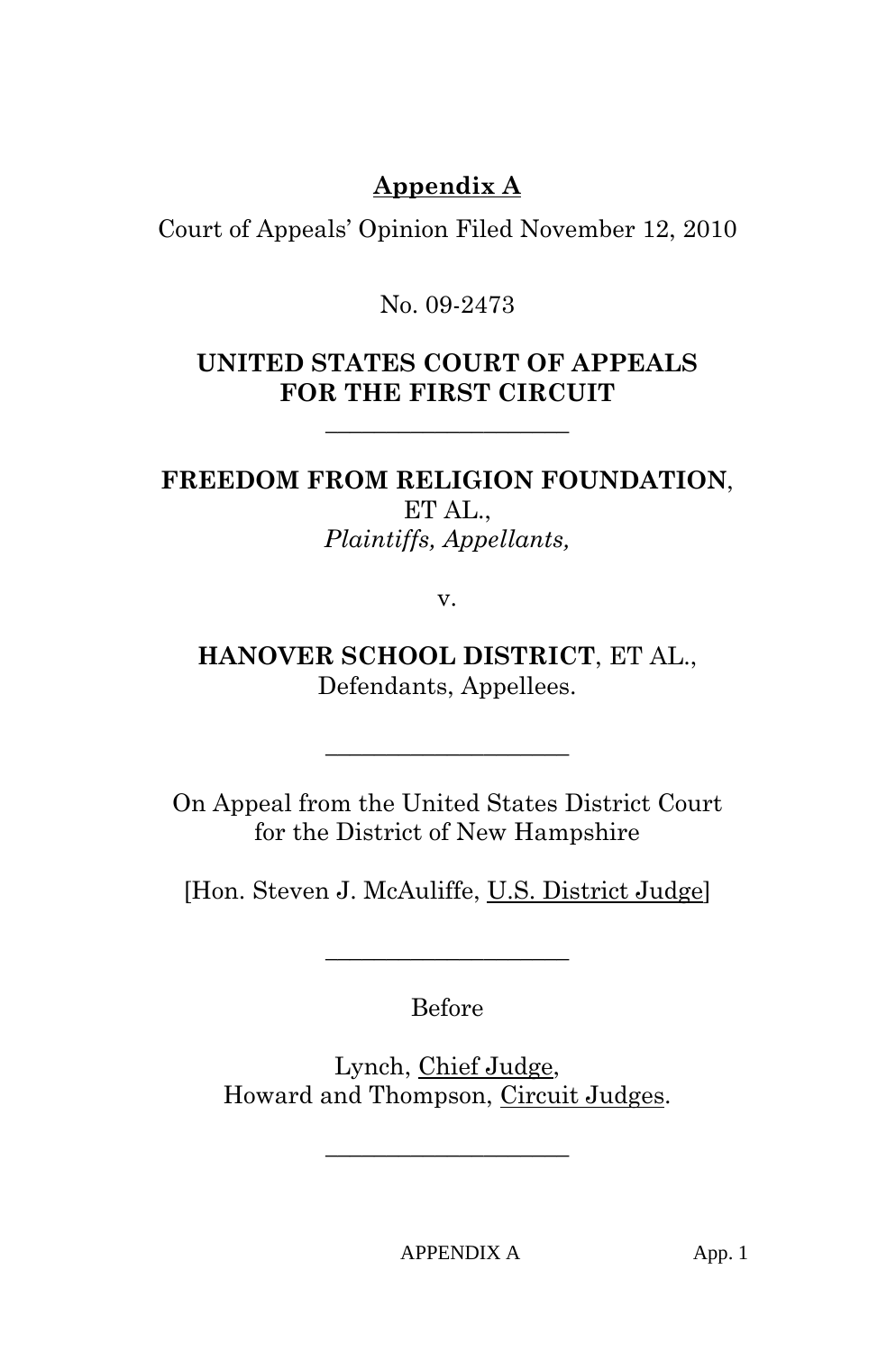Michael Newdow with whom Rosanna Fox was on brief for appellants.

 Nancy J. Smith, Senior Assistant Attorney General, with whom Michael A. Delaney, Attorney General, was on brief for appellee State of New Hampshire.

 Lowell V. Sturgill, Jr., Attorney, Civil Division, with whom Tony West, Assistant Attorney General, Thomas P. Colantuano, United States Attorney, and Robert M. Loeb, Attorney, Civil Division, were on brief for appellee United States.

 Kevin J. Hasson with whom Eric Rassbach and Luke Goodrich were on brief for appellees Muriel Cyrus et al.

 Steven W. Fitschen on brief for The National Legal Foundation, amicus curiae.

 Jay Alan Sekulow, Stuart J. Roth, Colby M. May, Shannon Demos, Tessa L. Dysart, and John Anthony Simmons, Sr., on brief for American Center for Law & Justice et al., amicus curiae.

 John A. Eidsmoe, Roy S. Moore, and Benjamin D. DuPré on brief for Foundation for Moral Law, amicus curiae.

 Jeremy D. Tedesco and David A. Cortman on brief for Alliance Defense Fund and Cornerstone Policy Research, amicus curiae.

> **\_\_\_\_\_\_\_\_\_\_\_\_\_\_\_\_\_\_\_\_**  November 12, 2010 **\_\_\_\_\_\_\_\_\_\_\_\_\_\_\_\_\_\_\_\_**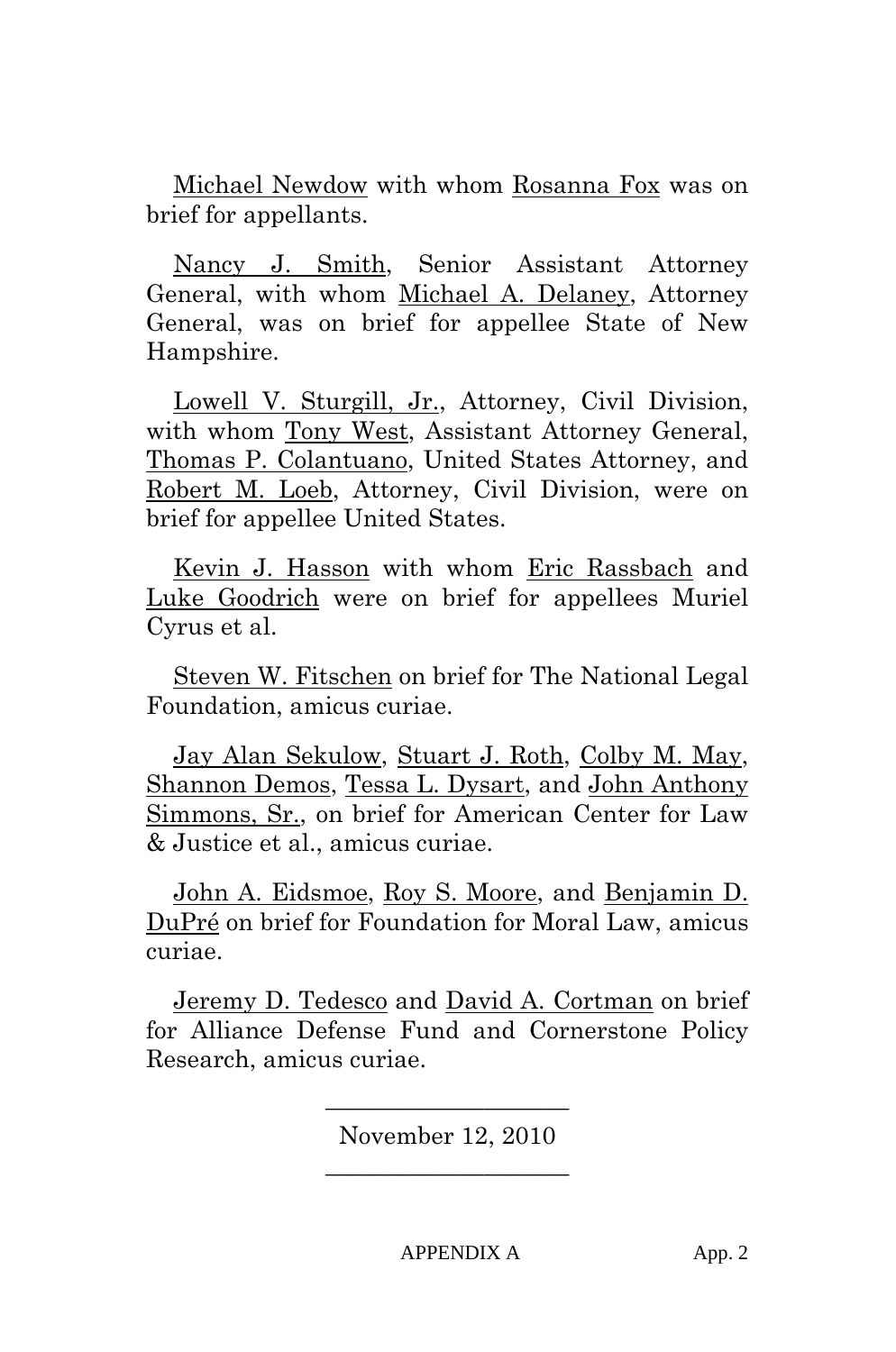**LYNCH, Chief Judge**. The question presented is whether the New Hampshire School Patriot Act, N.H. Rev. Stat. Ann. § 194:15-c ("the New Hampshire Act"), which requires that the state's public schools authorize a period during the school day for students to voluntarily participate in the recitation of the Pledge of Allegiance, violates the First or Fourteenth Amendment to the Constitution of the United States. We hold that the statute is constitutional and affirm entry of judgment for defendants.

I. Plaintiffs are The Freedom From Religion Foundation, its members Jan and Pat Doe, and their three children who attend New Hampshire public schools (collectively "FFRF"). Jan and Pat Doe identify themselves as atheist and agnostic, respectively, and their children as either atheist or agnostic. At the time the amended complaint was filed in 2008, the eldest child was in sixth grade and attended a middle school jointly administered by New Hampshire's Hanover and Dresden school districts, while the younger two children were enrolled in a public elementary school operated by the Hanover district**.** Pursuant to the New Hampshire Act, the Pledge of Allegiance ("the Pledge") is routinely recited in the Doe children's classrooms under the leadership of their teachers.1

<sup>1</sup> FFRF alleges that the Doe children "have all been led by their public school teachers in recitations of the Pledge of Allegiance." First Am. Complt. ¶ 43, ECF No. 52. New Hampshire has not contested this. The parties have not provided any other specific information about the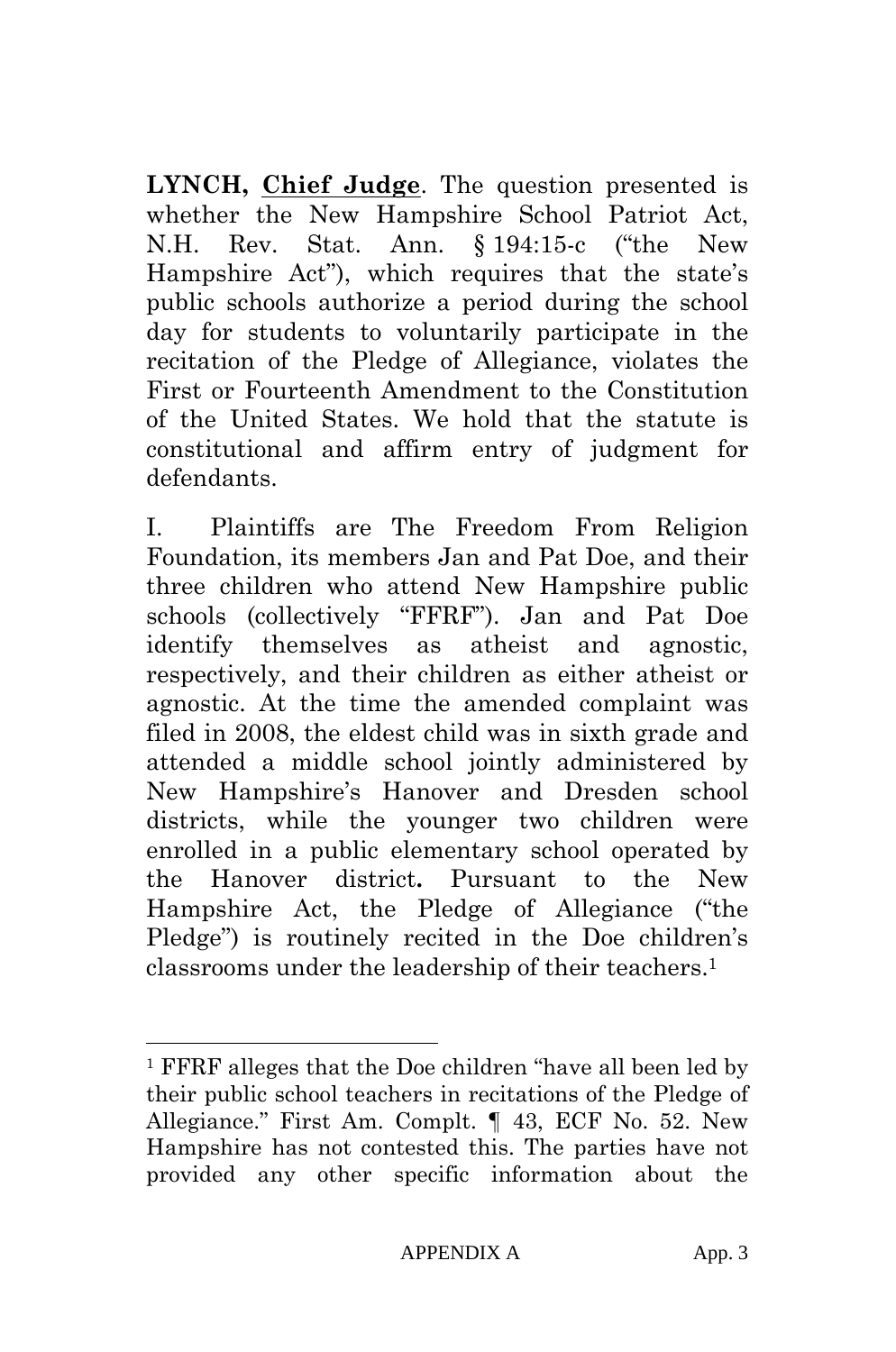The full text of the New Hampshire Act, enacted in 2002, is as follows:

> I. As a continuation of the policy of teaching our country's history to the elementary and secondary pupils of this state, this section shall be known as the New Hampshire School Patriot Act.

> II. A school district shall authorize a period of time during the school day for the recitation of the pledge of allegiance. Pupil participation in the recitation of the pledge of allegiance shall be voluntary.

> III. Pupils not participating in the recitation of the pledge of allegiance may silently stand or remain seated but shall be required to respect the rights of those pupils electing to participate. If this paragraph shall be declared to be unconstitutional or otherwise invalid, the remaining paragraphs in this section shall not be affected, and shall continue in full force and effect.

N.H. Rev. Stat. Ann. § 194:15-c.

l

 Several aspects of the statute are worth note. By expressly requiring that student participation in the

operation of the statute such as the procedures used or the number of students who participate.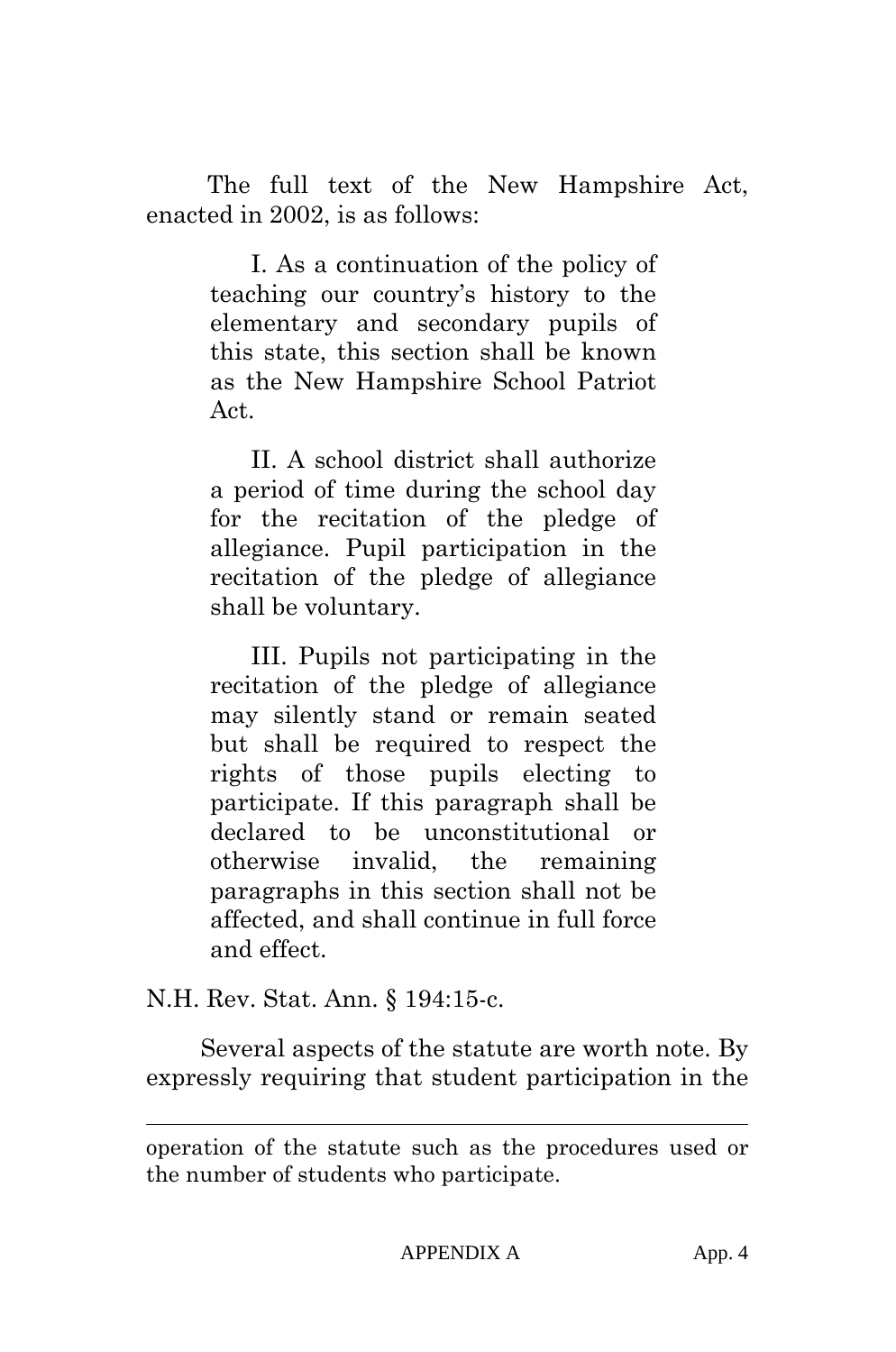recitation of the Pledge be voluntary, New Hampshire has created a framework in which a school or educator would violate state law by any actions that rendered student participation involuntary. In addition, the statute allows any student not to participate in the recitation of the Pledge regardless of the student's reasons for nonparticipation. Those who do not participate may either stand silently or remain seated. The only obligation imposed on non-participants is that they respect the rights of those students electing to participate.

 The New Hampshire Act itself does not identify the words of the Pledge or otherwise specify which words should be used. The parties accept that the words of the Pledge that are used in New Hampshire schools are those codified in federal law: "I pledge allegiance to the Flag of the United States of America, and to the Republic for which it stands, one Nation under God,<sup>2</sup> indivisible, with liberty and justice for all." 4 U.S.C. § 4 ("the federal Pledge statute"). The Pledge, which dates to 1892,<sup>3</sup> was first

<sup>2</sup> Throughout the opinion, we refer to "God" as used in the text of the Pledge.

<sup>3</sup> In 1892, as part of the commemoration of the 400th anniversary of Christopher Columbus's discovery of America, a national magazine for youth proposed that students in school recite the following affirmation: "I pledge allegiance to my Flag and the Republic for which it stands: one Nation indivisible, with Liberty and Justice for all." *Elk Grove Unified Sch. Dist. v. Newdow*, 542 U.S. 1, 6, 124 S. Ct. 2301, 159 L. Ed. 2d 98 (2004) (citing J. Baer, The Pledge of Allegiance: A Centennial History,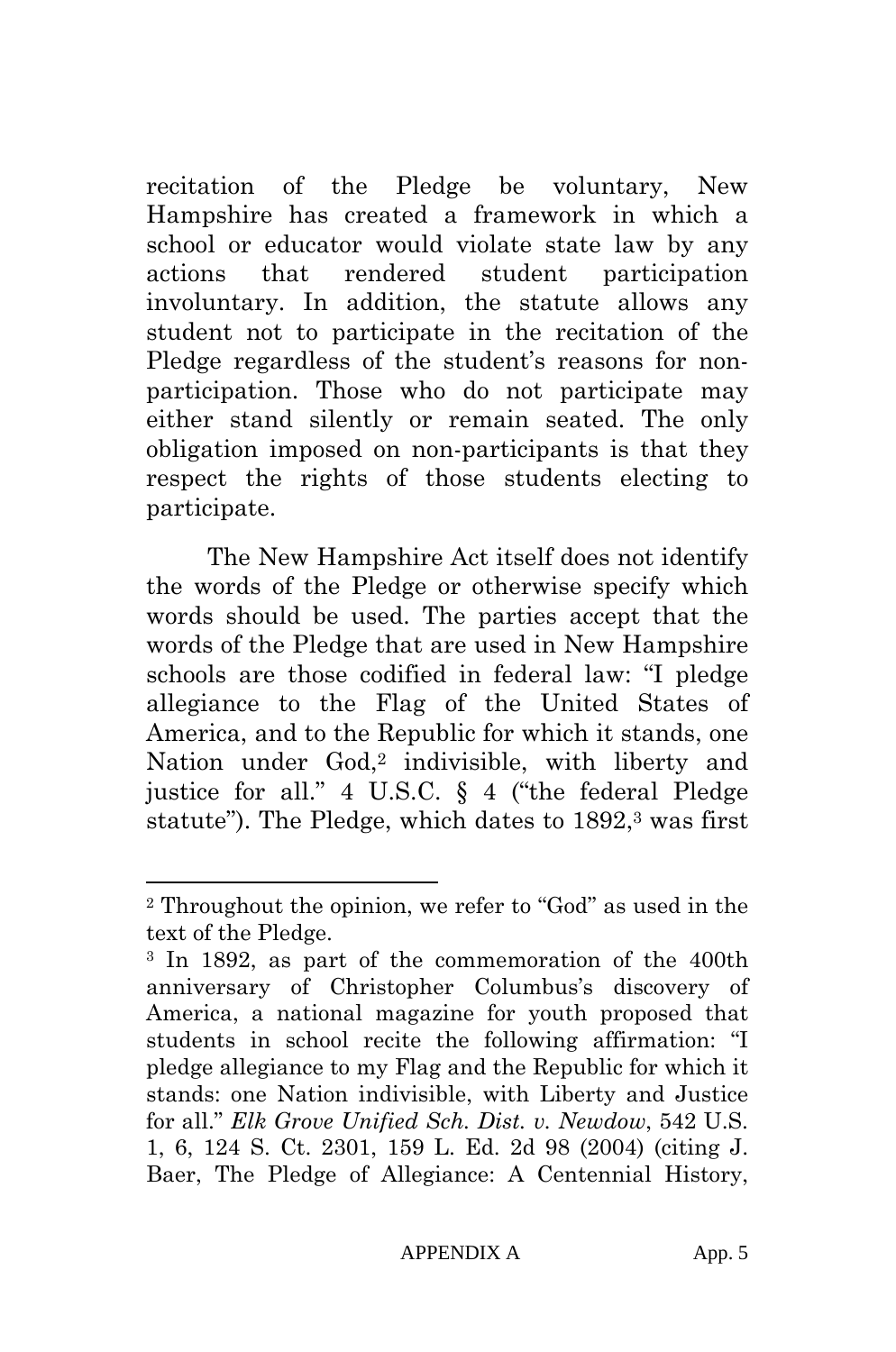codified in 1942 to clarify the "rules and customs pertaining to the display and use of the flag of the United States of America." *See* Act of June 22, 1942, Pub. L. No. 77-623, 56 Stat. 377. The words "under God" were added in 1954. *See* Act of June 14, 1954, Pub. L. No. 83-396, 68 Stat. 249.4

 The procedural history of the case before us is not complicated. On November 1, 2007, FFRF filed a lawsuit against the United States Congress and United State of America ("the Federal Defendants"), the Hanover School District and Dresden School District ("the School Districts"), and School Administrative Unit 70.5 FFRF sought a declaration

 $\overline{a}$ 

The taking of a pledge of allegiance pre-dates Christianity. Certain Athenian males, at puberty, took a longer pledge, the opening three sentences of which were: "We will never bring disgrace to this, our city, by any act of dishonesty or cowardice, nor ever desert our suffering comrades in ranks. We will fight for the ideals and sacred things of the city, both alone and with many; we will revere and obey the city's law and do our best to incite a like respect and reverence in those above us who are prone to annul and set them at naught. We will strive unceasingly to quicken the public's sense of civic duty, that thus, in all these ways, we will transmit this city not only not less, but greater, better, and more beautiful than it was transmitted to us." Pledge of Allegiance, Lapham's Quarterly, Fall 2010, at 98.

5 FFRF's claim against School Administrative Unit 70, which controls the high schools that the Doe children will eventually attend, was dropped in the amended complaint.

<sup>1892-1992,</sup> at 3 (1992)) (internal quotation marks omitted).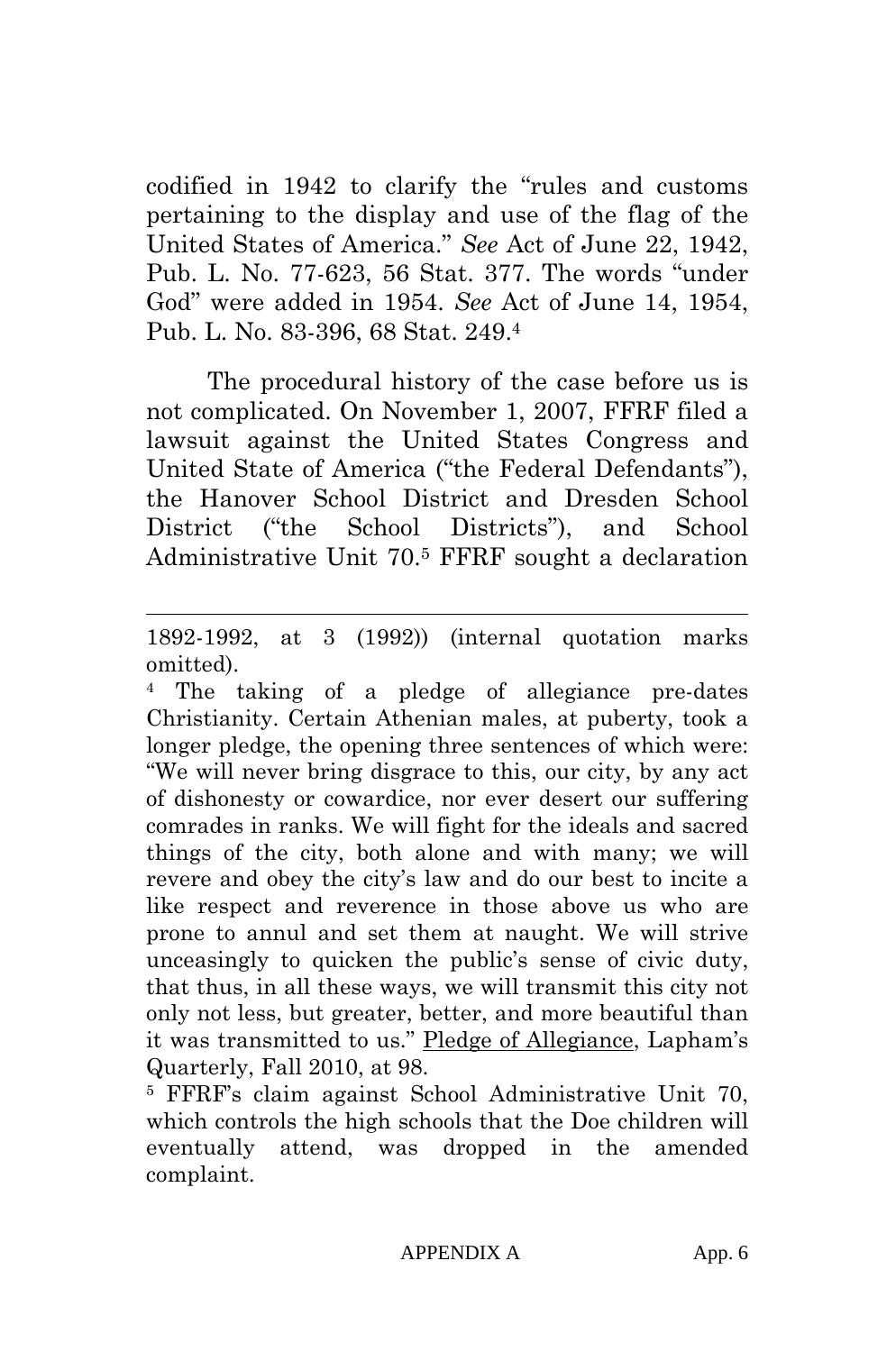that the federal Pledge statute and the recitation of the Pledge in New Hampshire's public schools violated various provisions of the U.S. Constitution, the New Hampshire Constitution, and federal and state law,6 and requested injunctive relief to ensure the end of these violations<sup>7</sup>

 The State of New Hampshire, the United States of America, and Muriel Cyrus--a student in the Hanover School district, joined by a group of other students, five of their parents, and the Knights of Columbus--filed motions to intervene to assist in the defense of the New Hampshire Act.8 The court granted these motions.

<sup>6</sup> Specifically, FFRF sought a declaration that Congress violated the Establishment and Free Exercise Clauses in passing the Act of 1954, which added the words "under God" to the Pledge; that the words "under God" in the Pledge violated the Establishment and Free Exercise Clauses of the First Amendment, the Equal Protection component of the Fifth Amendment, and The Religious Freedom Restoration Act (RFRA); and that the School Districts, in having their agents lead the recitation of the Pledge, violated the Establishment and Free Exercise Clauses of the First Amendment, the Equal Protection Clause of the Fourteenth Amendment, the RFRA, Article 6 of the New Hampshire Constitution, and other provisions of New Hampshire state law.

<sup>7</sup> FFRF asked the court to "demand" that Congress act to remove the words "under God" from 4 U.S.C. § 4; that the United States use its power to remove the words "under God" from 4 U.S.C.§ 4; and that the School Districts cease and desist using the Pledge.

<sup>8</sup> Although the United States was already a defendant with respect to FFRF's claim that 4 U.S.C.  $\S$  4 is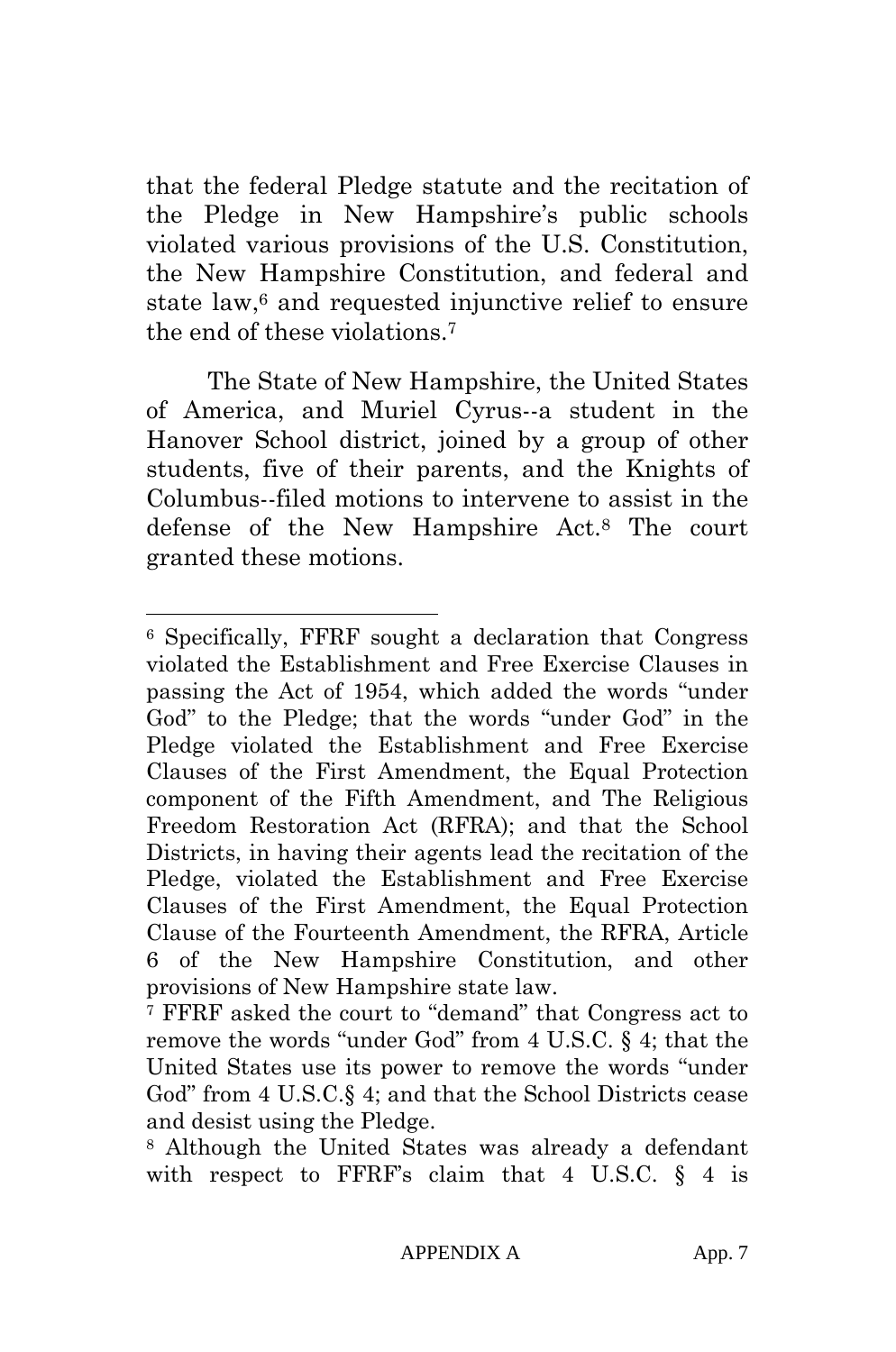On August 7, 2008, the Federal Defendants filed a motion to dismiss the claims against them, which the court granted.9 The constitutionality of the federal Pledge statute, 4 U.S.C. § 4, is not at issue in this appeal.

 FFRF filed an amended complaint on November 17, 2008, naming only the School Districts as defendants. FFRF alleged that the School Districts had or would violate the rights of the Doe children under the First Amendment's Establishment and Free Exercise Clauses; the rights of the Doe parents under the Free Exercise Clause; the rights of both the Doe children and their parents under the Due Process and Equal Protection Clauses; and the Doe parents' federal constitutional rights of parenthood, as well as the Doe children's concomitant rights.10 The United States, New

unconstitutional on its face, it was not a defendant with respect to FFRF's claims challenging the recitation of the Pledge in New Hampshire schools, and it therefore moved to intervene as a defendant against what it took to be an as-applied challenge to 4 U.S.C. § 4. While the district court allowed the United State to intervene, it ultimately rejected the argument that the federal statute was being "applied," as the statute merely prescribes the text of the Pledge and does not command any person to recite it or lead others in its recitation.

 $\overline{a}$ 

9 The Federal Defendants' motion also requested dismissal of the claims against the School Districts on the grounds that FFRF failed to state a claim, but this part of the motion was denied, as the School Districts had not filed a motion to dismiss.

10 FFRF also advanced a variety of state law claims that are not before us on appeal.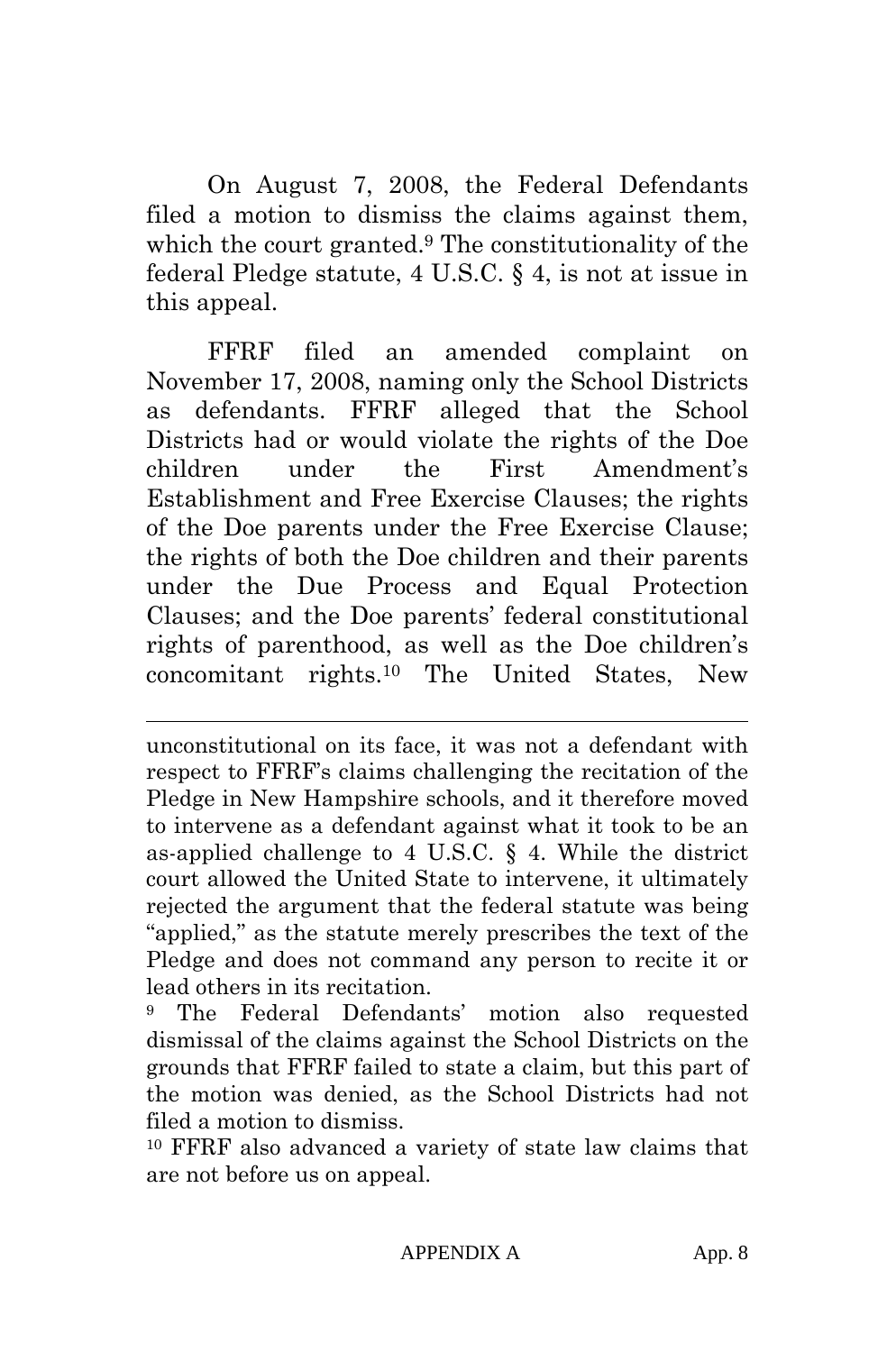Hampshire, and Cyrus then renewed their motions to dismiss.11

 On September 30, 2009, the district court dismissed all of FFRF's federal claims on their merits,12 and issued a final judgment in favor of the United States, the School Districts, and Cyrus.

 FFRF filed a timely notice of appeal from the district court's dismissal of its federal claims against the School Districts.

#### II.

 The issue on appeal is whether the New Hampshire Act requiring that its public schools provide a period for the voluntary recitation of the Pledge violates the Establishment Clause, Free Exercise Clause, Equal Protection Clause, or Due Process Clause. We review de novo the district court's dismissal of FFRF's amended complaint under Rule 12(b)(6), accepting as true all wellpleaded facts in the complaint and drawing all reasonable inferences in the plaintiffs' favor. Sutliffe v. Epping Sch. Dist., 584 F.3d 314, 325 (1st Cir.

 $11$  The district court construed these motions to dismiss as having been advanced by the School Districts as well.

<sup>12</sup> Having done so, the court found that principles of comity counseled in favor of not exercising supplemental jurisdiction over the remaining state law claims and dismissed the state claims without prejudice.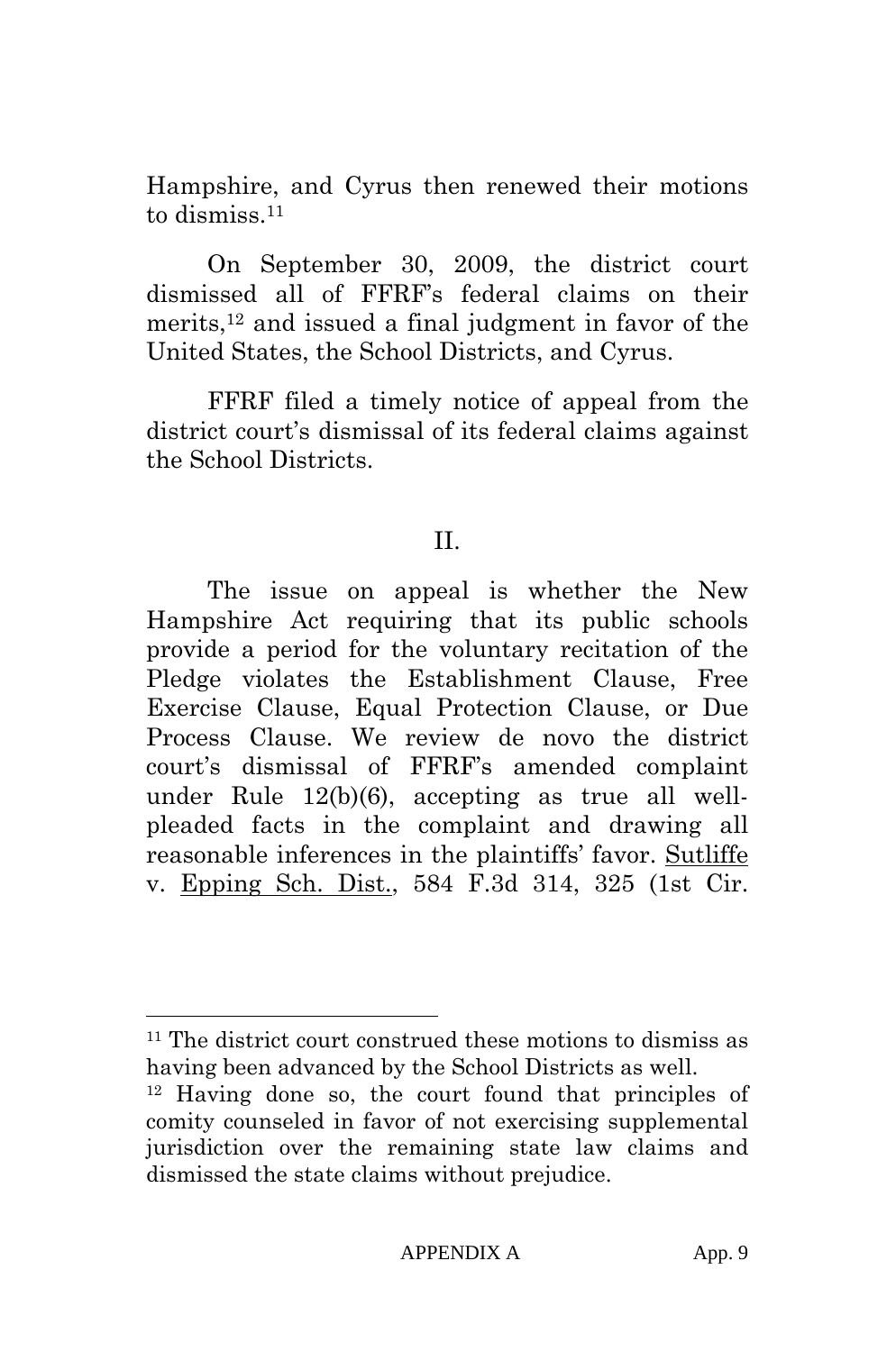2009). The issue is one of law.13 No material facts are in dispute.

A. The Pledge Does not Violate the Establishment Clause

Under the Establishment Clause, "Congress shall make no law respecting an establishment of religion." U.S. Const. amend. I. Although applicable originally only against the federal government, the Establishment Clause was incorporated to apply to the states by the Fourteenth Amendment. *Everson v. Bd. of Educ.*, 330 U.S. 1, 8 (1947).

In determining whether a law runs afoul of this prohibition, the Supreme Court has articulated three interrelated analytical approaches: the three-prong analysis set forth in *Lemon v. Kurtzman*, 403 U.S. 602, 612-13 (1971); the "endorsement" analysis, first articulated by Justice O'Connor in her concurrence in *Lynch v. Donnelly*, 465 U.S. 668, 688 (1984), and applied by a majority of the Court in *County of Allegheny v. ACLU*, 492 U.S. 573 (1989); and the "coercion" analysis of *Lee v. Weisman*, 505 U.S. 577,

<sup>13</sup> Every federal circuit court that has addressed a state pledge statute has rejected the claim of unconstitutionality. *See Croft v. Perry*, No. 09-10347, 624 F.3d 157, 2010 U.S. App. LEXIS 21372, 2010 WL 3991719 (5th Cir. Oct. 13, 2010); *Newdow v. Rio Linda Union Sch. Dist.*, 597 F.3d 1007 (9th Cir. 2010); *Myers v. Loudoun County Pub. Sch.*, 418 F.3d 395 (4th Cir. 2005); *Sherman v. Cmty. Consol. Sch. Dist. 21*, 980 F.2d 437 (7th Cir. 1992).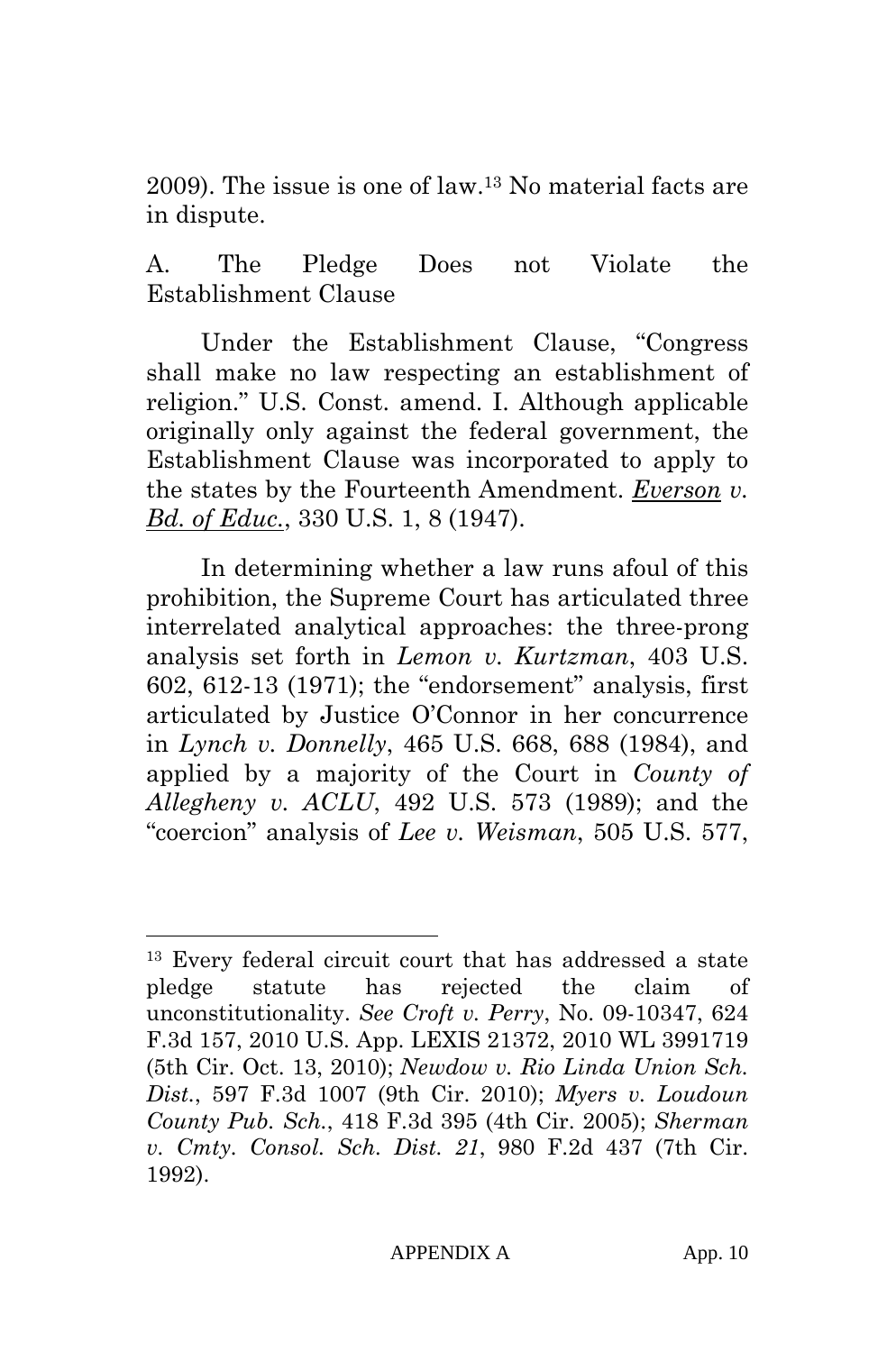587 (1992).14 Before applying the three approaches to the case before us, we first address a few general matters.

FFRF's argument is that the School Districts' Pledge practices pursuant to the New Hampshire Act are religious for purposes of the First Amendment because the Pledge itself is a religious exercise in that it uses the phrase "under God." FFRF argues that despite the voluntary nature of any student participation in the Pledge, the result is nonetheless the establishment by the state of religion.

As to the first part of the argument, we begin with the unremarkable proposition that the phrase "under God" has some religious content. In our view, mere repetition of the phrase in secular ceremonies does not by itself deplete the phrase of all religious content.15 A belief in God is a religious belief. That

<sup>14</sup> There is an abundance of commentary from courts and others as to the relationship between these three analytical approaches. *See, e.g.*, *Freethought Soc. of Greater Philadelphia v. Chester County*, 334 F.3d 247, 256-62 (3rd Cir. 2003); *Mellen v. Bunting*, 327 F.3d 355, 370-71 (4th Cir. 2003); *Adland v. Russ*, 307 F.3d 471, 479 (6th Cir. 2002). We bypass the question.

Even those who find no Establishment Clause violations under the doctrine of "ceremonial deism" do not necessarily deny that the phrase has some religious content. *See*, *e.g.*, *Sherman*, 980 F.2d at 445-47. Justice Brennan, dissenting in *Lynch v. Donnelly*, 465 U.S. 668, 104 S. Ct. 1355, 79 L. Ed. 2d 604 (1984), famously said: "I would suggest that such practices as . . . the references to God contained in the Pledge of Allegiance can best be understood . . . as a form a 'ceremonial deism,' protected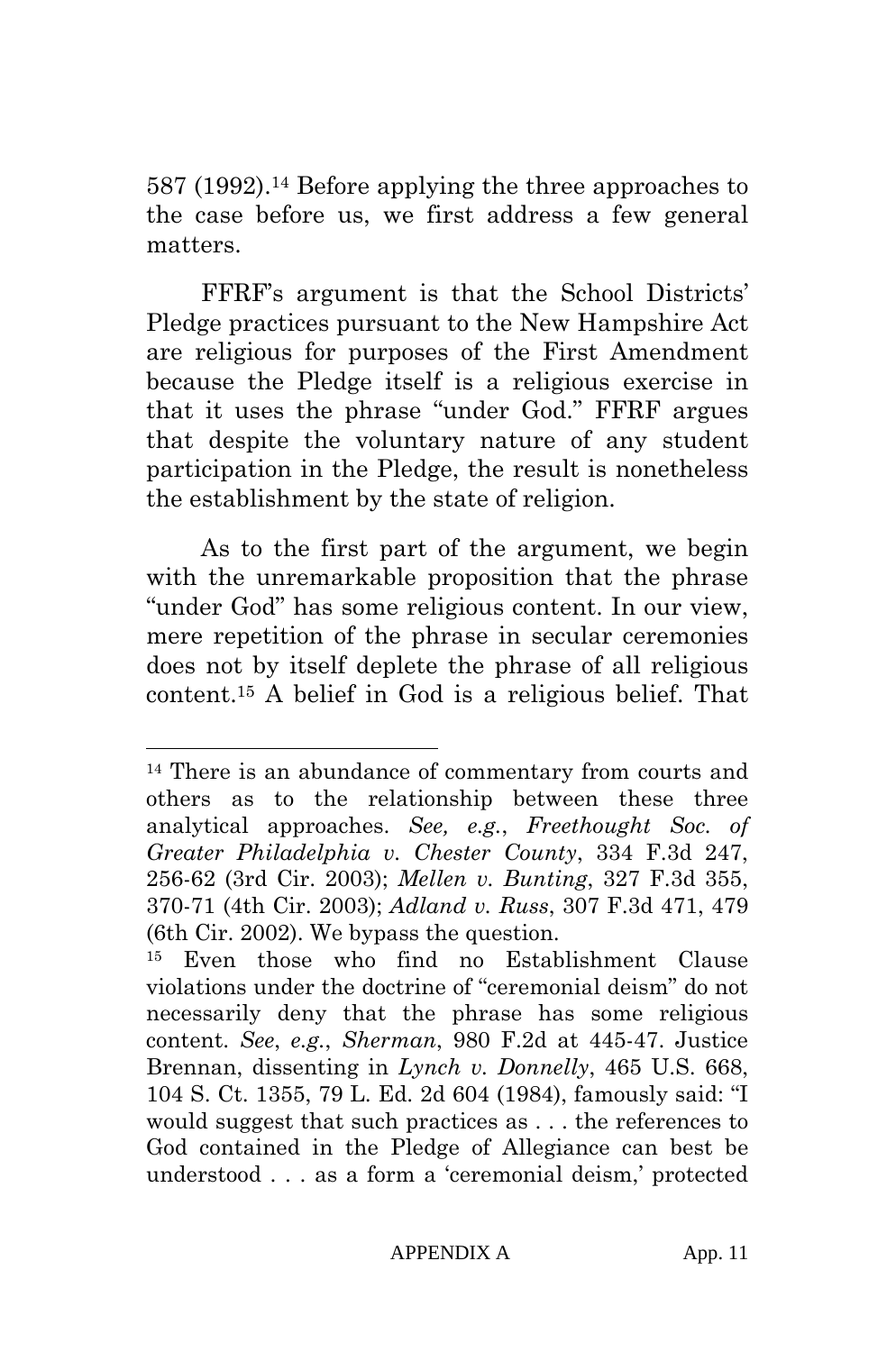the phrase has some religious content is demonstrated by the fact that those who are religious, as well as those who are not, could reasonably be offended by the claim that it does not. *See Myers v. Loudoun County Pub. Sch.*, 418 F.3d 395, 407 (4th Cir. 2005) ("Undoubtedly, the Pledge contains a religious phrase, and it is demeaning to persons of any faith to assert that the words 'under God' contain no religious significance."); *see also Van Orden v. Perry*, 545 U.S. 677, 695-96 (2005) (Thomas, J., concurring) ("[W]ords such as 'God' have religious significance. . . . Telling either nonbelievers or believers that the words 'under God' have no meaning contradicts what they know to be true.").

That the phrase "under God" has some religious content, however, is not determinative of the New Hampshire Act's constitutionality. This is in part because the Constitution does not "require complete separation of church and state." *Lynch*, 465 U.S. at 673. The fact of some religious content is also not dispositive because there are different degrees of religious and non-religious meaning. The Supreme Court has upheld a wide variety of governmental actions that have some religious content. *See, e.g., Van Orden*, 545 U.S. at 681 (upholding the display of the Ten Commandments on the Texas State Capitol grounds); *County of Allegheny*, 492 U.S. at 578-79

from Establishment Clause scrutiny chiefly because they have lost through rote repetition any significant religious content." *Id*. at 716 (Brennan, J., dissenting) (footnote omitted). We understand Justice Brennan to have considered the context and circumstances of the usage of the phrase.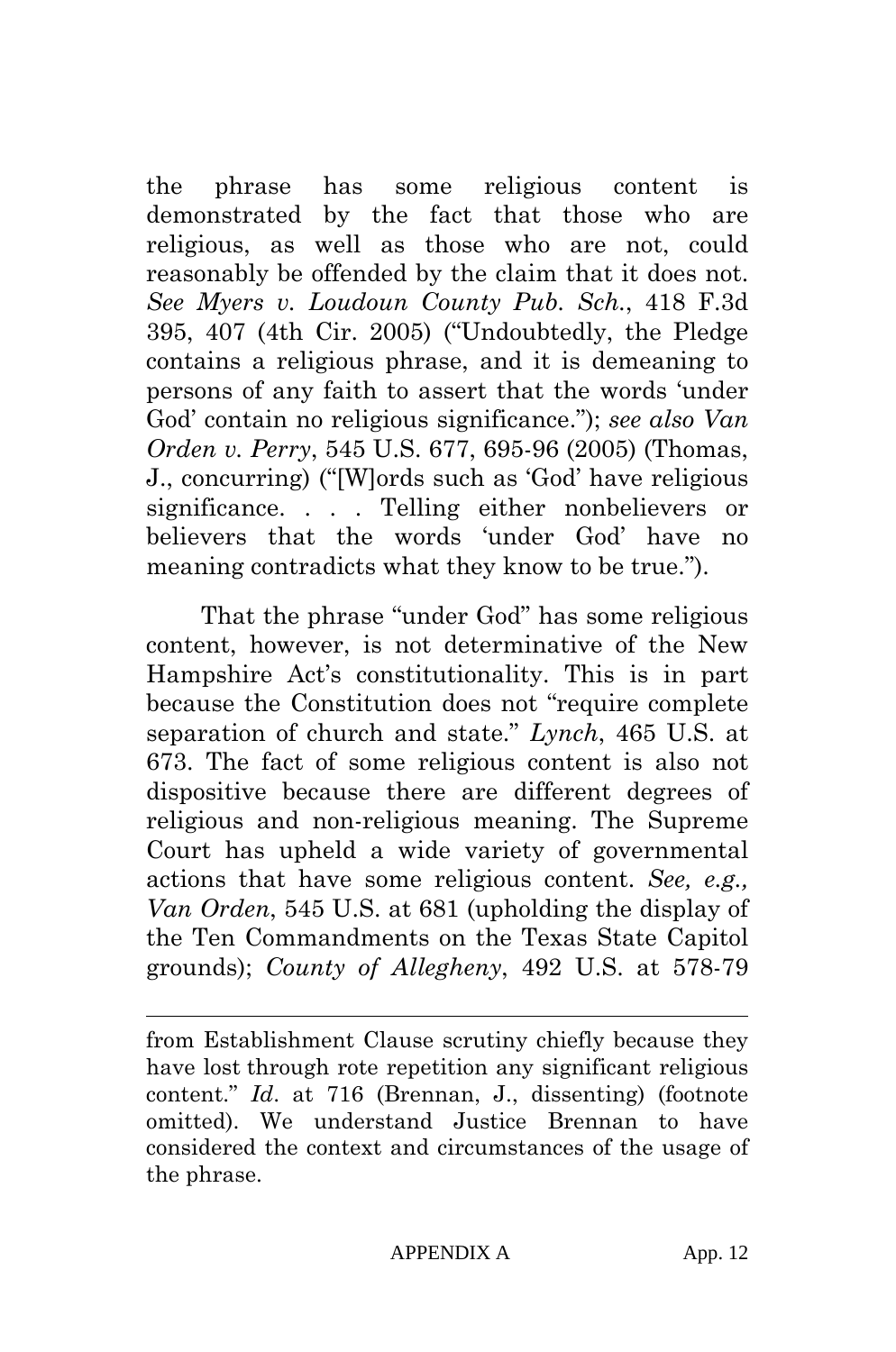(upholding the display of a Chanukah menorah outside a government building); *Lynch*, 465 U.S. at 670-72 (upholding the display of a Nativity scene in a public Christmas display); *Marsh v. Chambers*, 463 U.S. 783, 784-86 (1983) (upholding a state legislature's practice of opening each day with a prayer led by a chaplain paid with state funds).

The Pledge and the phrase "under God" are not themselves prayers, nor are they readings from or recitations of a sacred text of a religion. That fact does not itself dispose of the constitutional question either. There are many religiously infused practices that do not rise to the level of prayer that are clearly prohibited by the Establishment Clause. In the public school context, the Supreme Court has struck down the teaching of creation science, *Edwards v. Aguillard*, 482 U.S. 578 (1987), and the display of a Ten Commandments poster, *Stone v. Graham*, 449 U.S. 39 (1980).

Special considerations are involved when a claim involves public school students. In the Establishment Clause context, public schools are different, in part because the students are not adults, and in part because a purpose of a public school is to inculcate values and learning. "Recognizing the potential dangers of school-endorsed religious practice," the Supreme Court has "shown particular 'vigilan[ce] in monitoring compliance with the Establishment Clause in elementary and secondary schools.'" *Bd. of Educ. of Westside Cmty. Sch. v. Mergens*, 496 U.S. 226, 264 (1990) (alteration in original) (quoting *Edwards*, 482 U.S. at 583-584). For example, while the Court has upheld a state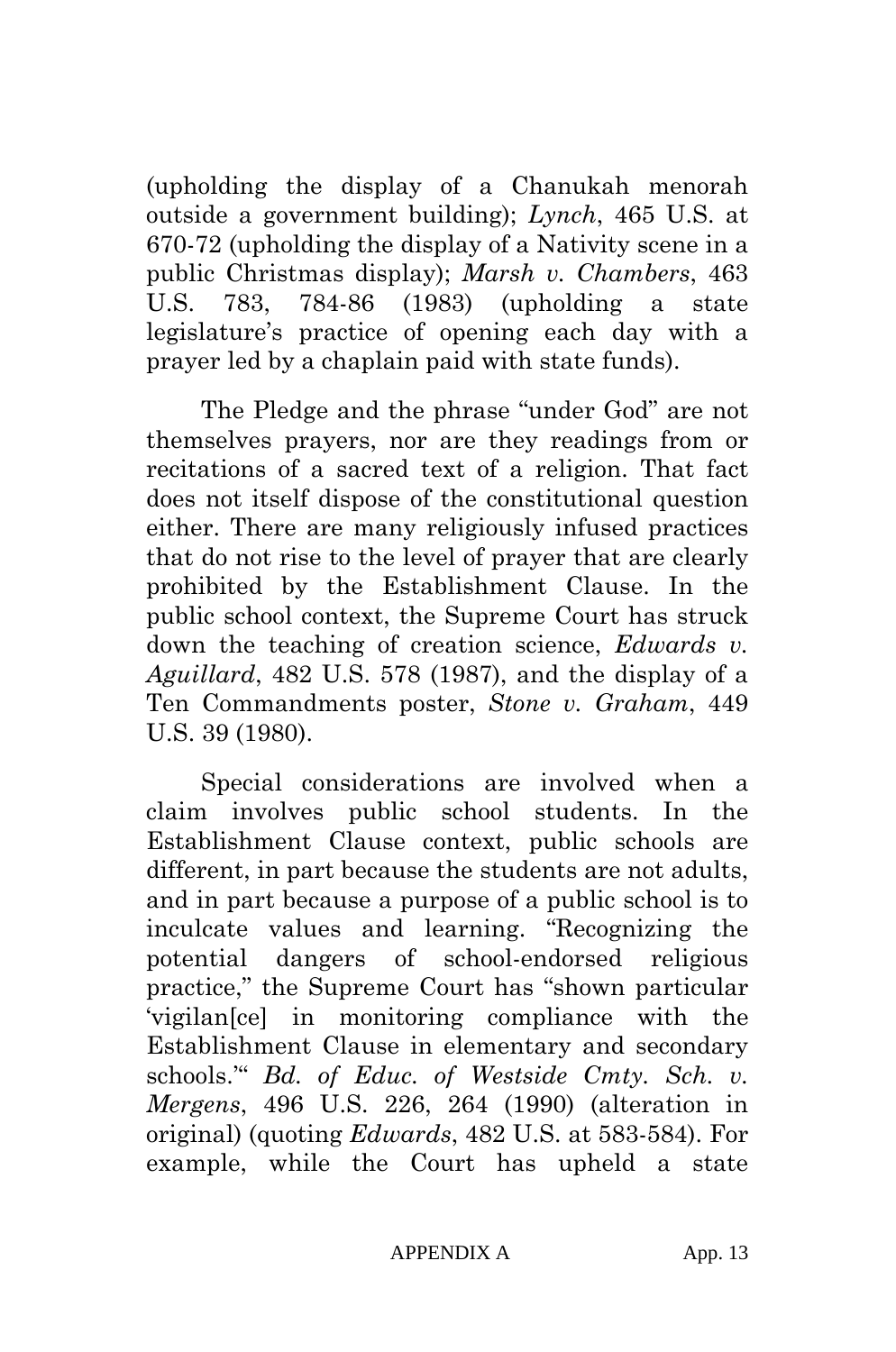legislature's practice of opening each day with a prayer led by a chaplain paid with state funds, *Marsh*, 463 U.S. at 784-86, it has repeatedly found that prayers, invocations, and other overtly religious activities in public schools violate the Establishment Clause. *See, e.g., Santa Fe Indep. Sch. Dist. v. Doe*, 530 U.S. 290 (2000) (invalidating a school policy of permitting the delivery of student-led prayer before high school football games); *Lee*, 505 U.S. 577 (invalidating the delivery of an invocation by a member of the clergy at graduation ceremonies); *Wallace v. Jaffree*, 472 U.S. 38 (1985) (invalidating a period of silence for meditation or voluntary prayer); *Sch. Dist. of Abington Twp. v. Schempp*, 374 U.S. 203 (1963) (invalidating a required Bible reading before each school day); *Engel v. Vitale*, 370 U.S. 421 (1962) (invalidating the saying of a daily prayer).

The question is where along this spectrum of cases falls the voluntary, teacher-led recitation of the Pledge, including the phrase "under God," by pupils in New Hampshire's public schools. We turn to the Court's different analytical measures for Establishment Clause claims.

1. The Three-factored Lemon Analysis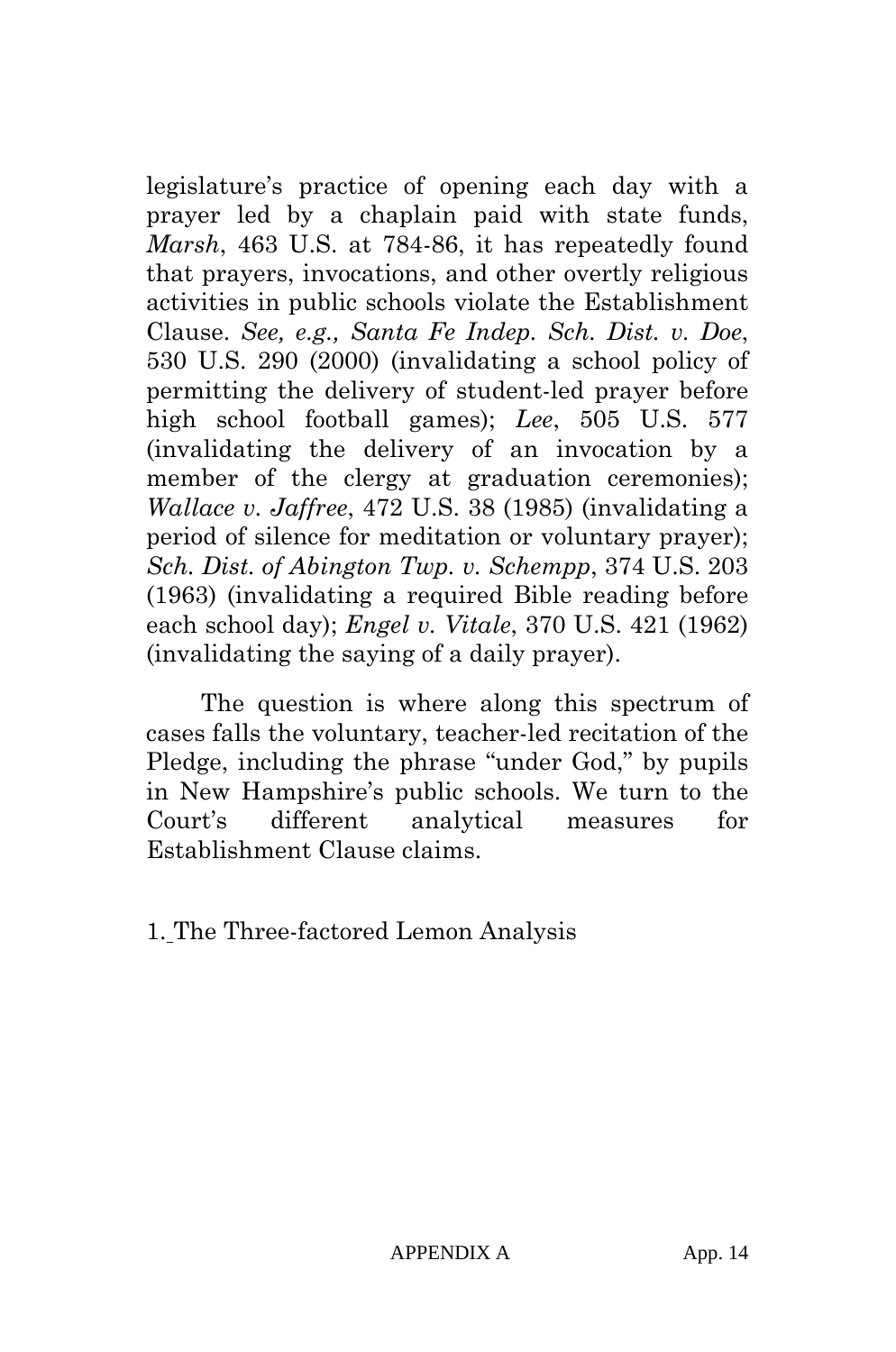Under the *Lemon* analysis,<sup>16</sup> a court must consider three factors: "First, the statute must have a secular legislative purpose; second, its principal or primary effect must be one that neither advances nor inhibits religion; finally, the statute must not foster 'an excessive government entanglement with religion.'" *Lemon*, 403 U.S. at 612-13 (quoting *Walz v. Tax Commission*, 397 U.S. 664, 674 (1970)) (citation omitted). As FFRF does not allege entanglement, the third prong is not at issue here.

FFRF concedes that the New Hampshire Act has a secular purpose--the promotion of patriotism- but insists that this does not end the inquiry. FFRF argues that Congress had an impermissible religious purpose when it added the words "under God" to the text of the Pledge in 1954, and that this fact must be considered in our analysis. Even if so, the argument does not go to the first factor. We look at the purpose of New Hampshire when it enacted the statute in 2002, in the aftermath of the tragedy of September 11, 2001. Because FFRF has stipulated that New

<sup>16</sup> Although the *Lemon* analysis has been often criticized, including by members of the Supreme Court, *see Freethought Soc.*,334 F.3d at 256 (collecting cases), the Court has never expressly rejected it in cases such as this, and we have continued to apply it in the First Circuit. *See, e.g., Boyajian v. Gatzunis*, 212 F.3d 1, 4 (1st Cir. 2000). The Lemon factors have, in the years since their first use in 1971, been described as "no more than helpful sign posts." *Van Orden v. Perry*, 545 U.S. 677, 685, 125 S. Ct. 2854, 162 L. Ed. 2d 607 (2005) (quoting *Hunt v. McNair*, 413 U.S. 734, 741, 93 S. Ct. 2868, 37 L. Ed. 2d 923 (1973)).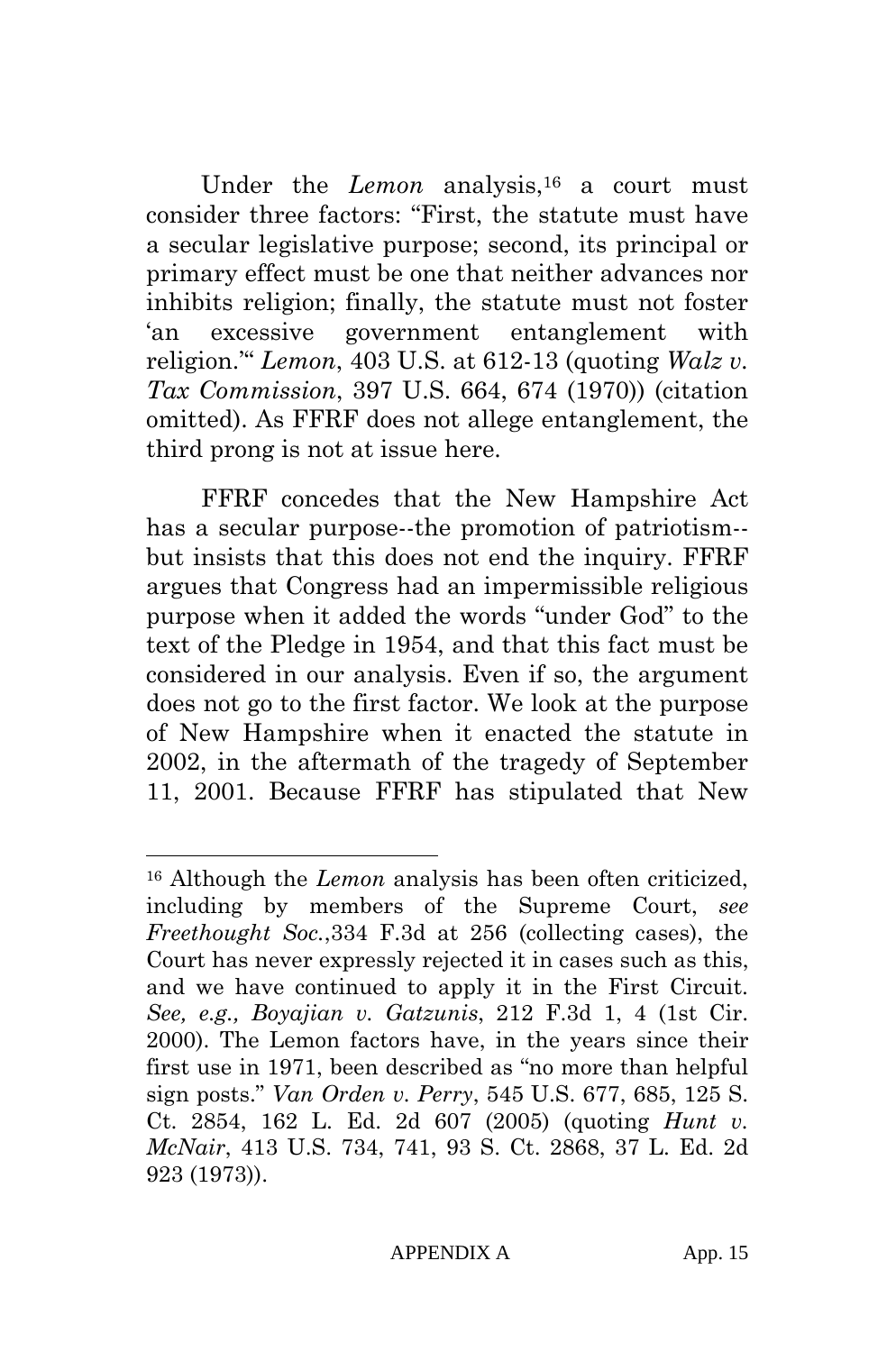Hampshire had a secular purpose,<sup>17</sup> its claim of impermissible governmental purpose clearly fails on the first prong of *Lemon*.

FFRF argues, under the second factor, that the principal or primary effect of the New Hampshire Act is the advancement of religion. The Pledge's affirmation that ours is a "nation, under God" is not a mere reference to the fact that many Americans believe in a deity, nor to the undeniable historical significance of religion in the founding of our nation. As the Supreme Court recognized in *West Virginia State Board of Education v. Barnette*, 319 U.S. 624 (1943), to recite the Pledge is to "declare a belief" and "affirm $[] \ldots$  an attitude of mind." *Id.* at 631, 633. In reciting the Pledge, a student affirms a belief in its description of the nation.18 For this reason, it is unconstitutional under the Free Speech Clause to require that students recite the Pledge in public schools. *See id.* at 642 ("If there is any fixed star in our constitutional constellation, it is that no official,

<sup>&</sup>lt;sup>17</sup> There is no claim that New Hampshire articulated a patriotic purpose as a subterfuge meant to avoid First Amendment strictures.

<sup>18</sup> *See* Douglas Laycock, *Theology Scholarships, The Pledge of Allegiance, and Religious Liberty: Avoiding the Extremes but Missing the Liberty*, 118 Harv. L. Rev. 156, 228 (2004) ("To affirm this description necessarily affirms the propositions included in that description: that there is a God, and only one, of such a nature that a nation can be under that God."). *But see Elk Grove*, 542 U.S. at 26 (Rehnquist, C.J., concurring in the judgment) ("[T]he Pledge itself is a patriotic observance focused primarily on the flag and the Nation, and only secondarily on the description of the Nation.").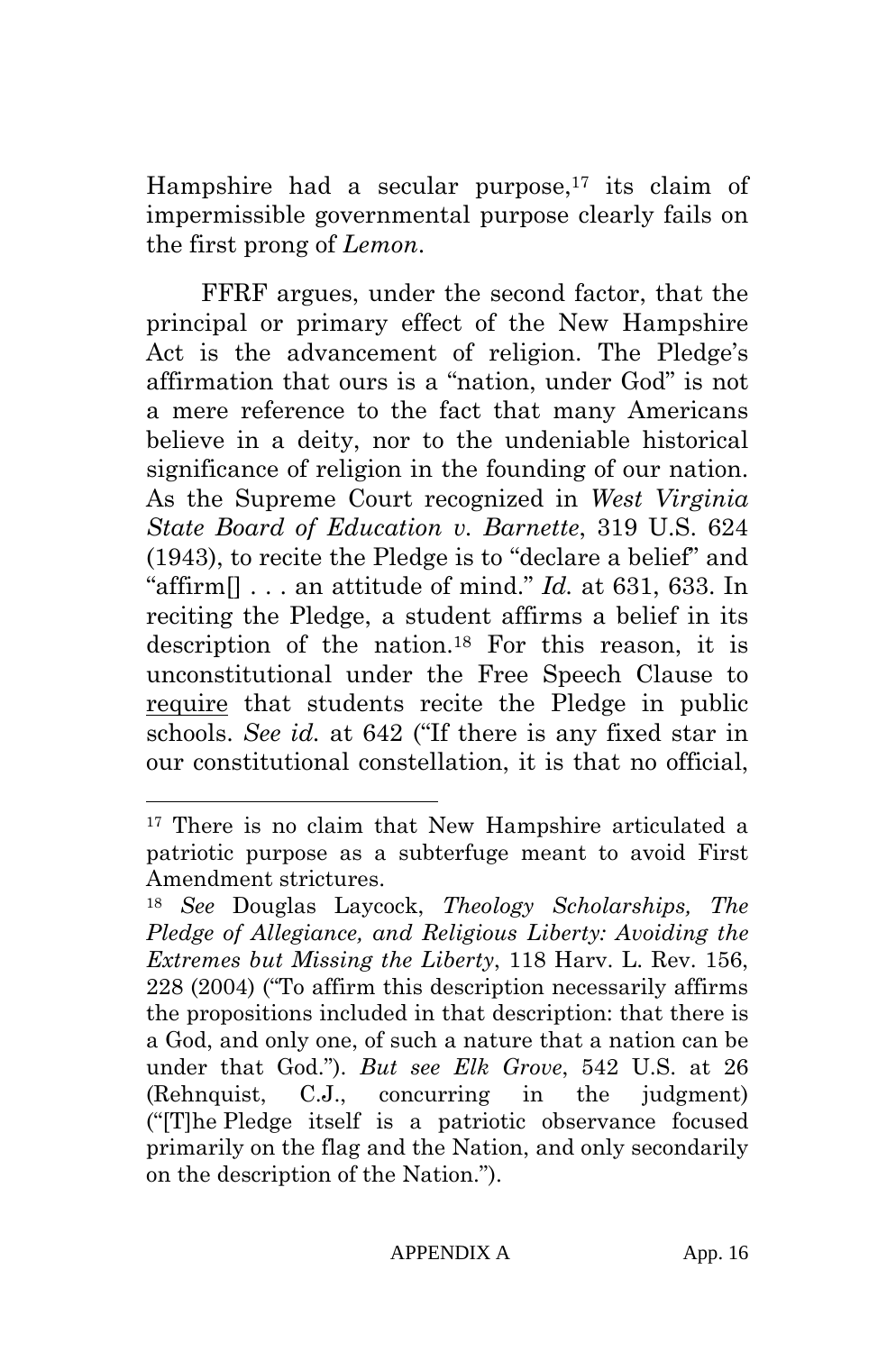high or petty, can prescribe what shall be orthodox in politics, nationalism, religion, or other matters of opinion or force citizens to confess by word or act their faith therein.").

In looking at the effect of the state's creation of a daily period for the voluntary recitation of the Pledge, we must consider the text as a whole and must take account of context and circumstances. *See, e.g., Van Orden*, 545 U.S. at 701 (Breyer, J., concurring in the judgment) ("[T]o determine the message that the text here conveys, we must examine how the text is used. And that inquiry requires us to consider the context of the display."); *County of Allegheny*, 492 U.S. at 598 ("[T]he effect of a créche display turns on its setting."). It takes more than the presence of words with religious content to have the effect of advancing religion, let alone to do so as a primary effect.

As to context, there is no claim that a student is required to advance a belief in theism (or monotheism), nor is there any claim that a student is even encouraged by the faculty to say the Pledge if the student chooses not to do so.

By design, the recitation of the Pledge in New Hampshire public schools is meant to further "the policy of teaching our country's history to the elementary and secondary pupils of this state." N.H. Rev. Stat. Ann. § 194:15-c. "The very purpose of a national flag is to serve as a symbol of our country." *Elk Grove Unified Sch. Dist. v. Newdow*, 542 U.S. 1, 6 (2004) (quoting *Texas v. Johnson*, 491 U.S. 397, 405 (1989)) (internal quotation marks omitted). As the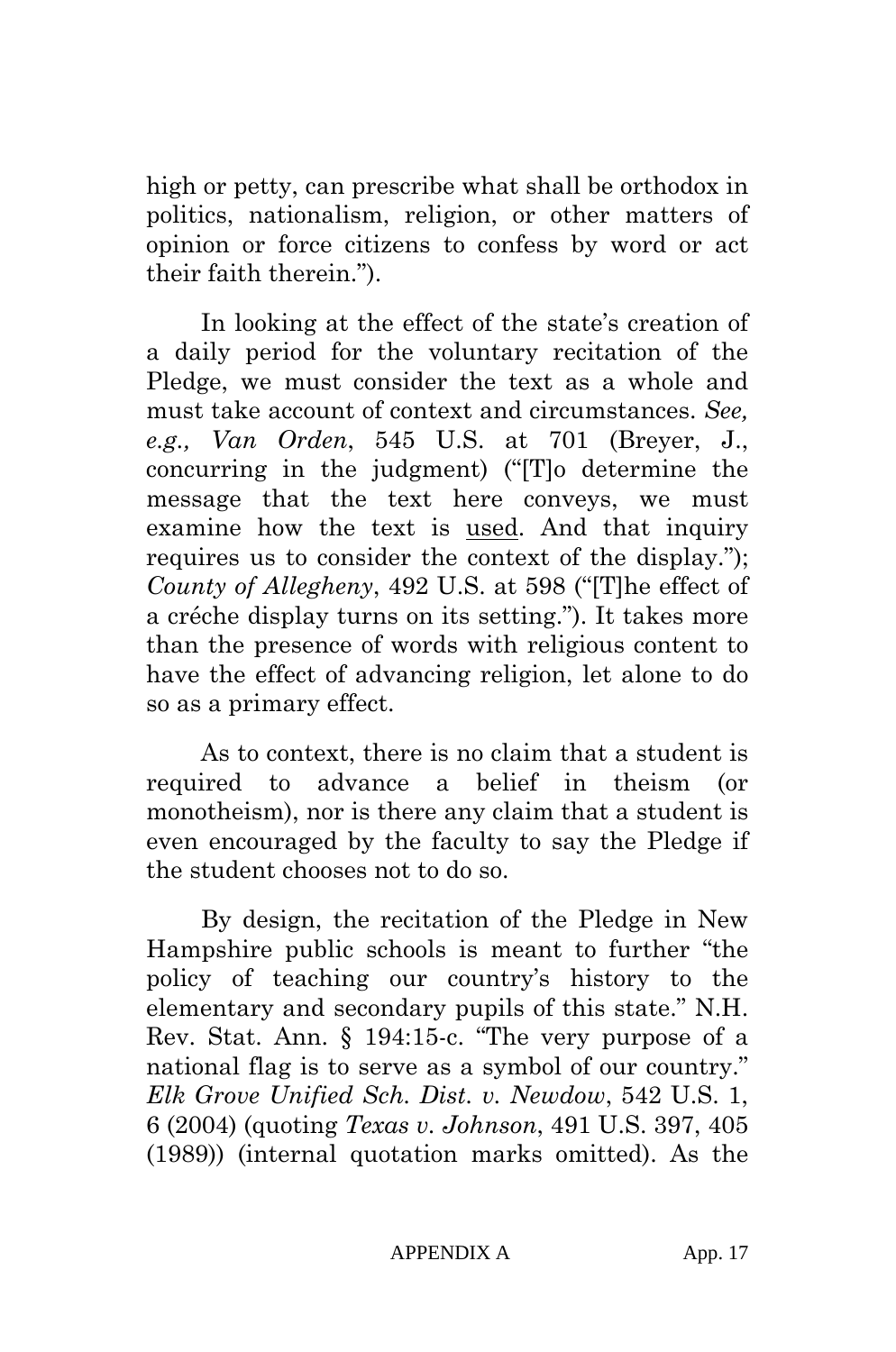Court has observed, "the Pledge of Allegiance evolved as a common public acknowledgment of the ideals that our flag symbolizes. Its recitation is a patriotic exercise designed to foster national unity and pride in those principles." *Id.* In reciting the Pledge, students promise fidelity to our flag and our nation, not to any particular God, faith, or church.

The New Hampshire School Patriot Act's primary effect is not the advancement of religion, but the advancement of patriotism through a pledge to the flag as a symbol of the nation.

### 2. The Endorsement Analysis

Under the related endorsement analysis, courts must consider whether the challenged governmental action has the purpose or effect of endorsing, favoring, or promoting religion. *County of Allegheny*, 492 U.S. at 593-94. "The Establishment Clause, at the very least, prohibits government from appearing to take a position on questions of religious belief or from 'making adherence to a religion relevant in any way to a person's standing in the political community.'" *County of Allegheny*, 492 U.S. at 593-94 (quoting *Lynch*, 465 U.S. at 687 (O'Connor, J., concurring)). A practice in which the state is involved may not "send[] the ancillary message to members of the audience who are nonadherents 'that they are outsiders, not full members of the political community, and an accompanying message to adherents that they are insiders, favored members of the political community.'" *Santa Fe*, 530 U.S. at 309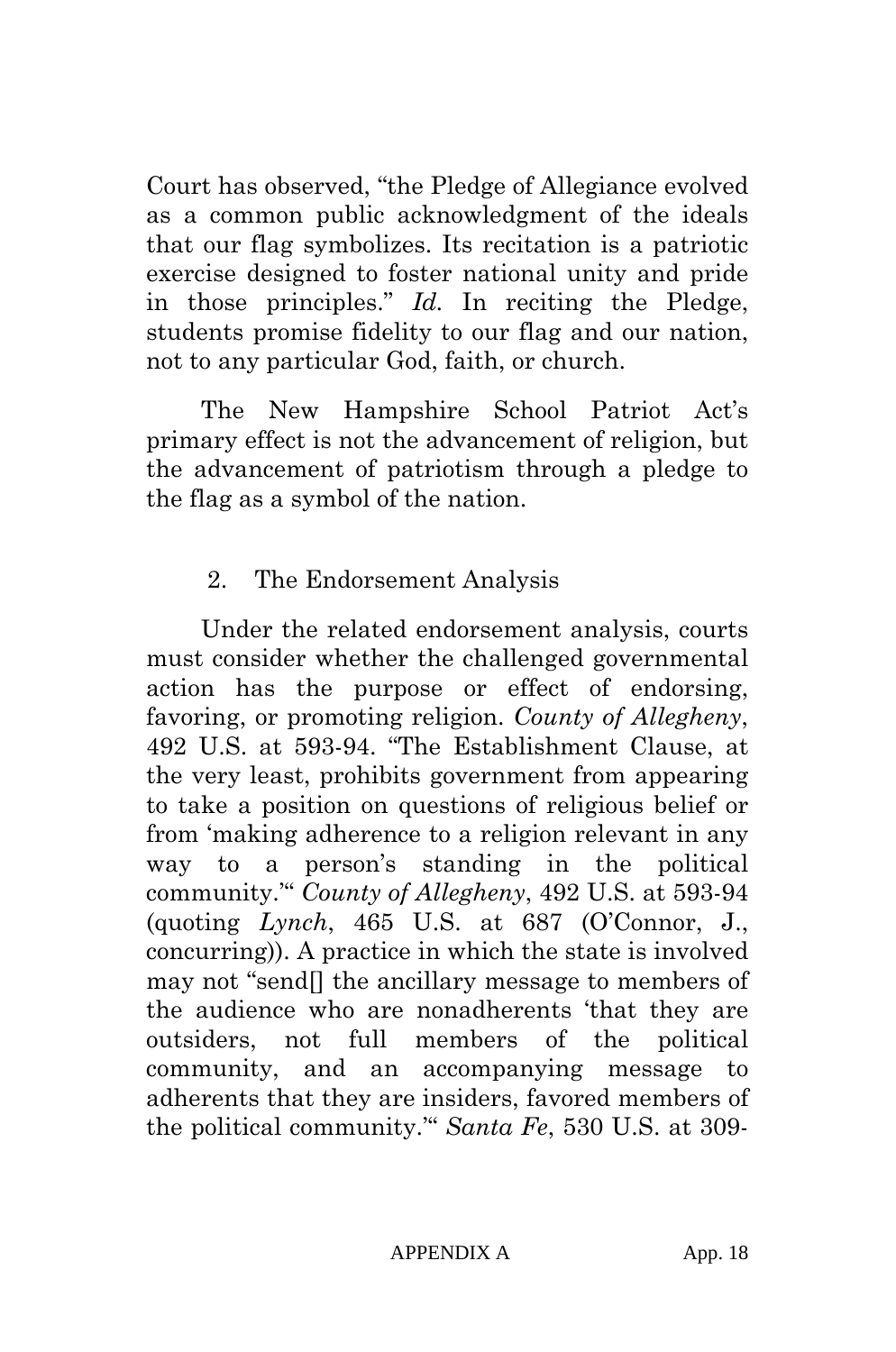10 (quoting *Lynch*, 465 U.S. at 688 (O'Connor, J., concurring)).

At the heart of FFRF's claim is its argument that those students who choose not to recite the Pledge for reasons of non-belief in God are quite visibly differentiated from other students who stand and participate. The result, FFRF argues, is that the recitation of the Pledge makes the Doe children outsiders to their peer group on the grounds of their religion.

FFRF's premise is that children who choose not to recite the Pledge become outsiders based on their beliefs about religion. That premise is flawed. Under the New Hampshire Act, both the choice to engage in the recitation of the Pledge and the choice not to do so are entirely voluntary. The reasons pupils choose not to participate are not themselves obvious. There are a wide variety of reasons why students may choose not to recite the Pledge, including many reasons that do not rest on either religious or antireligious belief. These include political disagreement with reciting the Pledge, a desire to be different, a view of our country's history or the significance of the flag that differs from that contained in the Pledge, and no reason at all. Even students who agree with the Pledge may choose not to recite the Pledge. Thus, the Doe children are not religiously differentiated from their peers merely by virtue of their nonparticipation in the Pledge.

Furthermore, the constitutionality of a state statute does not turn on the subjective feelings of plaintiffs as to whether a religious endorsement has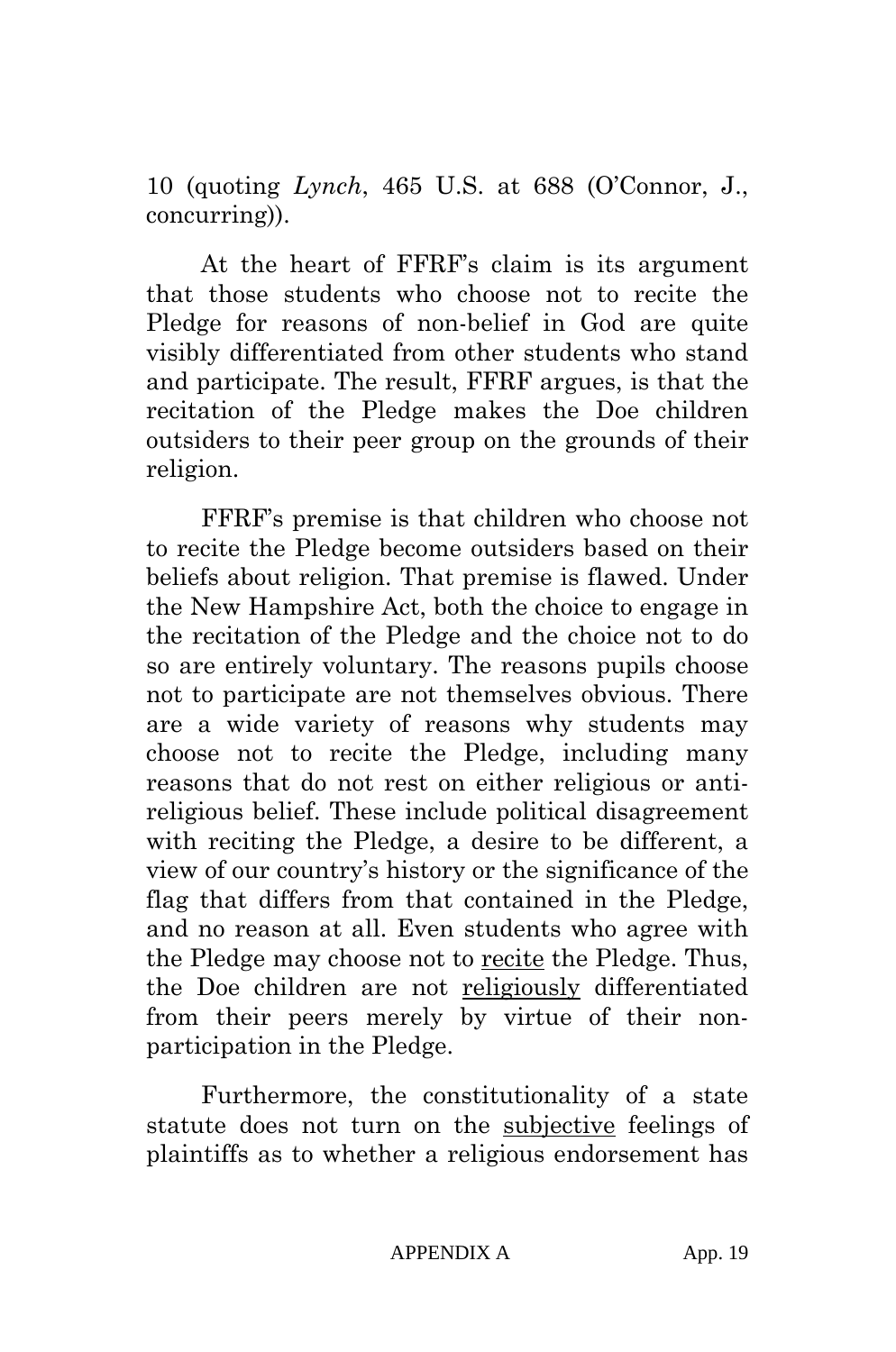occurred. Rather, in the endorsement analysis, the court assumes the viewpoint of an "objective observer acquainted with the text, legislative history, and implementation of the statute." *Santa Fe*, 530 U.S. at 308 (quoting *Wallace*, 472 U.S. at 73, 76 (O'Connor, J., concurring in the judgment)).19 Indeed, in a wide variety of contexts, the law rejects tests relying on subjectivity and utilizes the analytic device of asking how a reasonable and objective observer would view the matter in question. *See, e.g., Capitol Square Review & Advisory Bd. v. Pinette*, 515 U.S. 753, 779-

 $\overline{a}$ 

19 Because it makes no difference to the outcome, we need not get into the nuances of which observer is at play: for instance, whether the relevant observer is any adult, the parent, the student, the mature student, or the immature student. There are cases in which the Supreme Court has assumed the viewpoint of a high school student affected by the state action. *See, e.g., Santa Fe Indep. Sch. Dist. v. Doe*, 530 U.S. 290, 308, 120 S. Ct. 2266, 147 L. Ed. 2d 295 (2000) (referring to the view of "an objective Santa Fe High School student"); *Bd. of Educ. of Westside Cmty. Sch. v. Mergens*, 496 U.S. 226, 249-52, 110 S. Ct. 2356, 110 L. Ed. 2d 191 (1990) (referring to an objective observer in the position of a secondary school student). But the Second Circuit has cautioned: "We cannot conclude that it makes equal sense to treat a first or second grader as the 'objective observer' who can take account of the text, history, and implementation of a challenged policy." *Skoros v. City of New York*, 437 F.3d 1, 23 (2d Cir. 2006); *see also Good News Club v. Milford Cent. Sch.*, 533 U.S. 98, 115, 121 S. Ct. 2093, 150 L. Ed. 2d 151 (2001) ("[T]o the extent we consider whether the community would feel coercive pressure to engage in the Club's activities, the relevant community would be the parents, not the elementary school children.") (internal citation omitted).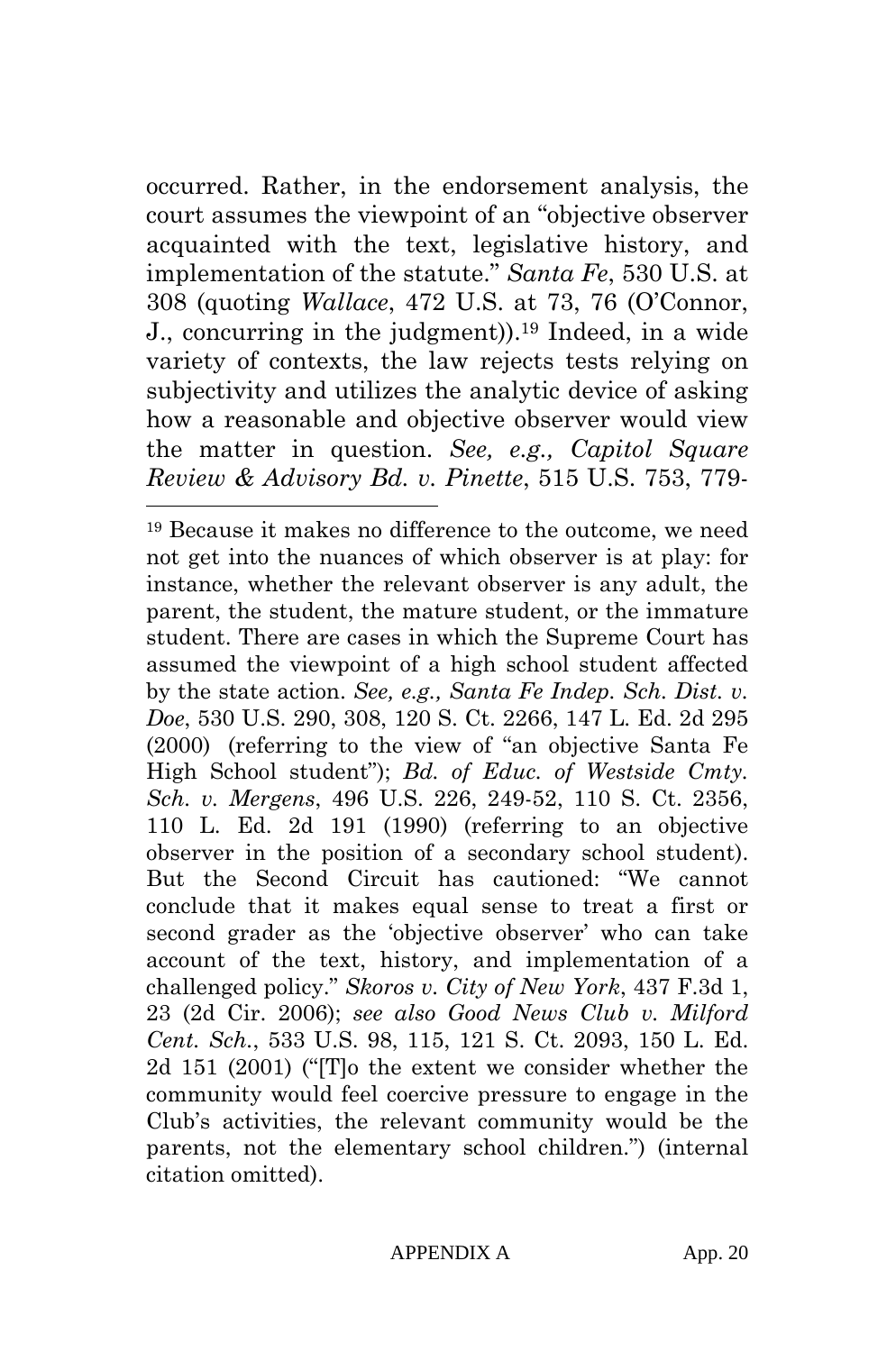781 (1995) (O'Connor, J., concurring in part and concurring in the judgment) ("In this respect, the applicable observer is similar to the 'reasonable person' in tort law, who 'is not to be identified with any ordinary individual, who might occasionally do unreasonable things,' but is 'rather a personification of a community ideal of reasonable behavior, determined by the [collective] social judgment.'") (quoting W. Keeton, D. Dobbs, R. Keeton, & D. Owen, *Prosser and Keeton on Law of Torts* 175 (5th ed. 1984)).

Adopting the view of the objective observer fully aware of the relevant circumstances, we conclude there has been no endorsement of religion. The state legislature passed the New Hampshire Act in the aftermath of September 11, 2001 with the intent of fostering patriotism, *see, e.g.*, N.H.S. Jour. 945-67 (2002), and that is the statute's effect. Taken in the context of the words of the whole Pledge, the phrase "under God" does not convey a message of endorsement.

The importance of context in the endorsement inquiry is made clear by two cases in which the Supreme Court has addressed the display of crèches at Christmas. In the first case, *Lynch*, the Court concluded that although a crèche displayed by the city was itself religious, the fact that it was located in a broader holiday display clarified to the reasonable observer that the city was, as part of the holiday, simply acknowledging religion with the crèche and not endorsing it. *Lynch*, 465 U.S. at 679- 80. By contrast, the Court in *County of Allegheny* concluded that a display of a crèche in a county

APPENDIX A App. 21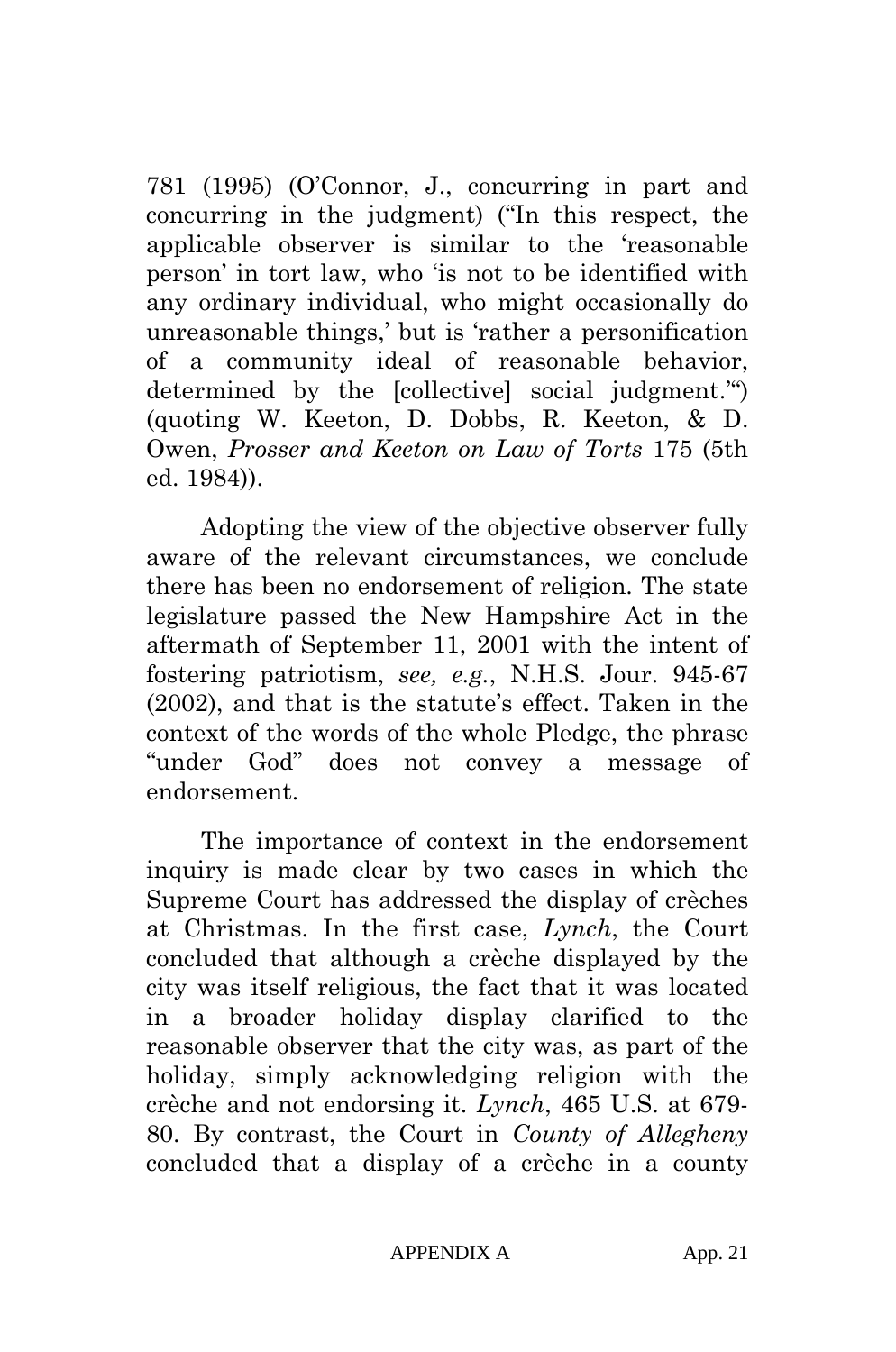courthouse with an angel bearing a banner proclaiming "Gloria in Excelsis Deo," with no surrounding secular objects to change the message conveyed, was an unconstitutional endorsement of religion. *County of Allegheny*, 492 U.S. at 598.

Along this spectrum, the two word phrase "under God" in the thirty-one words of the Pledge is much closer to the crèche at issue in *Lynch*. The phrase is surrounded by words that modify its significance--not by changing its meaning, but rather by providing clarity to the message conveyed and its purpose. *Cf. Lynch*, 465 U.S. at 692 (O'Connor, J., concurring) ("Although the religious and indeed sectarian significance of the crèche . . . is not neutralized by the setting, the overall holiday setting changes what viewers may fairly understand to be the purpose of the display."). Here, the words "under God" appear in a pledge to a flag--itself a secular exercise, accompanied by no other religious language or symbolism.

We reject FFRF's claim of unconstitutional endorsement.

### 3. The Coercion Analysis

Relying heavily on *Lee*, FFRF finally argues that the recitation of the Pledge in public school classrooms unconstitutionally coerces the Doe children to "recite a purely religious ideology."

*Lee* invalidated a public school's practice of inviting members of the clergy to give a nonsectarian prayer at its graduation ceremonies. *Lee*, 505 U.S. at

#### APPENDIX A App. 22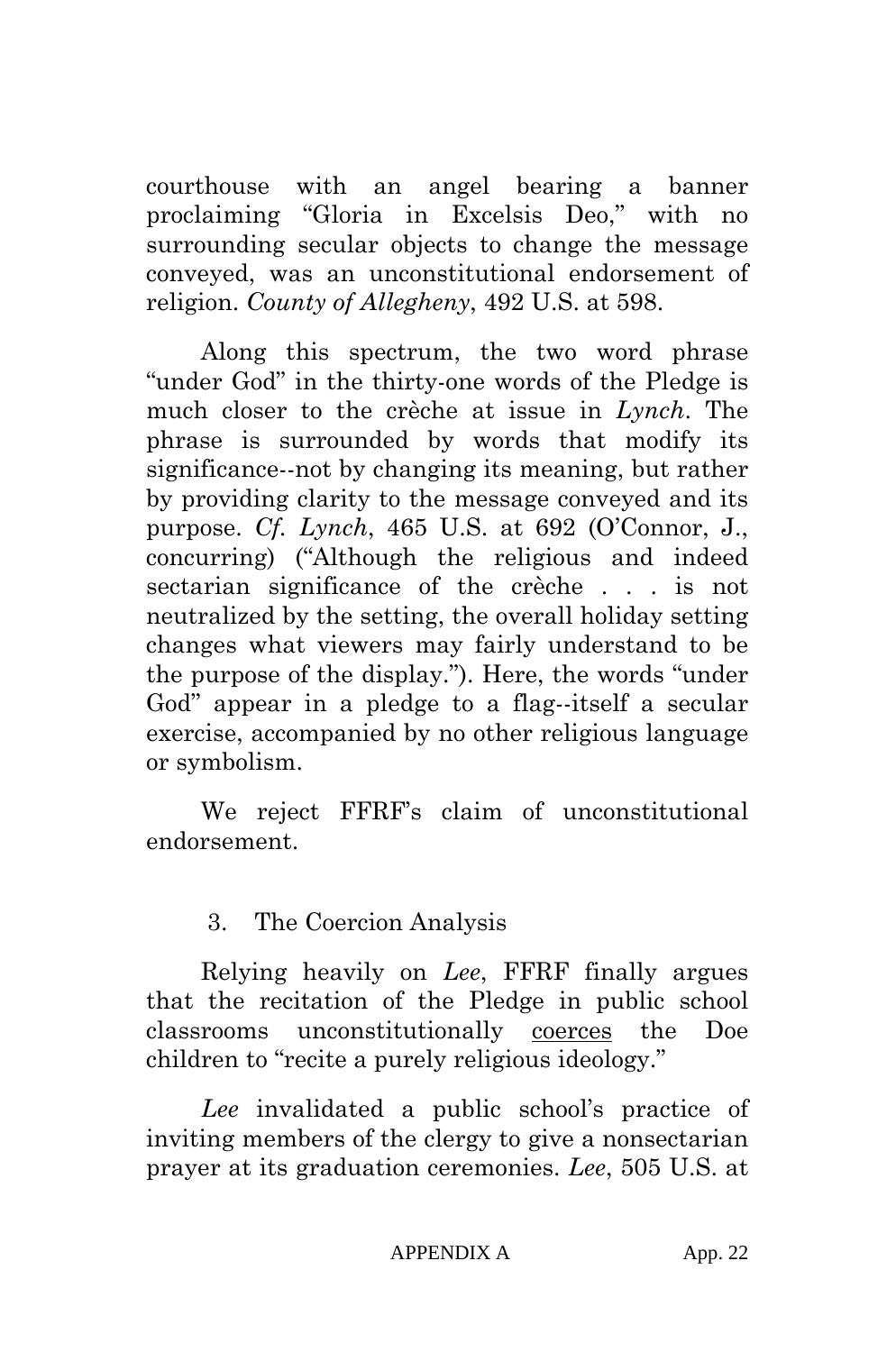581-82. Although attendance at the ceremonies and participation during the prayer were voluntary, the Court found that there was indirect pressure on attending students to stand or maintain respectful silence during the prayer, and that because silence during prayer signifies participation, this practice was unconstitutional. *Id.* at 598. *Lee* held that "the Constitution guarantees that government may not coerce anyone to support or participate in religion or its exercise." *Id.* at 587.

Coercion need not be direct to violate the Establishment Clause, but rather can take the form of "subtle coercive pressure" that interferes with an individual's "real choice" about whether to participate in the activity at issue. *Lee*, 505 U.S. at 592, 595. In public schools, this danger of impermissible, indirect coercion is most pronounced because of the "young impressionable children whose school attendance is statutorily compelled." *Schempp*, 374 U.S. at 307 (Goldberg, J., concurring). As *Lee* stated, "prayer exercises in public schools carry a particular risk of indirect coercion. The concern may not be limited to the context of schools, but it is most pronounced there." *Lee*, 505 U.S. at 592.

FFRF contends that the Pledge, while not a prayer, is more problematic than the prayer at issue in *Lee*. It argues that the students in this case are younger and more impressionable; that they are led by teachers whom they respect as authorities, rather than by a member of the clergy whom they do not know; that those who participate are encouraged to verbalize the words, rather than merely listen; that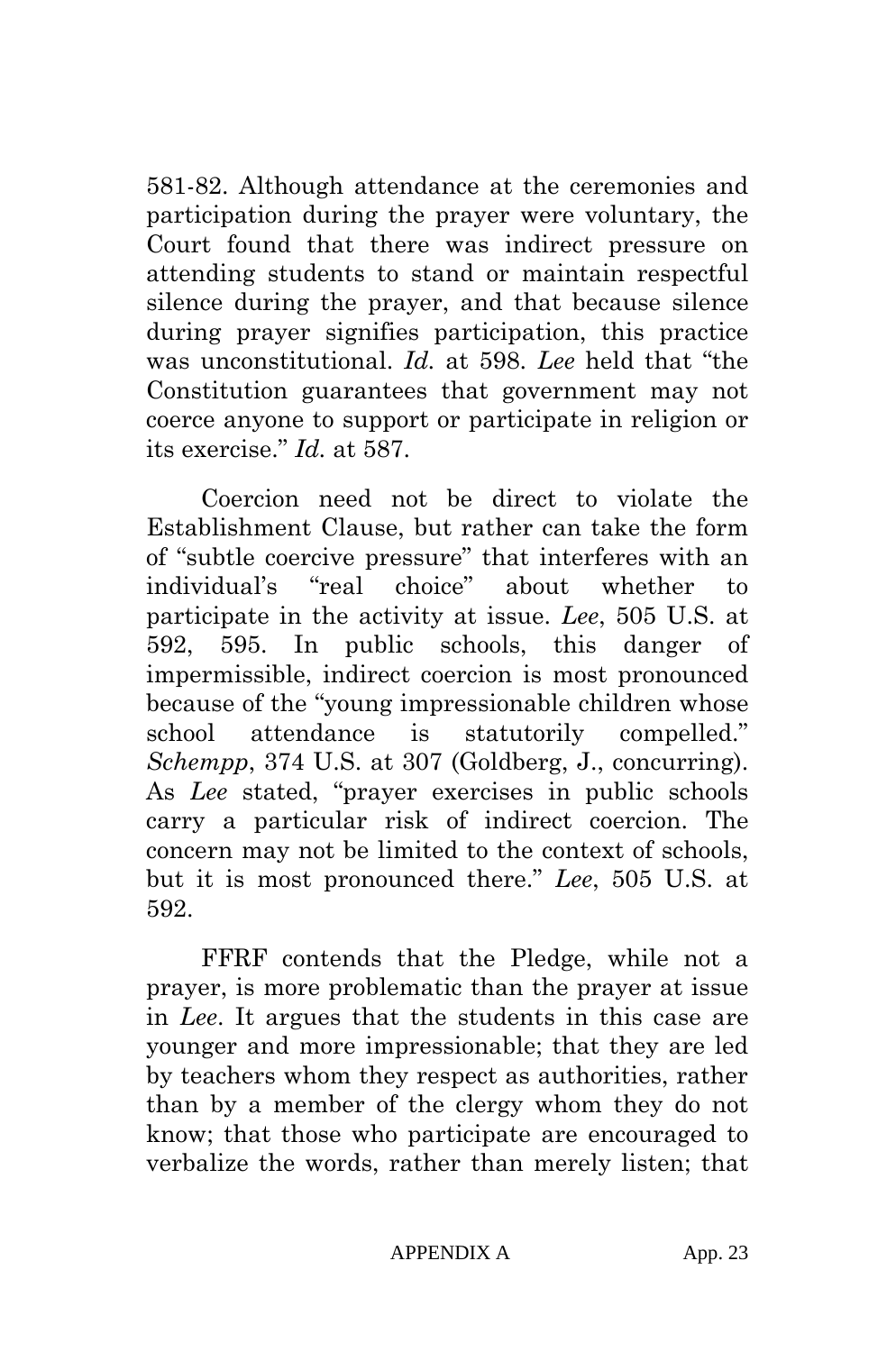the Pledge occurs every day, rather than once or twice in their school career; that a refusal to participate in the recitation of the Pledge is more obvious than refusing to listen to a prayer; and that unlike at a graduation ceremony, the students do not have their parents next to them to support them in their non-participation. These concerns do not make the New Hampshire Act unconstitutional. At least two factors distinguish *Lee* from this case.

First, like other courts that have reviewed the Pledge, we think it relevant that the religious content of the phrase "under God" is couched in a non-religious text.20 This fact is not dispositive, but it is significant. It removes the case from the direct

<sup>20</sup> In addressing the claim that the recitation of a pledge of allegiance including the phrase "under God" is unconstitutional under Lee, other courts have reasoned that the cases are fundamentally different because saying such a pledge is not itself a religious exercise. *See, e.g.*, *Croft*, 2010 U.S. App. LEXIS 21372, 2010 WL 3991719, at \*10 ("A pledge of allegiance to a flag is not a prototypical religious activity."); *Rio Linda*, 597 F.3d at 1038 ("We agree that the students in elementary schools are being coerced to listen to the other students recite the Pledge. They may even feel induced to recite the Pledge themselves. . . . But the main distinction is this: Here, the students are being coerced to participate in a patriotic exercise, not a religious exercise."); *Myers*, 418 F.3d at 408 ("The indirect coercion analysis discussed in *Lee*, *Schempp*, and *Engel*, simply is not relevant in cases, like this one, challenging non-religious activities. Even assuming that the recitation of the Pledge contains a risk of indirect coercion, the indirect coercion is not threatening to establish religion, but patriotism.").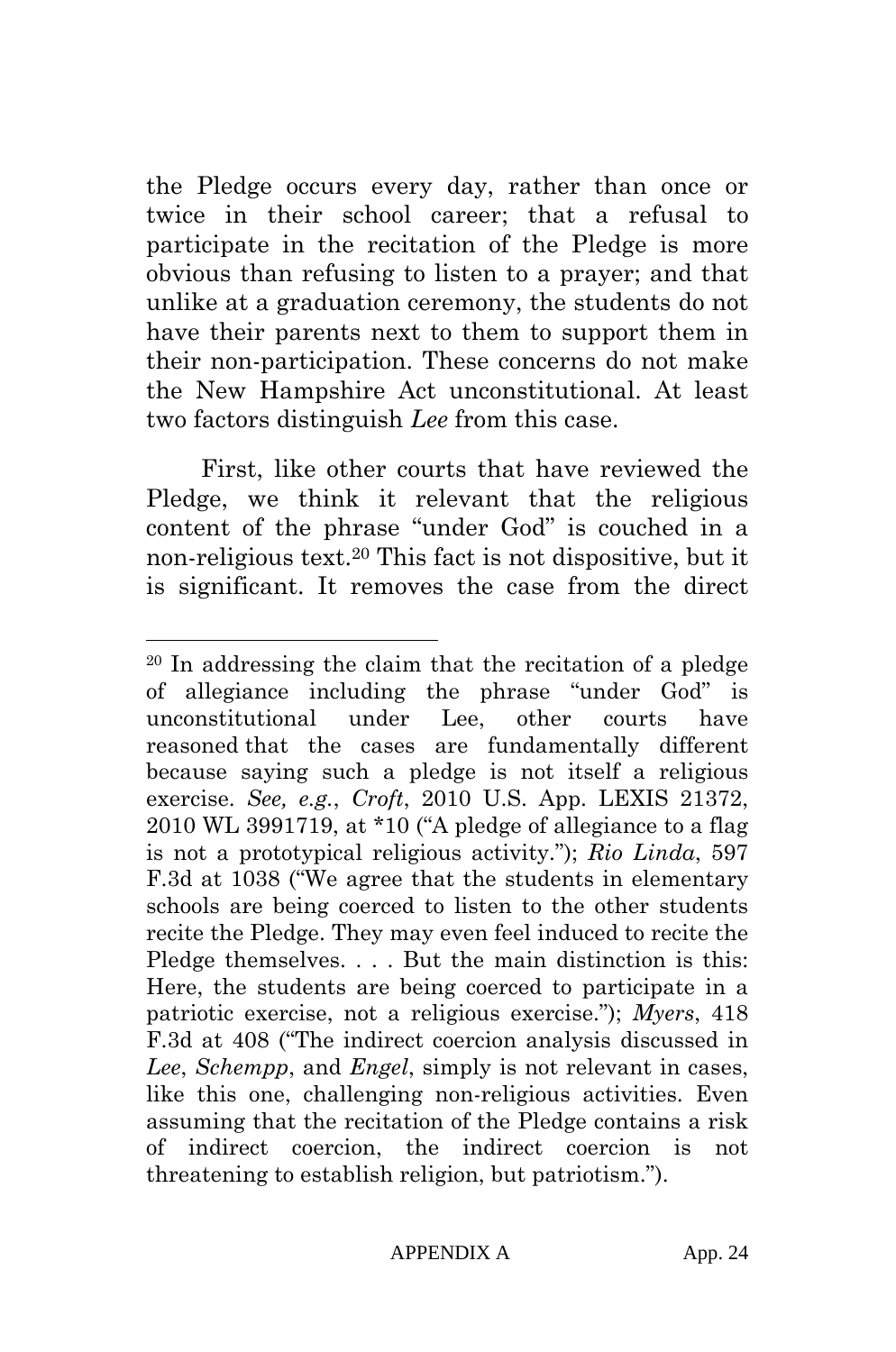scope of Lee, where the Court explained: "These dominant facts mark and control the confines of our decision: State officials direct the performance of a formal religious exercise . . . ." *Lee*, 505 U.S. at 586 (emphasis added). Recitation of the Pledge is not a formal religious exercise.

Second, the logic of *Lee* does not apply directly to the case before us. The *Lee* finding of unconstitutional coercion can be read to result from a three-step analysis involving two premises and a conclusion. The Court found that students were being coerced into silence during the saying of the prayer; that silence was, in the eyes of the community, functionally identical to participation in the prayer; and that therefore, students were being functionally coerced into participation in the prayer in violation of the Constitution<sup>21</sup>

<sup>21</sup> *See Lee v. Weisman*, 505 U.S. 577, 593, 112 S. Ct. 2649, 120 L. Ed. 2d 467 (1992) ("The undeniable fact is that the school district's supervision and control of a high school graduation ceremony places public pressure, as well as peer pressure, on attending students to stand as a group or, at least, maintain respectful silence during the invocation and benediction. . . . There can be no doubt that for many, if not most, of the students at the graduation, the act of standing or remaining silent was an expression of participation in the rabbi's prayer. That was the very point of the religious exercise. It is of little comfort to a dissenter, then, to be told that for her the act of standing or remaining in silence signifies mere respect, rather than participation. What matters is that, given our social conventions, a reasonable dissenter in this milieu could believe that the group exercise signified her own participation or approval of it. Finding no violation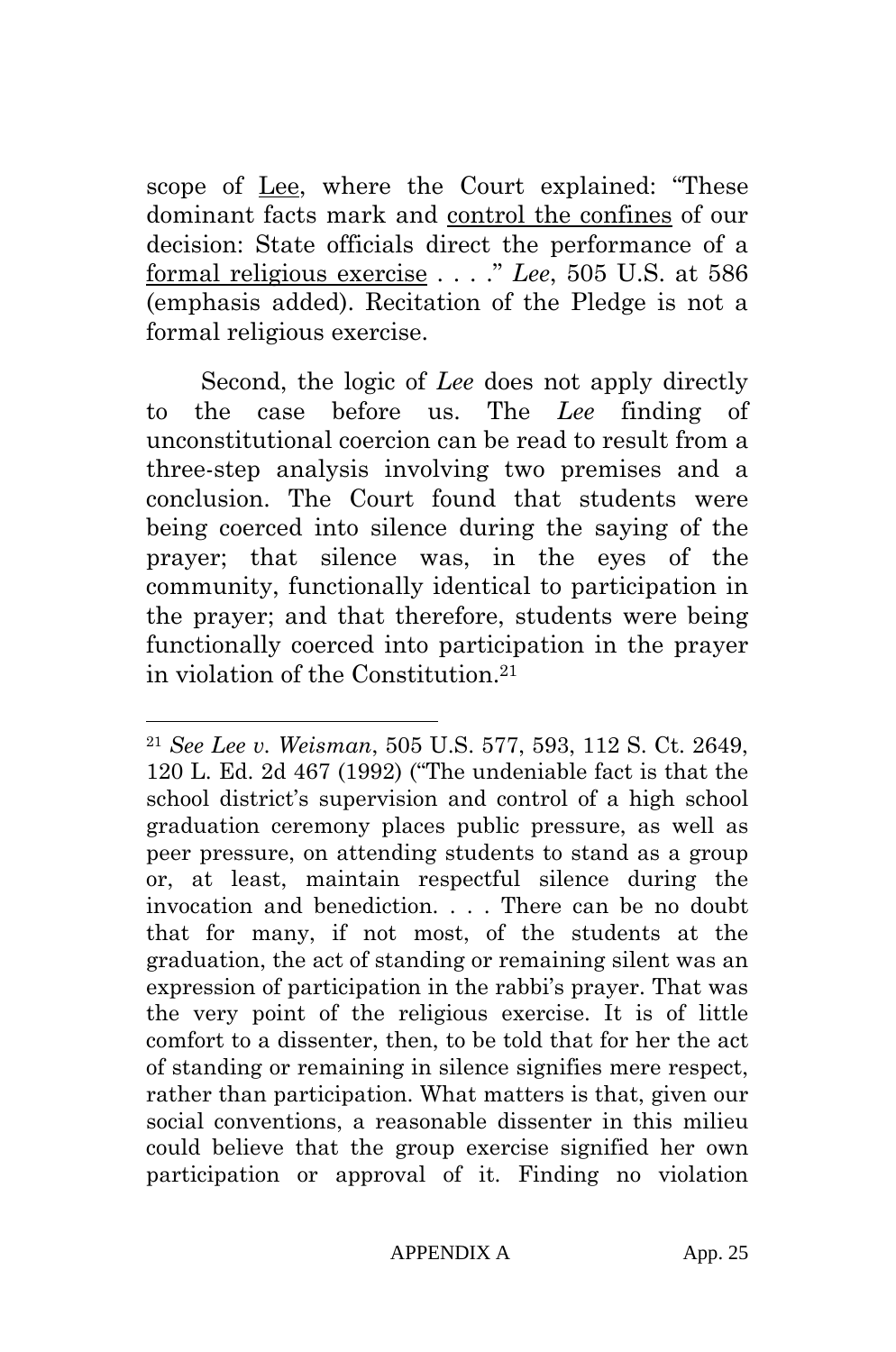A key premise is different here. While in *Lee*, "the act of standing or remaining silent was an expression of participation in the rabbi's prayer," *Lee*, 505 U.S. at 593, silence by students is not an expression of participation in the Pledge. Rather, a student who remains silent during the saying of the Pledge engages in overt non-participation by doing so, and this non-participation is not itself an expression of either religious or non-religious belief.

FFRF's claim of unconstitutional coercion under *Lee* fails.

B. The Pledge Does Not Violate the Free Exercise Clause

Under the Free Exercise Clause, the government may not "(1) compel affirmation of religious beliefs; (2) punish the expression of religious doctrines it believes to be false; (3) impose special disabilities on the basis of religious views or religious status; or (4) lend its power to one side or the other in controversies over religious authorities or dogma." *Parker v. Hurley*, 514 F.3d 87, 103 (1st Cir. 2008). The First Amendment's prohibition on laws "prohibiting the free exercise" of religion is incorporated against the states by the Fourteenth Amendment. *Cantwell v. Connecticut*, 310 U.S. 296, 303 (1940).

FFRF contends that the recitation of the Pledge in the Doe children's classrooms violates their ability

under these circumstances would place objectors in the dilemma of participating, with all that implies, or protesting.").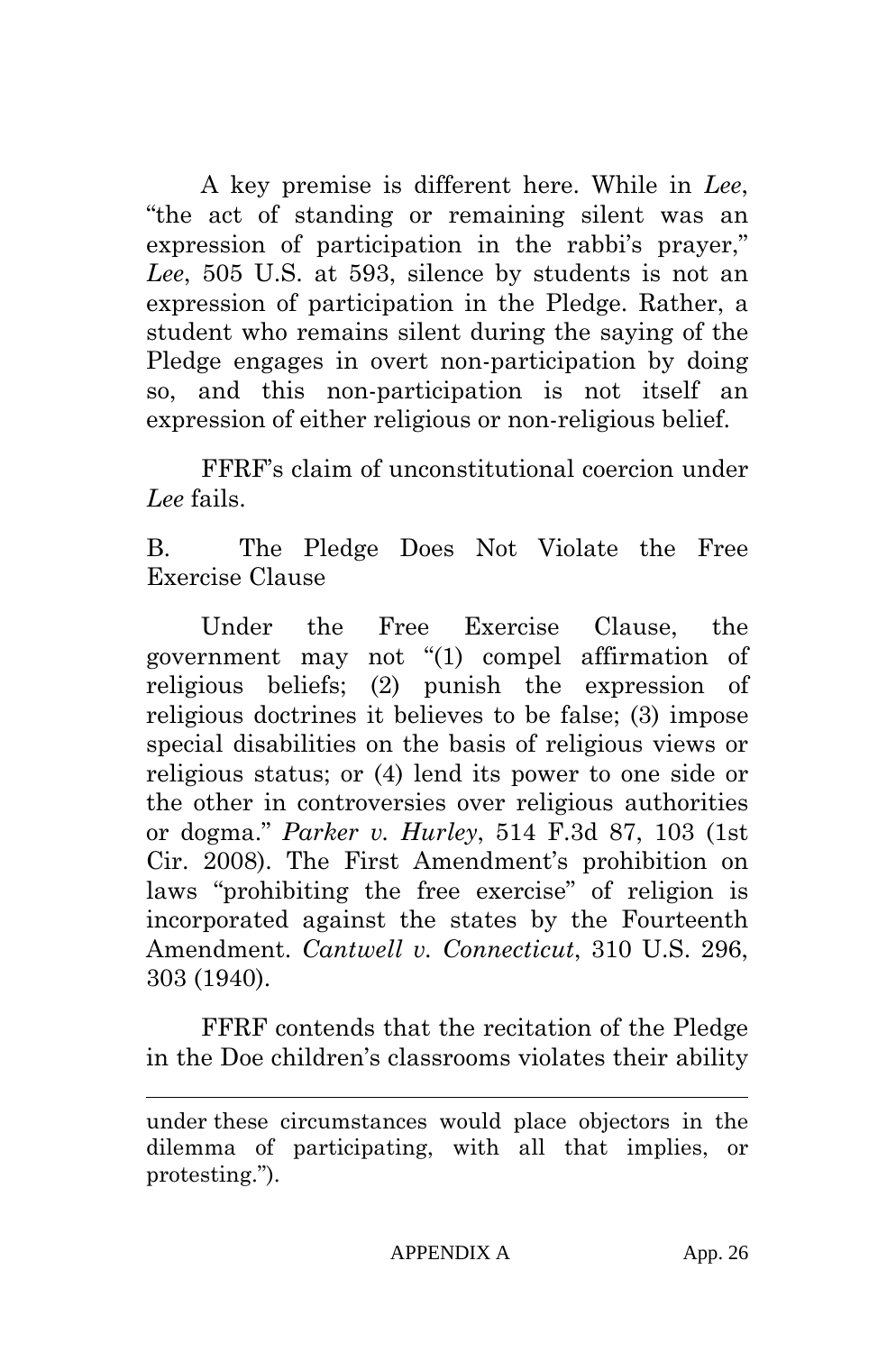to freely believe in atheism or agnosticism, and places an unconstitutional burden on the Doe parents' free exercise right to instill their religious values in their children. This claim is foreclosed by *Parker*.

In *Parker*, we explained that "[p]ublic schools are not obliged to shield individual students from ideas which potentially are religiously offensive, particularly when the school imposes no requirement that the student agree with or affirm those ideas, or even participate in discussions about them." *Parker*, 514 F.3d at 106. Because the Doe children allege mere exposure to the religious content of the Pledge, they cannot state a claim under the Free Exercise Clause, nor can their parents, as "the mere fact that a child is exposed on occasion in public school to a concept offensive to a parent's religious belief does not inhibit the parent from instructing the child differently." *Id.* at 105.

C. The Pledge Does Not Violate the Equal Protection Clause

Under the Equal Protection Clause of the Fourteenth Amendment, the Constitution "guarantees that those who are similarly situated will be treated alike." *In re Subpoena to Witzel*, 531 F.3d 113, 118 (1st Cir. 2008). Invoking the Equal Protection Clause, FFRF contends that the School Districts have a duty to show equal respect for the Does' atheist and agnostic beliefs, that they are in breach of this duty by leading students in affirming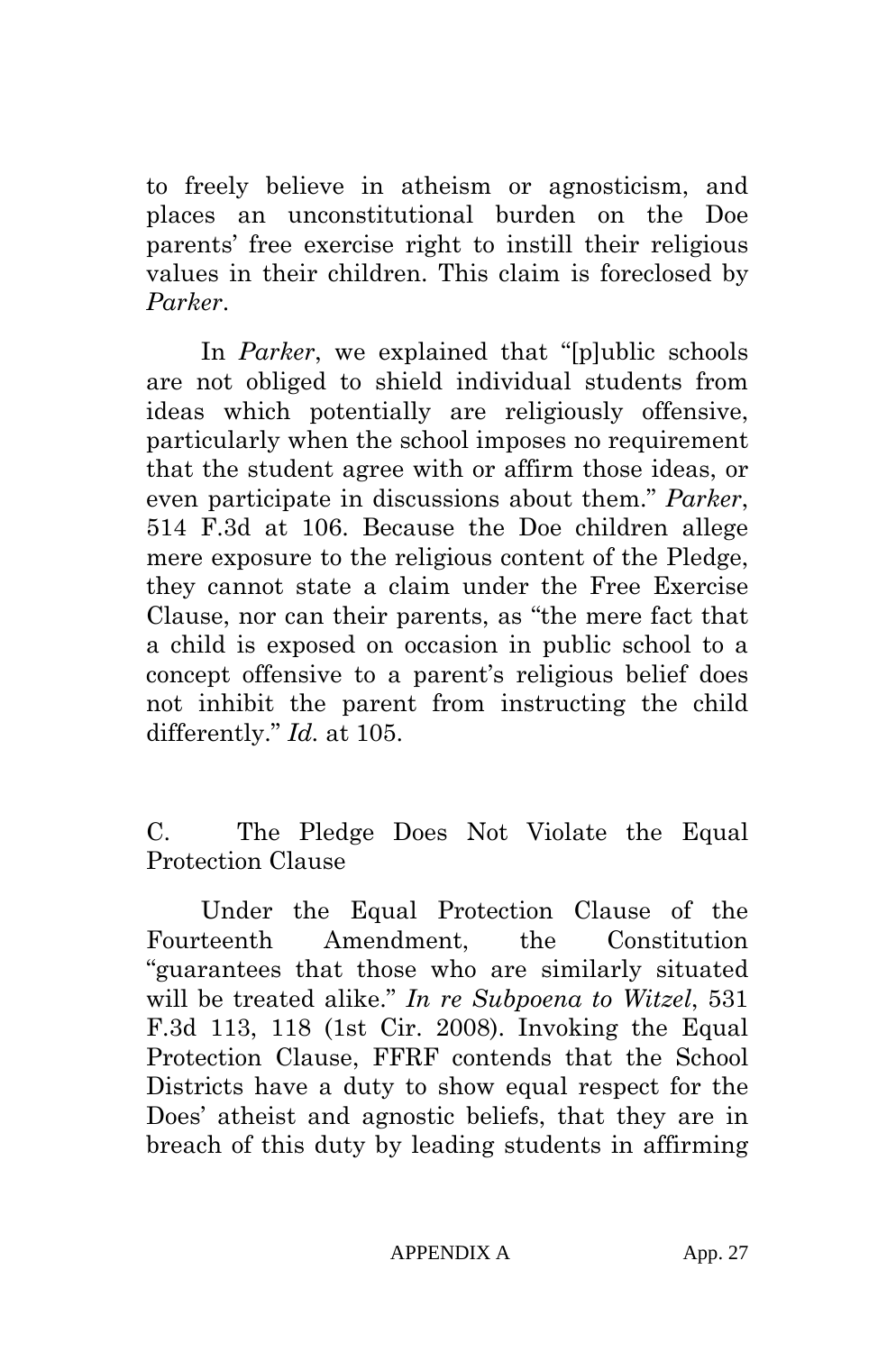that God exists, and that they created a social environment that perpetuates prejudice against atheists and agnostics. However, the New Hampshire Act does "not require different treatment of any class of people because of their religious beliefs," nor does it "give preferential treatment to any particular religion." *Wirzburger v. Galvin*, 412 F.3d 271, 283 (1st Cir. 2005). Rather, as the district court found, "it applies equally to those who believe in God, those who do not, and those who do not have a belief either way, giving adherents of all persuasions the right to participate or not participate in reciting the pledge, for any or no reason." Therefore, FFRF's equal protection claim fails.

D. The Pledge Does Not Violate the Due Process Clause

FFRF's final allegation is that the recitation of the Pledge in the Doe children's classrooms violates the Doe parents' fundamental constitutional right of parenthood protected by the Due Process Clause of the Fourteenth Amendment. FFRF argues that this right is embraced within the general right of parenthood recognized by *Troxel v. Granville*, 530 U.S. 57, 65 (2000). Because this claim is adverted to in a perfunctory manner, unaccompanied by any effort at developed argumentation, it is waived. *United States v. Zannino*, 895 F.2d 1, 17 (1st Cir. 1990). In any event, the claim lacks merit, as "the substantive due process clause . . . does not give [parents] the degree of control over their children's education that their requested relief seeks." *Parker*, 514 F.3d at 102-03.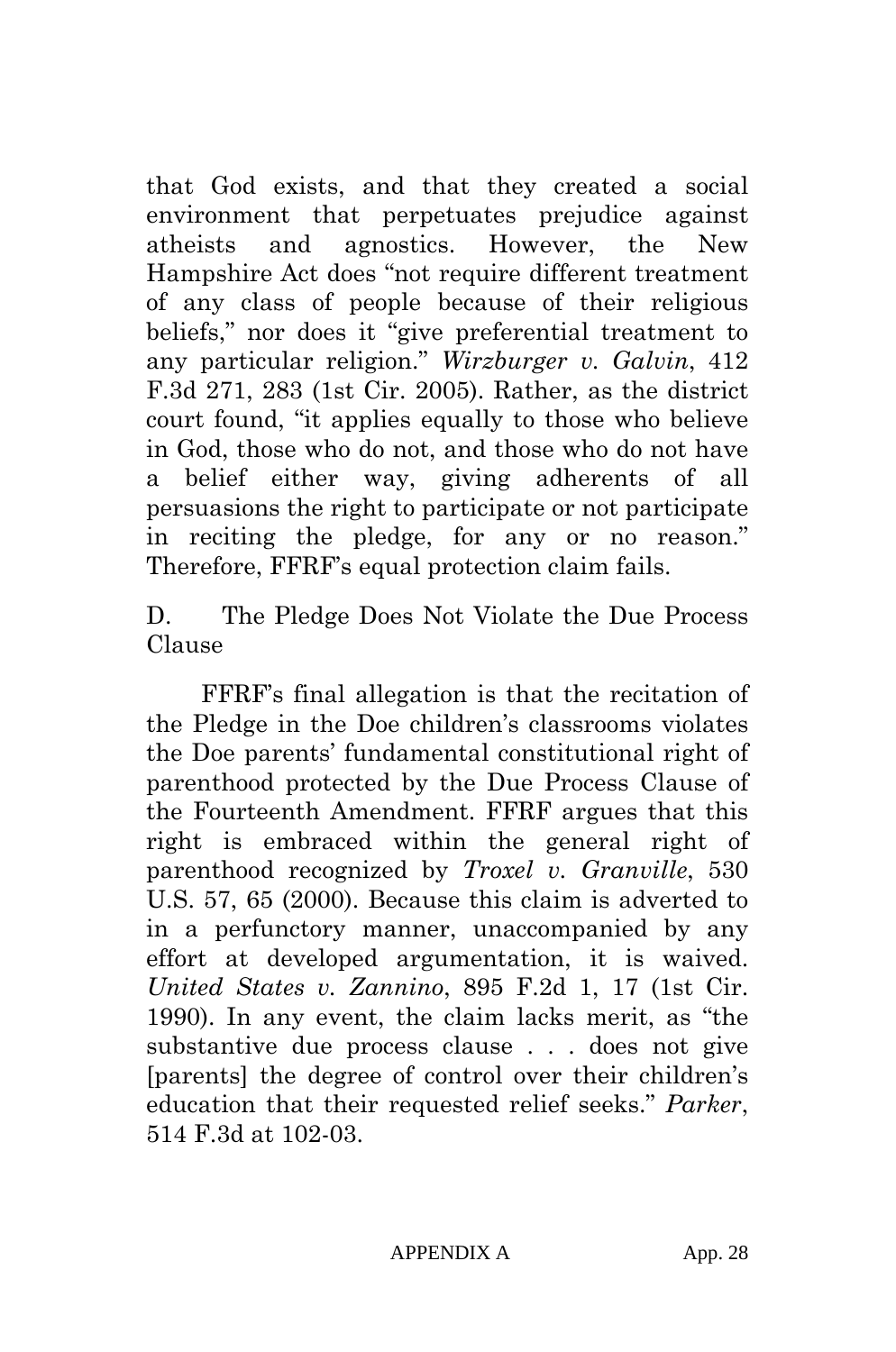We hold that the New Hampshire School Patriot Act and the voluntary, teacher-led recitation of the Pledge by the state's public school students do not violate the Constitution. We affirm the order and judgment of the district court dismissing FFRF's complaint.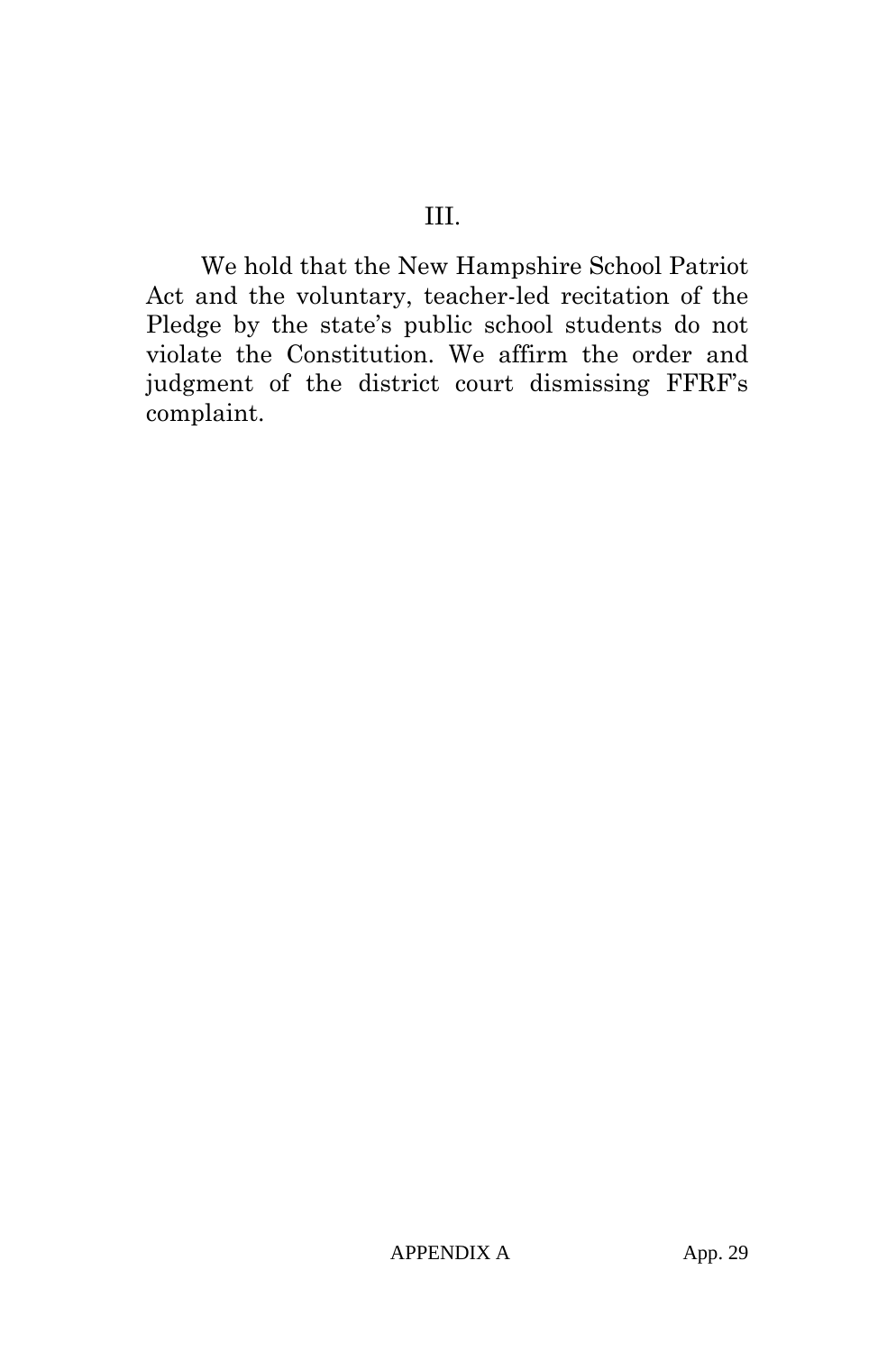# **Appendix B**

## District Court's Order of Dismissal August 7, 2008

## UNITED STATES DISTRICT COURT DISTRICT OF NEW HAMPSHIRE

The Freedom from Religion Foundation; Jan Doe and Pat Doe, Parents; DoeChild-1, DoeChild-2, and DoeChild-3, Minor Children, Plaintiffs

v. Civil No. 07-cv-356-SM Opinion No. 2008 DNH 141

The Congress of the United States of America; The United States of America; The Hanover School District; The Dresden School District; School Administrative Unit 70 Defendants

The State of New Hampshire Intervenor

Anna Chobanian; John Chobanian; Kathryn Chobanian; Schuyler Cyrus; Elijah Cyrus; Rhys Cyrus; Austin Cyrus; Daniel Phan; Muriel Cyrus; Michael Chobanian; Margarethe Chobanian; Minh Phan; Suzu Phan; and the Knights of Columbus,

Intervenors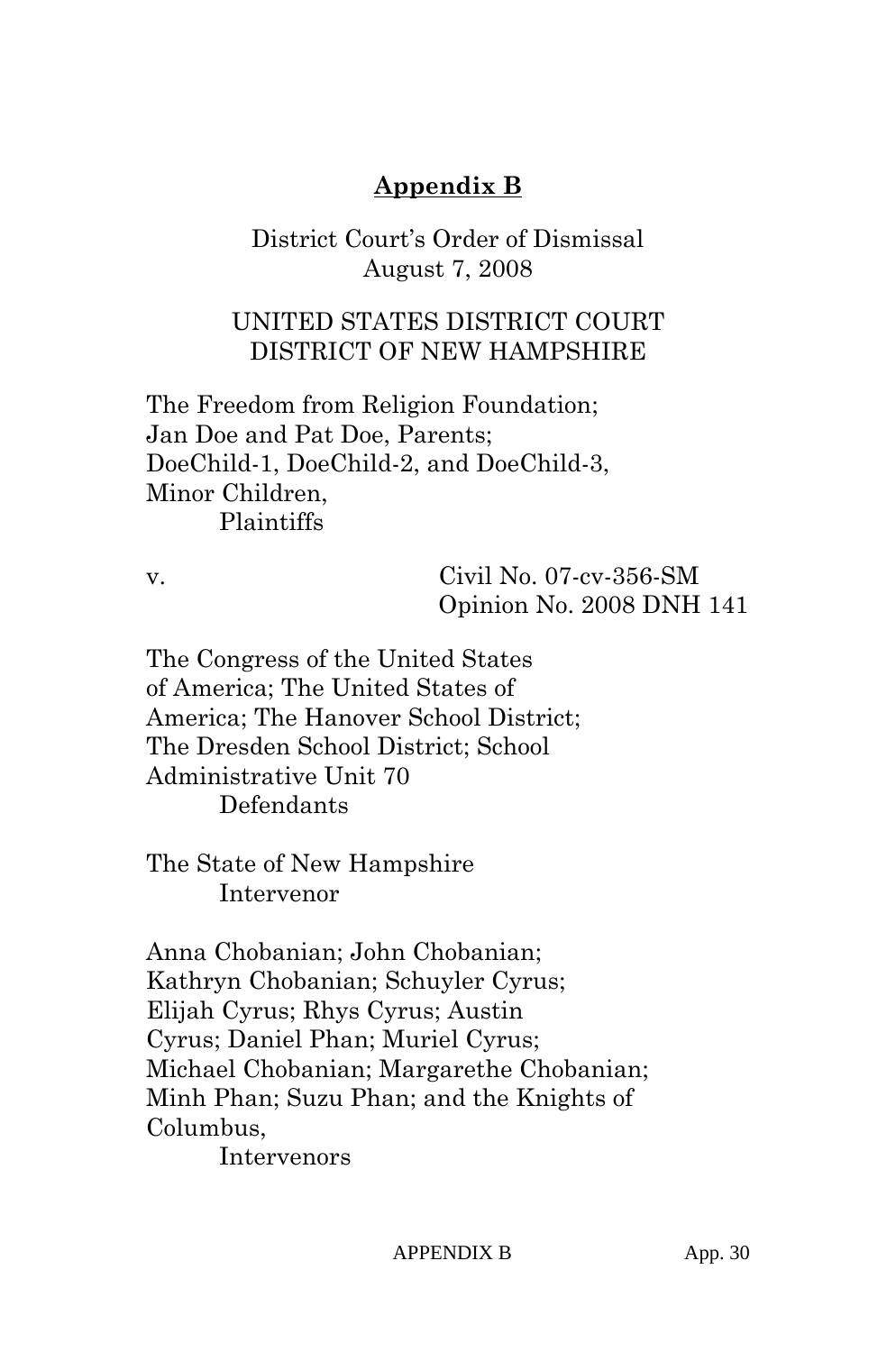## **O R D E R**

This suit poses a constitutional challenge both to the inclusion of the words "under God" in the Pledge of Allegiance ("Pledge"), and to the practice of reciting the Pledge in the elementary school attended by the children of Jan Doe and Pat Doe. Before the court are motions to dismiss filed by: (1) the Congress of the United States of America and the United States of America ("federal defendants") (document no. 16); (2) the State of New Hampshire (document no. 14); and (3) a group of defendants that includes eight students in the Hanover School District ("HSD"), parents of five of those students, and the Knights of Columbus (document no. 22).1 For the reasons given, the federal defendants' motion is granted in part, and the other motions are denied.

## **The Legal Standard**

A motion to dismiss for "failure to state a claim upon which relief can be granted," FED. R. CIV. P. 12(b)(6), requires the court to conduct a limited inquiry, focusing not on "whether a plaintiff will ultimately prevail but whether the claimant is entitled to offer evidence to support the claims." *Scheuer v. Rhodes*, 416 U.S. 232, 236 (1974). When considering a motion to dismiss under Rule 12(b)(6), the court "must assume the truth of all well-plead facts and give the plaintiff[s] the benefit of all reasonable inferences therefrom." *Alvarado Aguilera v. Negrón*, 509 F.3d 50, 52 (1st Cir. 2007) (quoting

l

<sup>&</sup>lt;sup>1</sup> The HSD, the Dresden School District, and SAU 70 have not moved to dismiss.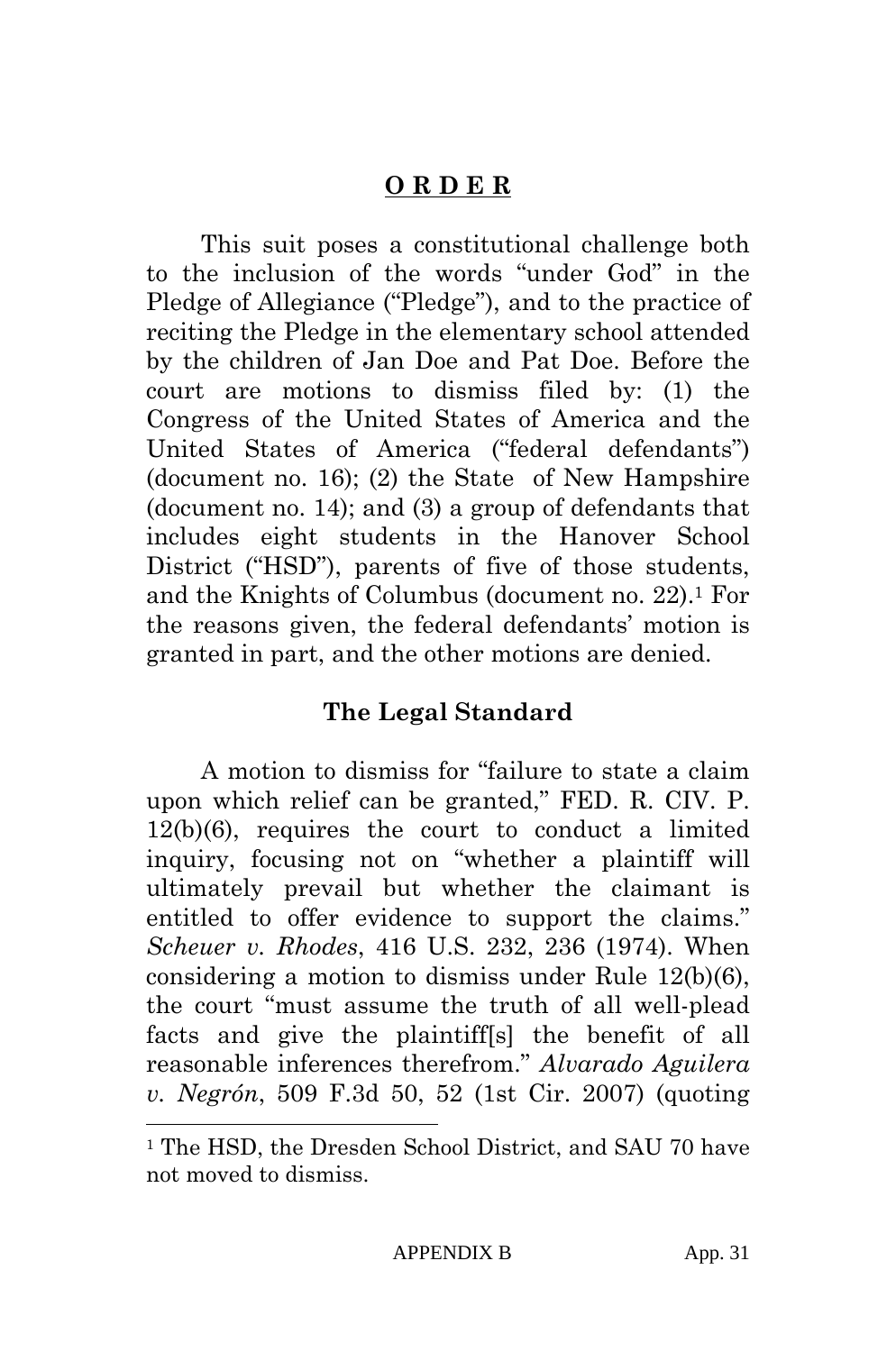*Ruiz v. Bally Total Fitness Holding Corp.*, 496 F.3d 1, 5 (1st Cir. 2007)). However, the court need not "credit 'bald assertions, unsupportable conclusions, periphrastic circumlocutions, and the like.'" *Brown v. Latin Am. Music Co.*, 498 F.3d 18, 24 (1st Cir. 2007) (quoting *Aulson v. Blanchard*, 83 F.3d 1, 3 (1st Cir. 1996)). "[A] complaint is properly dismissed for failure to state a claim 'only if the facts lend themselves to no viable theories of recovery.'" *Garnier v. Rodríguez*, 506 F.3d 22, 26 (1st Cir. 2007) (quoting *Phoung Luc v. Wyndham Mgmt. Corp.*, 496 F.3d 85, 88 (1st Cir. 2007)).

## **Background**

The following facts are drawn from the complaint, and, for the purposes of deciding the motions to dismiss, are assumed to be true. Jan Doe and Pat Doe ("the Doe parents") are the mother and father of DoeChild-1, DoeChild-2, and DoeChild-3 ("the Doe children"). The Doe children are enrolled in a public elementary school operated by the Hanover School District ("HSD"). None of the three is enrolled in the middle school(s) operated by the Dresden School District ("DSD") or the high school operated by School Administrative Unit ("SAU") 70, although the complaint alleges that they will be at some point in the future.

Jan and Pat Doe describe themselves as atheist and agnostic, respectively.2 Each of the Doe children

l

<sup>2</sup> Jan and Pat Doe may or may not be members of plaintiff Freedom From Religion Foundation; the relevant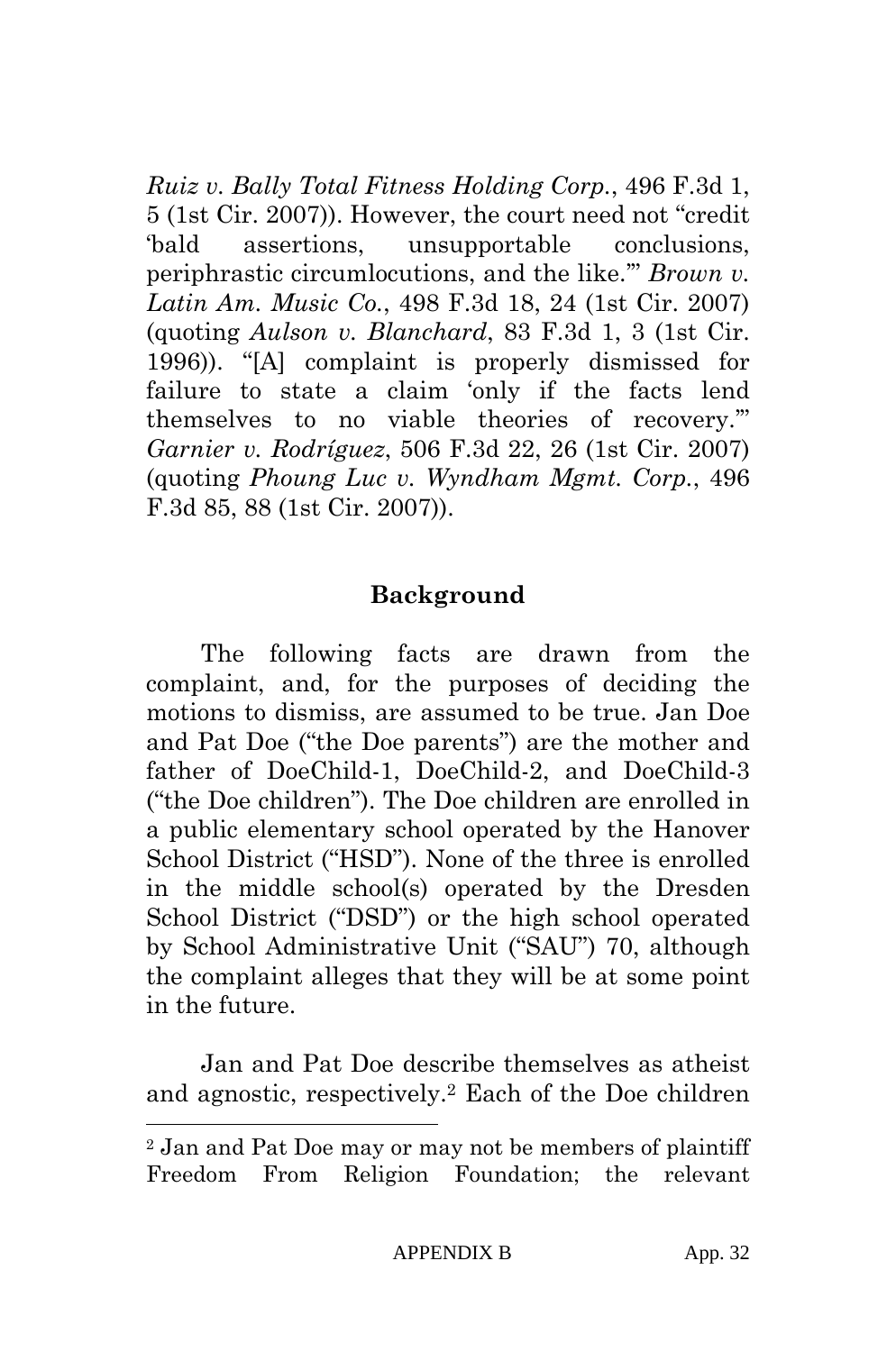is said to be either an atheist or an agnostic. The Pledge of Allegiance ("Pledge") is routinely recited in the classrooms of the Doe children, and in the classrooms of schools operated by the DSD and SAU 70.

As adopted by Congress, the Pledge reads:

I pledge allegiance to the Flag of the United States of America, and to the Republic for which it stands, one Nation under God, indivisible, with liberty and justice for all.

4 U.S.C. § 4. The words "under God" were added to the Pledge by act of Congress in 1954. *See* Act of June 14, 1954, Pub. L. No. 83-396, 68 Stat. 249 (hereinafter "1954 Pledge statute"). While 4 U.S.C. § 4 prescribes the text of, and manner in which the Pledge should be recited, it prescribes no penalties, and does not in any way compel recitation of the Pledge.

In New Hampshire, recitation of the Pledge is governed by state law, which provides:

> I. As a continuation of the policy of teaching our country's history to the elementary and secondary pupils of this state, this section shall be known as the New Hampshire School Patriot Act.

l

paragraph of the complaint is ambiguous on that point. (*See* Compl. § 9.)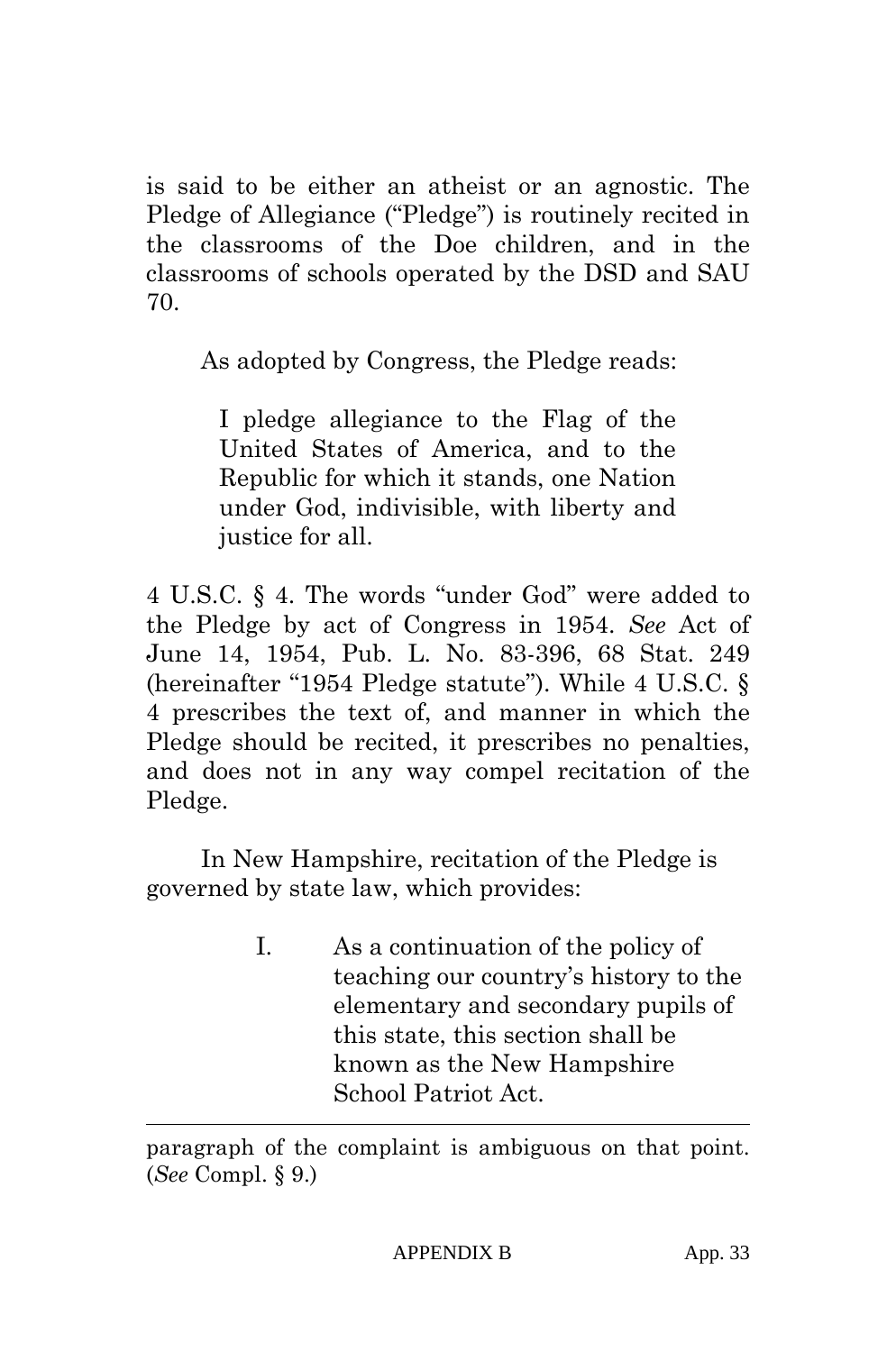- II. A school district shall authorize a period of time during the school day for the recitation of the pledge of allegiance. Pupil participation in the recitation of the pledge of allegiance shall be voluntary.
- III. Pupils not participating in the recitation of the pledge of allegiance may silently stand or remain seated but shall be required to respect the rights of those pupils electing to participate. If this paragraph shall be declared to be unconstitutional or otherwise invalid, the remaining paragraphs in this section shall not be affected, and shall continue in full force and effect.

RSA 194:15-c.

None of the Doe children has been overtly compelled to recite the Pledge or the words "under God." The Doe parents asked the principal of their childrens' school to assure them that the Pledge would not be recited, but the principal declined to do so. This suit followed.

Rather than setting out their legal claims concisely in discrete counts, plaintiffs have done so in narrative form. It is necessary, then, for the court to attempt to identify the legal grounds upon which plaintiffs are seeking relief. A fair reading of the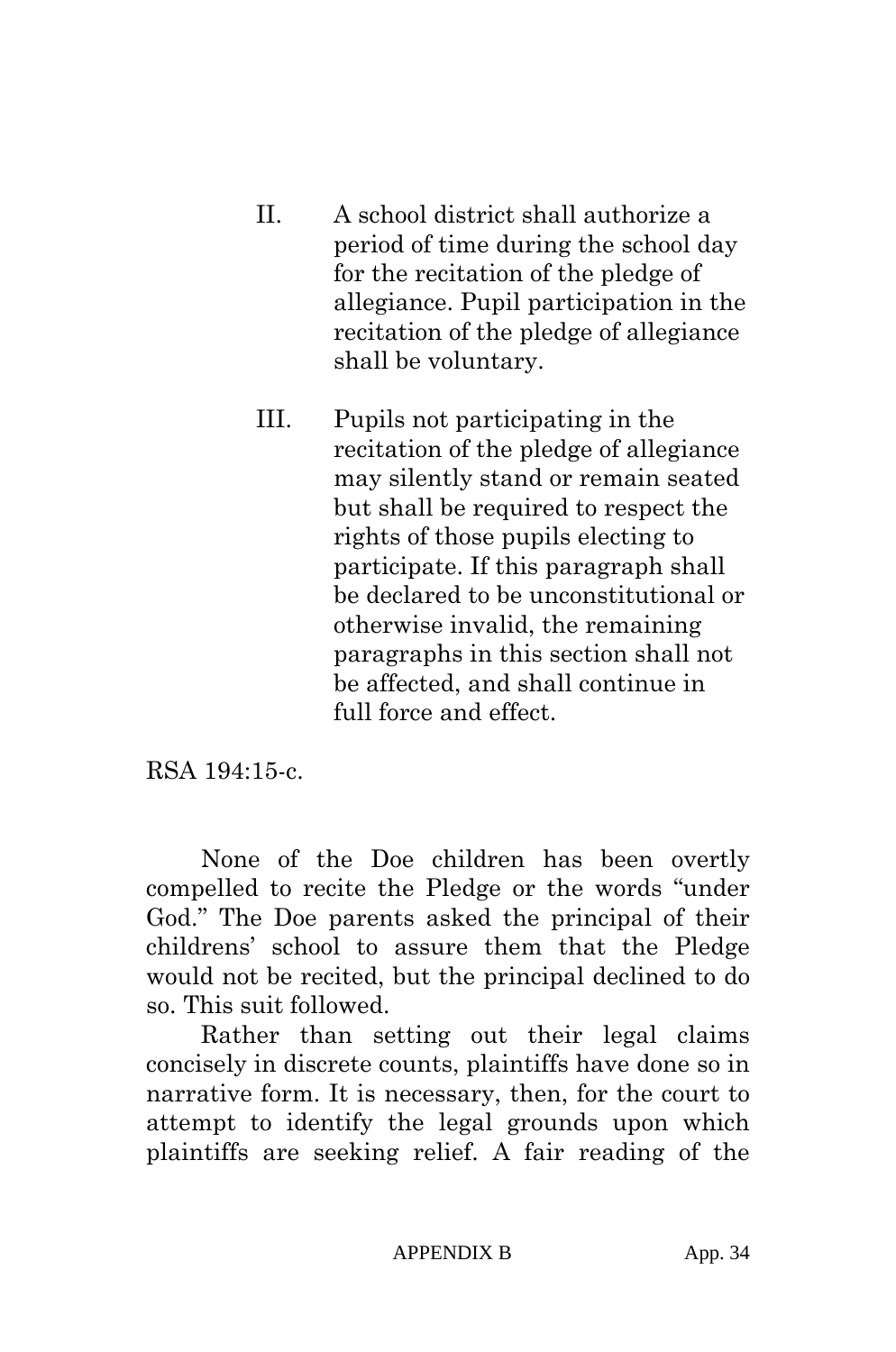complaint suggests that plaintiffs are asserting the following causes of action, designated by traditional "counts."

Count I (Compl. ¶ 37) is a claim by the Doe children that the HSD violated their rights under the Free Exercise Clause of the First Amendment to the United States Constitution by allegedly requiring recitation of the Pledge by other students in their classrooms.

Count II (Compl.  $\parallel$  37) is a claim by the Doe children that the HSD burdened their exercise of religion in violation of the Religious Freedom Restoration Act of 1993 ("RFRA"), 42 U.S.C. § 2000bb, by allegedly requiring recitation of the Pledge by other students in their classrooms.

Count III (Compl. ¶ 38) is a claim by the Doe children that the HSD violated their rights under the First Amendment's Establishment Clause by officially endorsing monotheism and, thus, stigmatizing them for their atheistic or agnostic beliefs.

Count IV (Compl.  $\parallel$  39) is a claim by the Doe children that the HSD, the DSD, and SAU 70, breached their respective constitutional obligations under Part I, Article 6, of the New Hampshire Constitution by officially endorsing monotheism.3

 $\overline{a}$ 

<sup>3</sup> In a footnote in their complaint, plaintiffs state: "To preclude unnecessary repetition, Article 6 (Morality and Piety) of the New Hampshire Constitution will not be mentioned further. However, Plaintiffs assert that each of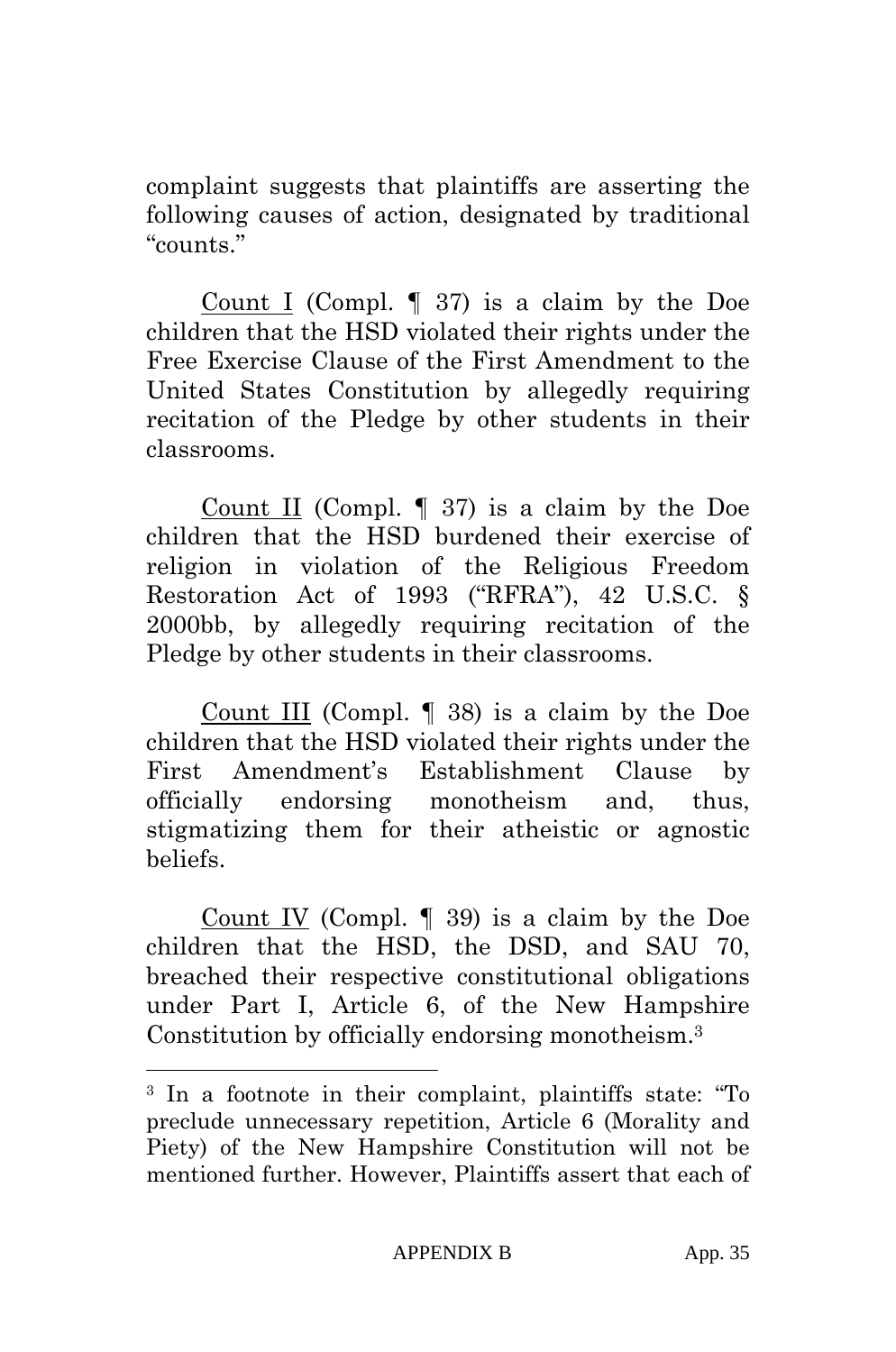Count V (Compl. ¶¶ 42-43) is a claim by the Doe parents that the HSD abridged their parental rights to instill their own religious beliefs in their children.

Count VI (Compl. ¶¶ 44-45) is a claim by the Doe children that the HSD abridged their rights to acquire religious values from their parents, without governmental interference.

Count VII (Compl. ¶¶ 46-50) is a claim by the Doe children that the HSD violated their rights under the Equal Protection Clauses of the Fifth and Fourteenth Amendments to the United States Constitution by endorsing the religious notion that God exists, and perpetuating prejudice against atheists or agnostics, such as themselves.

Count VIII (Compl. ¶ 51) is a claim by the Doe children that the HSD subjected them to neglect (if not abuse) within the meaning of 42 U.S.C. § 5106g(2) by exposing them to emotional harm occasioned by their required presence in a classroom in which other students recite the Pledge.

Count IX (Compl.  $\P$  52-63) is a claim by the Doe parents that employees of the HSD, the DSD, SAU 70, and the United States of America (including members of Congress), violated their rights as

 $\overline{a}$ 

the relevant claims made pursuant to the federal constitutional provisions likewise apply to the State Constitution." (Compl. ¶ 39.) That is not enough, see FED. R. CIV. P. 8(a)(2), and plaintiffs' claims are limited to those they state expressly.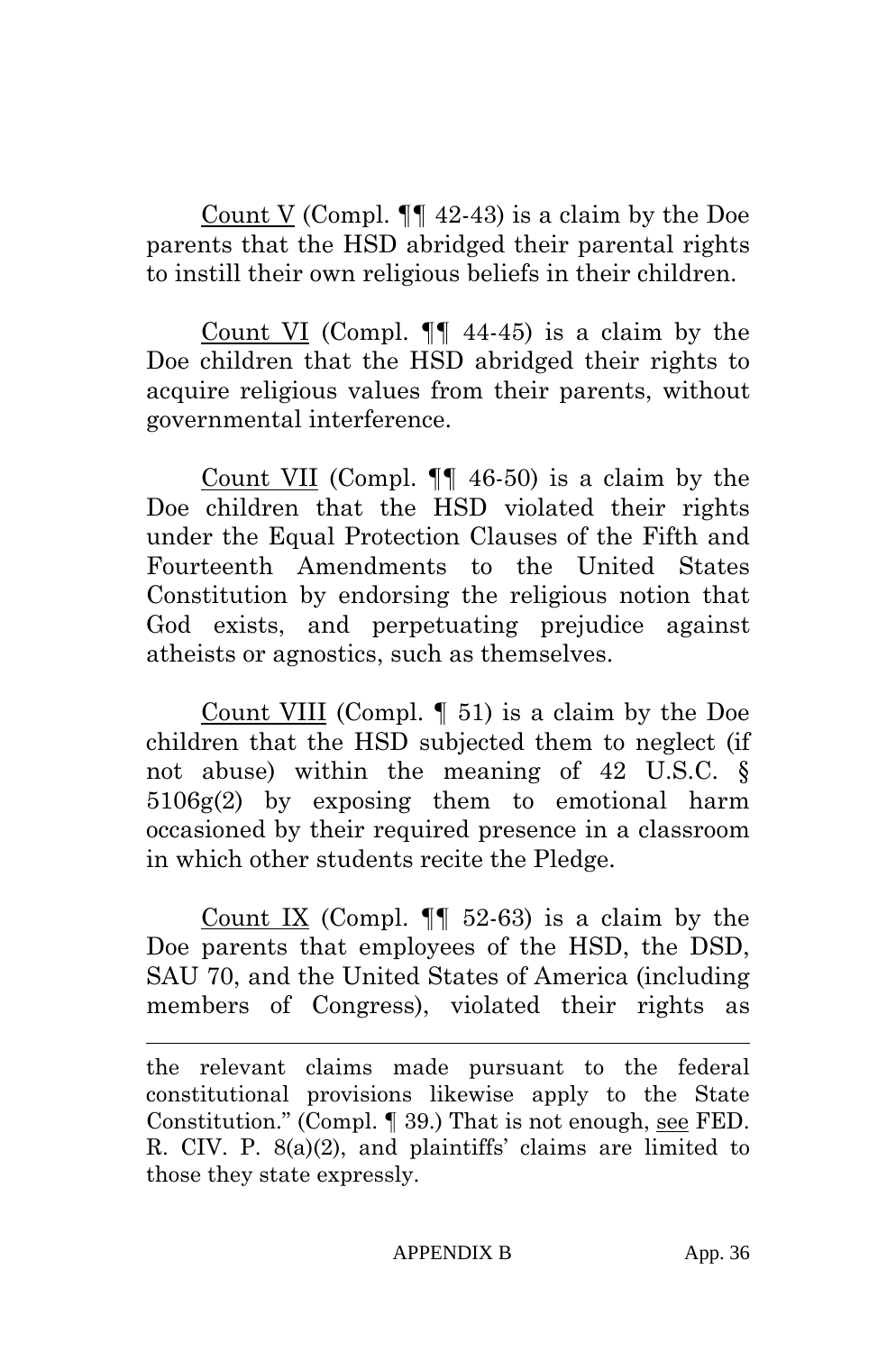taxpayers under the First Amendment's Establishment Clause by reciting the Pledge, participating in government functions during which the Pledge is recited, and printing and distributing written materials (including the United States Code) that include the Pledge.

Count X (Compl.  $\llbracket 64 \rrbracket$  is plaintiffs' claim that the United States Congress violated the First Amendment's Establishment Clause when it passed the 1954 Pledge statute.

Count XI (Compl. ¶ 65-66) is plaintiffs' claim that the 1954 Pledge statute is invalid under RFRA.

Count XII (Compl. ¶ 67) is plaintiffs' claim that the HSD, the DSD, and SAU 70, violated the First Amendment's Establishment clause by implementing RSA 194:15-c, requiring teachers in their schools to lead recitations of the Pledge as a patriotic exercise.

Count XIII (Compl. ¶ 67) is plaintiffs' claim that the HSD, the DSD, and SAU 70, violated the First Amendment's Free Exercise clause by implementing RSA 194:15-c, requiring recitation of the Pledge in its schools as a patriotic exercise.

Count XIV (Compl. ¶ 67) is plaintiffs' claim that the HSD, the DSD, and SAU 70, violated Part I, Article 6, of the New Hampshire Constitution by implementing RSA 194:15-c, requiring recitation of the Pledge in its schools as a patriotic exercise.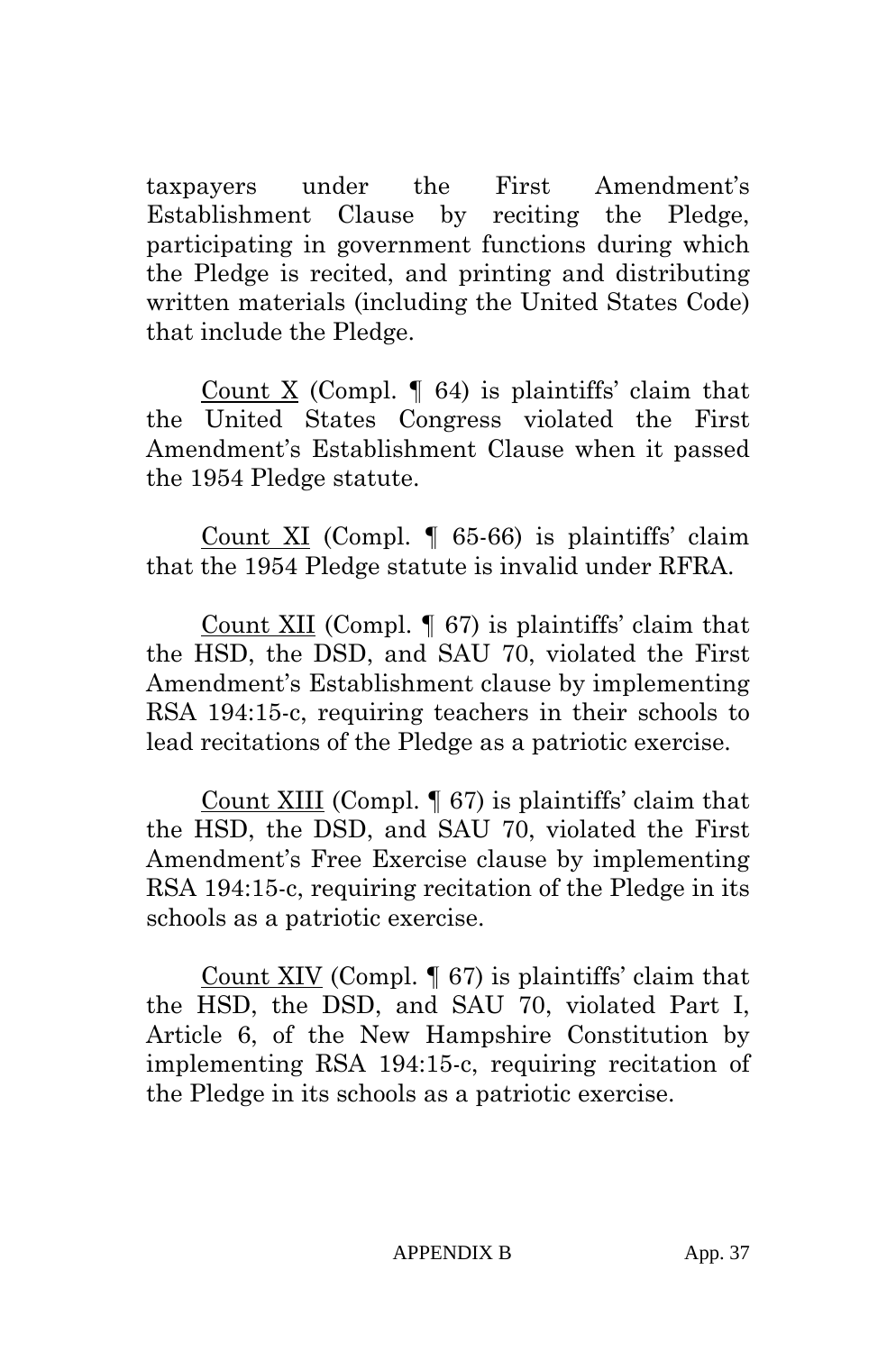Count XV (Compl. ¶ 68) is a claim by the Doe children that the HSD violated RSA 169-D:23 by denying them the right to freely exercise their religion.

Count XVI (Compl. ¶ 71) is plaintiffs' claim that the 1954 Pledge statute is void as against public policy because, rather than engendering patriotism and national unity, including the words "under God" in the text of the Pledge actually fosters divisiveness.

In their prayers for relief, plaintiffs ask the court to: (1) declare that Congress violated the First Amendment's Establishment and Free Exercise Clauses when it passed the 1954 Pledge statute; (2) declare that 4 U.S.C. § 4 violates the First Amendment's Establishment and Free Exercise Clauses, the Equal Protection guarantee of the Fifth Amendment, and RFRA, by virtue of its including the words "under God" in the text of the Pledge; (3) declare that by having their agents lead students in reciting the Pledge, the HSD, the DSD, and SAU 70, violated the First Amendment's Establishment and Free Exercise Clauses; the Fourteenth Amendment's Equal Protection Clause; RFRA; Part I, Article 6, of the New Hampshire Constitution; RSA 169-D:23, and RSA 194:15-c;4 (4) order Congress to

 $\overline{a}$ 

<sup>4</sup> The claim that the HSD, the DSD and SAU 70 violated RSA 194:15-c, New Hampshire's pledge statute, does not square with the body of plaintiffs' complaint, in which they contend that RSA 194:15-c itself violates the federal constitution, and that various defendants violated their federal constitutional rights not by ignoring RSA 194:15-c, but by complying with its mandate.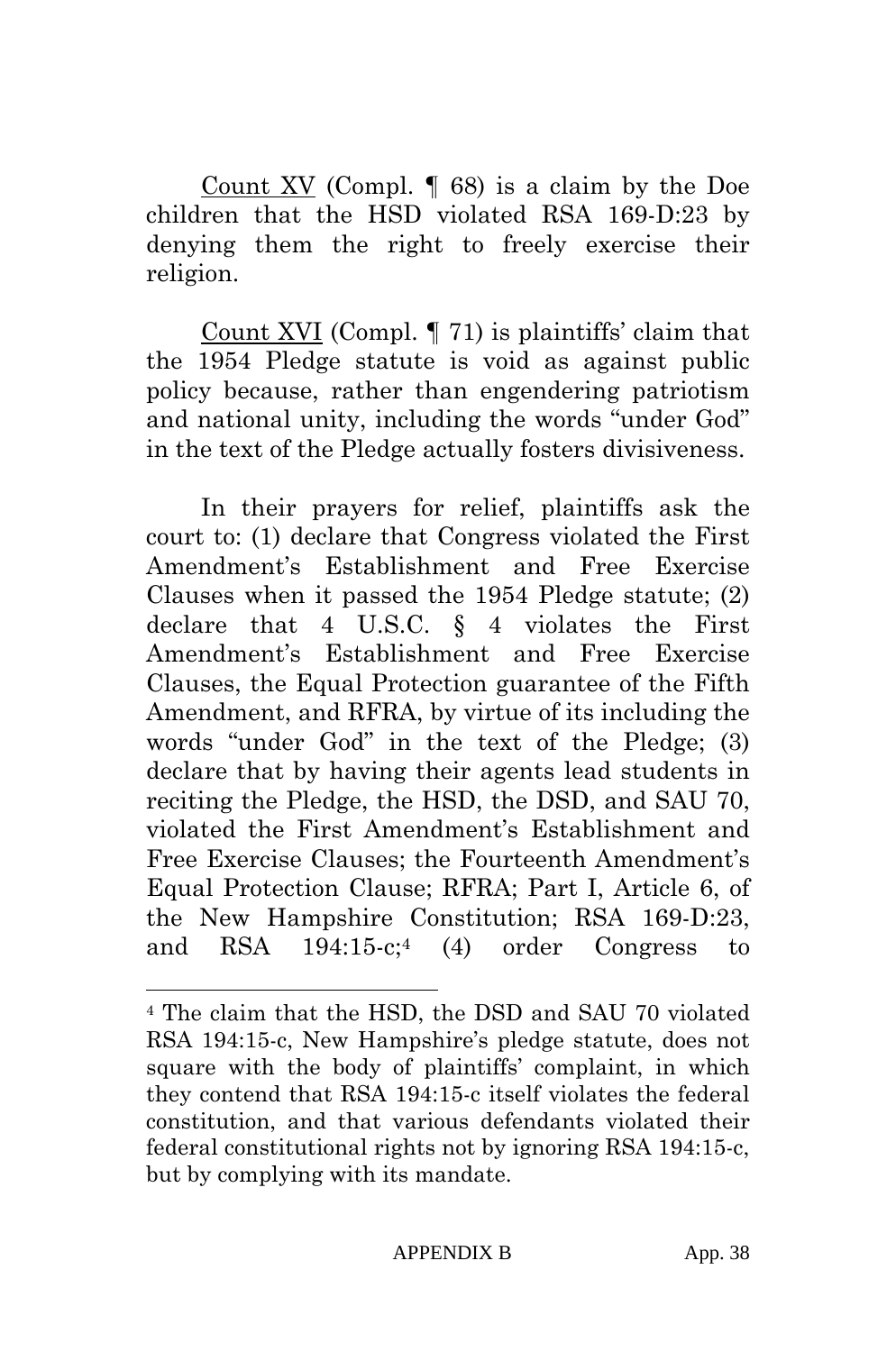immediately remove the words "under God" from the Pledge; (5) order the United States to use its power to remove the words "under God" from 4 U.S.C. § 4; and (6) order the HSD, the DSD, and SAU 70, to cease and desist from using the Pledge in the schools they operate.

Plaintiffs originally sued the Congress of the United States of America ("Congress"), the United States of America ("the United States"), the HSD, the DSD, and SAU 70. Subsequently, the court granted motions to intervene filed by: (1) the United States, seeking to defend the constitutionality of 4 U.S.C. § 4; (2) the State of New Hampshire, seeking to defend the constitutionality of RSA 194:15-c; and (3) eight HSD students (and the parents of five), and the Knights of Columbus, all seeking "to protect their substantial interest in defending, against Plaintiffs' constitutional challenge, the constitutionality of the Pledge of Allegiance that is recited daily in Hanover's public schools" (Mot. to Intervene (document no. 21) at 1).

## **Discussion**

## A. The Federal Defendants' Motion to Dismiss

As noted above, plaintiffs bring three claims against the federal defendants, asserting that: (1) Congress violated the Establishment Clause by passing the 1954 Pledge statute (Count X); (2)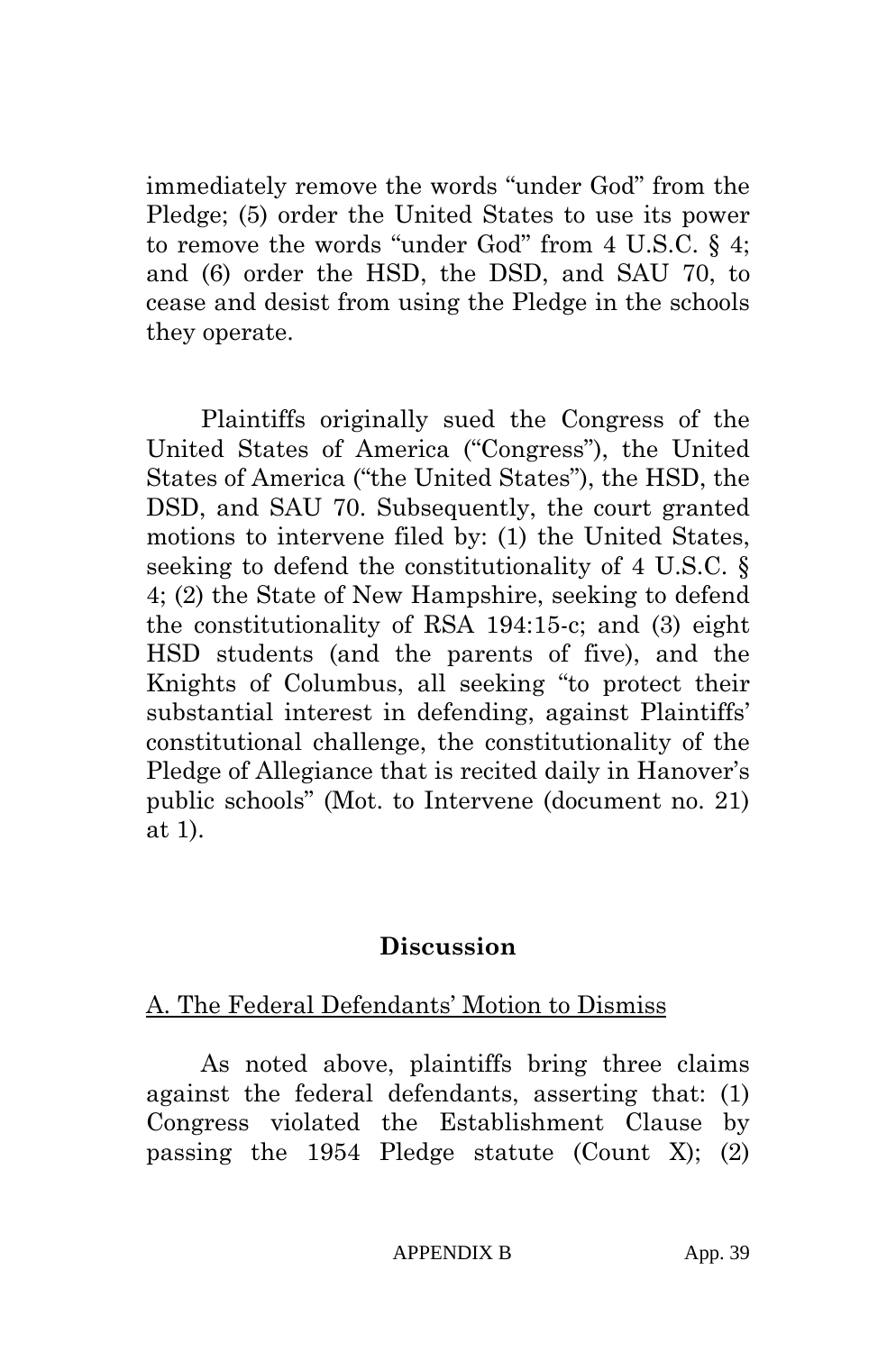Congress violated (the later-enacted) RFRA when it passed the 1954 Pledge statute (Count XI); and (3) members of Congress, along with employees of the United States, have violated the Establishment Clause by reciting the Pledge as constituted in 1954, participating in events at which the Pledge was recited, and printing and distributing written materials that include the Pledge (Count IX).

The federal defendants move to dismiss on a variety of grounds both jurisdictional and substantive. The court begins with the jurisdictional issues.

First, Counts X and XI, which assert claims against the United States Congress, plainly must be dismissed for lack of jurisdiction. Article I, Section 6, Clause 1, of the national constitution provides that "for any Speech or Debate in either House [of Congress], [members] shall not be questioned in any other Place." Thus, "the federal courts lack jurisdiction to issue orders directing Congress to enact or amend legislation." Newdow v. U.S. Congress, 328 F.3d 466, 484 (9th Cir. 2002), rev'd on other grounds by Elk Grove Unified Sch. Dist. v. Newdow, 542 U.S. 1 (2004) (citing Eastland v. U.S. Servicemen's Fund, 421 U.S. 491, 503 (1975)). "Because the words that amended the Pledge were enacted into law by statute, the district court may not direct Congress to delete those words," id., and Congress may not be "questioned [about them] in any other Place," id., as a defendant in a lawsuit or otherwise. Accordingly, Counts X and XI are dismissed for want of subject matter jurisdiction.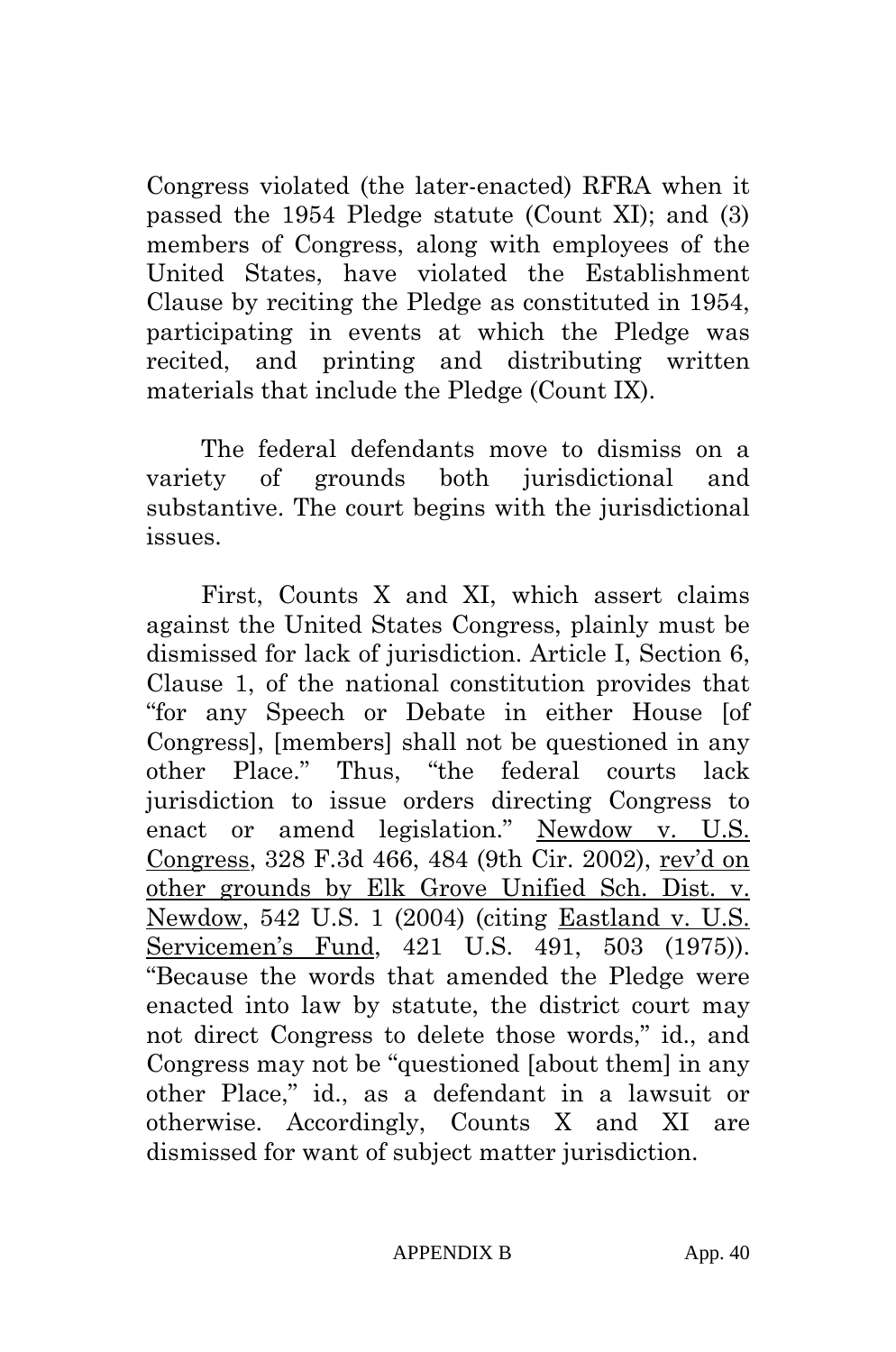Count IX is dismissed as well, to the extent it seeks relief against the United States of America, because the Doe parents are without standing to bring the claim asserted against the United States.

The U.S. Supreme Court has recently reiterated the principles governing standing to sue for alleged violations of the Establishment Clause:

Article III of the Constitution limits the judicial power of the United States to the resolution of "Cases" and "Controversies," and "'Article III standing . . . enforces the Constitution's caseorcontroversy requirement.'" DaimlerChrysler Corp. v. Cuno, 547 U.S. --- -, ----, 126 S. Ct. 1854, 1861 (2006) (quoting Elk Grove Unified School Dist. v. Newdow, 542 U.S. 1, 11  $(2004)$ ...

"[O]ne of the controlling elements in the definition of a case or controversy under Article III" is standing. ASARCO Inc. v. Kadish, 490 U.S. 605, 613 (1989) (opinion of KENNEDY, J.). The requisite elements of Article III standing are well established: "A plaintiff must allege personal injury fairly traceable to the defendant's allegedly unlawful conduct and likely to be redressed by the requested relief." Allen v. Wright, 468 U.S. 737, 751 (1984).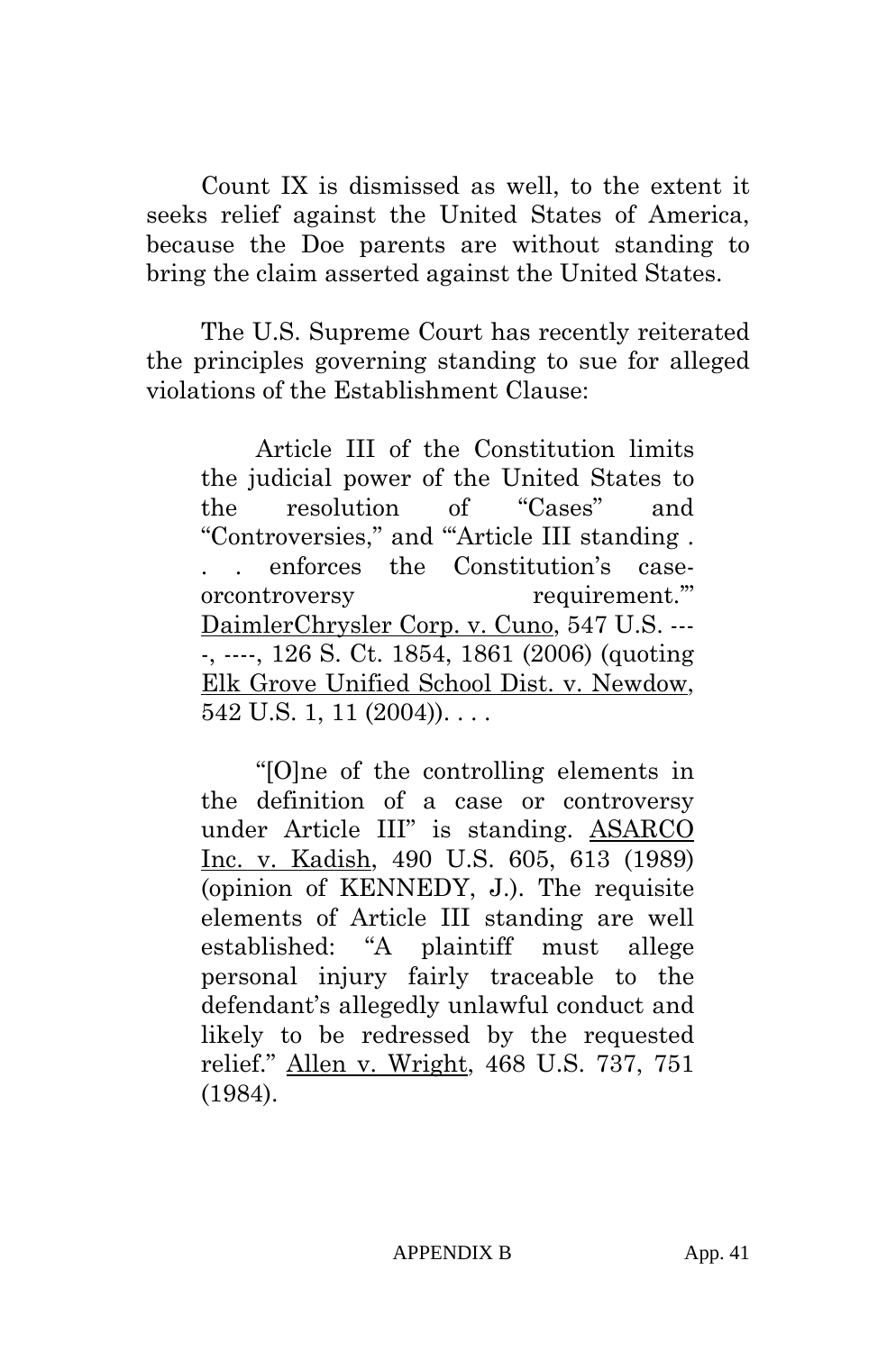Hein v. Freedom From Religion Found., Inc., 127 S. Ct. 2553, 2562 (2007) (parallel citations omitted) (holding that taxpayers lacked standing to assert Establishment Clause challenge to religious activities of White House Office of Faith-Based and Community Initiatives).

In Count IX the Doe parents allege injury in that some portion of their federal taxes are used to support recitation of the Pledge by federal employees, participation by federal employees in government functions at which the Pledge is recited, and the printing and distribution of various written materials that include the Pledge. Regarding taxpayer standing, the Supreme Court explained:

As a general matter, the interest of a federal taxpayer in seeing that Treasury funds are spent in accordance with the Constitution does not give rise to the kind of redressable "personal injury" required for Article III standing. . . .

We have consistently held that this type of interest is too generalized and attenuated to support Article III standing. . . . Because the interests of the taxpayer are, in essence, the interests of the publicat-large, deciding a constitutional claim based solely on taxpayer standing "would be[,] not to decide a judicial ontroversy, but to assume a position of authority over te governmental acts of another and co-equal epartment, an authority which plainly we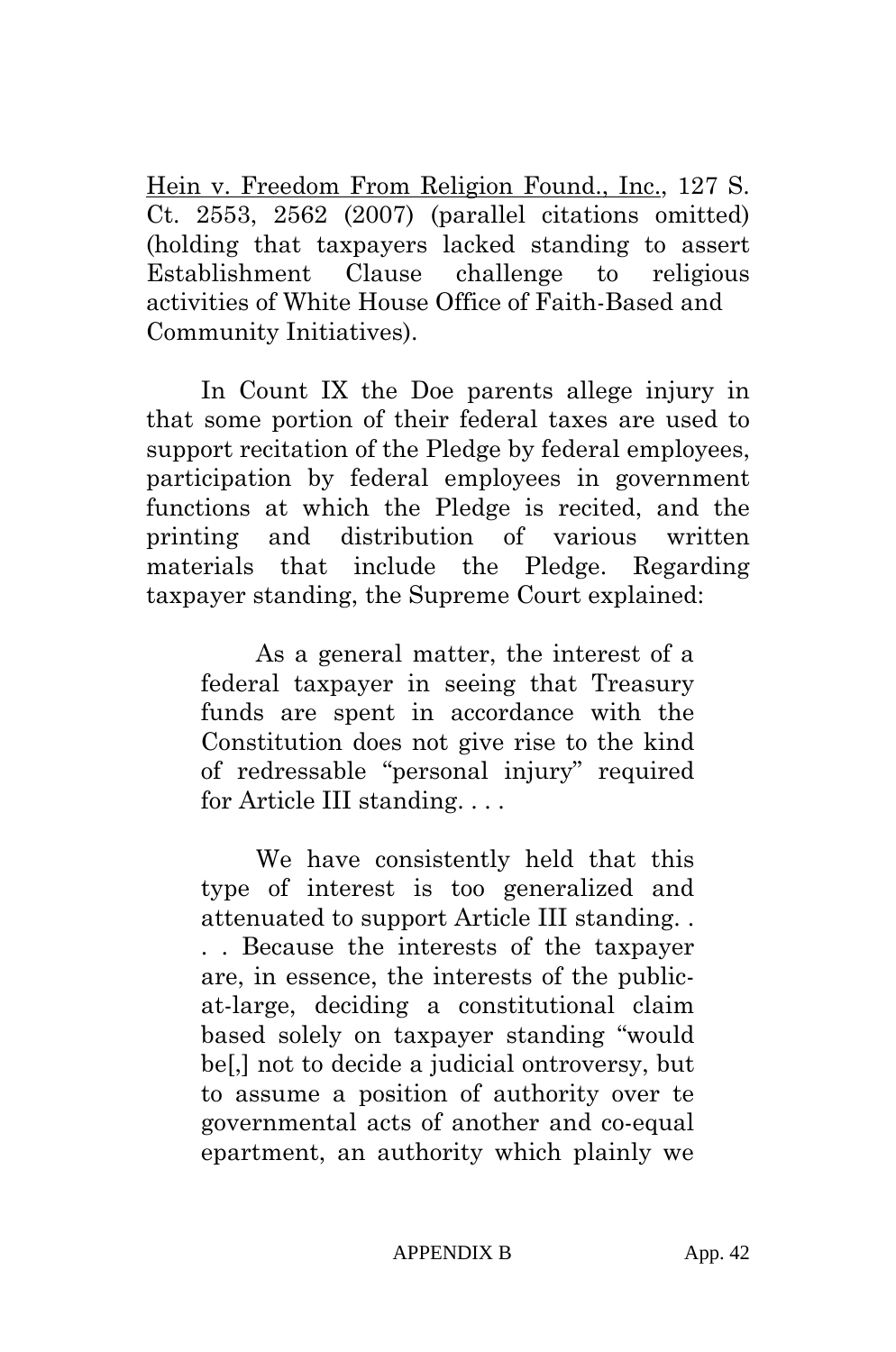do not ossess." [Frothingham v. Mellon], [262 U.S.] at 489; see also Alabama Power Co. v. Ickes, 302 U.S. 464, 478-479 (1938).

In Doremus v. Board of Ed. of Hawthorne, 342 U.S. 429, 433 (1952), we reaffirmed this principle, explaining that "the interests of a taxpayer in the moneys of the federal treasury are too indeterminable, remote, uncertain and indirect to furnish a basis for an appeal to the preventive powers of the Court over their manner of expenditure." We therefore rejected a state taxpayer's claim of standing to challenge a state law authorizing public school teachers to read from the Bible because "the grievance which [the plaintiff] sought to litigate . . . is not a direct dollars-and cents injury but is a religious difference." Id., at 434. In so doing, we gave effect to the basic constitutional principle that

"a plaintiff raising only a generally available grievance about government–claiming only harm to his and every citizen's interest in proper application of the Constitution and laws, and seeking relief that no more directly and tangibly benefits him than it does the public at large-does not state an Article III case or controversy."

Lujan v. Defenders of Wildlife, 504 U.S. 555, 573-574 (1992).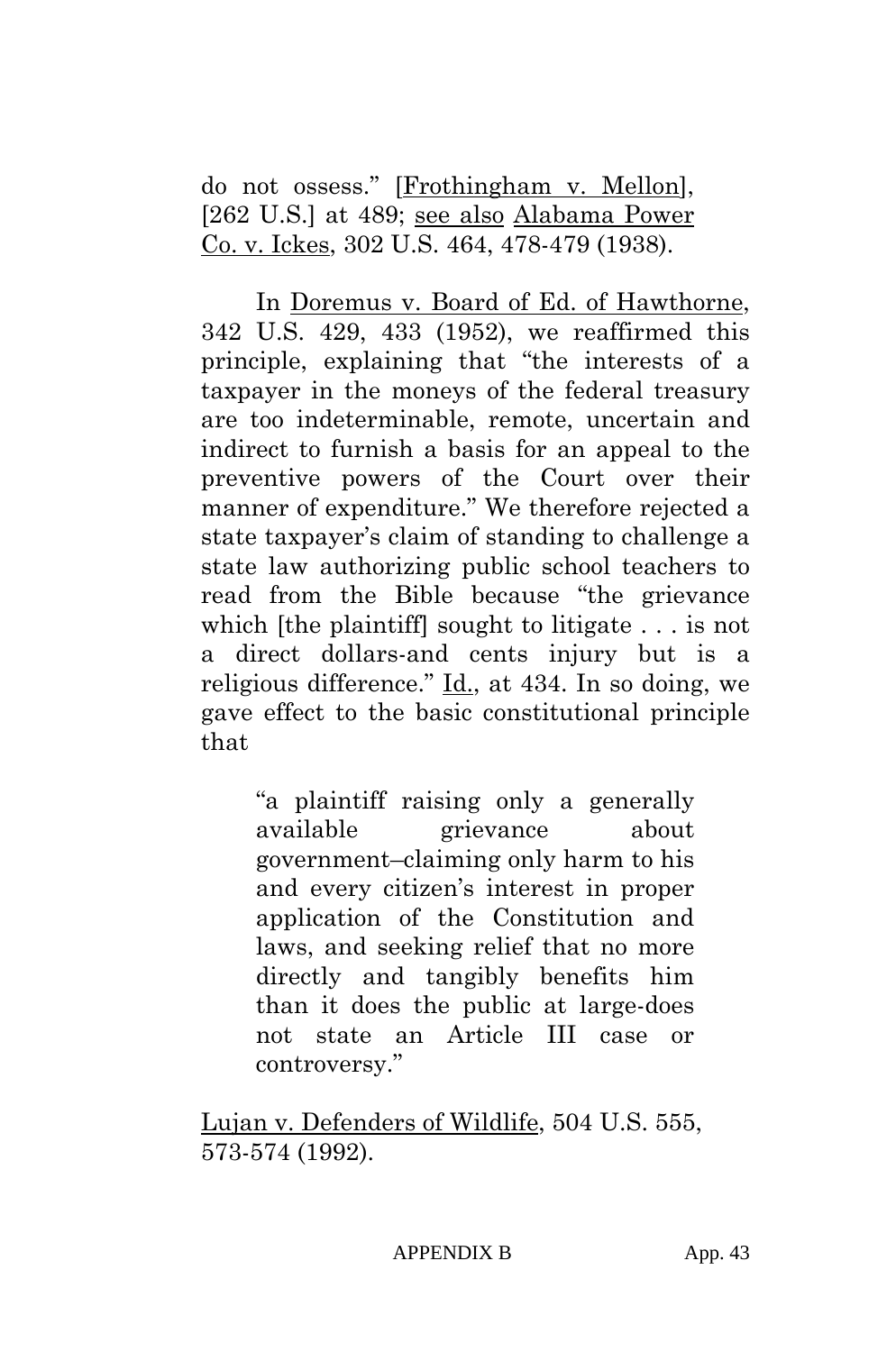Hein, 127 S. Ct. at 2563-64 (parallel citations omitted).

In Valley Forge Christian College v. Americans United for Separation of Church & State, Inc., the Supreme Court also rejected a determination by the court of appeals that plaintiffs in an Establishment Clause case "had established standing by virtue of an injury in fact to their shared individuated right to a government that shall make no law respecting the establishment of religion." 454 U.S. at 482 (holding that taxpayers lacked standing to assert an Establishment Clause challenge to the donation of surplus government property to a sectarian college). In the words of the Court:

This Court repeatedly has rejected claims of standing predicated on "'the right, possessed by every citizen, to require that the Government be administered according to law . . . .' Fairchild v. Hughes, 258 U.S. 126, 129 [1922]." Baker v. Carr, 369 U.S. 186, 208 (1962). See Schlesinger v. Reservists Committee to Stop the War, supra, 418 U.S. [208,] 216-222 [(1974)]; Laird v. Tatum, 408 U.S. 1 (1972); Ex parte Levitt, 302 U.S. 633 (1937). Such claims amount to little more than attempts "to employ a federal court as a forum in which to air . . . generalized grievances about the conduct of government." Flast v. Cohen, 392 U.S. [83], 106 [(1968)].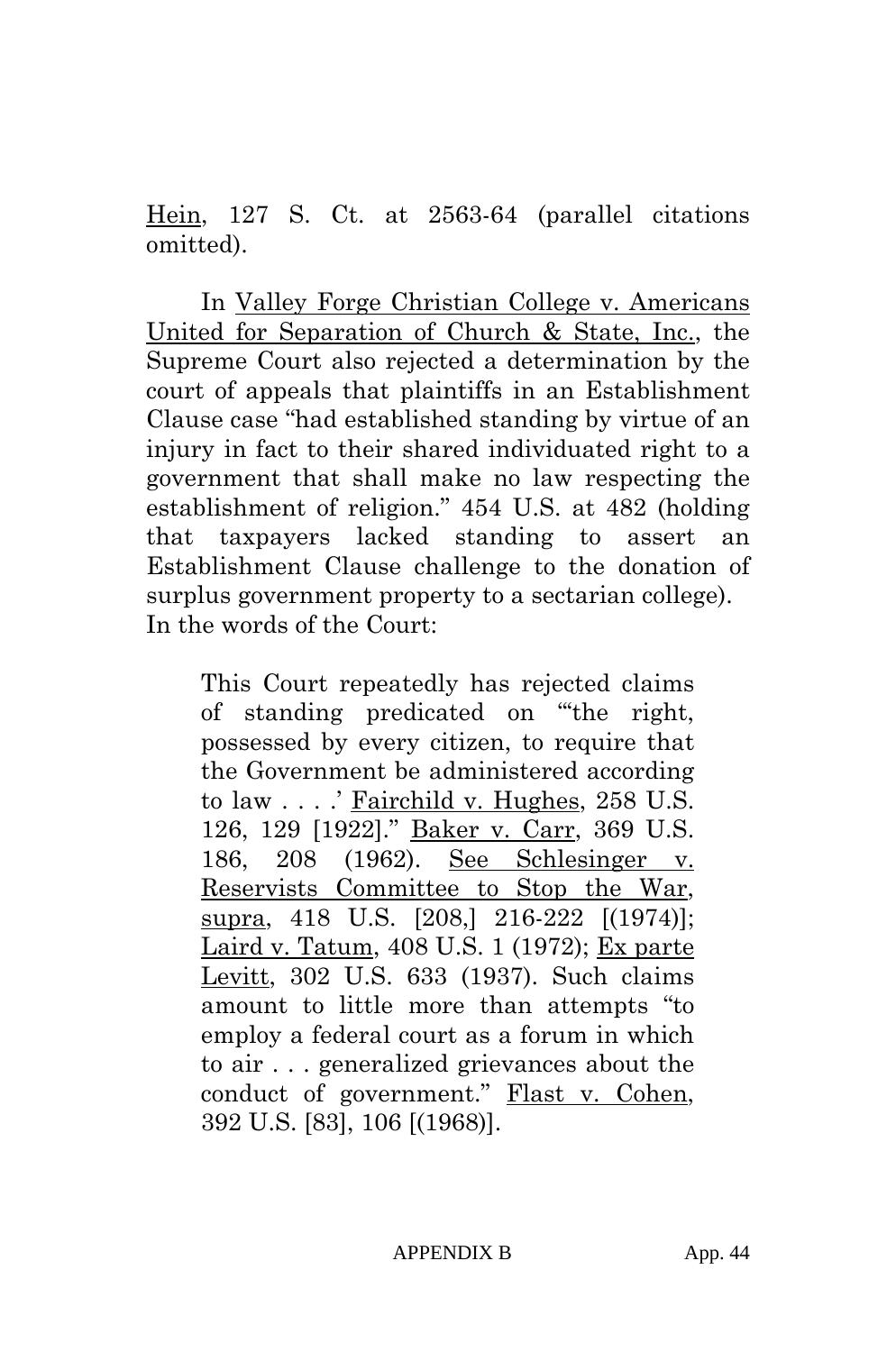[A]ssertion of a right to a particular kind of Government conduct, which the Government has violated by acting differently, cannot alone satisfy the requirements of Art. III without draining those requirements of meaning.

. . . .

. . . .

The complaint in this case shares a common deficiency with those in Schlesinger and [United States v.] Richardson[, 418 U.S. 166 (1974)]. Although respondents claim that the Constitution has been violated, they claim nothing else. They fail to identify any personal injury suffered by them as a consequence of the alleged constitutional error, other than the psychological consequence presumably produced by observation of conduct with which one disagrees. That is not an injury sufficient to confer standing under Art. III, even though the disagreement is phrased in constitutional terms. It is evident that respondents are firmly committed to the constitutional principle of separation of church and State, but standing is not measured by the intensity of the litigant's interest or the fervor of his advocacy.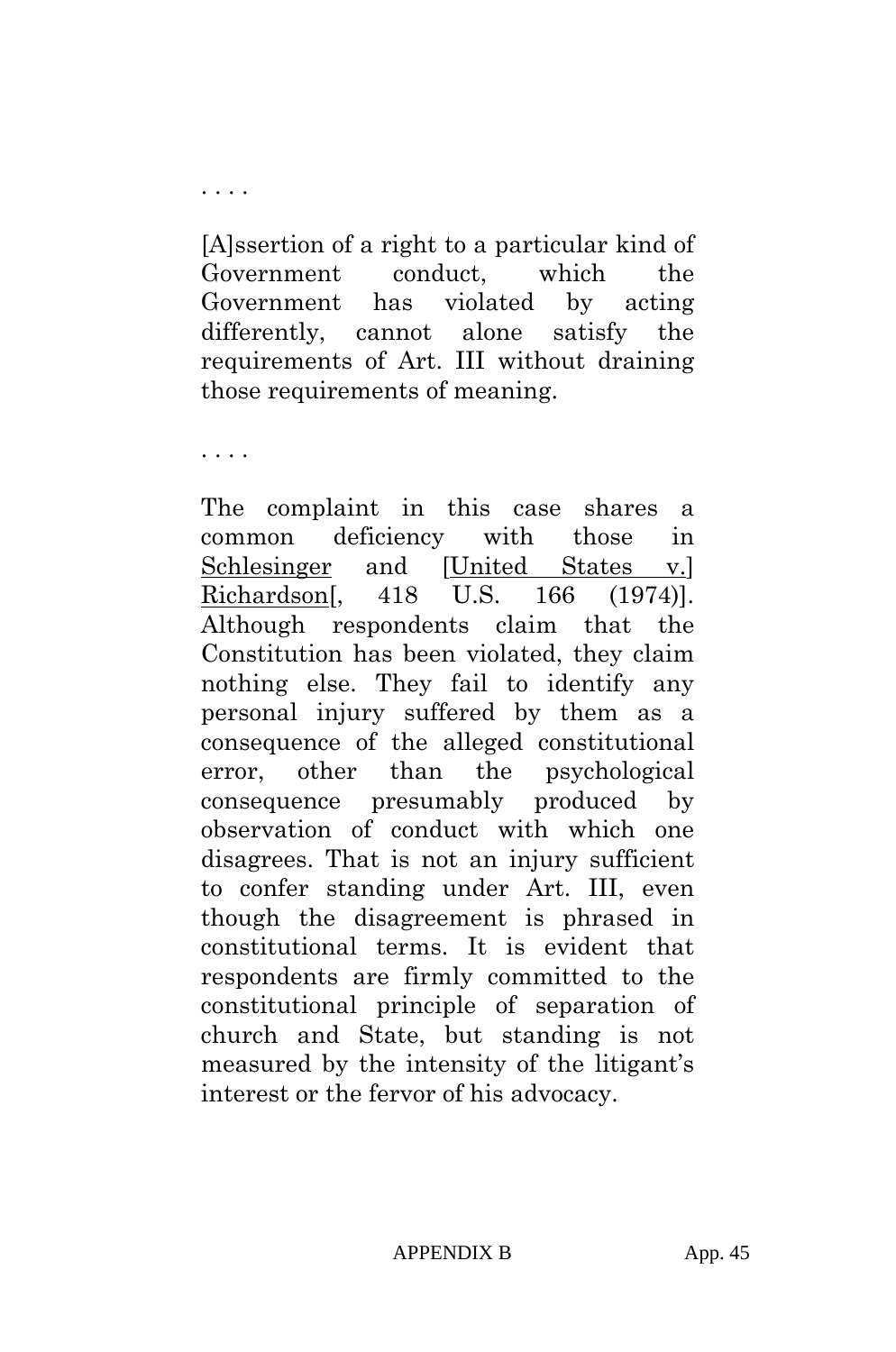Valley Forge, 454 U.S. at 482-86 (parallel citations omitted).

The general principles outlined in Hein and Valley Forge are subject to an exception, announced in Flast v. Cohen. In that case, the Supreme Court "noted that the Establishment Clause of the First Amendment specifically limits the taxing and spending power conferred by Art. I, § 8," 392 U.S. at 105, and held that

a taxpayer will have standing consistent with Article III to invoke federal judicial power when he alleges that congressional action under the taxing and spending clause is in derogation of those constitutional provisions which operate to restrict the exercise of the taxing and spending power.

Id. at 105-06. As the Court further explained:

[A] taxpayer will be a proper party to allege the unconstitutionality only of exercises of congressional power under the taxing and spending clause of Art. I, s 8, of the Constitution. It will not be sufficient to allege an incidental expenditure of tax funds in the administration of an essentially regulatory statute. This requirement is consistent with the limitation imposed upon state-taxpayer standing in federal courts in Doremus v. Board of Education, 342 U.S. 429 (1952).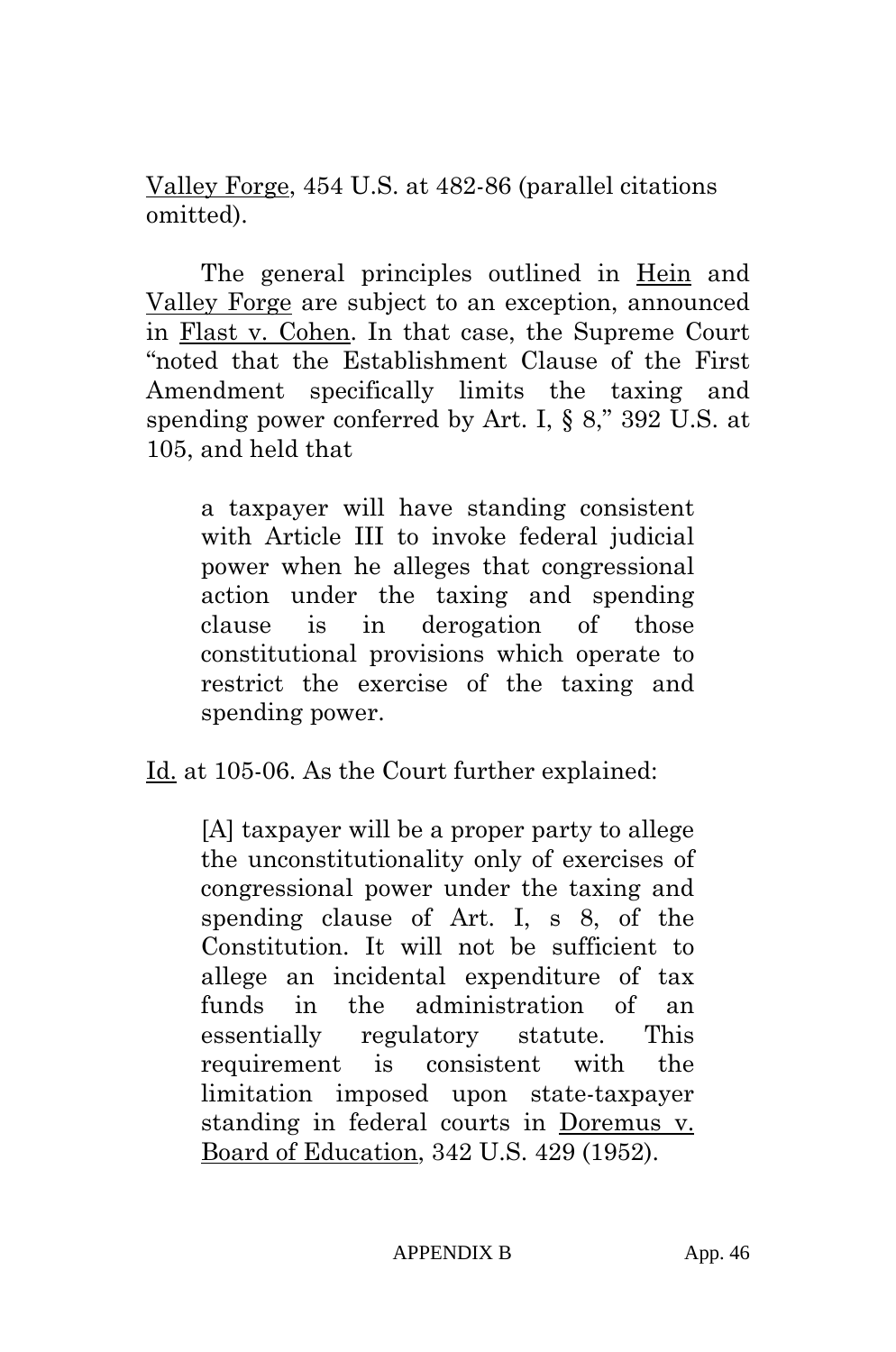Flast, 392 U.S. at 102 (parallel citations omitted, emphasis added).

Here, the Doe parents allege that: (1) they pay federal income and sales taxes (Compl.  $\P$  52); (2) "[s]ome of the federal tax dollars paid by [them] and utilized in connection with Defendants' maintenance and utilization of the Pledge of Allegiance are apportioned under the taxing and spending clause of Article I, Section 8 of the Constitution of the United States"  $($  $\parallel$  53);  $(3)$  "numerous federal governmental employees – using governmental facilities – recite the now-sectarian Pledge of Allegiance while being paid from the government coffers" (¶ 56); (4) "tax moneys are also used to perpetuate the notion that 'real Americans' believe in God, and those who do not believe in God are secondclass citizens, to be 'tolerated' by our society" (¶ 58); (5) "[f]ederal tax money is also used for the printing and distribution of the United States Code (including 4 U.S.C. § 4) as well as pamphlets, etc., that contain the Pledge of Allegiance" ( $\parallel$  60); (6) "[f]ederal . . . tax moneys are used when the Pledge is recited at federal . . . governmental functions"  $(\parallel 61)$ ; and  $(7)$ "[f]ederal tax money is also used to support the 'Pause for the Pledge of Allegiance' (Pub. L. 99 Stat. 97) annual festivities" (¶ 62).5

 $\overline{a}$ 

Sponsored by the National Flag Day Foundation, this event involves the participation of thousands of Maryland school

<sup>5</sup> Plaintiffs describe the "Pause for the Pledge of Allegiance" in the following way: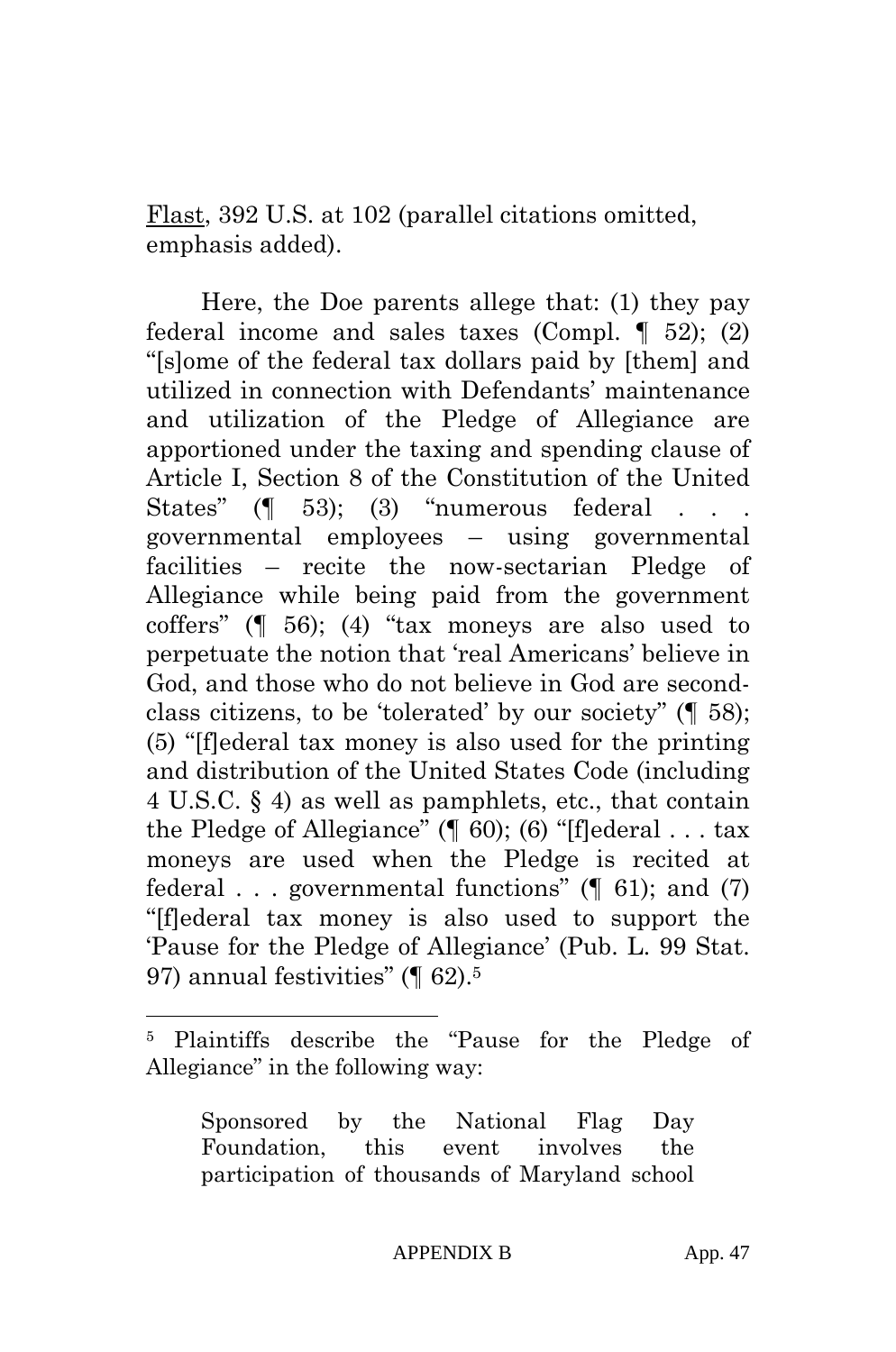Under even the most generous reading of plaintiffs' complaint, it simply does not contain allegations sufficient to bring the Doe parents' claims within the Flast exception. See Flast, 392 U.S. at 85- 86 (holding that taxpayers had standing to assert Establishment Clause challenge to federal statute appropriating funds "used to finance instruction . . . in religious schools, and to purchase textbooks and other instructional materials for use in such schools"); Hein, 127 S. Ct. at 2569-70 (declining to extend Flast exception to executive branch expenditures); Valley Forge, 454 U.S. at 479-80 (same). While generally alleging that some federal funds appropriated under the Article I Taxing and Spending Clause support recitation or publication of the Pledge, plaintiffs identify only a single congressional action, a joint resolution "urg[ing] all Americans to participate on [National Flag Day] by reciting in unison the Pledge of Allegiance to our Nation's Flag, at seven o'clock post meridian eastern daylight time on June 14, 1985." Act of June 20, 1985, Pub. L. No. 99-54, 99 Stat. 97. That Act, however, was not an exercise of Congress's taxing and spending power; it appropriated no funds at all. Because the sole congressional action upon which the

 $\overline{a}$ 

children, a high school choir, use of governmental buildings, a concert given by the 229th Maryland Army National Guard band, and a "Fly-over" by the A-10 "Thunderbolt" jets of the 104th Fighter Squadron 175th Wing Maryland Air National Guard. The estimated cost to taxpayers of the Fly-over, alone, is on the order of \$10,000.00. (Compl. ¶64, n.7).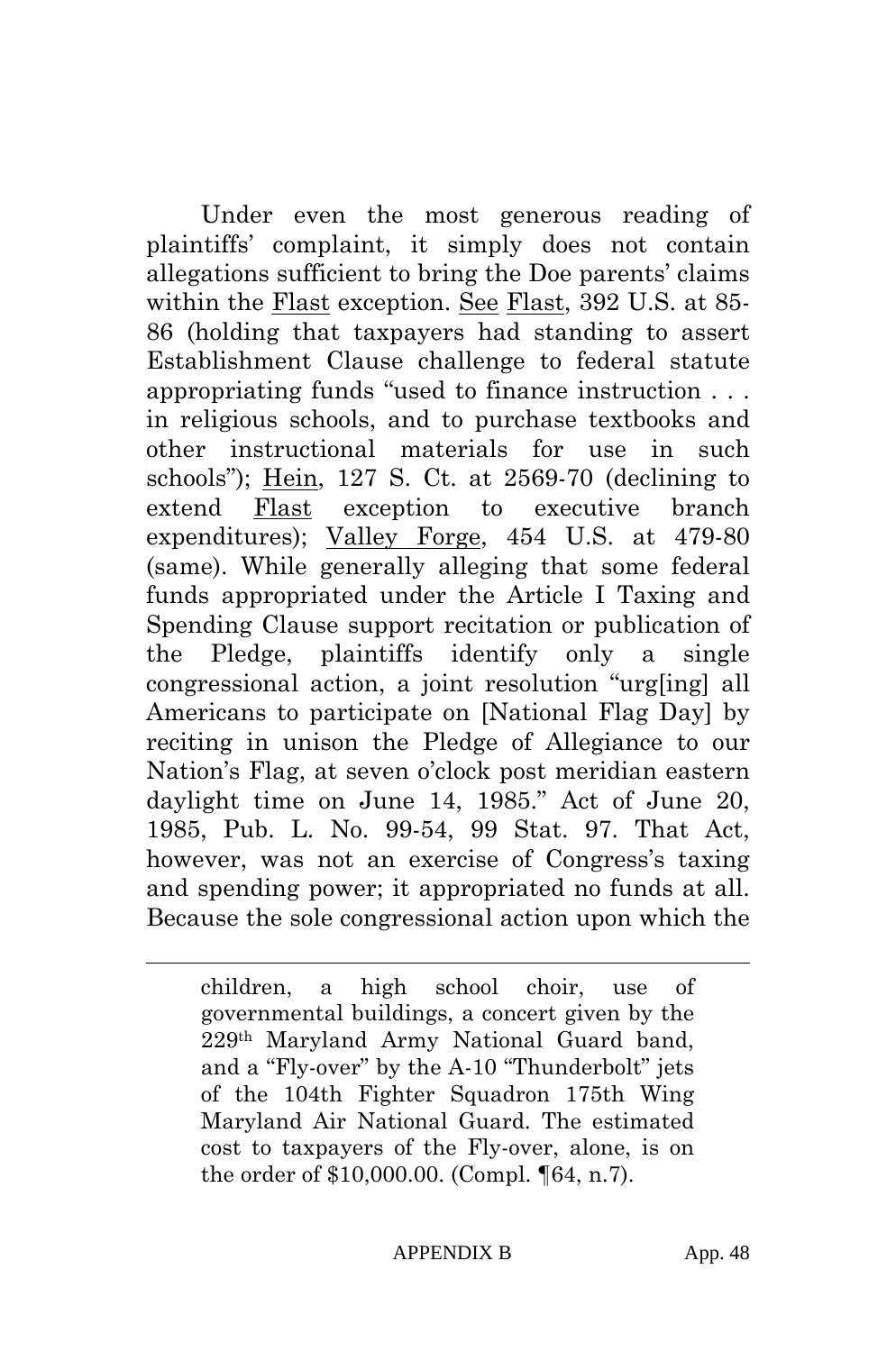Doe parents rely in Count IX was not an exercise of Congress's taxing and spending power, their claim does not fall within the Flast exception.

Because the Doe parents lack standing to bring the claim asserted against the federal defendants in Count IX, this court lacks jurisdiction to adjudicate it. See United Seniors Ass'n, Inc. v. Philip Morris USA, 500 F.3d 19, 26 (1st Cir. 2007) ("As we conclude that United Seniors failed to establish Article III standing . . . we lack the requisite subject matter jurisdiction to reach the district court's determination on the merits.") (citing Steel Co. v. Citizens for a Better Env't, 523 U.S. 83, 94-95 (1998)). Accordingly, Count IX is dismissed as to the federal defendants.

Notwithstanding the dismissal of all claims against the federal defendants, however, the United States remains a party to this case, in its limited role as an intervenor. The Rule of Civil Procedure governing intervention provides, in part, that "the court must permit anyone to intervene who: (1) is given an unconditional right to intervene by a federal statute." FED. R. CIV. P. 24(A)(1). The United States may intervene by right under 28 U.S.C. § 2403(a), which provides, in pertinent part:

In any action, suit or proceeding in a court of the United States . . . wherein the constitutionality of any Act of Congress affecting the public interest is drawn in question, the court . . . shall permit the United States to intervene for presentation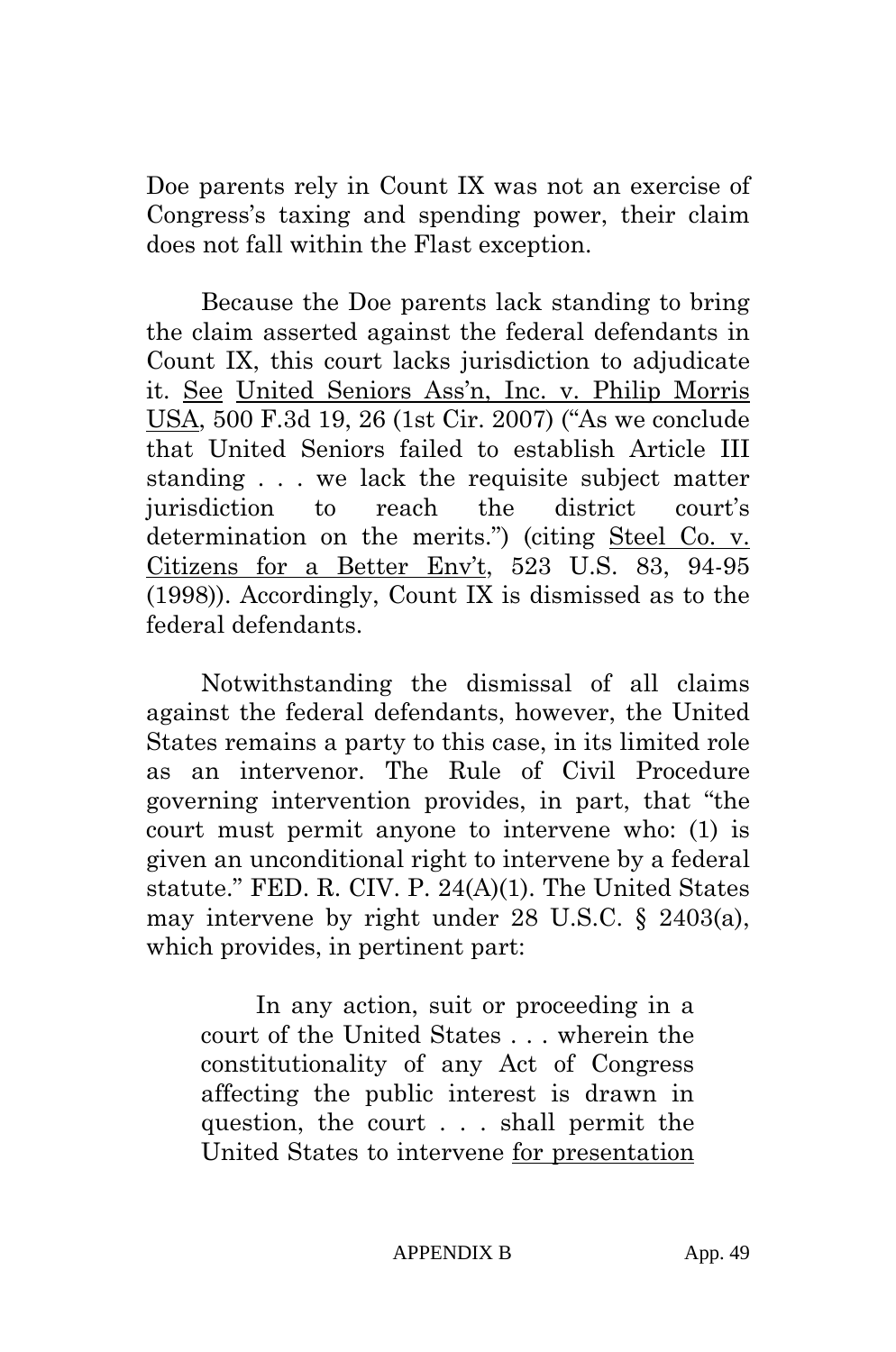of evidence, if evidence is otherwise admissible in the case, and for argument on the question of constitutionality. The United States shall, subject to the applicable provisions of law, have all the rights of a party . . . to the extent necessary for a proper presentation of the facts and law relating to the question of constitutionality.

(Emphasis added.) "The scope of this statutory intervention is limited to presenting evidence and arguments in support of the constitutionality of the [challenged] statute." Vietnamese Fishermen's Ass'n v. Knights of the Ku Klux Klan, 543 F. Supp. 198, 215 n.17 (S.D. Tex. 1982) (citing Smolowe v. Delendo Corp., 36 F. Supp. 790, 792 (S.D.N.Y. 1940)).

Given the limited role of the United States as an intervenor, it is not appropriate to reach the United States' arguments concerning: (1) plaintiffs' standing to sue the DSD or SAU 70; or (2) FFRF's associational standing to sue any of the defendants in this case. On the other hand, if and when the HSD, the DSD, and SAU 70, engage on the merits, the United States will be heard on the constitutionality of 4 U.S.C. § 4, but only on that issue.

## B. The State of New Hampshire's Motion to Dismiss

The State of New Hampshire's status is similar to that of the United States — it is an intervenor for the limited purpose of presenting evidence and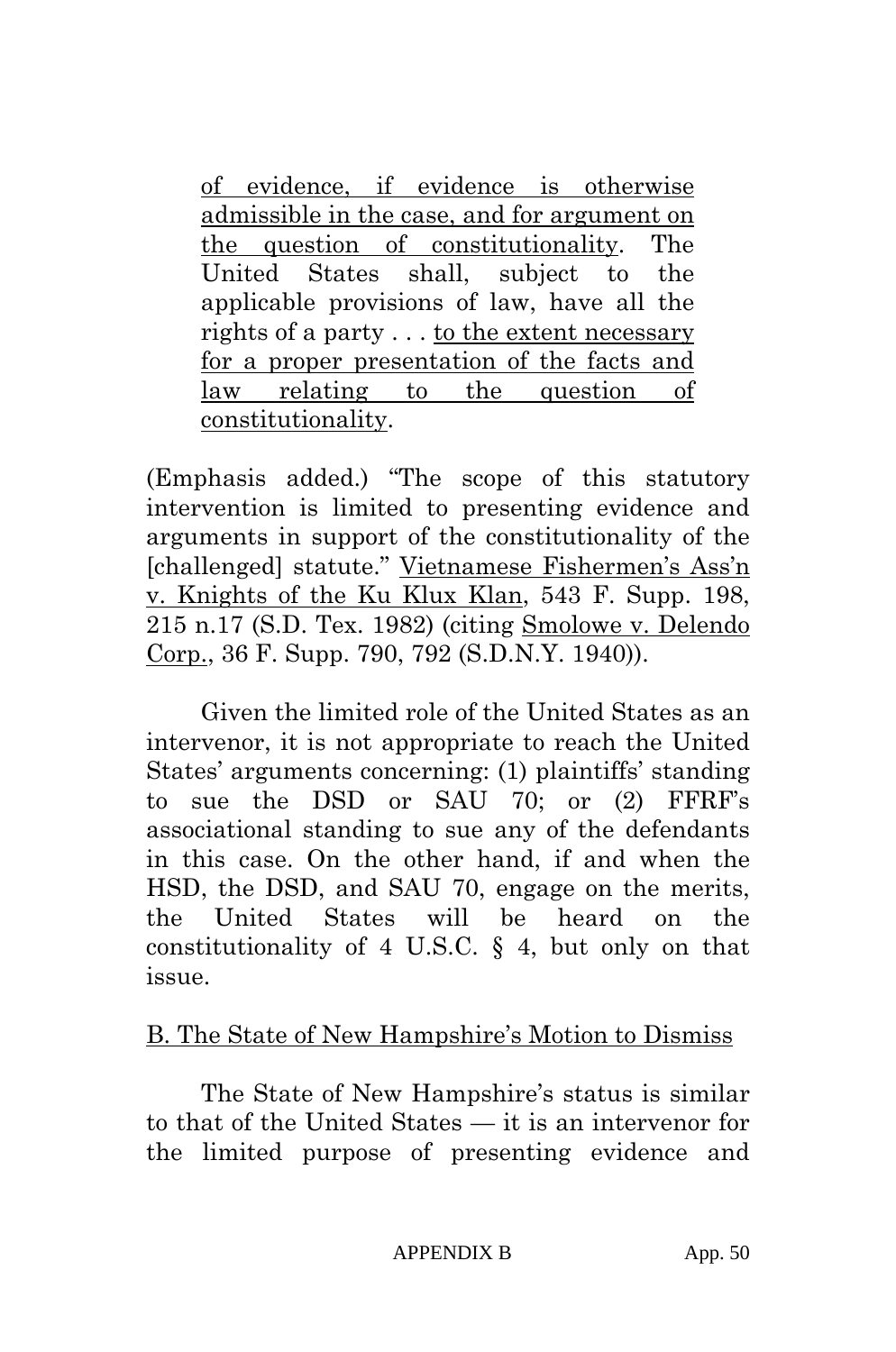providing argument related to the constitutionality of RSA 194:15-c. See FED. R. CIV. P. 24(a)(1); 28 U.S.C. § 2403(b); Vietnamese Fishermen's Ass'n, 543 F. Supp. 198, 215 n.17. Like the United States, the State of New Hampshire will be heard at the appropriate time on the statute's constitutionality. But, consistent with 28 U.S.C. § 2403(b), the State of New Hampshire will not be heard on any of the other issues raised in its motion to dismiss, such as: (1) this court's jurisdiction to decide state-law questions; and (2) plaintiffs' standing to assert that RSA 194:15 c violates the federal constitution. Accordingly, the State of New Hampshire's motion to dismiss is denied, but with the understanding that argument presented in that motion relating to the constitutionality of RSA 194:15-c will be taken into account at such time as that issue is joined by the remaining parties in interest.

## C. The Third Motion to Dismiss

A third motion to dismiss has been filed by several HSD students, their parents, and the Knights of Columbus. As noted above, these parties "request[ed] leave to intervene . . . to protect their substantial interest in defending . . . the constitutionality of the Pledge of Allegiance that is recited daily in Hanover's public schools." As with the motions to dismiss filed by the other intervenors, to the extent the motion raises other issues, such as standing, it is denied. But, to the extent the motion addresses the constitutionality issue, the intervenors' argument will be taken into account at such time as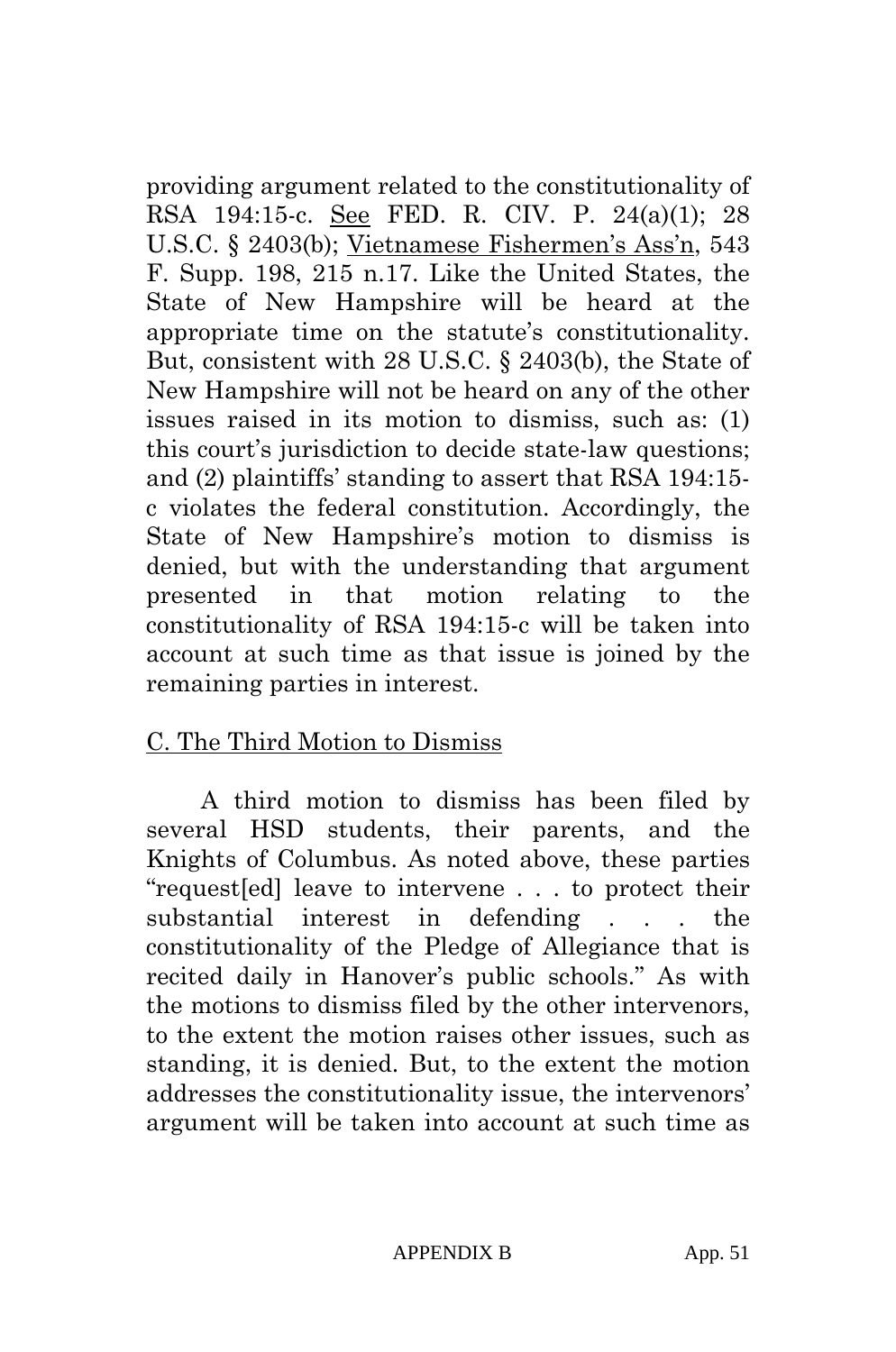that issue is joined by the remaining parties in interest.

#### **Conclusion**

For the reasons given, the federal defendants' motion to dismiss (document no. 16) is granted to the extent that the federal defendants are dismissed from the case as parties in interest, but the motion is otherwise denied. The remaining two motions to dismiss (document nos. 14 and 22) are denied to the extent they address issues other than the constitutionality of the Pledge, related practices and state statutory provisions. As the case progresses, and the parties in interest engage on the constitutionality of the Pledge and related practices, those portions of the three motions to dismiss addressing that issue will be accepted as memoranda of law in support of the argument for constitutionality. Accordingly, the intervenors need do nothing more to be heard on the issue of constitutionality, but, of course, are free to file supplemental memoranda as appropriate.

#### **SO ORDERED.**

Steven J. McAuliffe Chief Judge

\_\_\_\_\_\_\_\_\_\_\_\_\_\_\_\_\_\_\_\_\_\_\_\_\_

August 7, 2008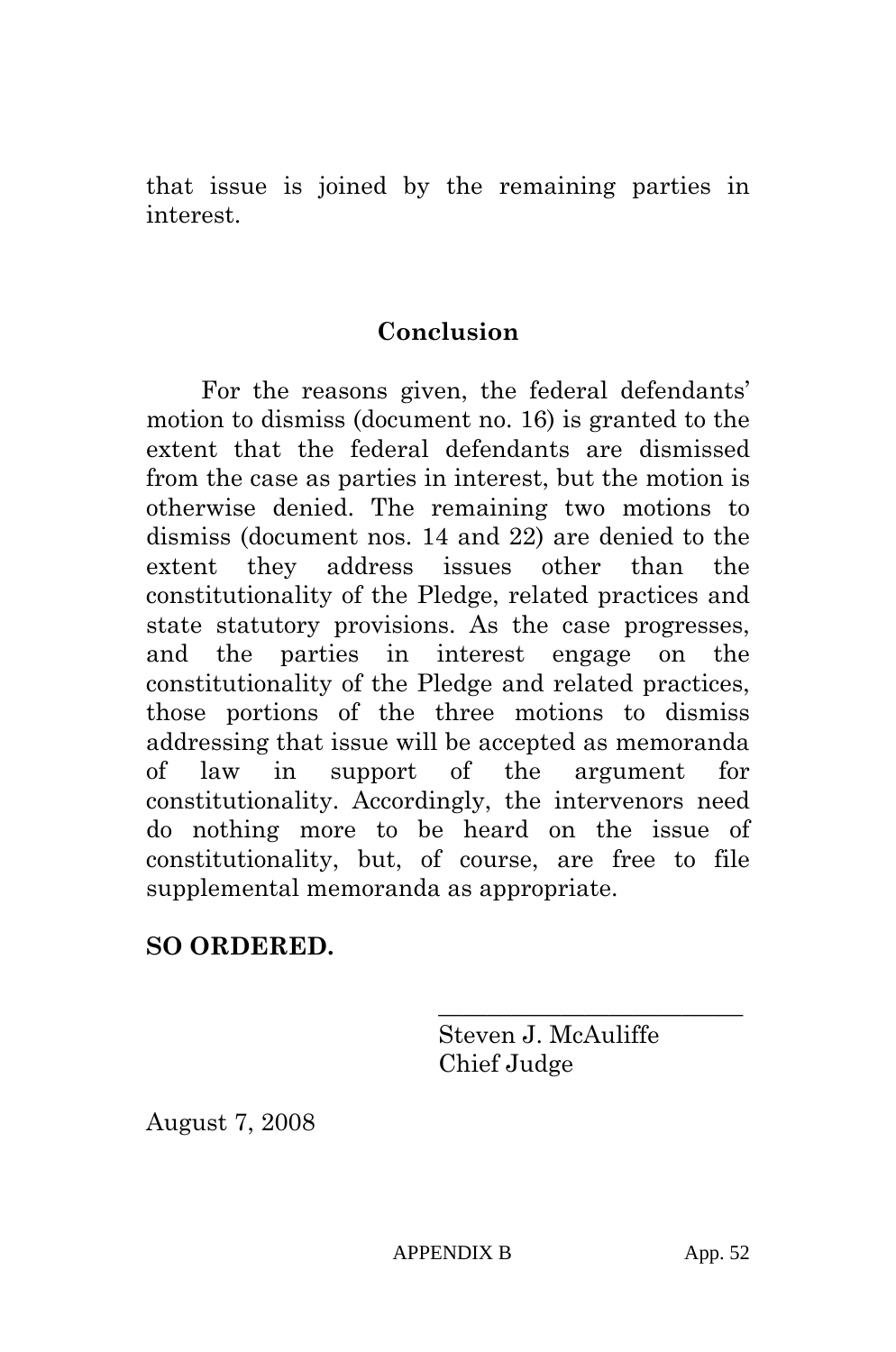# **Appendix C**

District Court's Order of Dismissal September 30, 2009

## UNITED STATES DISTRICT COURT DISTRICT OF NEW HAMPSHIRE

The Freedom from Religion Foundation; Jan Doe and Pat Doe, Parents; DoeChild-1, DoeChild-2, and DoeChild-3, Minor Children, Plaintiffs

v. Civil No. 07-cv-356-SM Opinion No. 2009 DNH 142

The Hanover School District and The Dresden School District, Defendants

The United States of America, Intervenor

The State of New Hampshire, Intervenor

Anna Chobanian; John Chobanian; Kathryn Chobanian; Schuyler Cyrus; Elijah Cyrus; Rhys Cyrus; Austin Cyrus; Daniel Phan; Muriel Cyrus; Michael Chobanian; Margarethe Chobanian; Minh Phan; Suzu Phan; and the Knights of Columbus,

Intervenors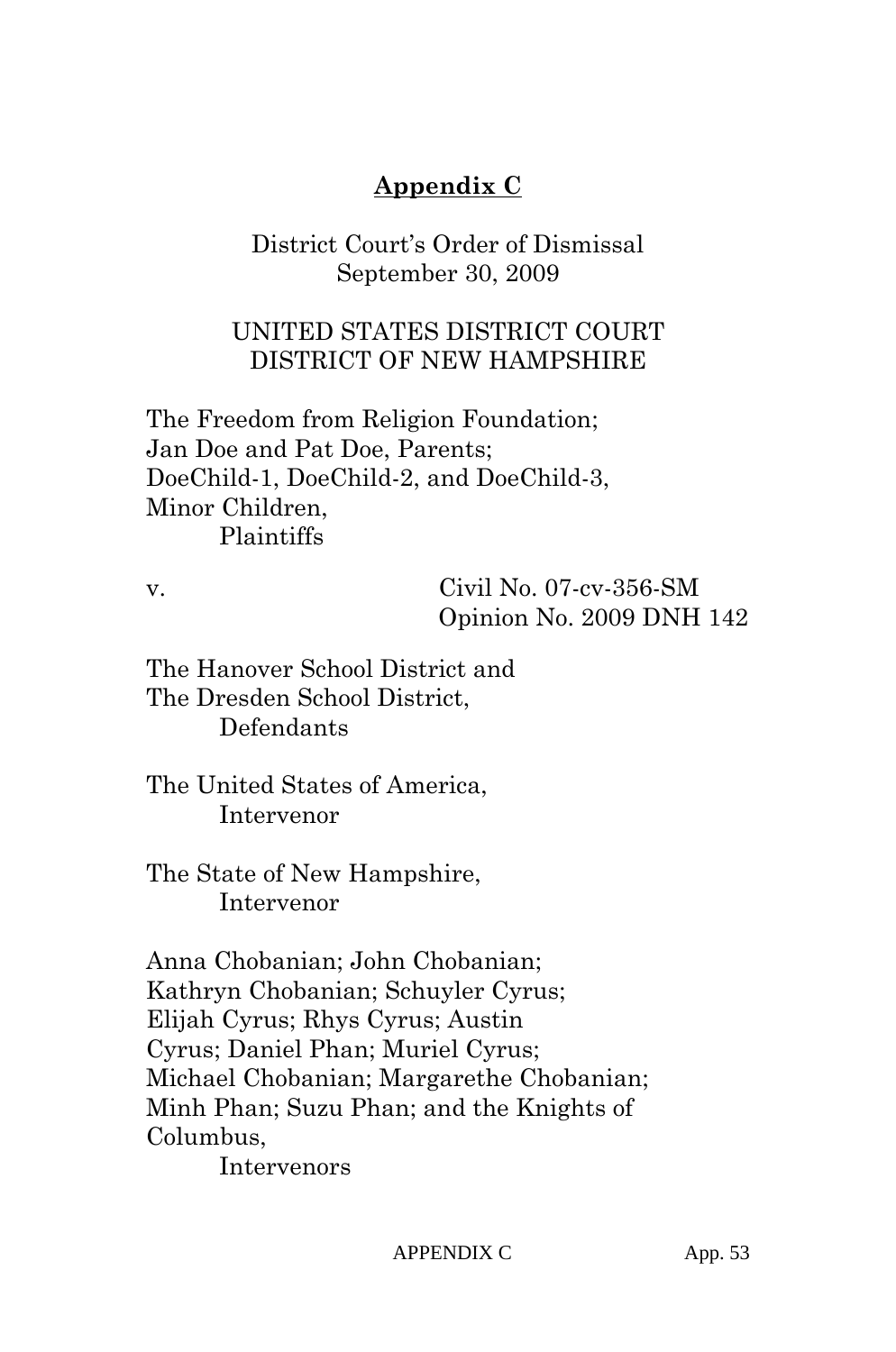#### **O R D E R**

The parties remaining as defendants in this case are the Hanover School District and the Dresden School District. All other individuals and institutions named in the caption of this order are intervenors and, as such, have the right to be heard on only two issues: the constitutionality of 4 U.S.C. § 4 (sometimes referred to below as "the federal Pledge statute"), and the constitutionality of N.H. REV. STAT. ANN. ("RSA") § 194:15-c (sometimes referred to below as "the New Hampshire Pledge statute").

#### **Background**

The school districts moved to dismiss the claims against them "for the reasons set forth in the Federal Government's Memorandum in Support of the Federal Defendants' Motion to Dismiss . . . as to the constitutionality of 4 U.S.C. § 4 and the State of New Hampshire's Memorandum of Law in Support of Motion to dismiss . . . as to the constitutionality of RSA 194:15-c." (Mot. to Dismiss (document no. 46), at 1-2.) Thereafter, plaintiffs filed their first amended complaint (document no. 52). The following facts are drawn from that complaint.

Jan Doe and Pat Doe ("the Doe parents") are the mother and father of DoeChild-1, DoeChild-2, and DoeChild-3 ("the Doe children"). At the time the complaint was filed, the eldest Doe child attended a middle school jointly administered by the Hanover and Dresden school districts. The two younger Doe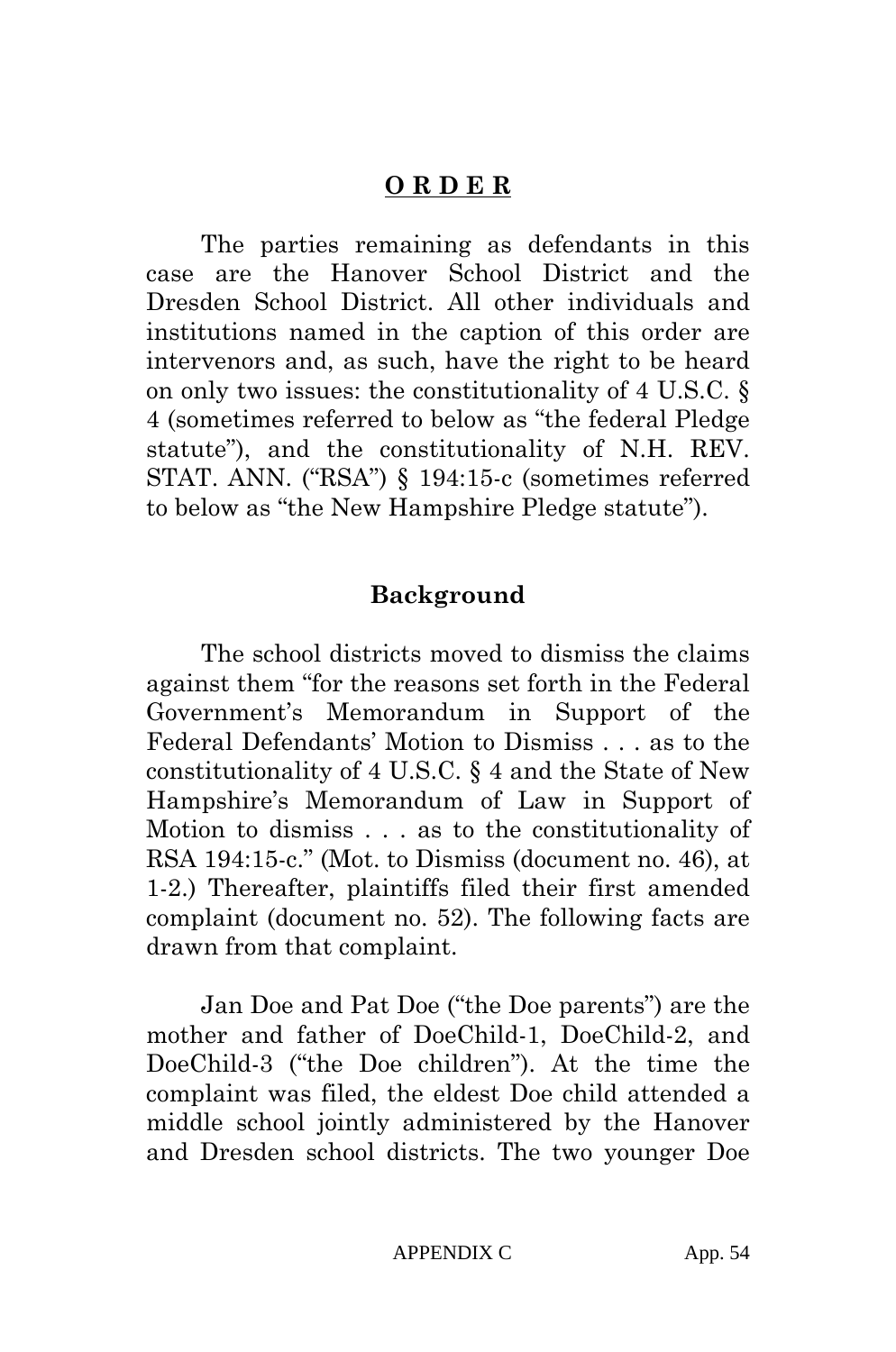children were enrolled in a public elementary school operated by the Hanover district.

Jan and Pat Doe describe themselves as atheist and agnostic, respectively. Both are members of the Freedom from Religion Foundation. Each of the Doe children is said to be either an atheist or an agnostic, and each is said to either deny or doubt the existence of God.

The Pledge of Allegiance ("Pledge") is routinely recited in the Doe childrens' classrooms, under the leadership of their teachers. As provided by Congress, the Pledge reads:

I pledge allegiance to the Flag of the United States of America, and to the Republic for which it stands, one Nation under God, indivisible, with liberty and justice for all.

4 U.S.C. § 4. While the statute prescribes the text of the Pledge, and describes the preferred formalities attendant to its recitation, the statute includes no other mandate. That is, the statute does not compel recitation of the Pledge under any circumstances or by any person.

In New Hampshire, recitation of the Pledge in schools is governed by state law, which provides:

> I. As a continuation of the policy of teaching our country's history to the elementary and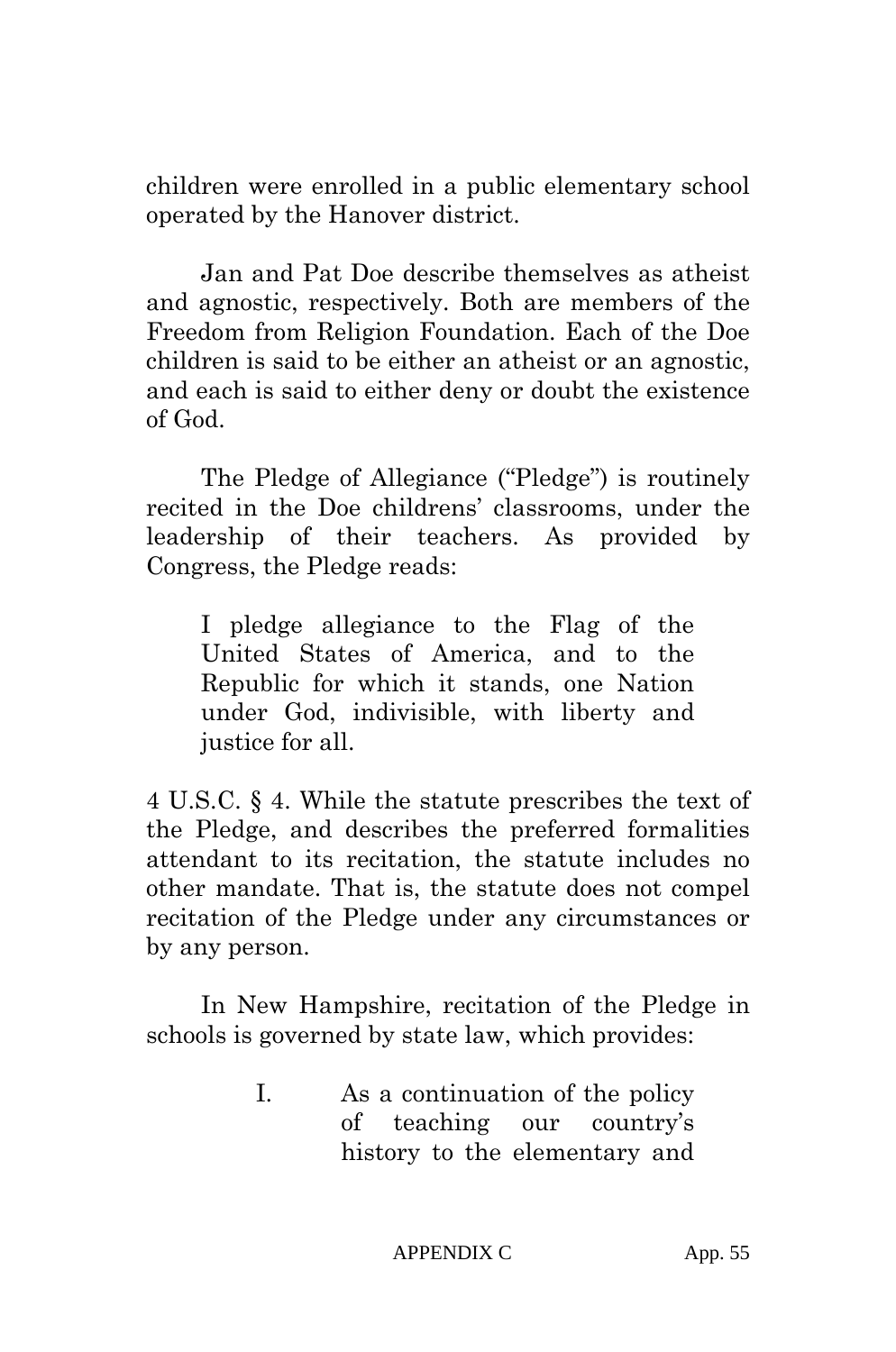secondary pupils of this state, this section shall be known as the New Hampshire School Patriot Act.

- II. A school district shall authorize a period of time during the school day for the recitation of the pledge of allegiance. Pupil participation in the recitation of the pledge of allegiance shall be voluntary.
- III. Pupils not participating in the recitation of the pledge of allegiance may silently stand or remain seated but shall be required to respect the rights of those pupils electing to participate. If this paragraph shall be declared to be unconstitutional or otherwise invalid, the remaining paragraphs in this section shall not be affected, and shall continue in full force and effect.

RSA 194:15-c.

Plaintiffs stipulate that no Doe child has been compelled to recite the Pledge or its included phrase, "under God." (Plaintiffs do assert, however, that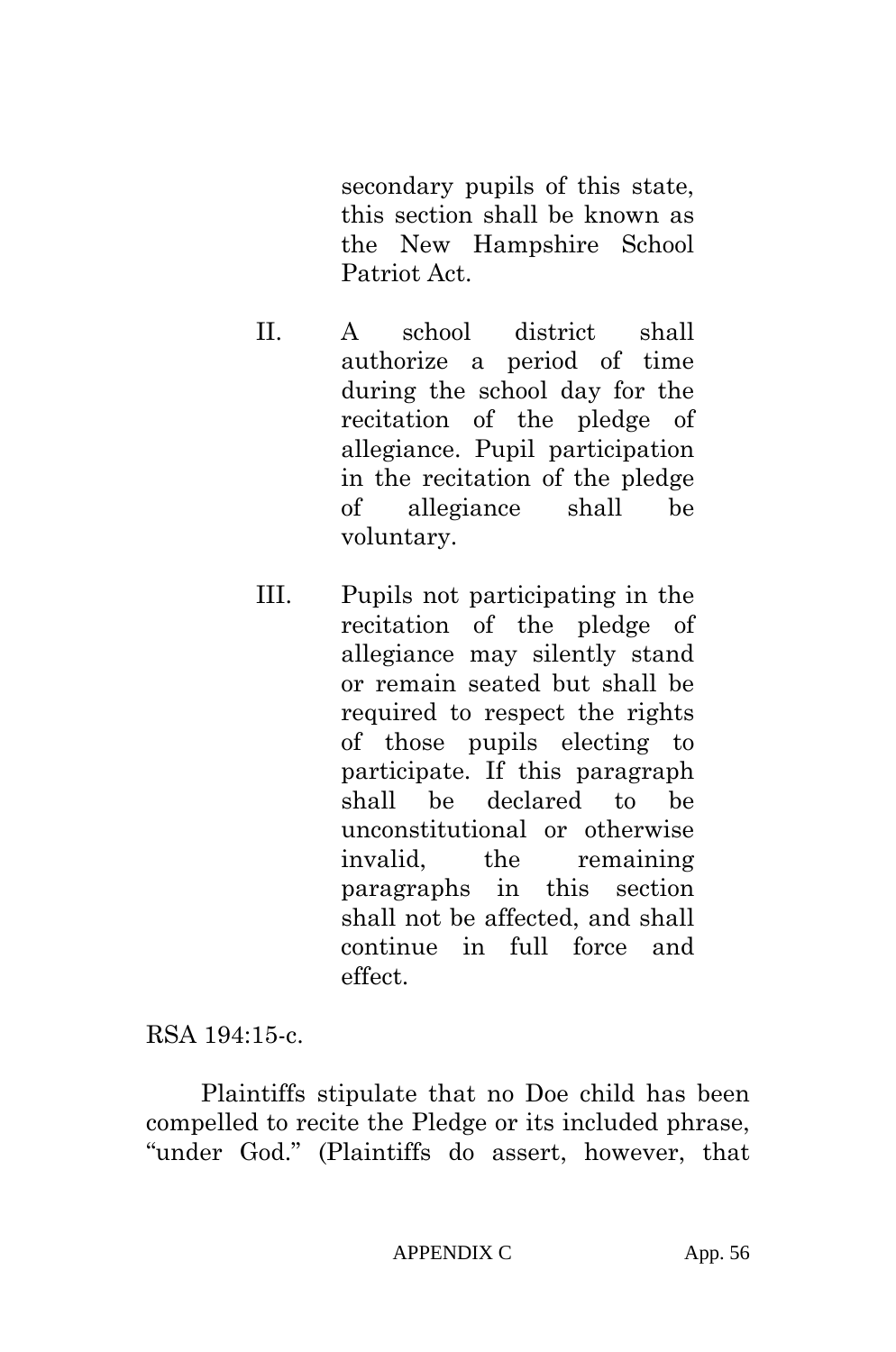while the Doe children have not been compelled to recite the Pledge, they have been coerced.27) The Doe parents asked the principals of their childrens' schools to provide assurances that the Pledge would not be recited in their childrens' classes, but have received no such assurance.

Plaintiffs claim that by leading the Doe childrens' classes in reciting the Pledge of Allegiance in the manner prescribed by RSA 194:15-c, defendants have violated the rights of the Doe children under the Establishment Clause (Count I) and the Free Exercise Clause (Count II) of the United States Constitution; the rights of the Doe parents under the federal Free Exercise Clause (Count III); the rights of both the Doe children and their parents under the Due Process and Equal Protection Clauses of the United States Constitution (Count IV); and the Doe parents' federal constitutional rights of parenthood, as well as the Doe children's concomitant rights (Count V). Plaintiffs also assert that defendants have violated the rights of the Doe children and parents under Part I, Article 6, of the New Hampshire Constitution (Count VI); the Doe childrens' rights to the free

 $\overline{a}$ 

<sup>&</sup>lt;sup>27</sup> The distinction between compulsion and coercion drawn by plaintiffs is based on Chief Justice Rehnquist's concurrence in Elk Grove Unified School District v. Newdow, 542 U.S. 1, 31 n.4 (2004) (Rehnquist, J., concurring) ("I think there is a clear difference between compulsion (Barnette) and coercion (Lee).") (citing W. Va. Bd. of Educ. v. Barnette, 319 U.S. 624 (1943), as an example of compulsion, and Lee v. Weisman, 505 U.S. 577 (1992), as an example of coercion).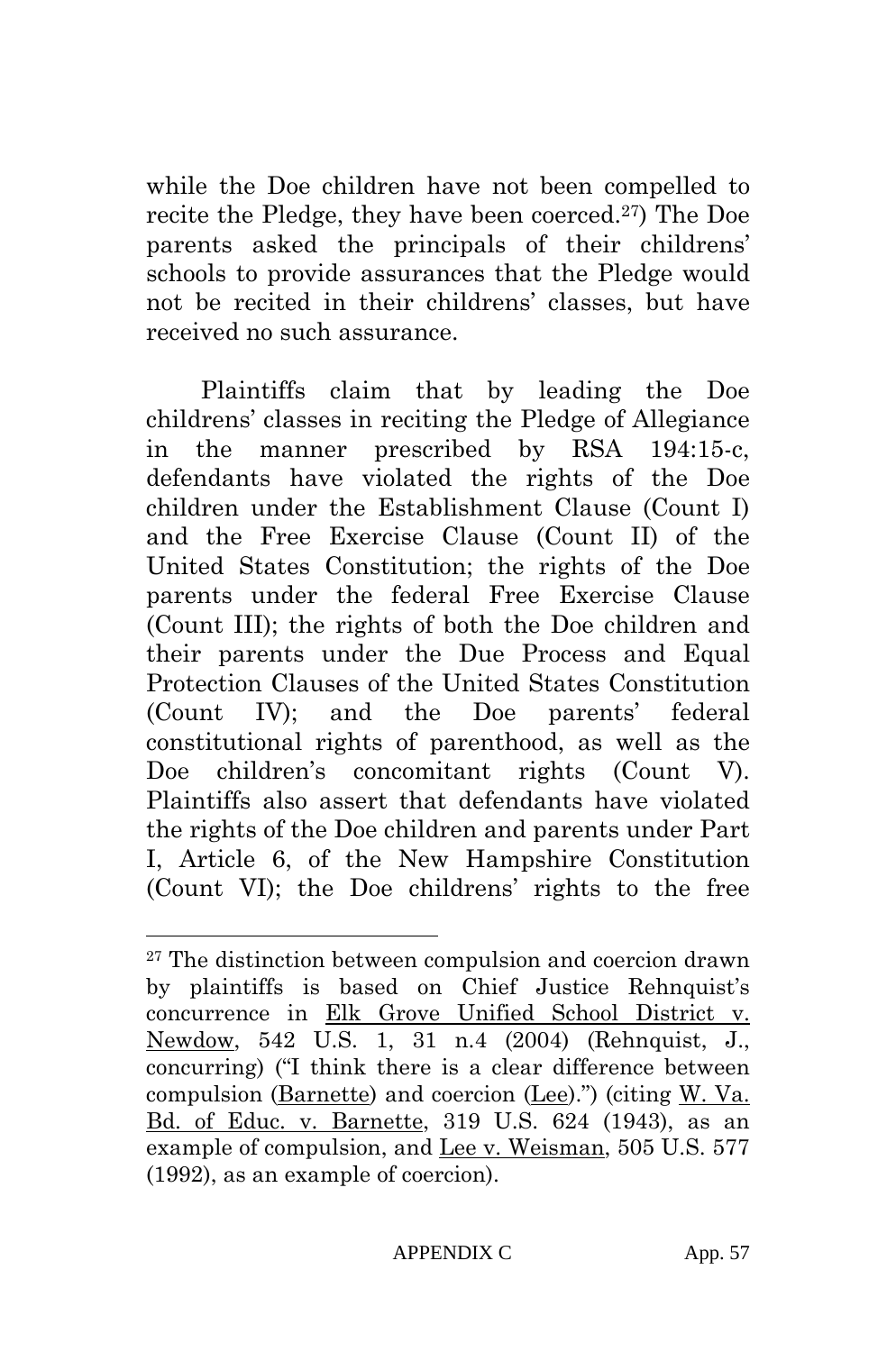exercise of religion, established by RSA 169-D:23 (Count VII); and the Doe parents' state rights of parenthood, as well as the associated rights of the Doe children (Count VIII). Finally, in Count IX, plaintiffs assert that "the use of a Pledge of Allegiance containing the words 'under God' is void as against public policy." (First Am. Compl. ¶ 84.)

Plaintiffs ask the court to: (1) declare that, by having teachers lead students in reciting the Pledge of Allegiance, defendants have violated the various constitutional and statutory provisions identified above; (2) declare that RSA 194:15-c is void as against public policy; and (3) enjoin recitation of the Pledge of Allegiance in the public schools within defendants' jurisdictions.

As noted, the school districts filed a motion to dismiss plaintiffs' original complaint. Then, after plaintiffs filed their first amended complaint, the State of New Hampshire filed a supplemental memorandum supporting its earlier motion to dismiss, in which it addressed claims that were newly raised in plaintiffs' first amended complaint. The United States and the remaining intervenors filed renewed motions to dismiss in which they incorporated by reference arguments made in earlier dismissal motions, and added arguments to address claims raised for the first time in the first amended complaint. The school districts have not directly responded to the first amended complaint other than by assenting to its filing, but the parties all seem to be proceeding on the assumption that the school districts persist in their original motion to dismiss,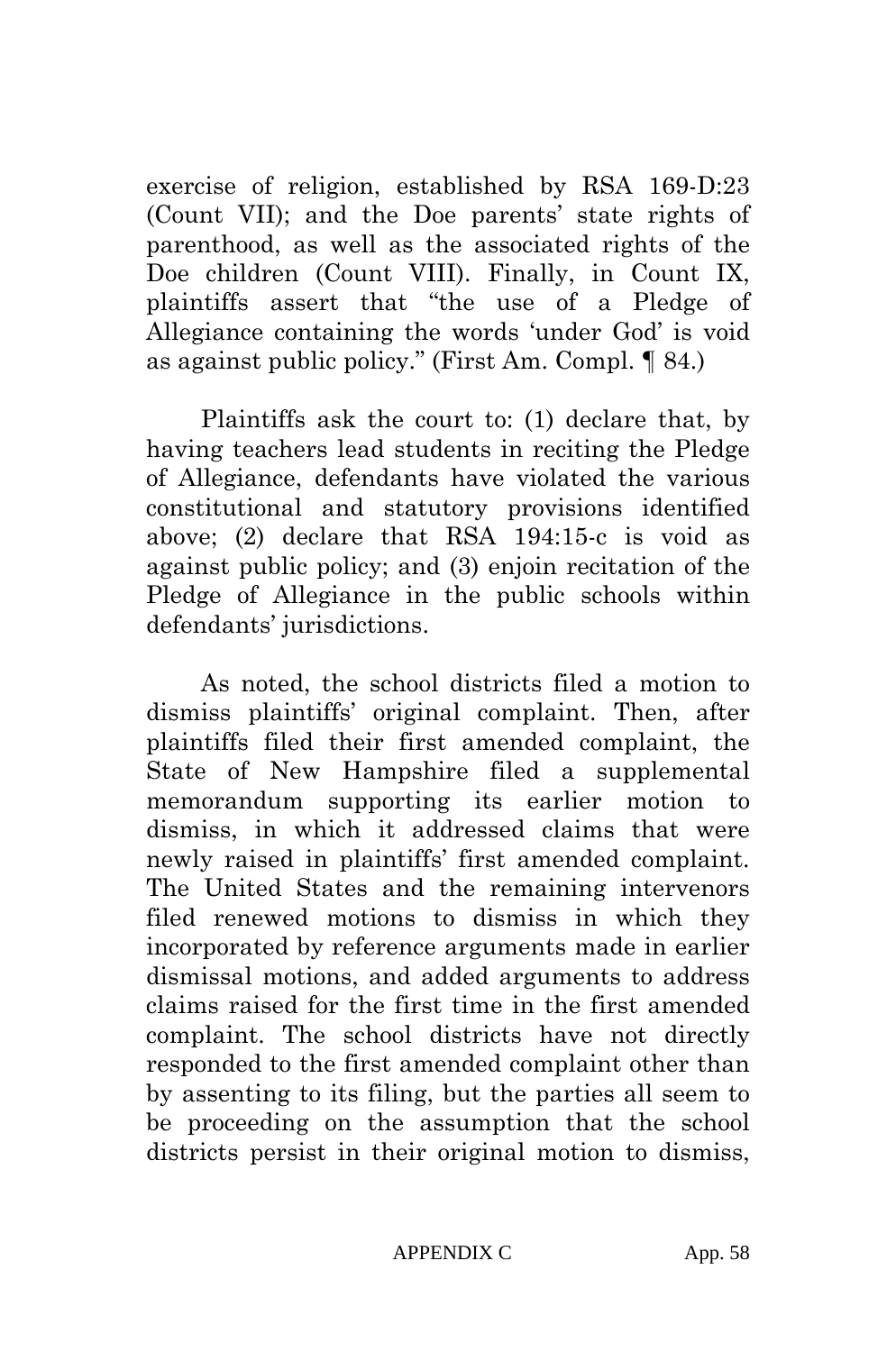as reiterated and embellished by the intervenors with respect to the amended complaint. The court will likewise construe the pending motions to dismiss as having been advanced by the school districts as well.

The United States says plaintiffs' claims amount to an "as applied" challenge to the federal Pledge statute, but that characterization seems inapt. The statute prescribes the content of the Pledge of Allegiance, but does not command any person to recite it, or to lead others in its recitation. Merely leading students in reciting the Pledge does not seem an "application" of the federal Pledge statute to the Doe children. Teachers leading students in a Pledge recital are actually complying with New Hampshire's Pledge statute. Accordingly, the constitutionality of 4 U.S.C.  $\S$  4 "as applied" is not at issue.

The State of New Hampshire stands on a different footing. Plaintiffs argue that the school districts violated their constitutional rights by leading the Pledge in classes in which the Doe children are enrolled. Because all appear to agree, as a factual matter, that the Doe children's teachers acted in compliance with the mandate of RSA 194:15 c, determining the constitutionality of the teachers' actions turns on the constitutionality of RSA 194:15 c. That is precisely the question the State of New Hampshire is entitled to address.

# **The Legal Standard**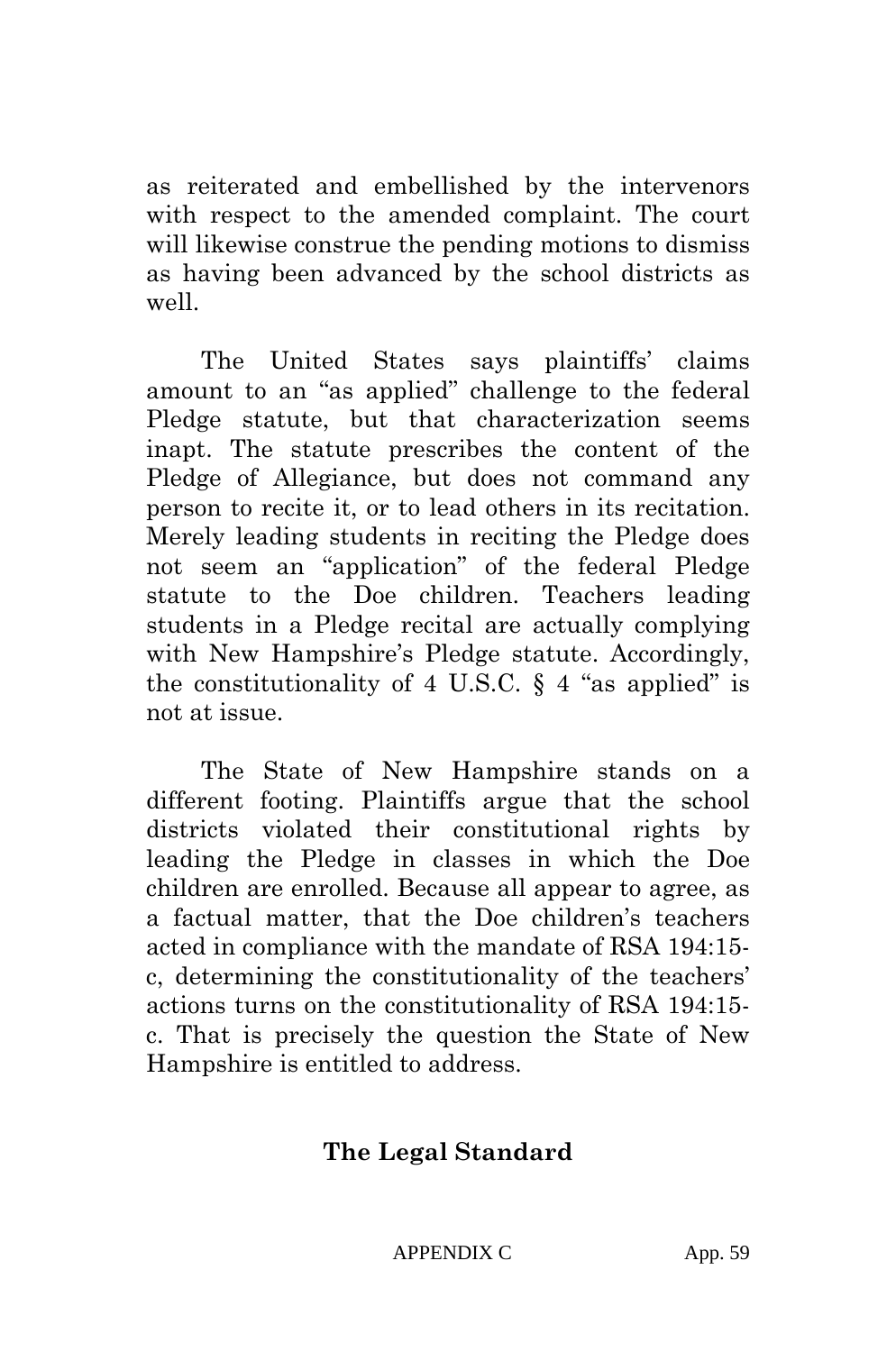A motion to dismiss for "failure to state a claim upon which relief can be granted," FED. R. CIV. P. 12(b)(6), requires the court to conduct a limited inquiry, focusing not on "whether a plaintiff will ultimately prevail but whether the claimant is entitled to offer evidence to support the claims." Scheuer v. Rhodes, 416 U.S. 232, 236 (1974). "The motion [should] be granted unless the facts, evaluated in [a] plaintiff-friendly manner, contain enough meat to support a reasonable expectation that an actionable claim may exist." Andrew Robinson Int'l, Inc. v. Hartford Fire Ins. Co., 547 F.3d 48, 51 (1st Cir. 2008) (citing Bell Atl. Corp. v. Twombly, 550 U.S. 544 (2007); Morales-Tañón v. P.R. Elec. Power Auth., 524 F.3d 15, 18 (1st Cir. 2008)).

#### **Discussion**

#### Count I

In Count I, plaintiffs claim that defendants violated the rights of the Doe children under the federal Establishment Clause by leading their classes in reciting the Pledge of Allegiance. Defendants move to dismiss, arguing principally that: (1) the Establishment Clause permits official acknowledgments of the nation's religious heritage and character; (2) the Pledge of Allegiance is a permissible acknowledgment of the nation's religious heritage and character; and (3) the purpose of the New Hampshire Pledge statute is to promote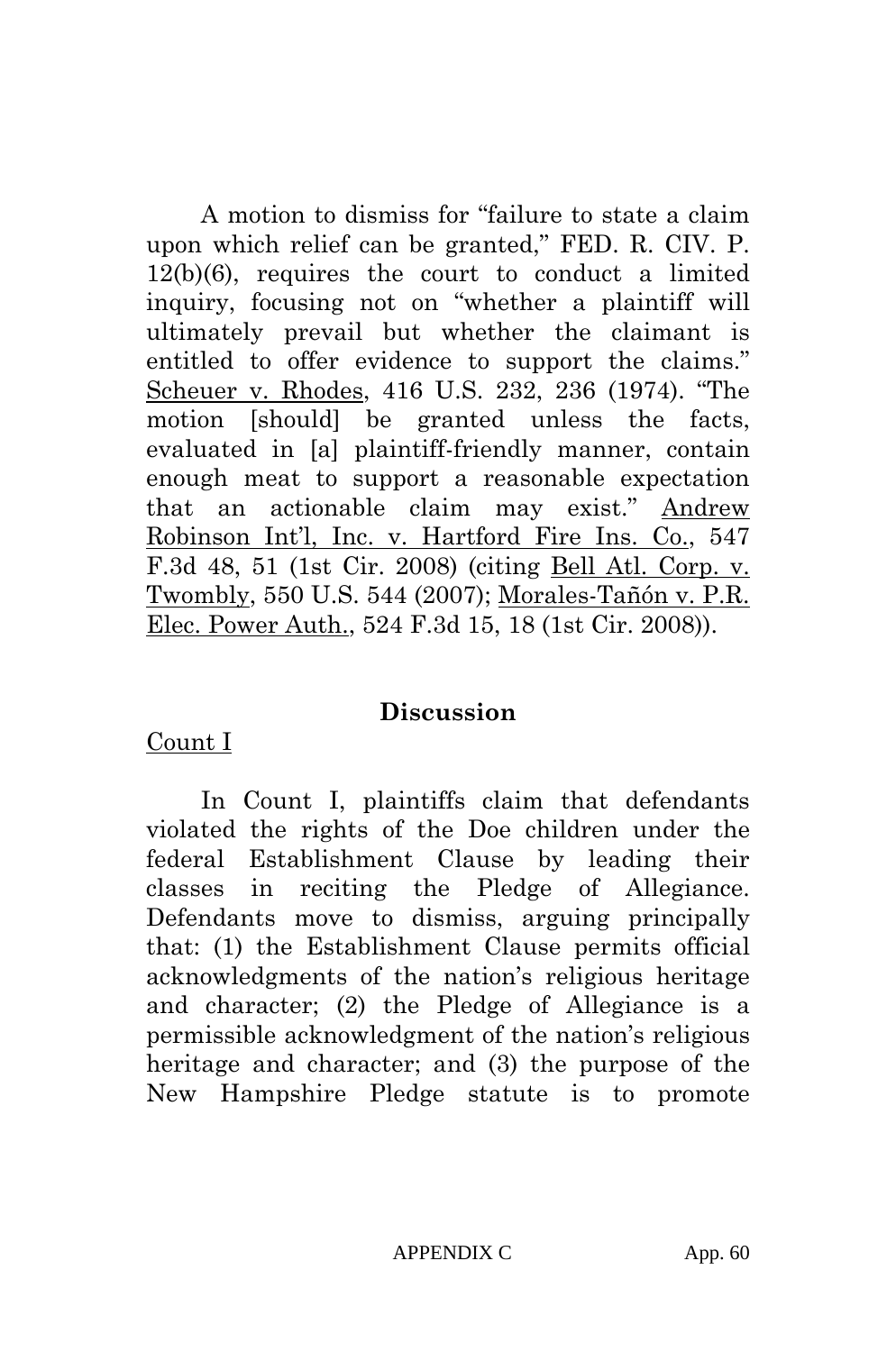patriotism and respect for the flag.28 Plaintiffs disagree, categorically.

The Establishment Clause provides that "Congress shall make no law respecting an establishment of religion." U.S. CONST. amend. I. "The [Establishment] Clause[ ] appl[ies] to the States by incorporation into the Fourteenth Amendment." Elk Grove Unified Sch. Dist. v. Newdow, 542 U.S. 1, 8 n.4 (2004) (citing Cantwell v. Connecticut, 310 U.S. 296, 303 (1940)); see also Parker v. Hurley, 514 F.3d 87, 103 (1st Cir. 2008) (citation omitted).

Plaintiffs are distressed, primarily, that the phrase "under God" is included in the Pledge's text. They contend that inclusion of "under God" in the Pledge renders the New Hampshire Pledge statute unconstitutional under six different legal tests that have been employed in assessing Establishment Clause claims: (1) the "touchstone test" of neutrality found in McCreary County v. ACLU of Kentucky, 545 U.S. 844, 860 (2005); (2) the "endorsement test" posited by Justice O'Conner in Lynch v. Donnelly, 465 U.S. 668, 692 (1984) (O'Connor, J., concurring); (3) the first two prongs of the familiar Lemon test, see Lemon v. Kurtzman, 403 U.S. 602, 612-13 (1971); (4) the "outsider test" described in Santa Fe Independent School District v. Doe, 530 U.S. 290, 309 (2000); (5) the "imprimatur test" articulated by

 $\overline{a}$ 

<sup>28</sup> As subsidiary matters, defendants further argue that the Pledge must be considered as a whole, and that Lee, 505 U.S. 577, is not controlling in this case because reciting the Pledge does not constitute an inherently religious practice.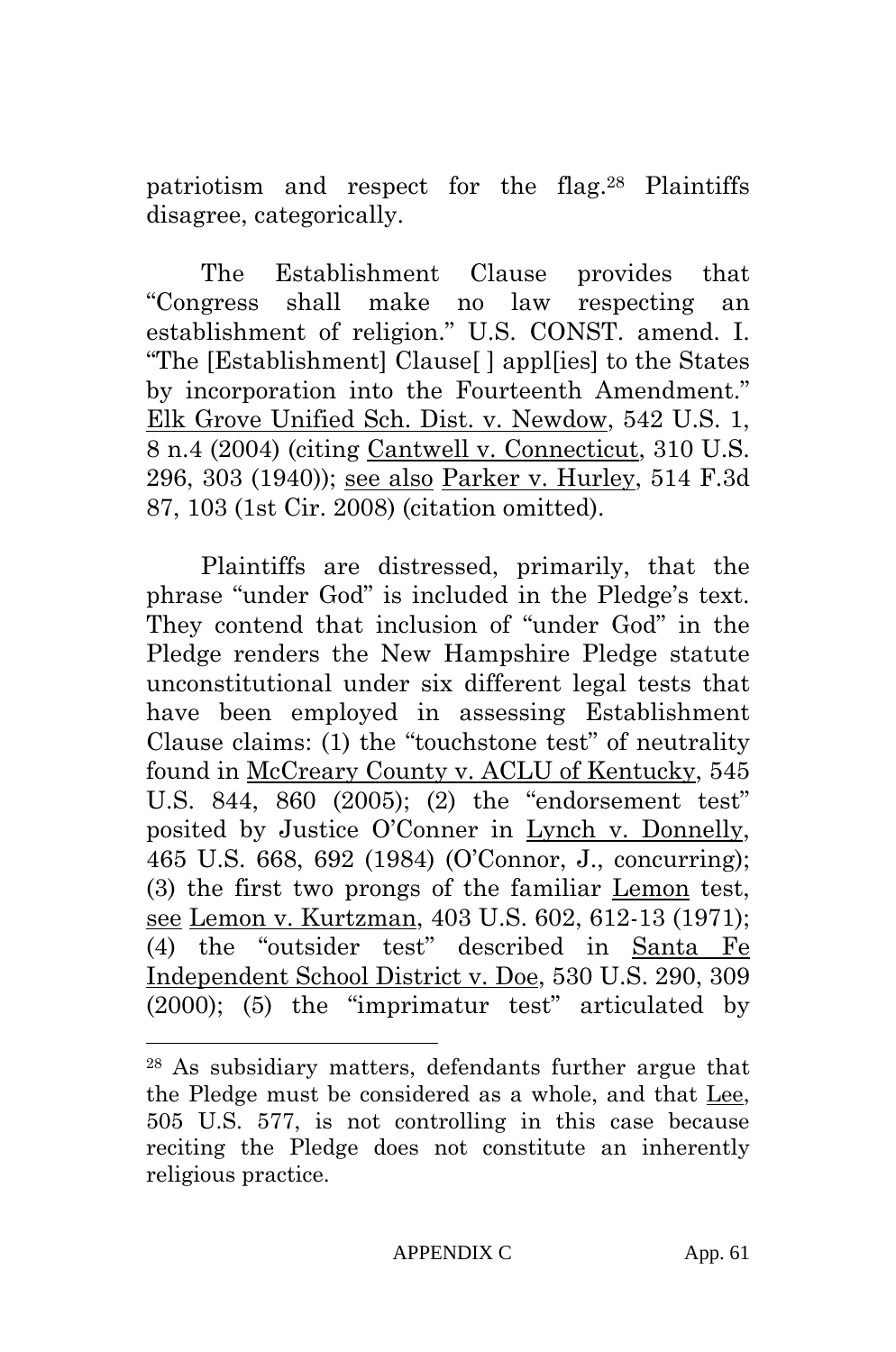Justice Blackmun in Lee v. Weisman, 505 U.S. 577, 606 (1992) (Blackmun, J., concurring); and (6) the "coercion test" noted in Engel v. Vitale, 370 U.S. 421 (1962), and refined in Lee, 505 U.S. at 593.

The three federal appellate opinions addressing the constitutionality of public-school Pledge recitation all take slightly different analytical approaches. See Myers v. Loudoun County Pub. Schs., 418 F.3d 395, 402 (4th Cir. 2005) (upholding the Virginia Pledge statute against an Establishment Clause challenge based upon "[t]he history of our nation" and "repeated dicta from the [Supreme] Court respecting the constitutionality of the Pledge"); Newdow v. U.S. Cong., 328 F.3d 466, 487 (9th Cir. 2003) (striking down school district's Pledge policy on Establishment Clause grounds based upon the coercion test found in Lee, 505 U.S. 577); Sherman v. Cmty. Consol. Sch. Dist. 21, 980 F.2d 437, 445 (7th Cir. 1992) (upholding the Illinois Pledge statute by taking a "more direct" approach than the trial court, which "trudged through the three elements identified by the Court in Lemon [v. Kurtzman, 403 U.S. 602 (1971)]"). The Sherman court's own "more direct" approach achieved directness by starting from the premise that the words "under God" in the Pledge constitute a "ceremonial reference[ ] in civic life to a deity" of a sort that the nation's founders would not have considered the establishment of religion. Id. at 445.

A. Applying the Lemon Test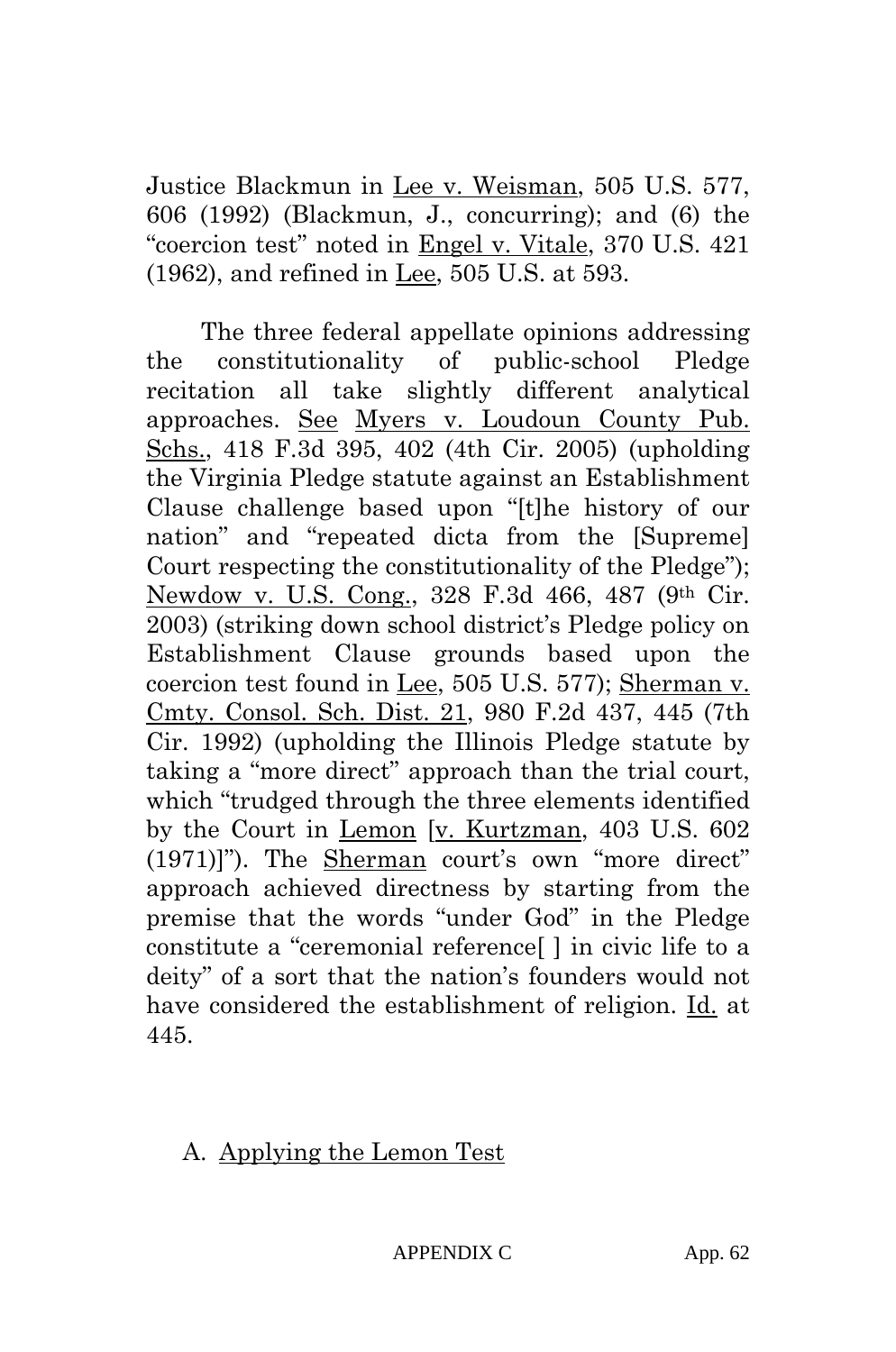The Lemon test has its share of detractors. See, e.g., Sherman, 980 F.2d 445. Nevertheless, within the last decade, in a case involving an Establishment Clause challenge to a state law limiting local regulation of land use for religious purposes with respect to land owned by a religious denomination, the court of appeals for this circuit endorsed continued application of the Lemon test ("[a]s a practical framework for analysis in cases such as this, the Supreme Court has adopted the three-part test articulated in Lemon v. Kurtzman"). Boyajian v. Gatzunis, 212 F.3d 1, 4 (1st Cir. 2000) (citing Lemon, 403 U.S. at 612-13). It is appropriate, then, to begin by applying the Lemon test.

The United States Supreme Court recently described the Lemon test:

Lemon stated a three-part test: "First, the statute must have a secular legislative purpose; second, its principal or primary effect must be one that neither advances nor inhibits religion; finally, the statute must not foster an excessive government entanglement with religion."

Cutter v. Wilkinson, 544 U.S. 709, 718 n.6 (2005) (quoting Lemon, 403 U.S. at 612-13); see also Boyajian, 212 F.3d at 4 ("a law does not violate the Establishment Clause if (1) it has a secular legislative purpose, (2) its principal or primary effect neither advances nor inhibits religion, and (3) the statute does not foster excessive government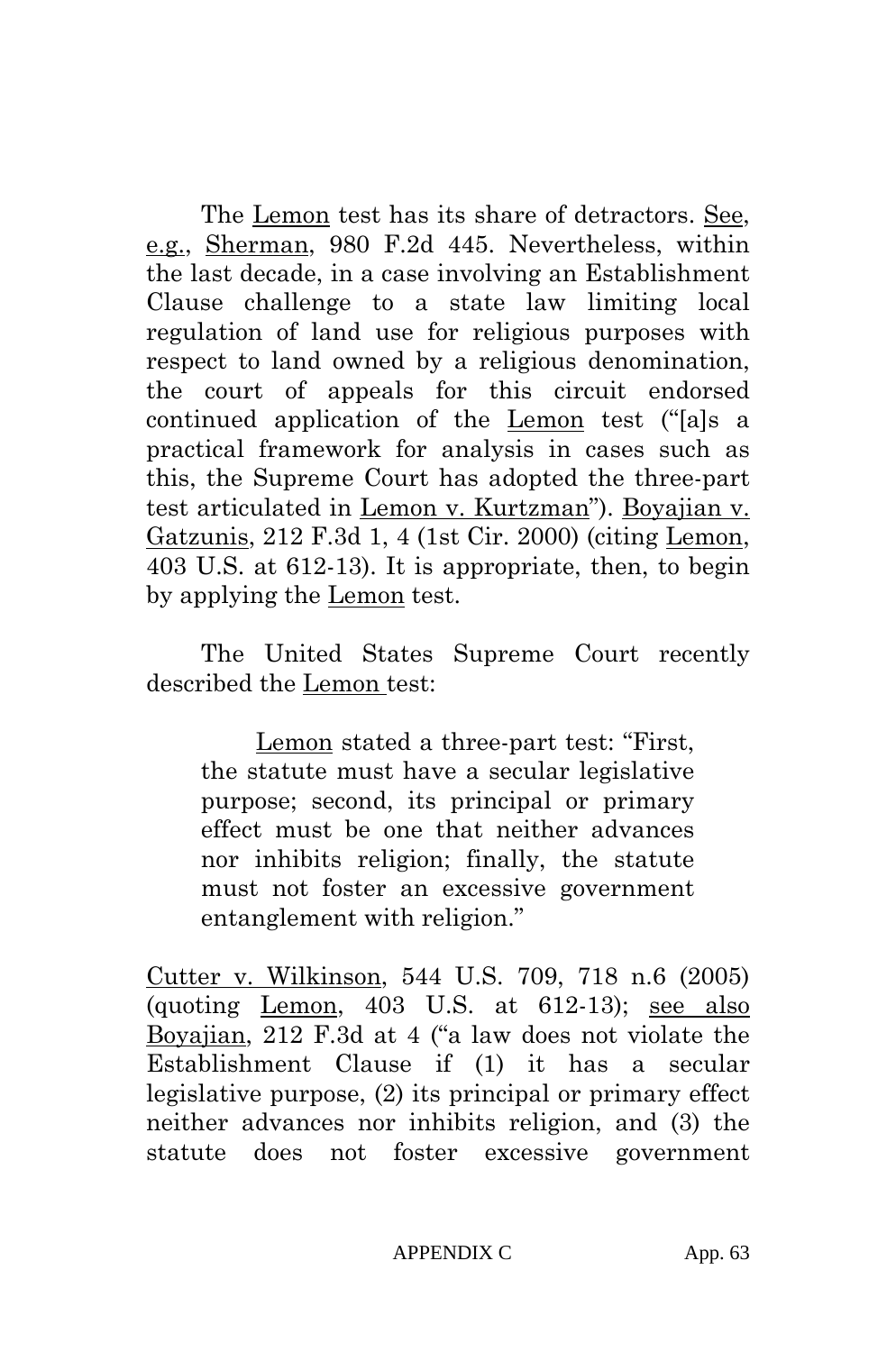entanglement with religion") (citing Corp. of Presiding Bishop of Church of Jesus Christ of Latter-Day Saints v. Amos, 483 U.S. 327, 335-39 (1987); Rojas v. Fitch, 127 F.3d 184, 187 (1st Cir. 1997)).

#### 1. Purpose

The "first step in evaluating [the New Hampshire Pledge statute's] constitutionality is to ascertain whether it serves a 'secular legislative purpose.' " Boyajian, 212 F.3d at 5 (citation omitted). "The touchstone for [an] analysis [of legislative purpose] is the principle that the 'First Amendment mandates governmental neutrality between religion and religion, and between religion and nonreligion.' " McCreary County, 545 U.S. at 860 (quoting Epperson v. Arkansas, 393 U.S. 97, 104 (1968)) (other citations omitted). Accordingly, "[w]hen the government acts with the ostensible and predominant purpose of advancing religion, it violates that central Establishment Clause value of official religious neutrality, there being no neutrality when the government's ostensible object is to take sides." McCreary County, 545 U.S. at 860 (citations omitted) (emphasis added). "Manifesting a purpose to favor one faith over another, or adherence to religion generally, clashes with the 'understanding, reached . . . after decades of religious war, that liberty and social stability demand a religious tolerance that respects the religious views of all citizens . . . .' " Id. (quoting Zelman v. Simmons-Harris, 536 U.S. 639, 718 (2002) (Breyer, J., dissenting)). "By showing a purpose to favor religion, the government 'sends the . . . message to . . . nonadherents "that they are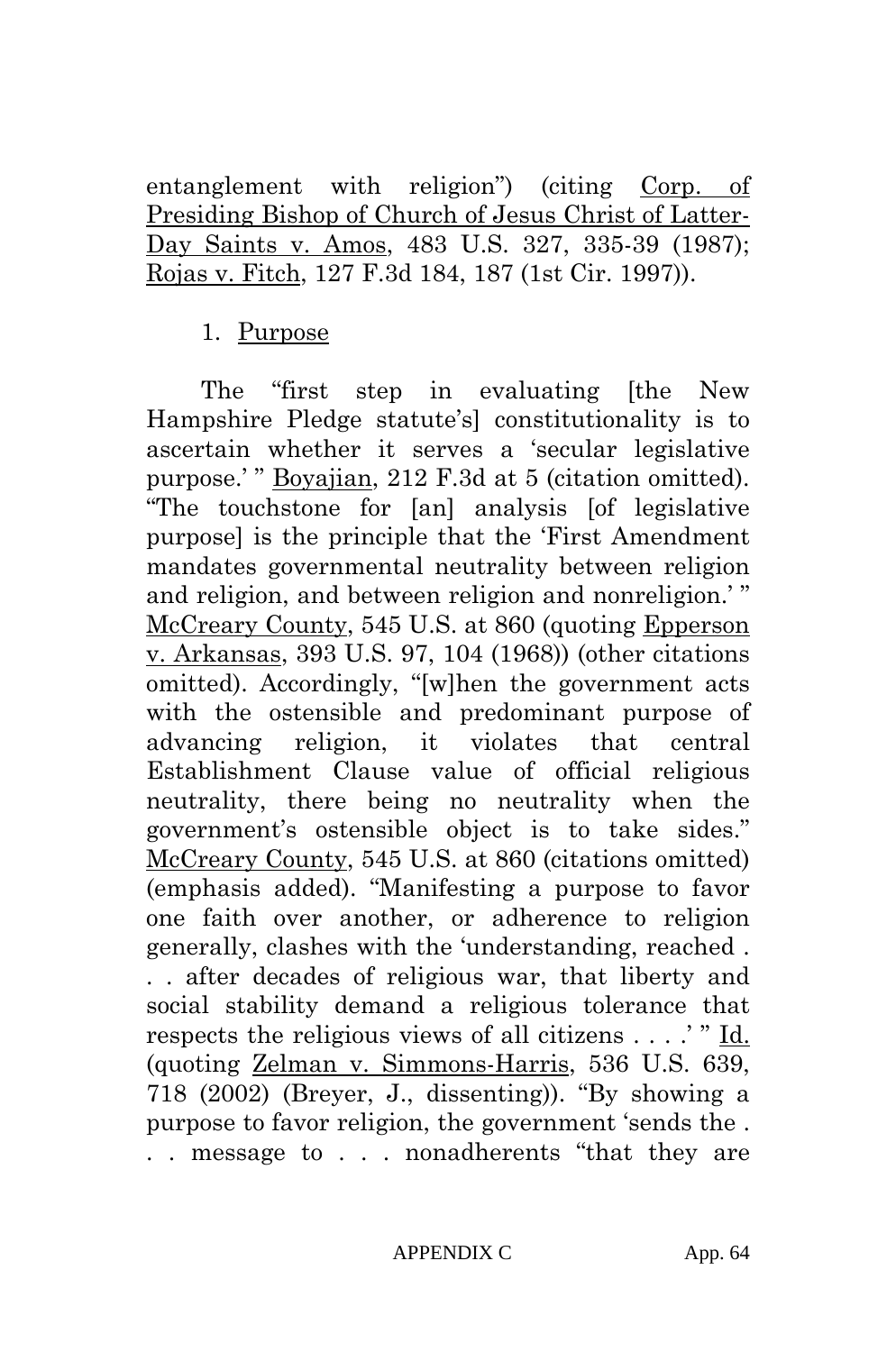outsiders, not full members of the political community, and an accompanying message to adherents that they are insiders, favored members . . . ." ' " McCreary County, 545 U.S. at 860 (quoting Santa Fe Indep. Sch. Dist., 530 U.S. at 309-310).

Defendants argue that the New Hampshire Pledge statute serves the secular legislative purposes of fostering an appreciation of history, and promoting patriotism and respect for the American flag. Plaintiffs counter by focusing on the legislative purpose of the act of Congress that inserted the phrase "under God" into the Pledge in 1954. Plaintiffs see this case as a direct challenge to the constitutionality of including "under God" in the Pledge statute, while defendants see the case as one primarily challenging a patriotic civic custom, in which the Pledge must be considered as a whole.

Defendants rely on Lynch v. Donnelly, 465 U.S. 668, 685 (1984), for the proposition that when conducting an Establishment Clause analysis, the focus must be not on religious symbols alone, but on their overall setting, echoing the court of appeals' observation that "the context of a religious display is crucial in determining its constitutionality." Knights of Columbus v. Town of Lexington, 272 F.3d 25, 33 (1st Cir. 2001) (comparing County of Allegheny v. ACLU, 492 U.S. 573, 621 (1989) with Lynch, 465 U.S. at 685). That principle, reasonably extended to the facts of this case, emphasizes that the context in which religious words or symbols are employed is critical to any Establishment Clause analysis. Here, the context in which the disputed words appear is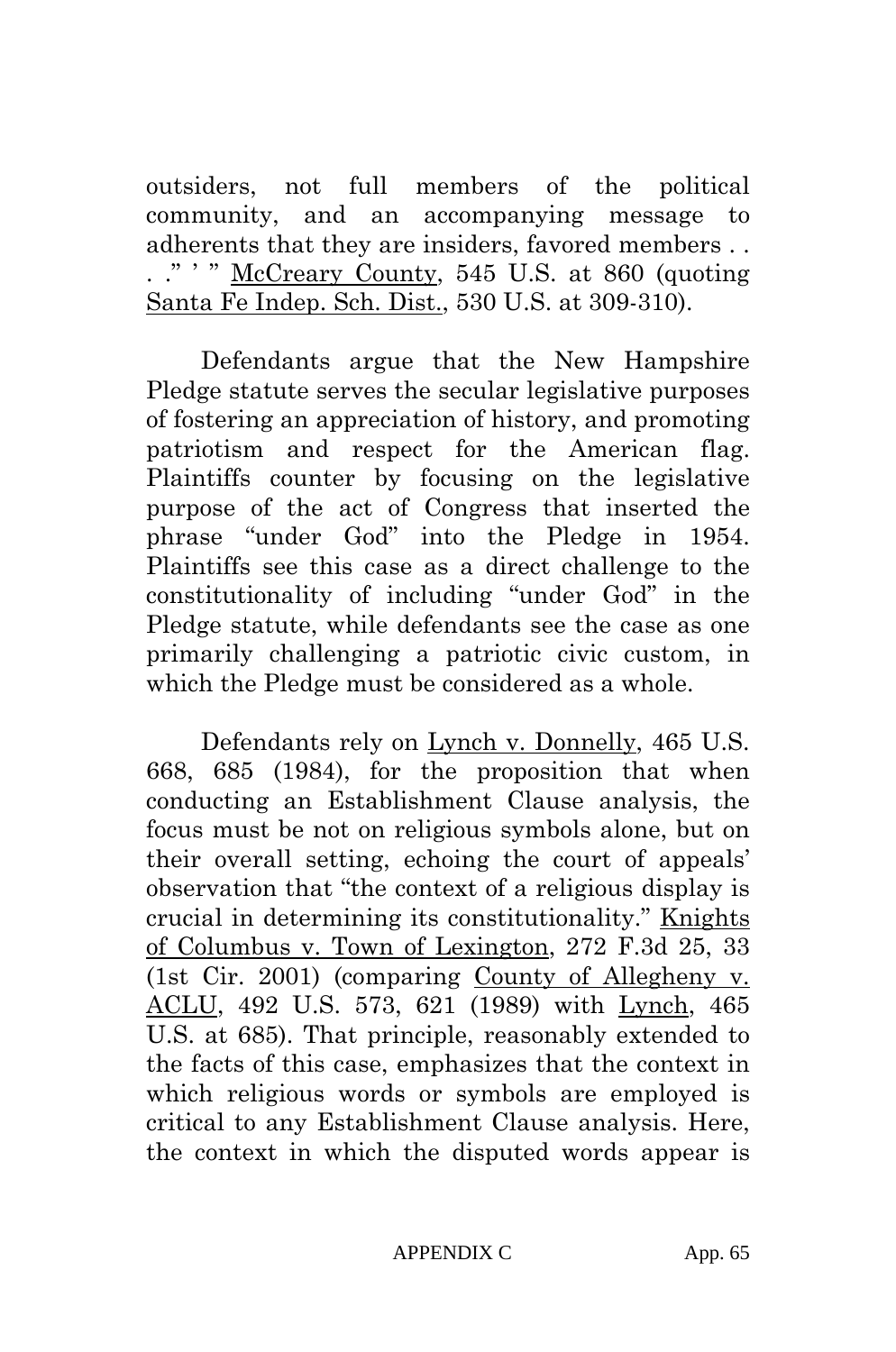provided by the thirty-one words that make up the Pledge.

The New Hampshire Pledge statute plainly has a secular legislative purpose. Here, "an understanding of official objective emerges from readily discoverable fact, without [need of] any judicial psychoanalysis of a drafter's heart of hearts." McCreary County, 545 U.S. at 862 (citation omitted). The New Hampshire Pledge statute is titled "New Hampshire School Patriot Act." RSA 194:15-c. The statute's own words describe its purpose as continuing "the policy of teaching our country's history to the elementary and secondary pupils of this state." RSA 194:15-c, I. That is a secular purpose.

Moreover, the legislative history contains a farreaching discussion of patriotism, see N.H.S. JOUR. 945-67 (2002), and places enactment of the statute in the context of a response to the attacks of September 11, 2001, see id. at 948, 953. That context supports the conclusion that patriotism, rather than support of theism over atheism or agnosticism, was the guiding force behind the enactment of the New Hampshire Pledge statute.

With regard to the phrase "under God" in the Pledge, Senator O'Hearn stated, on the floor of the New Hampshire Senate:

Justice Brennan of the Supreme Court wrote, "we have simply interwoven the motto 'In God we Trust' so deeply into the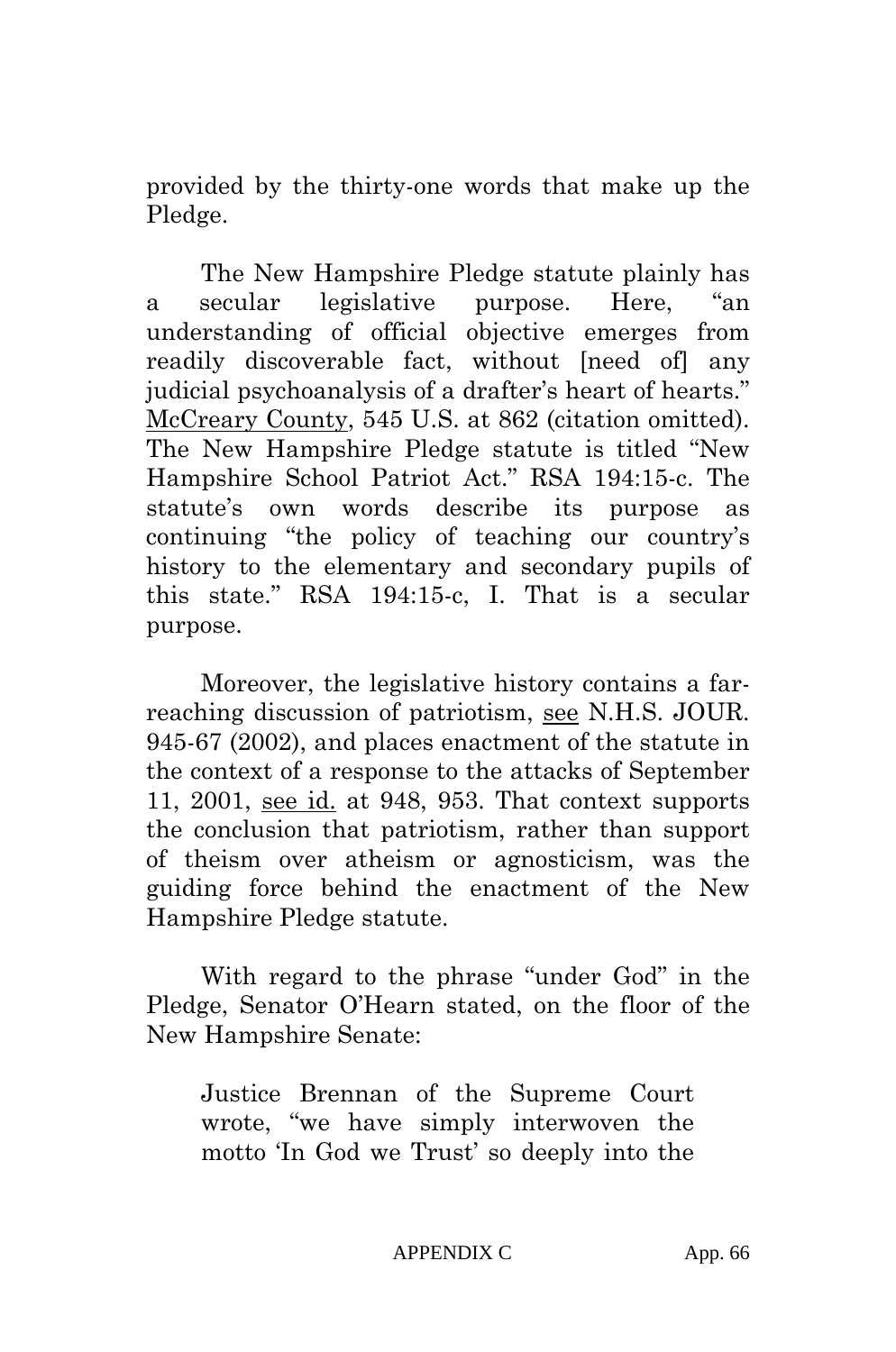fabric of our civil polity that its present use may well not present that type of involvement [with religion] which the first amendment prohibits. . . The reference to divinity in the revised Pledge of Allegiance for example, may merely recognize the historical fact that our nation was believed to have been founded under God. Thus, reciting the pledge may be no more of a religious exercise than the reading aloud of Lincoln's Gettysburg address which contains an allusion to the same historical fact."

N.H.S. JOUR. 958, supra (quoting Sch. Dist. v. Schempp, 374 U.S. 203, 303-04 (1963) (Brennan, J., concurring)). Senator Wheeler added: "We are not touching the words in the Pledge of Allegiance. It still says 'one nation under God'. That has not been removed. We are not expressing anything at the state level about God, one way or the other, so just forget about that." N.H.S. JOUR. 958, supra. Like the legislative discussions of patriotism, the legislators' disclaimers of religious motivation buttress the conclusion that the New Hampshire Pledge statute was enacted for patriotic, not religious, purposes.

Finally, the legislative history supports defendants' position in another way. Before the New Hampshire School Patriot Act (i.e., the New Hampshire Pledge statute) was enacted in 2002, RSA chapter 194 included a section titled "Lord's Prayer and Pledge of Allegiance in Public Elementary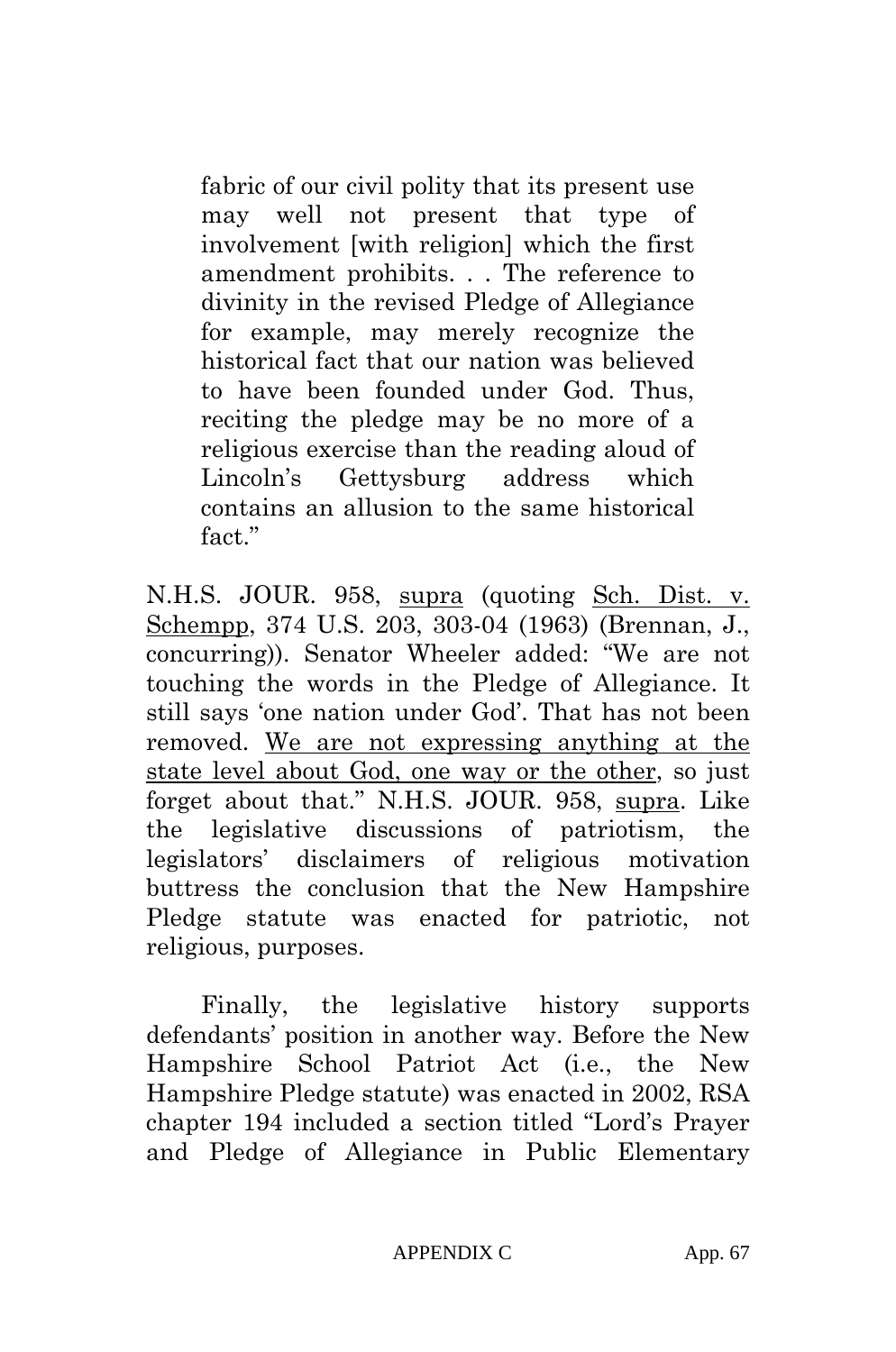Schools," RSA 194:15-a (1989), which provided that "a school district may authorize the recitation of the traditional Lord's prayer and the pledge of allegiance to the flag in public elementary schools," *id.* The New Hampshire School Patriot Act separated the Pledge of Allegiance from the Lord's prayer, leaving the prayer provision in RSA 195:14-a and creating a new section for the Pledge. Leaving aside the potential constitutional infirmities of the Lord's prayer statute, which were in fact discussed by the legislature when it enacted the new separate Pledge statute, see N.H.S. JOUR. 956-61, supra, the placement of the Pledge in a separate provision, apart from the Lord's prayer provision, certainly underscores the secular purpose of the New Hampshire Pledge statute.

#### 2. Effect

"The second basic Establishment Clause concern is that of avoiding the effective promotion or advancement of particular religions or of religion in general by the government." Rojas, 127 F.3d at 189, abrogated on other grounds by Steel Co. v. Citizens for a Better Env't, 523 U.S. 83 (1998). Under the Lemon effects test, "[i]t is beyond dispute that . . . government may not coerce anyone to support or participate in religion or its exercise, or otherwise act in a way which 'establishes a [state] religion or religious faith, or tends to do so.' " Lee, 505 U.S. at 587 (quoting Lynch, 465 U.S. at 678) (other citations omitted). Moreover, "there are heightened concerns with protecting freedom of conscience from subtle coercive pressure in the elementary and secondary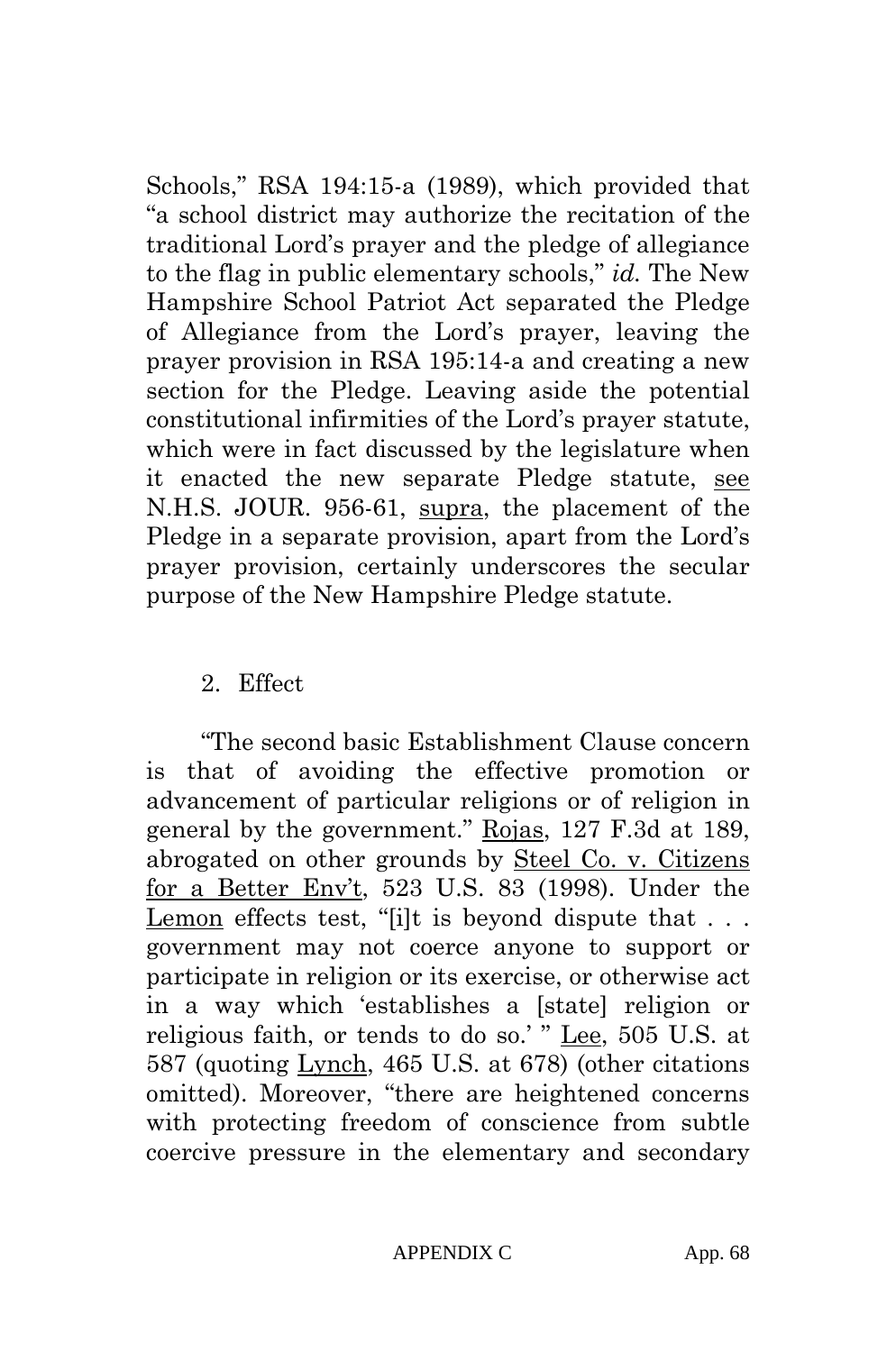public schools," Lee, 505 U.S. at 592 (citations omitted), and "prayer exercises in public schools carry a particular risk of indirect coercion." *Id.* 

The New Hampshire Pledge statute, as implemented by the school districts, does not have the effect of coercing the Doe children to support or participate in religion or its exercise. First, the sort of coercion at issue in Lee is not present in this case. The Supreme Court described the coercion in Lee this way:

The undeniable fact is that the school district's supervision and control of a high school graduation ceremony places public pressure, as well as peer pressure, on attending students to stand as a group or, at least, maintain respectful silence during the invocation and benediction. This pressure, though subtle and indirect, can be as real as any overt compulsion. Of course, in our culture standing or remaining silent can signify adherence to a view or simple respect for the views of others. And no doubt some persons who have no desire to join a prayer have little objection to standing as a sign of respect for those who do. But for the dissenter of high school age, who has a reasonable perception that she is being forced by the State to pray in a manner her conscience will not allow, the injury is no less real. There can be no doubt that for many, if not most, of the students at the graduation, the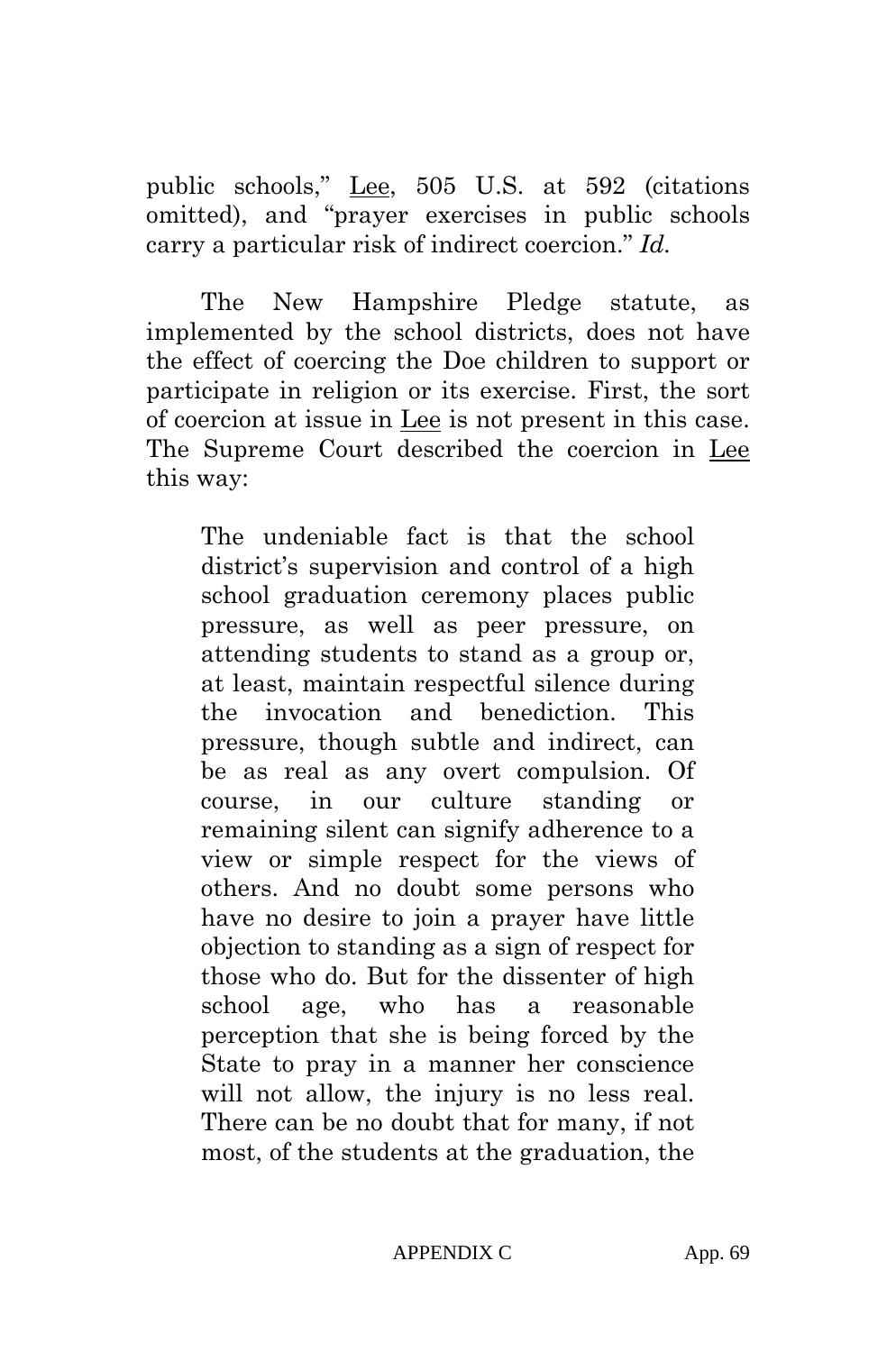act of standing or remaining silent was an expression of participation in the rabbi's prayer. That was the very point of the religious exercise. It is of little comfort to a dissenter, then, to be told that for her the act of standing or remaining in silence signifies mere respect, rather than participation. What matters is that, given our social conventions, a reasonable dissenter in this milieu could believe that the group exercise signified her own participation or approval of it.

Finding no violation under these circumstances would place objectors in the dilemma of participating, with all that implies, or protesting. We do not address whether that choice is acceptable if the affected citizens are mature adults, but we think the State may not, consistent with the Establishment Clause, place primary and secondary school children in this position.

Id. at 593 (emphasis supplied).

Here, by contrast, objectors are not placed in a religious dilemma. The dilemma in Lee was that a student who objected to prayer was confronted, while seated at her graduation ceremony, with a prayer (a religious exercise) delivered by a rabbi. She, and all the other attendees were effectively rendered involuntary congregants, being led in prayer by a religious officiant. The student's choices were these: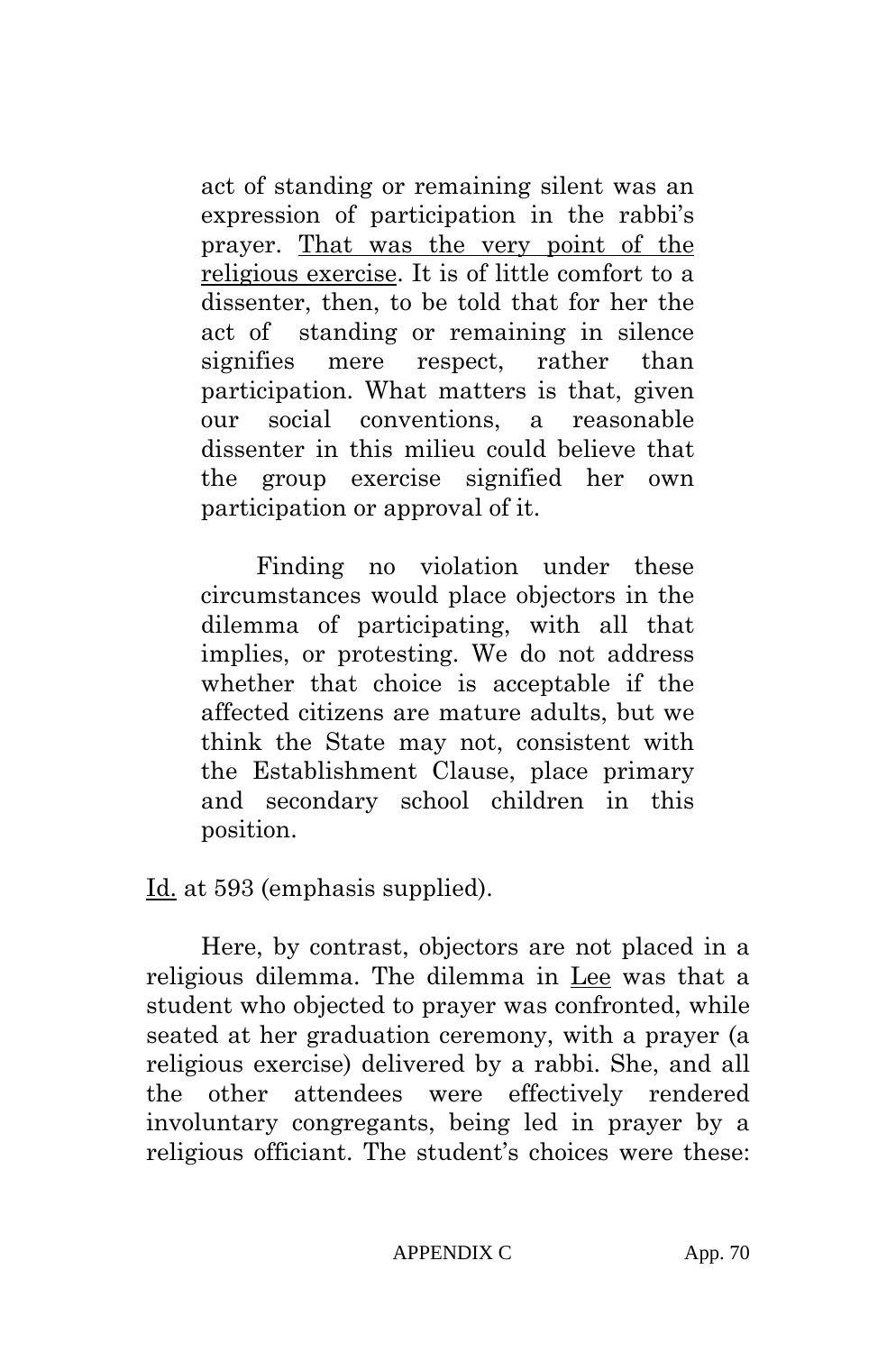involuntary participation, silent acquiescence that bore all the hallmarks of participation, or active protest. And, the onus was placed on her to determine how to deal with her objection to the religious exercise being imposed. The New Hampshire Pledge statute sets up no such dilemma.

The statute directs schools to authorize a "period of time during the school day for the recitation of the pledge of allegiance" but provides that "[p]upil participation shall be voluntary." RSA 194:15-c, II. Thus, rather than leaving students to conclude that participation is required and that nonparticipation is, necessarily, an "objection," Lee, 505 U.S. at 590, a "dissent," id. at 592, 593, or a "protest," id. at 593, the New Hampshire Pledge statute expressly endorses nonparticipation. That recognition somewhat distinguishes voluntary participation in the Pledge recital from the claim of voluntary participation in graduation ceremonies that the Court found unpersuasive in Lee, 505 U.S. at 594-95. And, as noted in Lee, to avoid being made an unwilling congregant, a student would have had to forego "one of life's most significant occasions." Id. at 595. Here, the Doe children forfeit no significant experience or occasion to avoid reciting the Pledge, or that portion of it to which they object. While I recognize that peer or social pressure probably does push students toward participation, by sheer dint of the number of students opting in rather than out, opting out of a Pledge recitation involves little more than exercising the right to demur.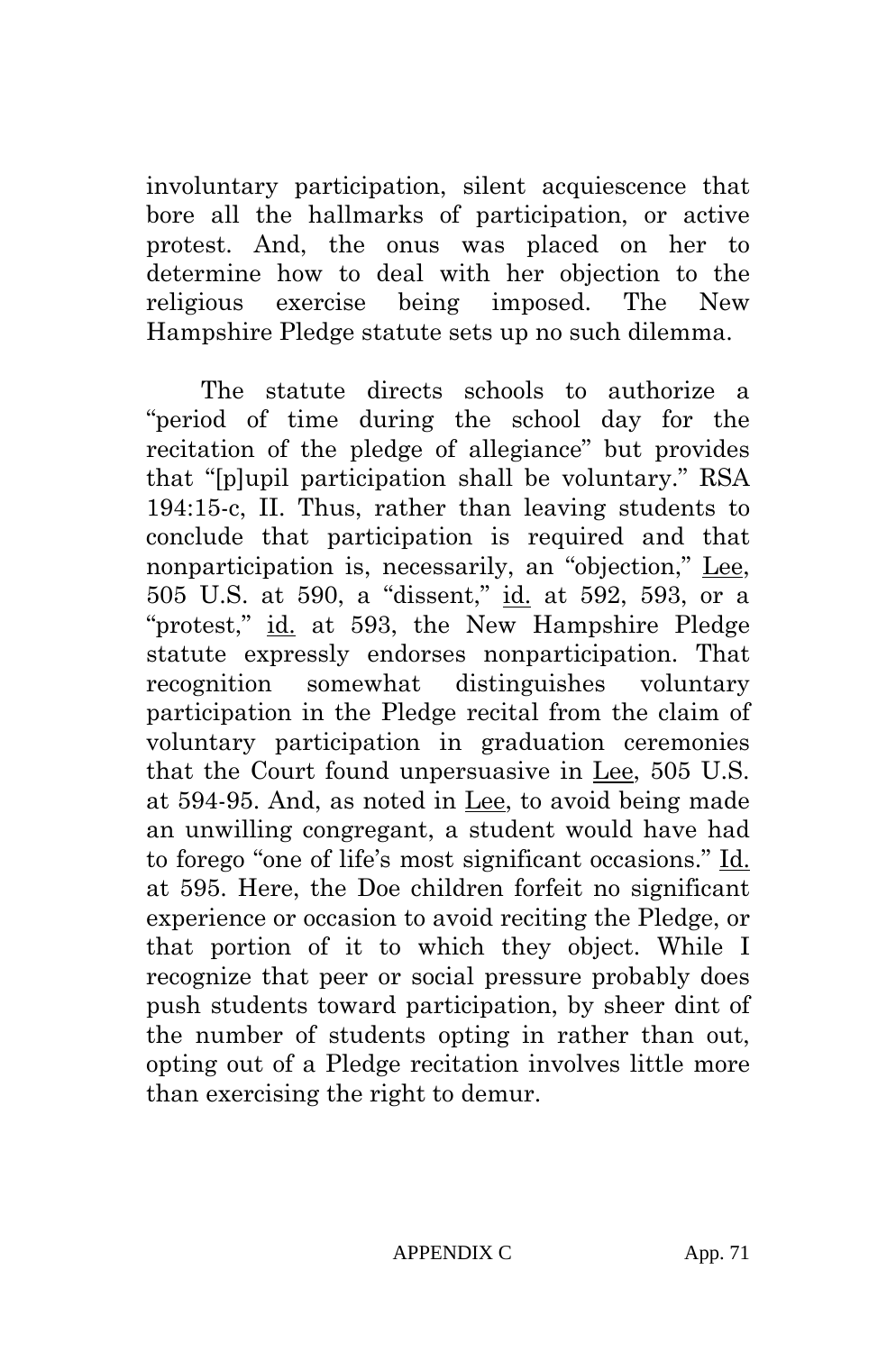But statutorily prescribed voluntariness is not the main point. The critical and dispositive difference is this: the Pledge of Allegiance is not a religious prayer, nor is it a "nonsectarian prayer" of the sort at issue in Lee, 505 U.S. at 589, and its recitation in schools does not constitute a "religious exercise." The Pledge does not thank God. It does not ask God for a blessing, or for guidance. It does not address God in any way. See Myers, 418 F.3d at 407-08 (describing prayer as an "approach to Divinity in word or thought" or a "communication between an individual and his deity"). Rather, the Pledge, in content and function, is a civic patriotic statement — an affirmation of adherence to the principles for which the Nation stands.29 Inclusion of the words "under God," in context, does not convert the Pledge into a prayer or religious exercise, as discussed in greater detail later. Peer or social pressure to participate in a school exercise not of a religious character does not implicate the Establishment Clause, and as a civic or patriotic exercise, the statute is clear in making participation completely voluntary.

Because the New Hampshire Pledge statute does not coerce students to support or participate in

 $\overline{\phantom{a}}$ 

<sup>29</sup> In Elk Grove, the Supreme Court described recitation of the Pledge as "a patriotic exercise designed to foster national unity and pride" in the "ideals that our flag symbolizes," specifically, the "proud traditions 'of freedom, of equal opportunity, of religious tolerance, and of good will for other peoples who share our aspirations.' "  $542$ U.S. at 6 (quoting Texas v. Johnson, 491 U.S. 397, 437 (1989) (Stevens, J., dissenting)).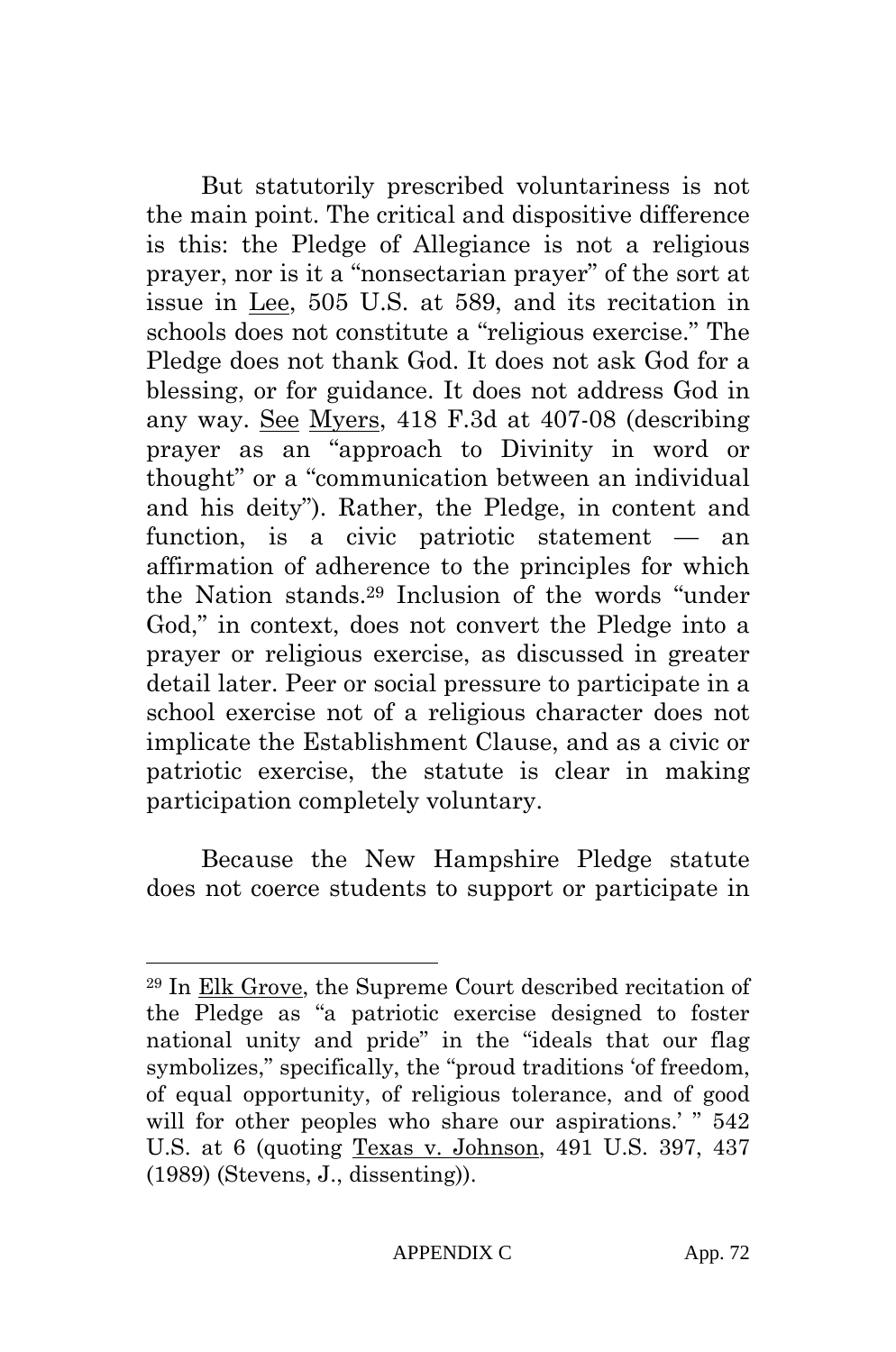a religious exercise, it does not run afoul of the second prong of the Lemon test.

#### 3. Entanglement

The third prong of the Lemon test requires that a statute not foster excessive government entanglement with religion.30 Plaintiffs do not argue that the New Hampshire Pledge statute encourages government entanglement with religion. Accordingly, defendants prevail on the third prong of the Lemon test.

#### 4. Lemon Summary

l

The New Hampshire Pledge statute has a secular legislative purpose. It was enacted to enhance instruction in the Nation's history, and foster a sense of patriotism. Its primary effect neither advances nor inhibits religion. It does not foster excessive government involvement with religion. In

<sup>30</sup> While Lee was decided on the second prong of the Lemon test, the facts of that case provide a textbook example of impermissible government entanglement with religion. "A school official, the principal, decided that an invocation and a benediction should be given." Lee, 505 U.S. at 587. That same official selected the clergyman who led the prayers. Id. Beyond that, "the principal directed and controlled the content of the prayers." Id. at 588. A government official who chooses to include a prayer in a student activity, who selects the clergyman who delivers it, and who controls the content of the prayer entangles government and religion to a substantial degree.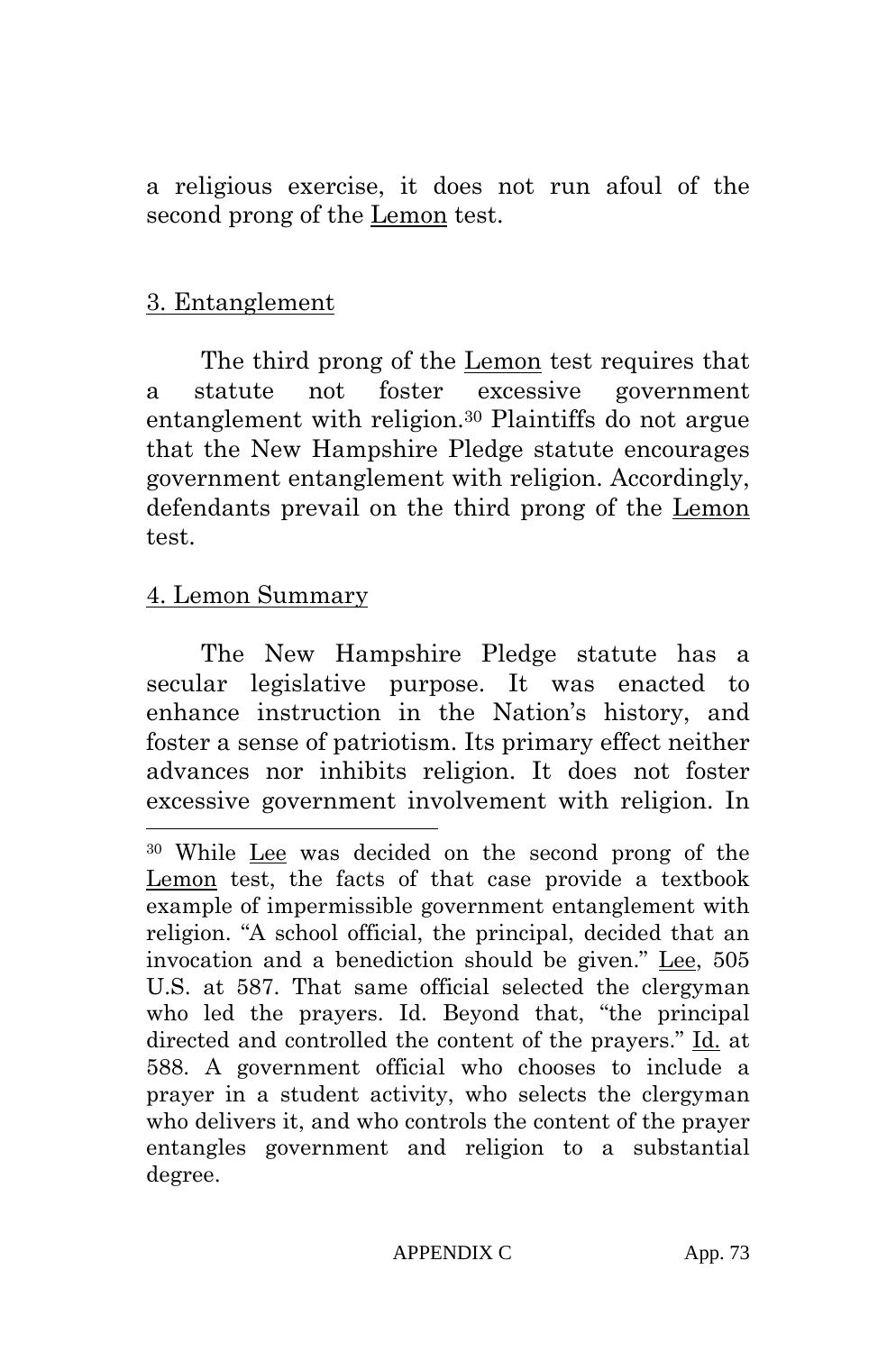other words, RSA 194:15-c satisfies all three prongs of the Lemon test. Accordingly, defendants are entitled to dismissal of Count I.

## B. Applying the Approach of the Fourth and Seventh Circuits

As noted, plaintiffs direct their challenge not at the Pledge as a whole, but at the two words, "under God," added in 1954. While application of the Lemon test is determinative of the Establishment Clause issue raised in Count I, the court turns, briefly, to different approaches taken by the Fourth and Seventh Circuits in characterizing the effect of the words "under God" in the Pledge.

In Myers, the court concluded that the Pledge does not constitute a prayer, reasoning as follows:

Undoubtedly, the Pledge contains a religious phrase, and it is demeaning to persons of any faith to assert that the words "under God" contain no religious significance. See Van Orden [v. Perry], [545 U.S. 677, 695] (2005) (Thomas, J., concurring) ("words such as 'God' have religious significance"). The inclusion of those two words, however, does not alter the nature of the Pledge as a patriotic activity. The Pledge is a statement of loyalty to the flag of the United States and the Republic for which it stands; it is performed while standing at attention,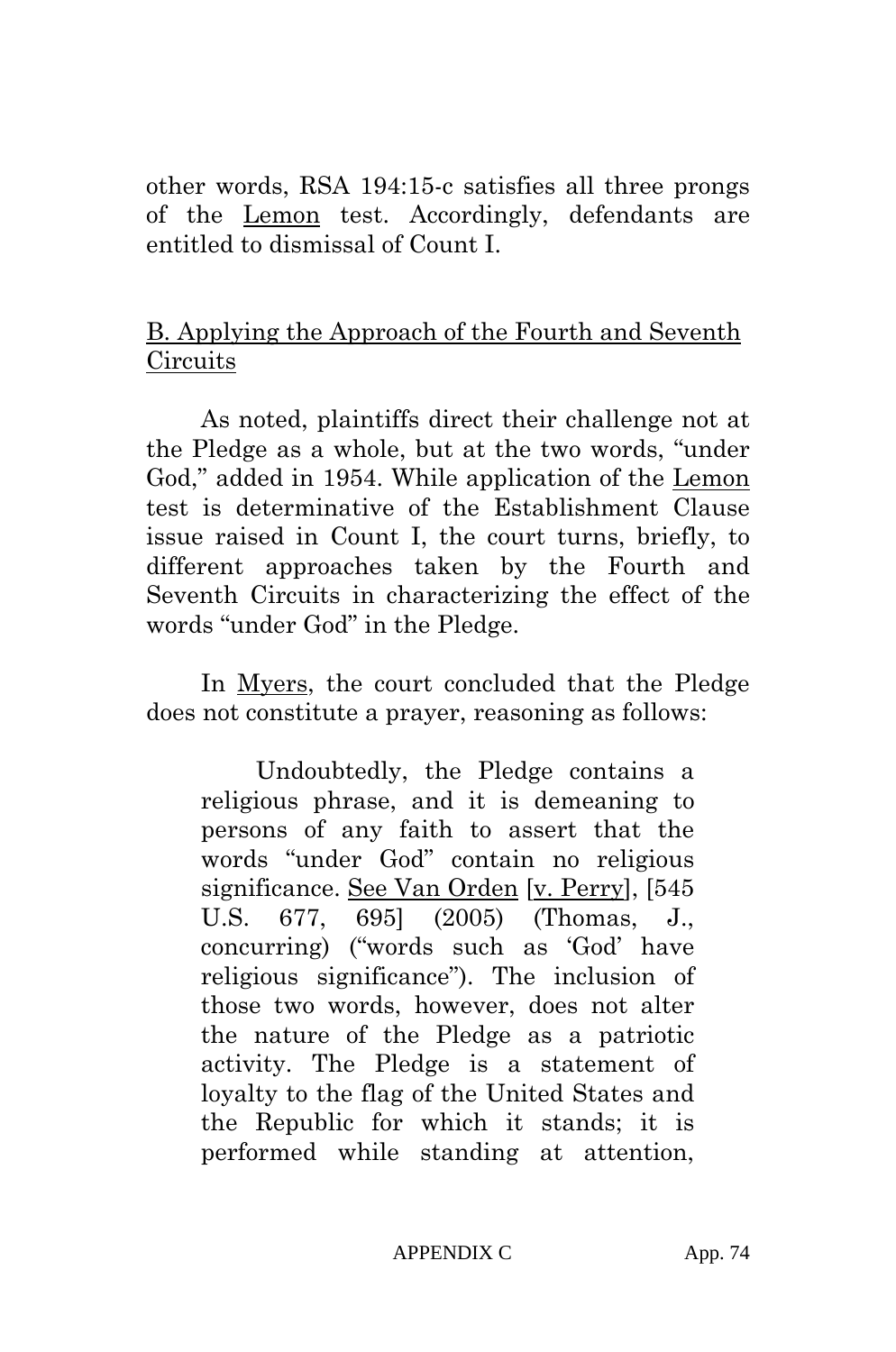facing the flag, with right hand held over heart. See also West Virginia v. Barnette, 319 U.S. 624, 641 (1943) (referring to the Pledge as a "patriotic ceremony"). A prayer, by contrast, is "a solemn and humble approach to Divinity in word or thought." Webster's Third New Int'l Dictionary 1782 (1986). It is a personal communication between an individual and his deity, "with bowed head, on bended knee." Newdow, 328 F.3d at 478 (O'Scannlain, J., dissenting from denial of rehearing en banc).

418 F.3d at 407-08 (parallel citations omitted). That reasoning is persuasive.

In Sherman, Judge Easterbrook posed the rhetorical question: "Does 'under God' make the Pledge a prayer, whose recitation violates the establishment clause of the first amendment?" Sherman, 980 F.2d at 445. His response began with a description of the phrase "under God" as a "ceremonial reference[ ] in civic life to a deity." Id. He continued by describing the history of such ceremonial references in significant historical documents,31 noting that "[w]hen it decided Engel v.

 $\overline{\phantom{a}}$ 

<sup>31</sup> The Sherman opinion cites, among others, the Declaration of Independence, the declarations in support of separation between church and state by James Madison and Thomas Jefferson, and Abraham Lincoln's Gettysburg Address and second inaugural address. Sherman, 980 F.2d at 446. Of Lincoln's second inaugural address, the court said: "Pupils who study this address with care will find 14 references to God among its 699 words." Id.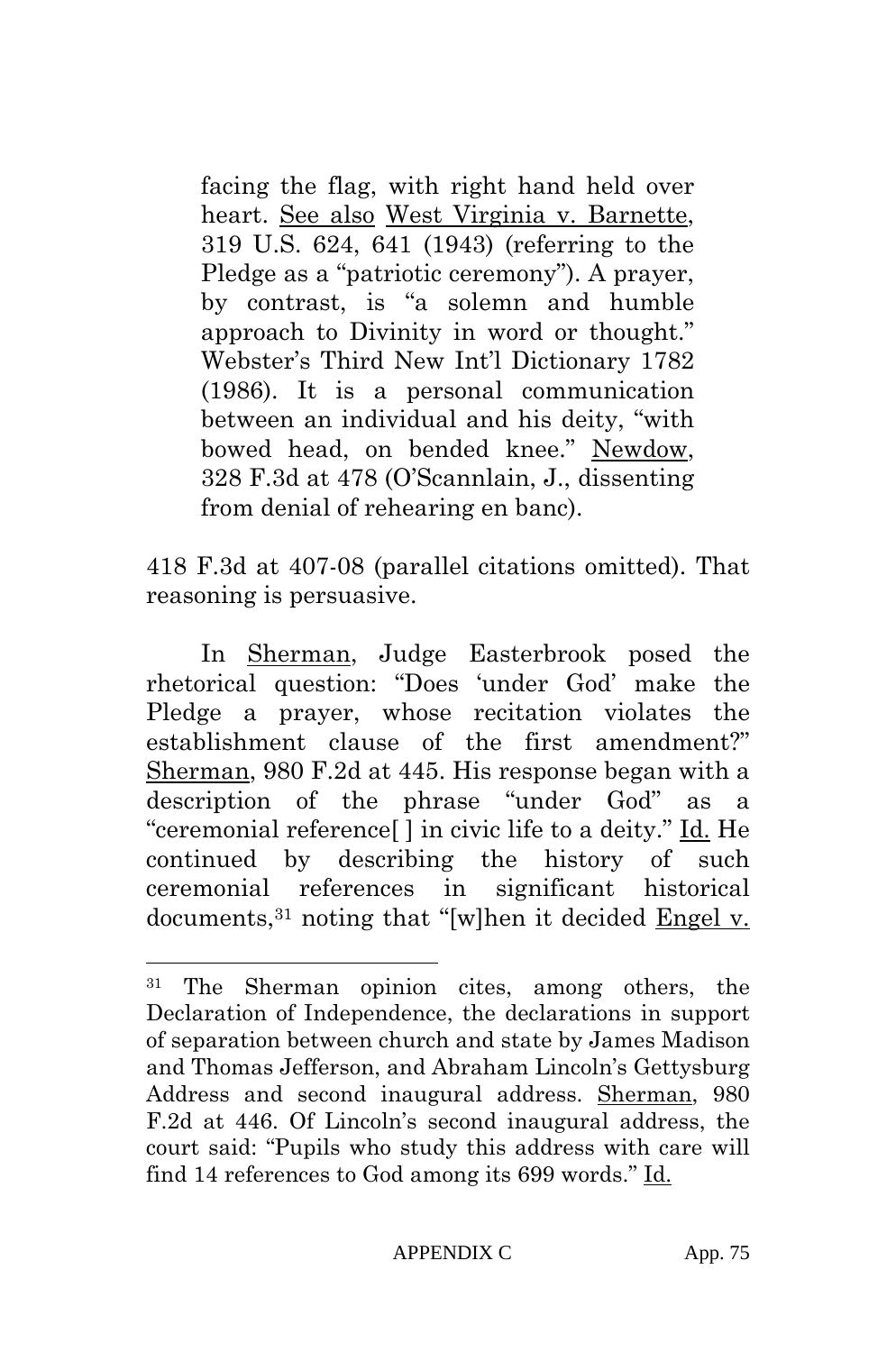Vitale, [370 U.S. 421 (1962),] the first of the schoolprayer cases, the [Supreme] Court recognized this tradition and distinguished ceremonial references to God from supplications for divine assistance." Id. at 446. Judge Easterbrook went on to invoke Justice Brennan's conclusion "that 'the reference to God contained in the Pledge of Allegiance to the flag can best be understood, in Dean Rostow's apt phrase, as a form of ceremonial deism protected from Establishment Clause scrutiny chiefly because it has lost through rote repetition any significant religious content.' "  $\underline{Id}$  at 447 (quoting Lynch, 465 U.S. at 716 (Brennan, J., dissenting)) (internal quotation marks and brackets omitted).

While the Fourth Circuit did not go so far as to adopt the Seventh Circuit's "ceremonial deism" view, both courts have persuasively concluded that the phrase "under God" does not transform the Pledge into a prayer, or its recitation into a religious exercise.

Of course, the Fourth and Seventh Circuits are not the only federal appellate courts to have addressed the issue. In Newdow v. United States Congress, the Ninth Circuit reached a different conclusion, deciding that, "[i]n the context of the Pledge, the statement that the United States is a nation 'under God' is a profession of a religious belief, namely a belief in monotheism," Newdow, 328 F.3d at 487, and recitation of the Pledge in a classroom, even with the opt-out required by Barnette, "places students in the untenable position of choosing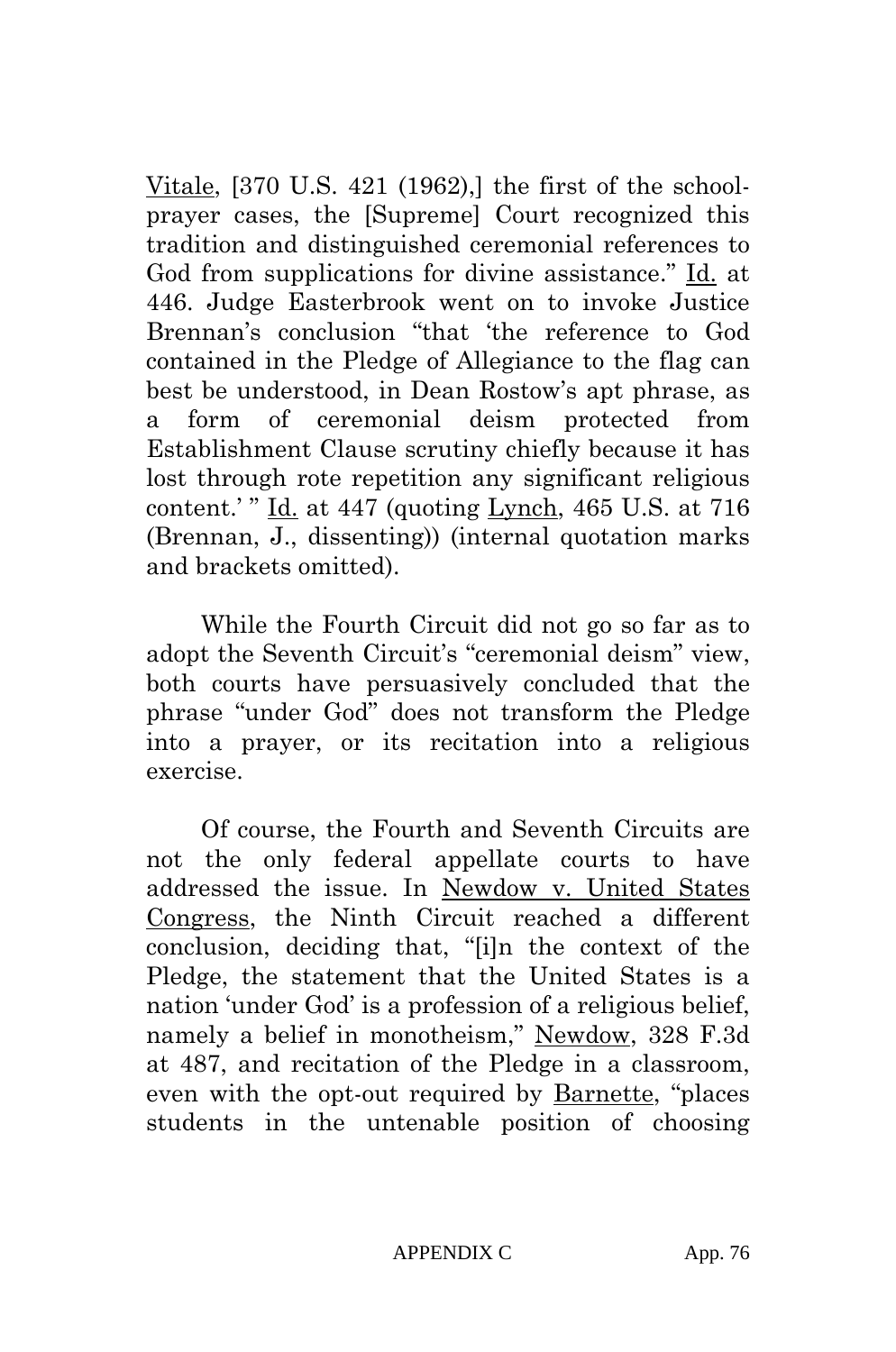between participating in an exercise with religious content or protesting," id. at 488.

I am of the view that the Fourth and Seventh Circuits got it right. The words "under God" undeniably come from the vocabulary of religion, or, at the least, reflect a theistic orientation, but no more so than the benign deism reflected in the national trust in God declared on our currency, or in ceremonial intercessions to "save this Honorable Court" at the commencement of many court proceedings. It may well be that some, perhaps many, people required to employ U.S. currency, or socially pressured to stand during civic ceremonies, feel offended by what seems to them an imposition of theistic doctrine. But the Constitution prohibits the government from establishing a religion, or coercing one to support or participate in religion, a religious exercise, or prayer. It does not mandate that government refrain from all civic, cultural, and historic references to a God. The line is often difficult to draw, of course, and in some senses the drawn line yet has some mobility.

When Congress added the words "under God," to the Pledge in 1954, its actual intent probably had far more to do with politics than religion — more to do with currying favor with the electorate than with an Almighty. (God, if God exists, is probably not so easily fooled.) In the intervening half century since the words were added, rote repetition has, as Justice Brennan observed, removed any significant religious content embodied in the words, if there ever was significant religious (as opposed to political) content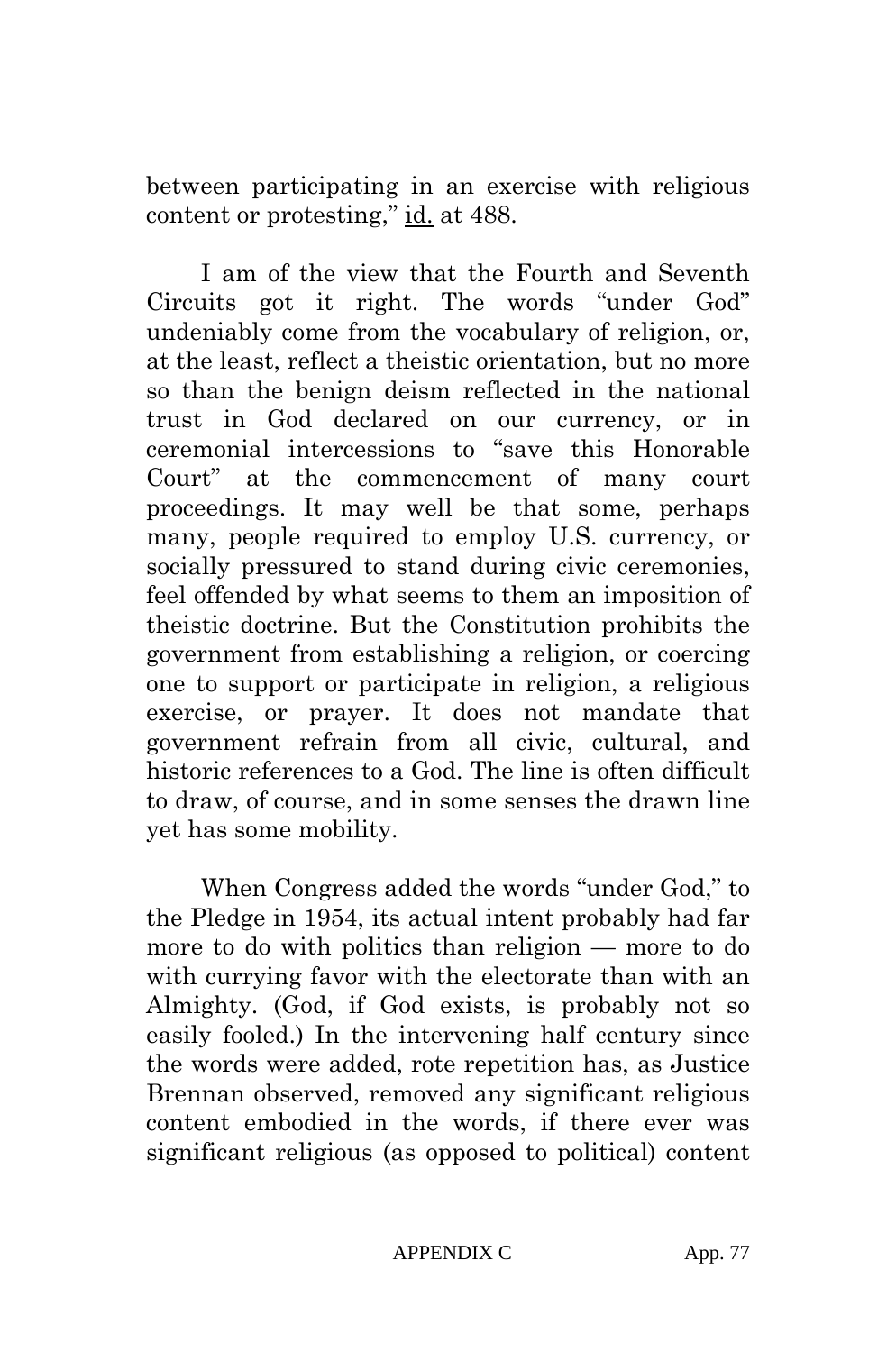embodied in those words. Today, the words remain religious words, but plainly fall comfortably within the category of historic artifacts — reflecting a benign or ceremonial civic deism that presents no threat to the fundamental values protected by the Establishment Clause.

### Counts II and III

In Counts II and III, plaintiffs claim that defendants violated the rights of the Doe children and their parents under the Free Exercise Clause of the federal Constitution by leading the Doe children's classes in reciting the Pledge of Allegiance. Defendants argue that they are entitled to dismissal of plaintiffs' free-exercise claims because plaintiffs do not allege that the Doe Children have been subject to compulsion of any sort. Plaintiffs disagree, but do not develop an argument.

The First Amendment to the United States Constitution bars Congress from making any law prohibiting the free exercise of religion. U.S. CONST. amend. I. That bar applies to the states. See Elk Grove, 542 U.S. at 8 n.4; Parker, 514 F.3d at 103. "The free exercise of religion means, first and foremost, the right to believe and profess whatever religious doctrine one desires." Employment Div. v. Smith, 494 U.S. 872, 877 (1990)). Under the Free Exercise Clause, the government may not, for example, (1) compel affirmation of religious beliefs; (2) punish the expression of religious doctrines it believes to be false; (3) impose special disabilities on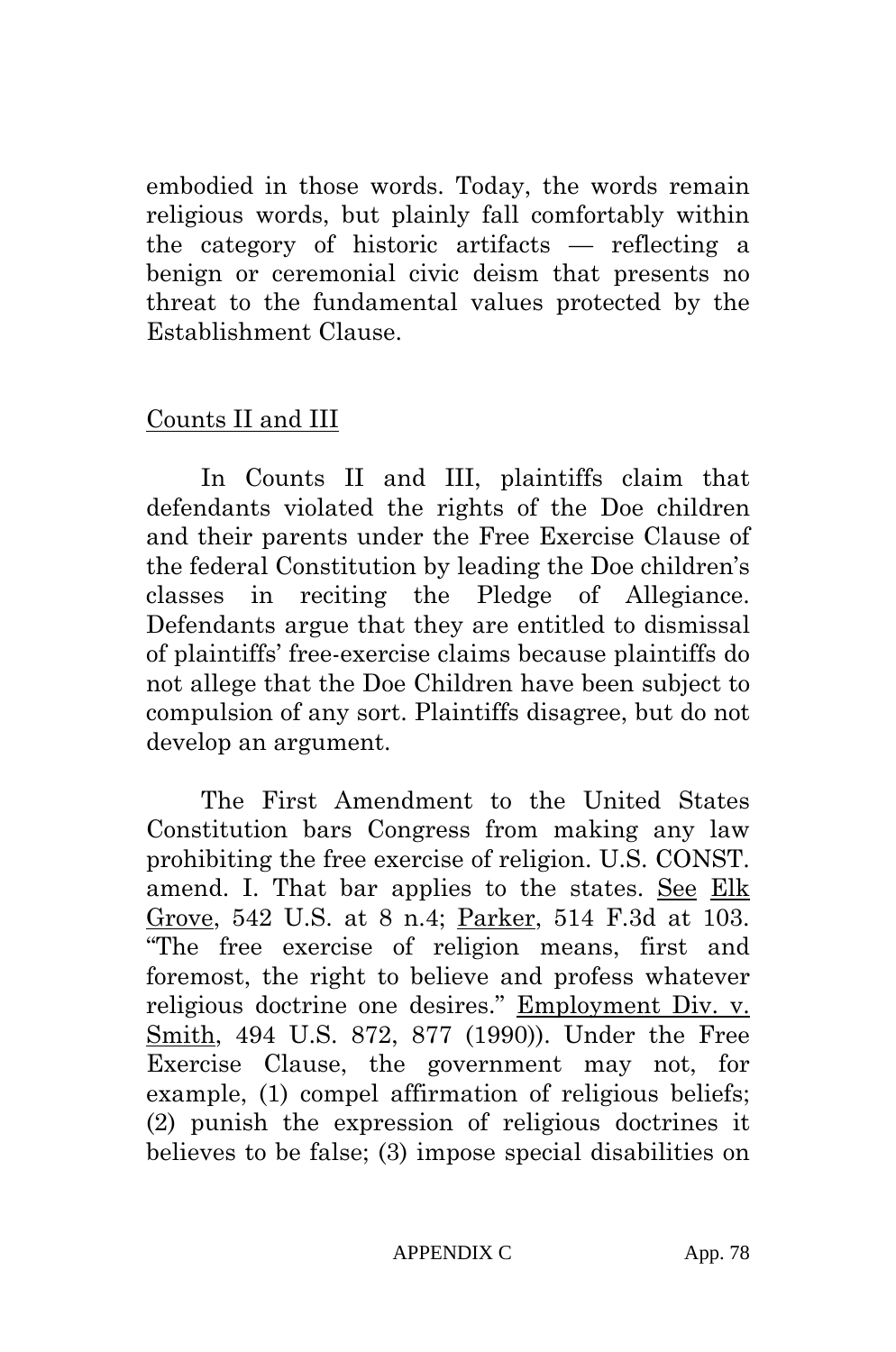the basis of religious views or religious status; or (4) lend its power to one side or the other in controversies over religious authorities or dogma. Parker, 514 F.3d at 103 (citing Smith, 494 U.S. at 877).

The free-exercise claim appears to be that exposure to classroom recitation of the Pledge places an unconstitutional burden on a student's ability to freely believe or practice atheism or agnosticism (or polytheism). That claim fails for two reasons.

To begin, as explained above, the Pledge, taken as a whole, is a civic patriotic affirmation, not a religious exercise, and inclusion of the words "under God" constitutes, at the most, a form of ceremonial or benign deism. The benign nature of the words, in context, preclude a finding that listening to others recite the Pledge "compels affirmation of religious beliefs," or "lends [government] power to one side or the other in controversies over religious . . . dogma." Second, as the court of appeals explained in a case involving a substantially analogous free-exercise objection to curricular materials:

Public schools are not obliged to shield individual students from ideas which potentially are religiously offensive, particularly when the school imposes no requirement that the student agree with or affirm those ideas, or even participate in discussions about them. See Fleischfresser [v. Directors of Sch. Dist. 200], 15 F.3d [680,] 690 [(7th Cir. 1994)]; Mozert [v.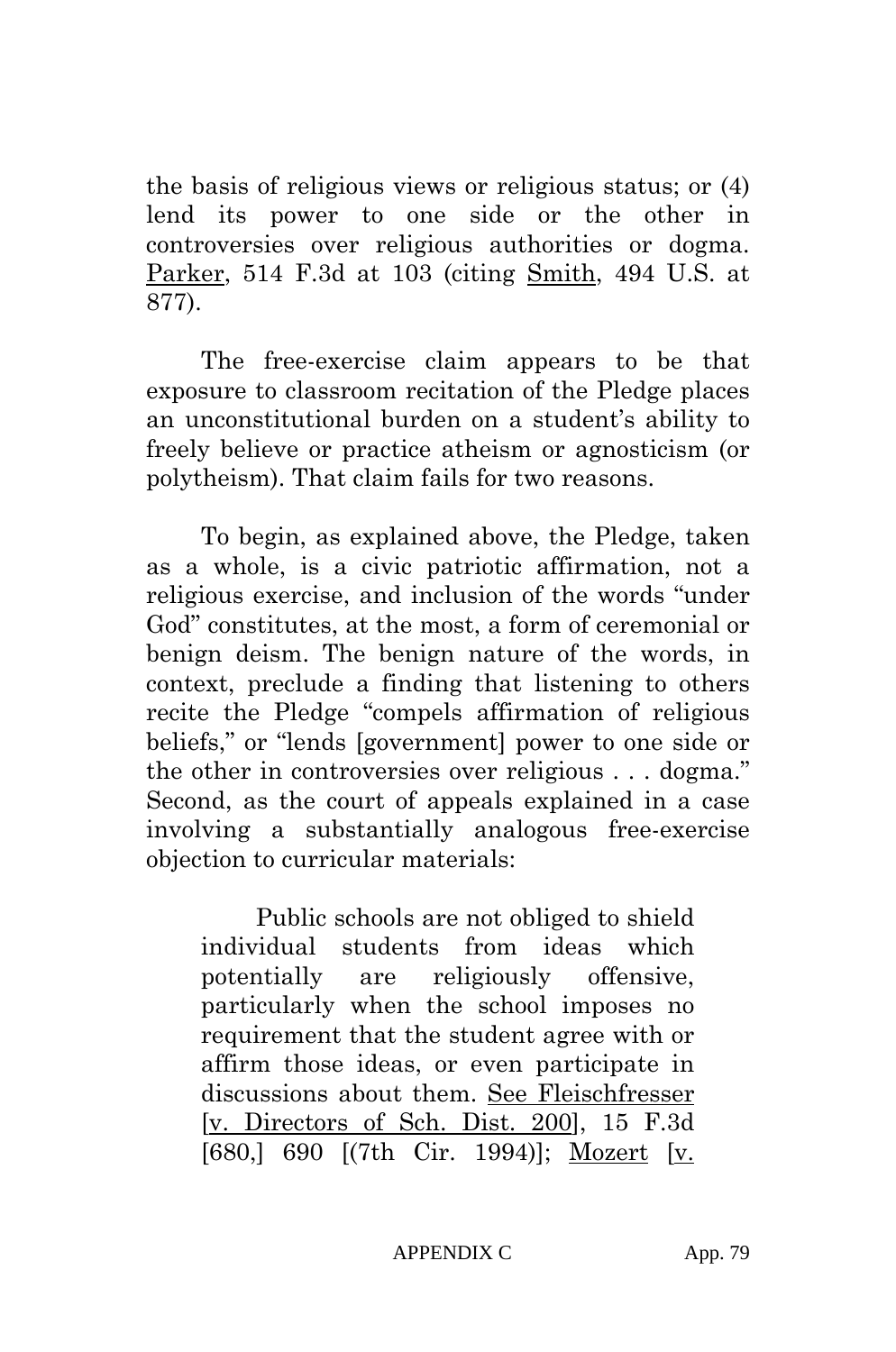Hawkins County Bd. of Educ.], 827 F.2d 1058,] 1063-65, 1070 [(6th Cir. 1987)]; see also Bauchman [ex rel. Bauchman v. West High Sch.], 132 F.3d [542,] 558 [(10th Cir. 1997)] ("[P]ublic schools are not required to delete from the curriculum all materials that may offend any religious sensibility." (quoting Florey v. Sioux Falls Sch. Dist. 49- 5, 619 F.2d 1311, 1318 (8th Cir. 1980)) (internal quotation marks omitted)). The reading of King and King [the book to which the school children in Parker objected on religious grounds] was not instruction in religion or religious beliefs. Cf. Barnette, 319 U.S. at 631 (distinguishing between compelling students to declare a belief through mandatory recital of the pledge of allegiance, which violates free exercise, and "merely . . . acquaint[ing students] with the flag salute so that they may be informed as to what it is or even what it means").

Parker, 514 F.3d at 106 (footnote, parallel citation omitted) (emphasis added). Here, as in Parker, the objection is to mere exposure; there are no allegations of required affirmation or participation. And so, like the students in Parker, the Doe children have failed to state a claim under the Free Exercise Clause. Parker is also dispositive of the Doe parents' free-exercise claim. In Parker, the court of appeals cited with approval the Sixth Circuit's determination that "exposure to ideas through the required reading of books did not constitute a constitutionally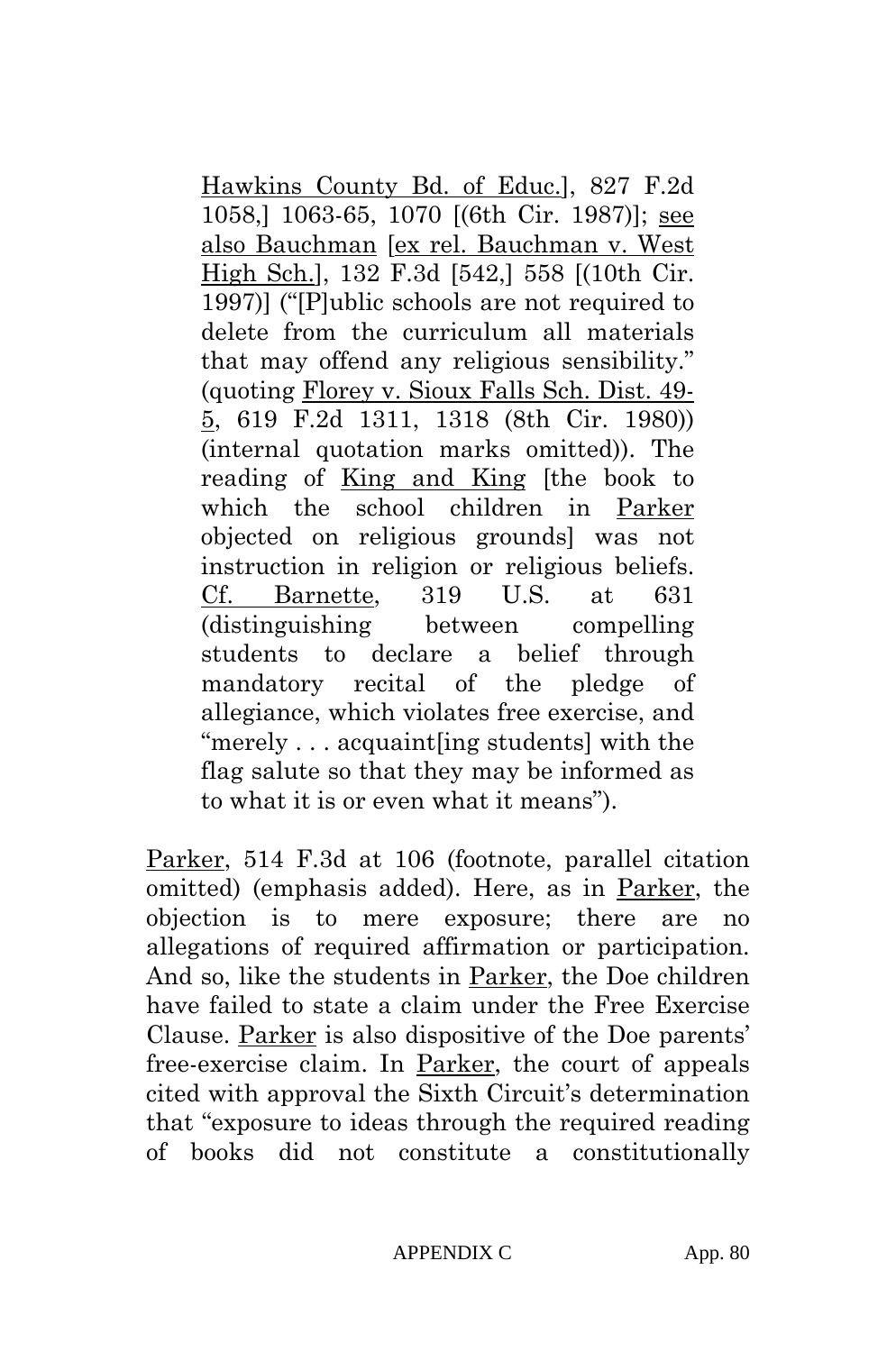significant burden on the plaintiffs' free exercise of religion." Parker, 514 F.3d at 105 (citing Mozert, 827 F.2d at 1065). The Parker court continued:

[T]he [Mozert] court emphasized that "the evil prohibited by the Free Exercise Clause" is "governmental compulsion either to do or refrain from doing an act forbidden or required by one's religion, or to affirm or disavow a belief forbidden or required by one's religion," and reading or even discussing the books did not compel such action or affirmation.

Parker, 514 F.3d at 105 (quoting Mozert, 827 F.2d at 1066, 1069). Here, the court has determined that the Doe children have not been compelled to perform or to refrain from performing any act, and they have not been compelled to affirm or disavow any belief. Thus, the rights of their parents under the Free Exercise Clause have not been violated. As the court of appeals explained in Parker:

the mere fact that a child is exposed on occasion in public school to a concept offensive to a parent's religious belief does not inhibit the parent from instructing the child differently. A parent whose "child is exposed to sensitive topics or information [at school] remains free to discuss these matters and to place them in the family's moral or religious context, or to supplement the information with more appropriate materials." C.N. [v. Ridgewood Bd. Of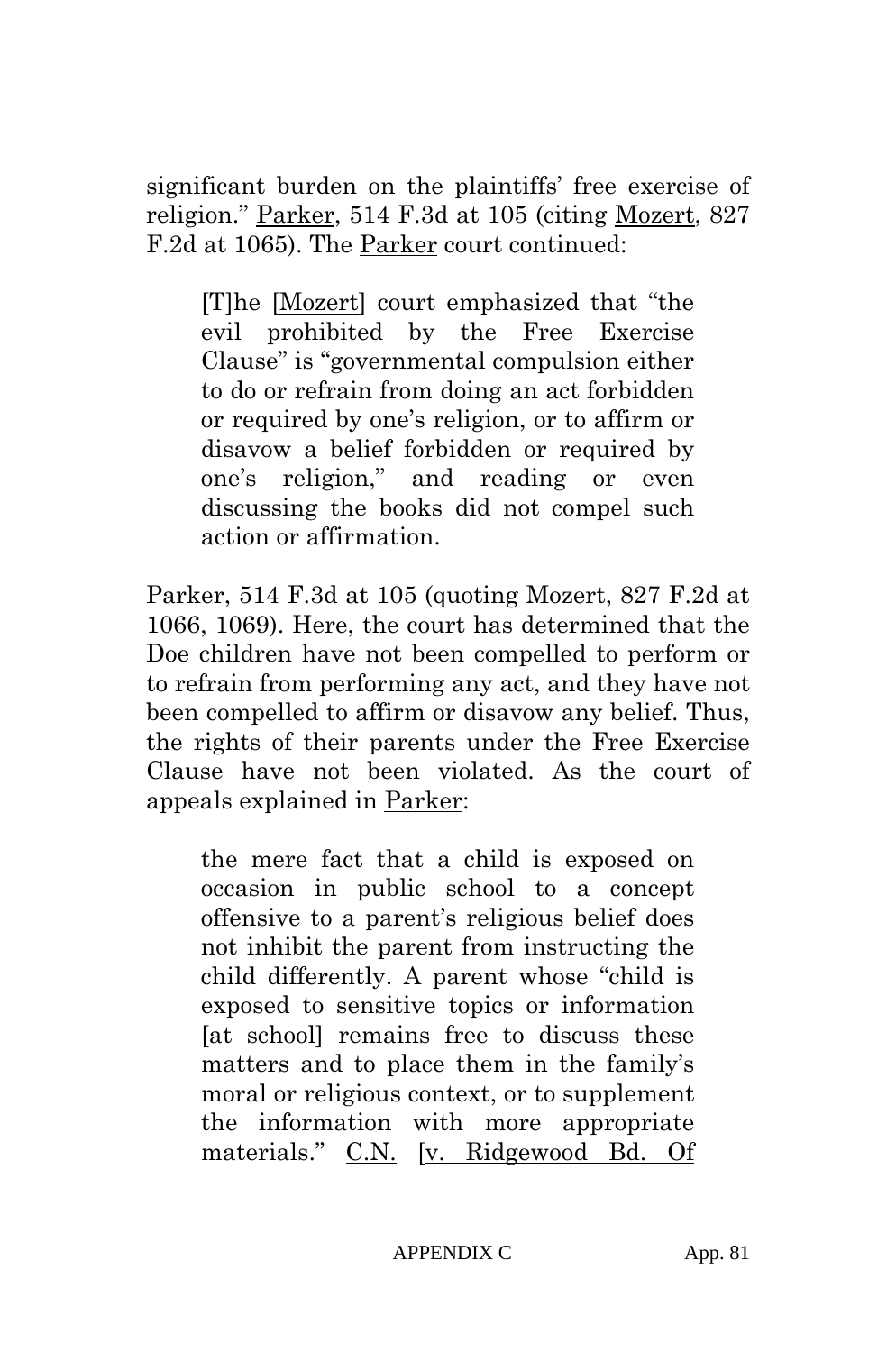Educ.], 430 F.3d [159,] 185 [(3d Cir. 2005)]; see also Newdow, 542 U.S. at 16 (noting that the school's requirement that Newdow's daughter recite the pledge of allegiance every day did not "impair[ ] Newdow's right to instruct his daughter in his religious views").

Parker, 514 F.3d at 105-06 (parallel citations omitted). Like the parents in Parker, the Doe parents have suffered no impairment in their ability to instruct their children in their views on religion. Accordingly, they have failed to state a claim under the Free Exercise Clause.

Because neither the Doe children nor the Doe parents have stated a claim under the Free Exercise Clause, defendants are entitled to dismissal of Counts II and III.

### Count IV

 $\overline{\phantom{a}}$ 

In Count IV, plaintiffs claim that defendants violated their rights under the Due Process<sup>32</sup> and

<sup>32</sup> The phrase "due process" appears in the last sentence of Count IV, but plaintiffs do not otherwise develop a dueprocess claim. Defendants do not address due process in their motion to dismiss, nor do plaintiffs mention due process in their objection. As explained below, to the extent that plaintiffs have made a due-process claim at all, it is discussed along with Count V, in tandem with plaintiffs' "right-of-parenthood" claim. See Parker, 514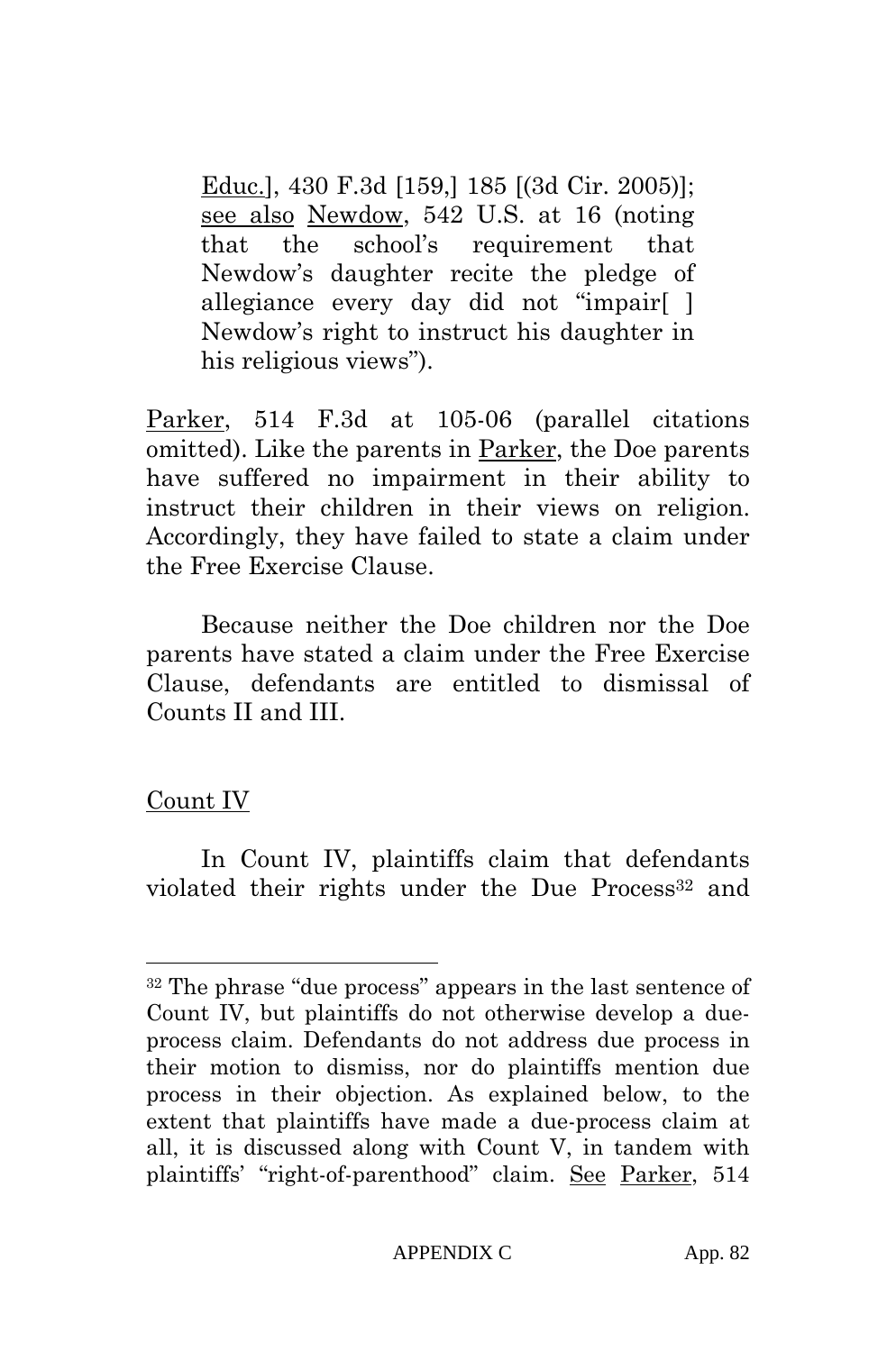Equal Protection Clauses of the United States Constitution by leading the Doe children's classes in reciting the Pledge. More specifically, they assert that defendants: (1) have a duty to show equal respect to their beliefs, i.e., atheism or agnosticism; (2) breached that duty by leading public school students in affirming that God exists; and (3) created a social environment that perpetuates prejudice against atheists. Defendants argue that government action that makes no classification is not amenable to an equal-protection challenge. They further argue that because religion is not a suspect classification, their actions are subject to rational basis review, a standard the New Hampshire Pledge statute easily meets. Plaintiffs disagree.

"The Equal Protection Clause of the Fourteenth Amendment guarantees that those who are similarly situated will be treated alike." In re Subpoena to Witzel, 531 F.3d 113, 116 (1st Cir. 2008) (citing City of City of Cleburne v. Cleburne Living Ctr., Inc., 473 U.S. 432, 439 (1985)).

With regard to legislative enactments like the New Hampshire Pledge statute, "the classic violation of equal protection [is] a law [that] creates different rules for distinct groups of individuals based on a suspect classification." Wirzburger v. Galvin, 412 F.3d 271, 283 (1st Cir. 2005) (citing Strauder v. West Virginia, 100 U.S. 303 (1879)). The New Hampshire Pledge statute "do[es] not require different treatment of any class of people because of their religious

l

F.3d at 102 (discussing "[t]he due process right of parental autonomy").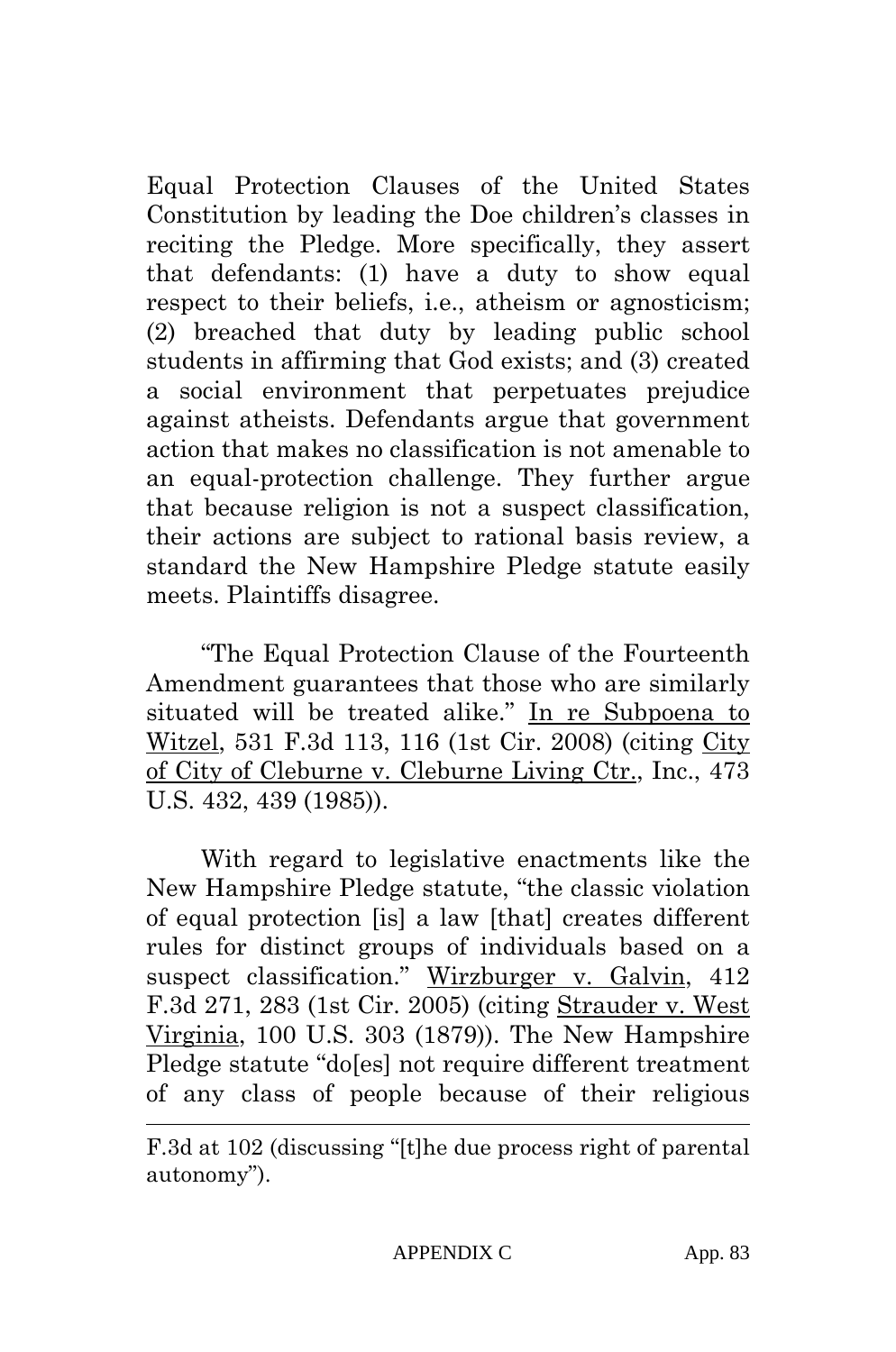beliefs," Wirzburger, 412 F.3d at 283, nor does it "give preferential treatment to any particular religion," id. Rather, it applies equally to those who believe in God, those who do not, and those who do not have a belief either way, giving adherents of all persuasions the right to participate or not participate in reciting the pledge, for any or no reason.33 Moreover, to the extent the New Hampshire Pledge statute may be construed as compelling agnostics and atheists to listen to their classmates recite the Pledge, the court has ruled that the Pledge is not a prayer or religious exercise, and, even if it were, plaintiffs' constitutional rights are not violated by recitation of the Pledge in the presence of the Doe children.

Given plaintiffs' claim that defendants violated the Doe children's equal-protection rights by leading public-school students in reciting the Pledge, Count IV may, perhaps, be better understood as a claim of discriminatory treatment, as opposed to a facial challenge to the Pledge statute. Such a claim, however, is unavailing. "A requirement for stating a valid disparate treatment claim under the Fourteenth Amendment is that the plaintiff make a

 $\overline{\phantom{a}}$ 

<sup>33</sup> The Wirzburger court also noted that the Supreme Court has "sometimes struck down facially neutral laws, which it recognized were crafted to avoid facial discrimination." 412 F.3d at 283 (citing Hunter v. Erickson, 393 U.S. 385, 387-91 (1969); Washington v. Seattle Sch. Dist. No. 1, 458 U.S. 457 (1982). The New Hampshire Pledge statute gives no indication in its terms or legislative history that it was enacted with a hidden purpose to discriminate against atheists or agnostics.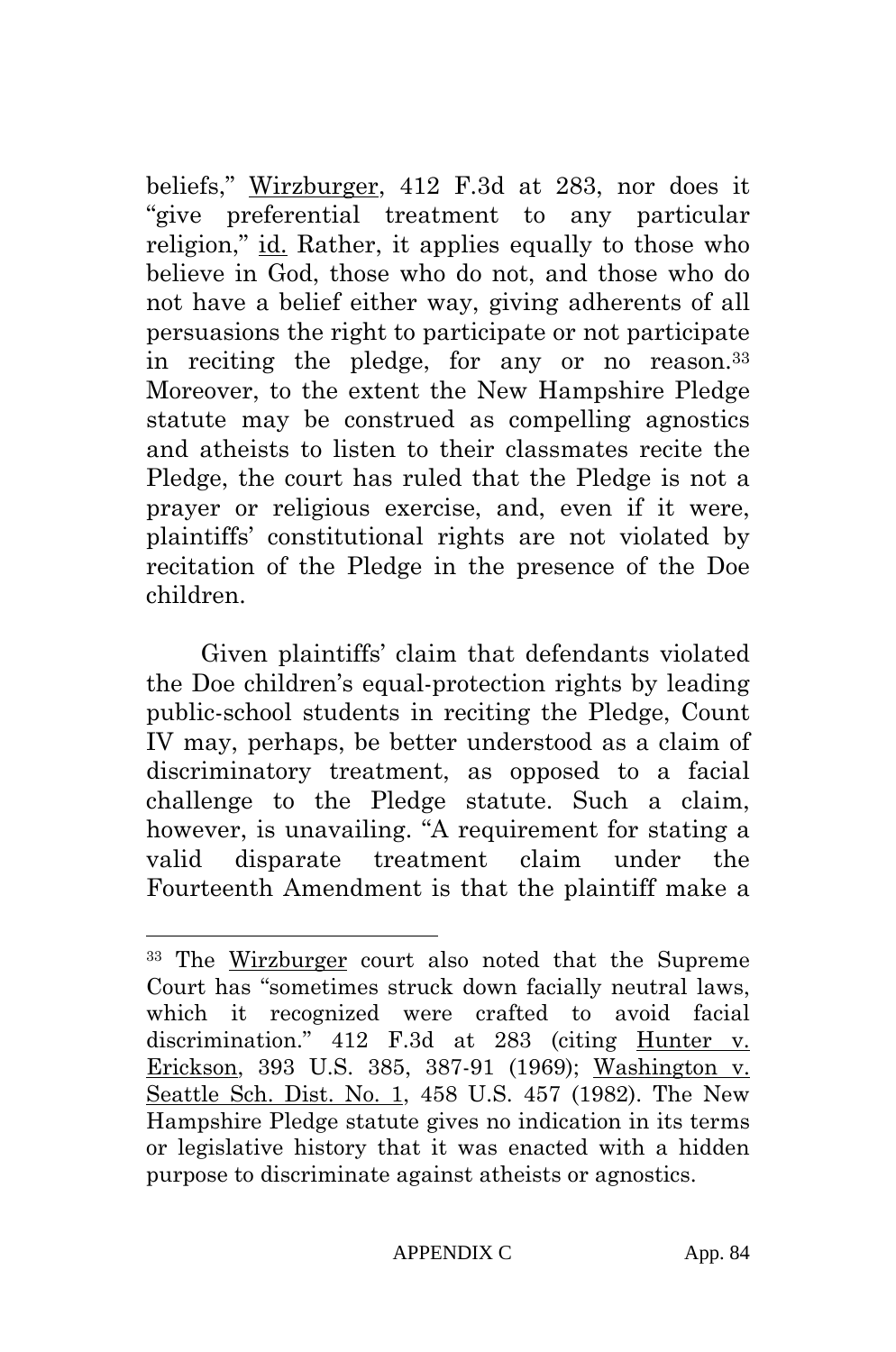plausible showing that he or she was treated differently from others similarly situated." Estate of Bennett v. Wainwright, 548 F.3d 155, 166 (1st Cir. 2008) (citing Clark v. Boscher, 514 F.3d 107, 114 (1st Cir. 2008); Witzel, 531 F.3d at 118)). Moreover:

To succeed on a claim of discriminatory treatment, a plaintiff must show that the defendant acted with discriminatory intent or purpose. Washington v. Davis, 426 U.S. 229, 239-40 (1976). That is, the plaintiff must establish that the defendant intentionally treated the plaintiff differently from others who were similarly situated. Village of Willowbrook v. Olech, 528 U.S. 562, 564 (2000). A discriminatory intent or purpose means that the defendants "selected or reaffirmed a particular course of action at least in part because of, not merely in spite of, its adverse effects upon an identifiable group." Wayte v. United States, 470 U.S. 598, 610 (1985) (internal quotation marks omitted).

Witzel, 531 F.3d at 118-19 (parallel citations omitted). Here, plaintiffs have not alleged that the Doe children's teachers acted with a discriminatory intent.

Because the New Hampshire Pledge statute does not create rules for agnostics and atheists different from rules applicable to monotheists or polytheists, and because there are no allegations that the Doe children's teachers acted with a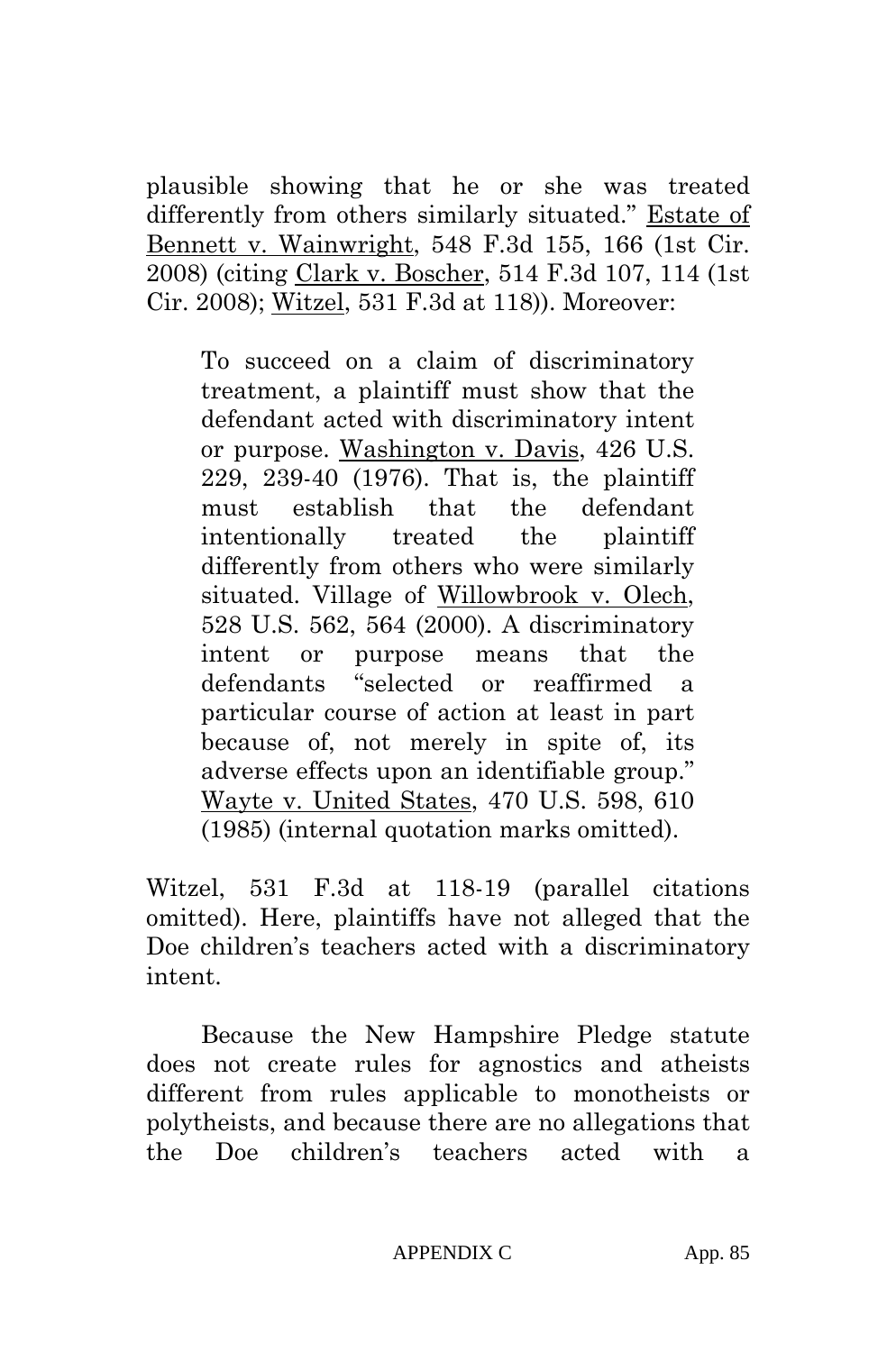discriminatory intent, defendants are entitled to dismissal of the equal-protection claim stated in Count IV.

#### Count V

In Count V plaintiffs, claim that defendants violated the Doe parents' federal constitutional rights of parenthood (and their children's concomitant rights) by leading the children's classes in reciting the Pledge of Allegiance. Defendants counter that plaintiffs' parental-rights claim is foreclosed by the court of appeals' decision in Parker v. Hurley.

Plaintiffs base Count V on a "federal constitutional right of parenthood, which includes the right to instill the religious beliefs chosen by the parents, free of governmental interference." (First Am. Compl.  $\llbracket$  68.) But, they do not identify any specific constitutional provision guaranteeing such a right. Wisconsin v. Yoder, 406 U.S. 205 (1972), upon which plaintiffs rest Count V, is a free-exercise case. See Yoder, 406 U.S. at 213. In Parker, the court of appeals for this circuit explained its view that in Yoder, "the Court did not analyze separately the due process and free exercise interests of the parentplaintiffs, but rather considered the two claims interdependently, given that those two sets of interests inform one [an]other." Parker, 514 F.3d at 98 (citing Yoder, 406 U.S. at 213-14). The court then followed the model it identified in Yoder, and analyzed jointly the "plaintiffs' complementary due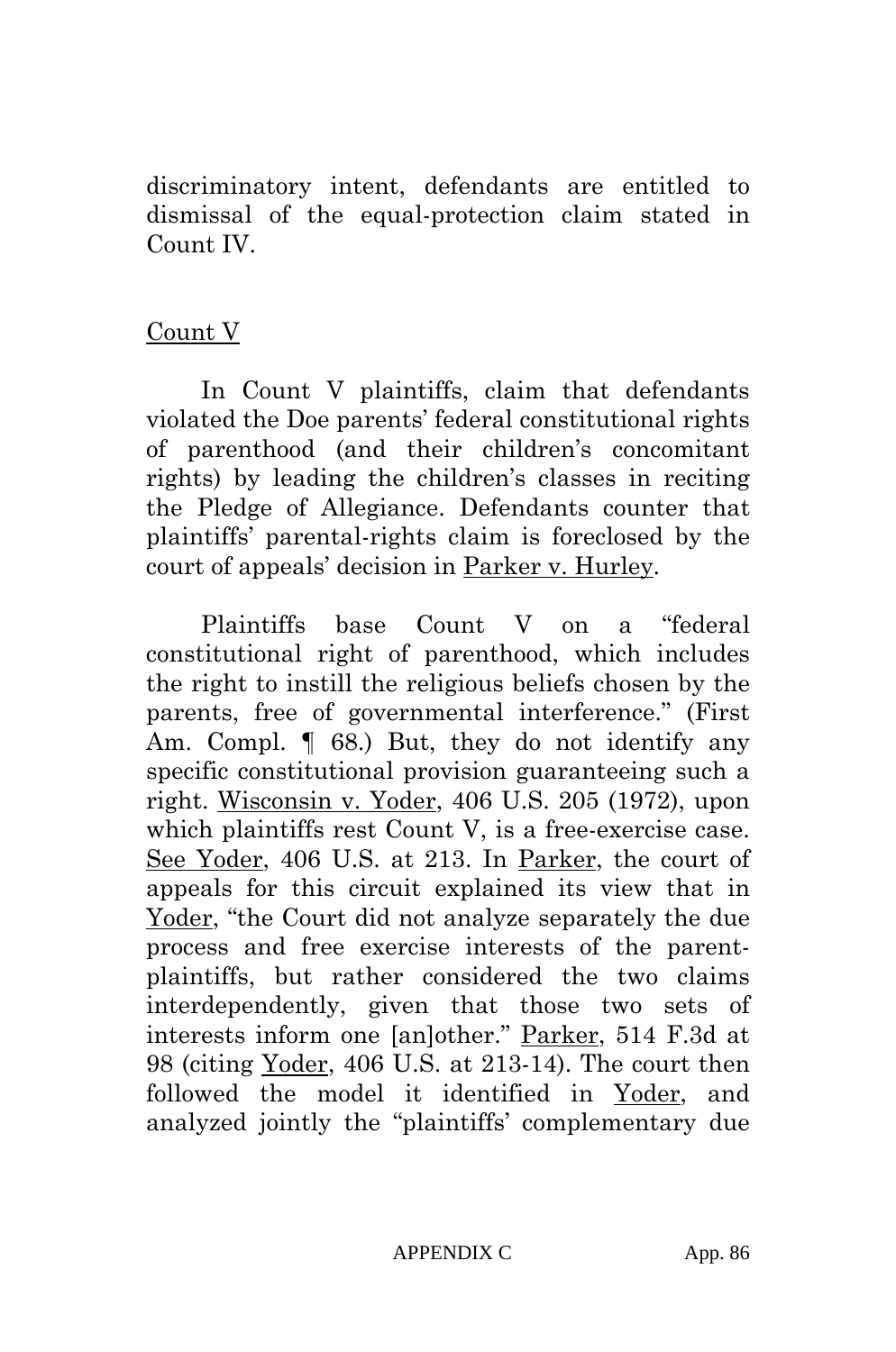process and free exercise claims." Parker, 514 F.3d at 101.

Following the analytical model established in Yoder and Parker, dismissal of plaintiffs' freeexercise claim compels dismissal of their dueprocess/parental-rights claim. The court can discern nothing of the latter that remains after dismissal of the former.

### Count IX

In Count IX, plaintiffs ask the court to rule, without any colorable basis in law, that "the use of a Pledge of Allegiance containing the words 'under God' is void as against public policy" (First Am. Compl. ¶ 84), because if fosters divisiveness. Count IX is summarily dismissed for failure to state a claim on which relief can be granted.

### Counts VI-VIII

Counts VI through VIII state claims under Part I, Article 6 of the New Hampshire Constitution (Count VI), RSA 169-D:23 (Count VII), and the common law of New Hampshire, as expressed in Sanborn v. Sanborn, 123 N.H. 740 (1983) (Count VIII). Because all of plaintiffs' federal claims have been dismissed, it is appropriate to reassess the court's exercise of jurisdiction over plaintiffs' remaining state claims. Camelio v. Am. Fed'n, 137 F.3d 666, 672 (1st Cir. 1998) (citing Roche v. John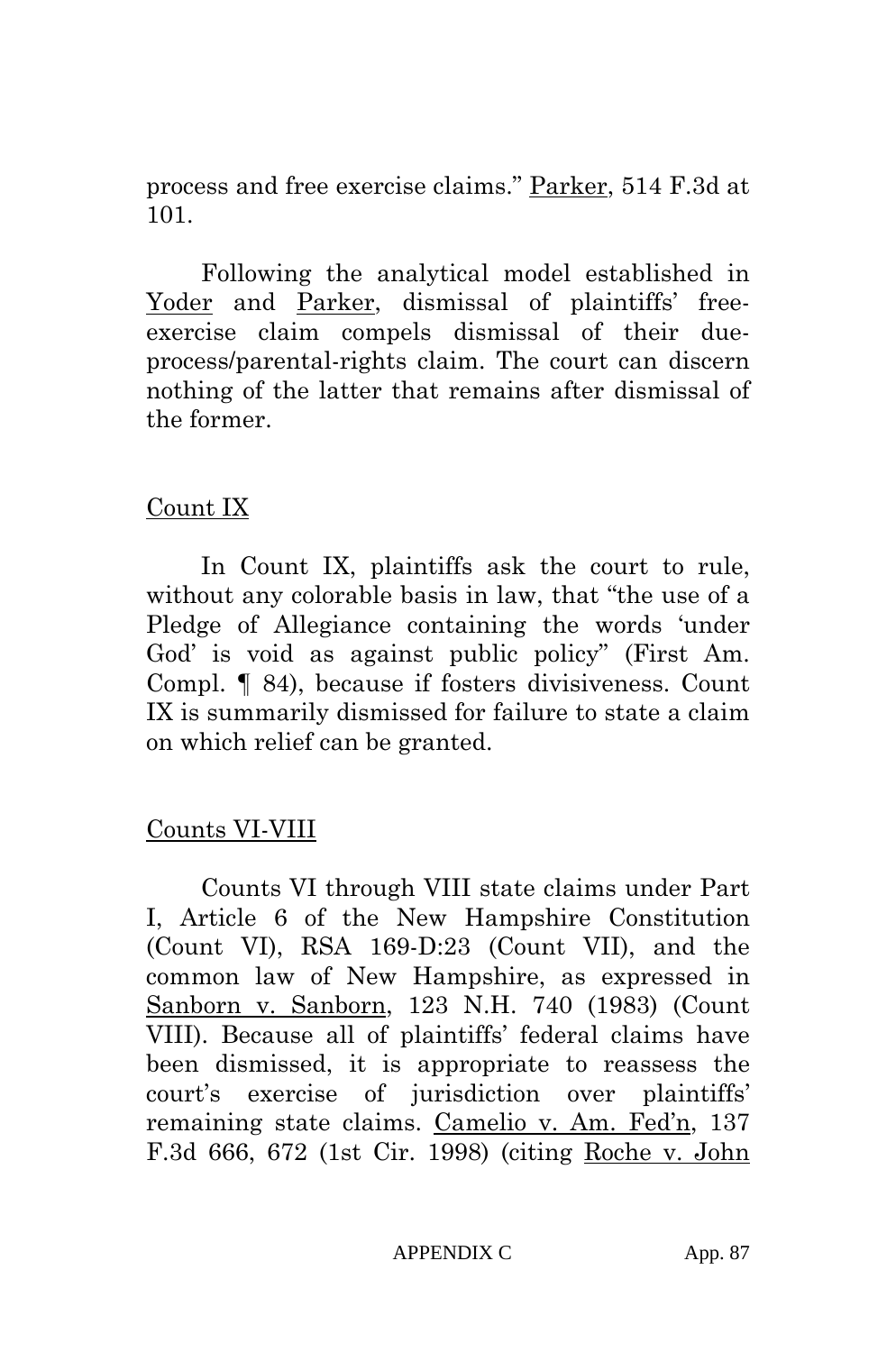Hancock Mut. Life Ins. Co., 81 F.3d 249, 256-57 (1st Cir. 1996)). Factors to consider include "fairness, judicial economy, convenience, and comity," Camelio, 137 F.3d at 672 (citation omitted), with a particular emphasis on comity, see id. (citing United Mine Workers v. Gibbs, 383 U.S. 715, 726 (1966)). Here, principles of comity counsel in favor of not exercising supplemental jurisdiction over plaintiffs' state-law claims. Accordingly, Counts VI through VIII are dismissed, without prejudice to refiling in a state court of competent jurisdiction.

## **Conclusion**

For the reasons given, all three pending motions to dismiss (documents 46, 55, and 56) are granted. The Clerk of the Court shall enter judgment in accordance with this order and close the case.

### **SO ORDERED.**

Steven J. McAuliffe Chief Judge

\_\_\_\_\_\_\_\_\_\_\_\_\_\_\_\_\_\_\_\_\_\_\_\_\_\_\_\_

September 30, 2009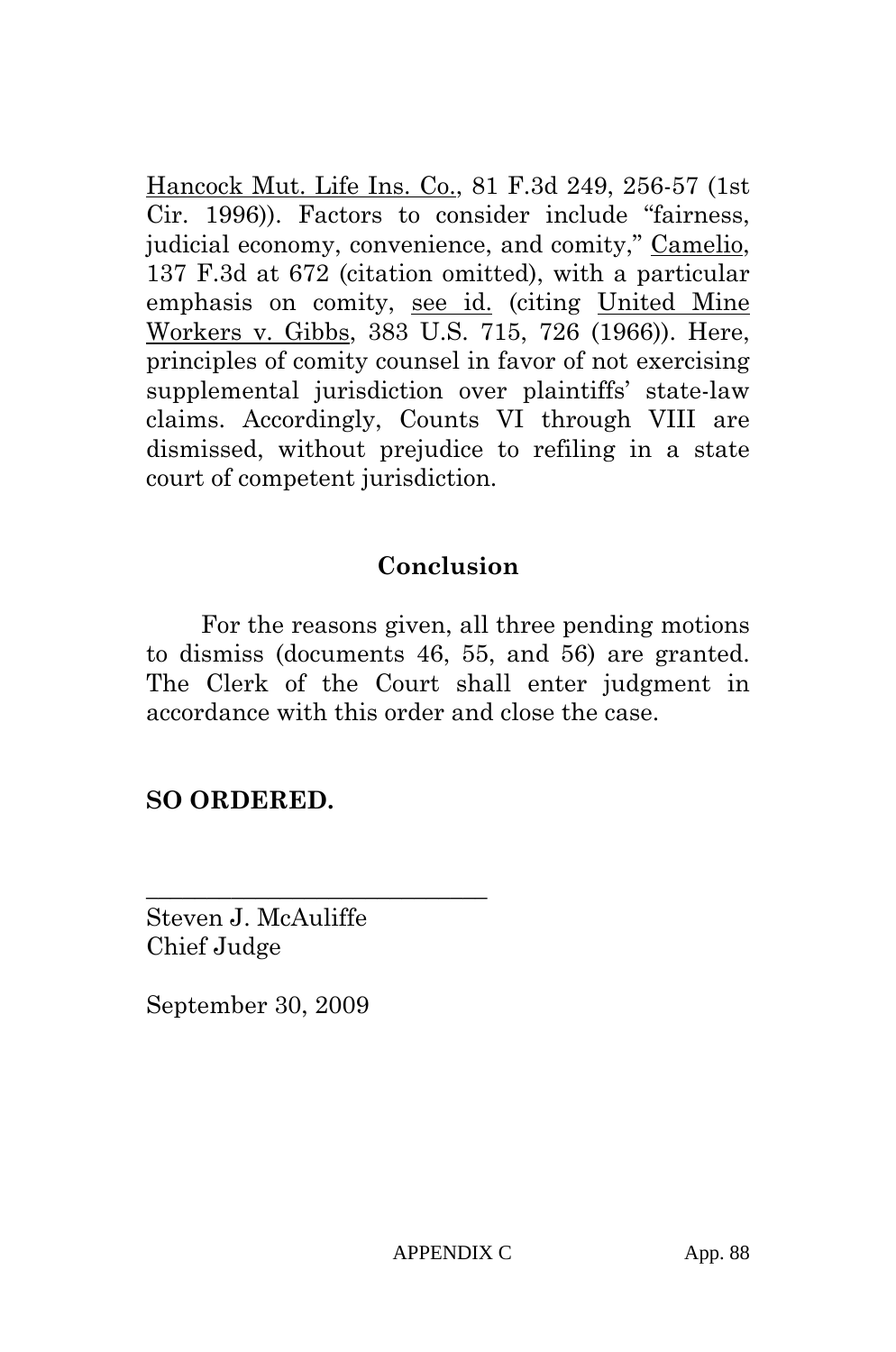## **Appendix D**

Court of Appeals' Denial of Rehearing December 28, 2010

No. 09-2473

### **UNITED STATES COURT OF APPEALS FOR THE FIRST CIRCUIT**

**\_\_\_\_\_\_\_\_\_\_\_\_\_\_\_\_\_\_\_\_** 

## **FREEDOM FROM RELIGION FOUNDATION**, ET AL.,

*Plaintiffs - Appellants,* 

v.

### **UNITED STATES**, ET AL.,

Defendants - Appellees.

### **HANOVER SCHOOL DISTRICT**, ET AL.,

Defendants **\_\_\_\_\_\_\_\_\_\_\_\_\_\_\_\_\_\_\_\_** 

### Before

Lynch, Chief Judge, Toruella, Boudin, Lipez, Howard and Thompson, Circuit Judges.

**\_\_\_\_\_\_\_\_\_\_\_\_\_\_\_\_\_\_\_\_**

APPENDIX D App. 89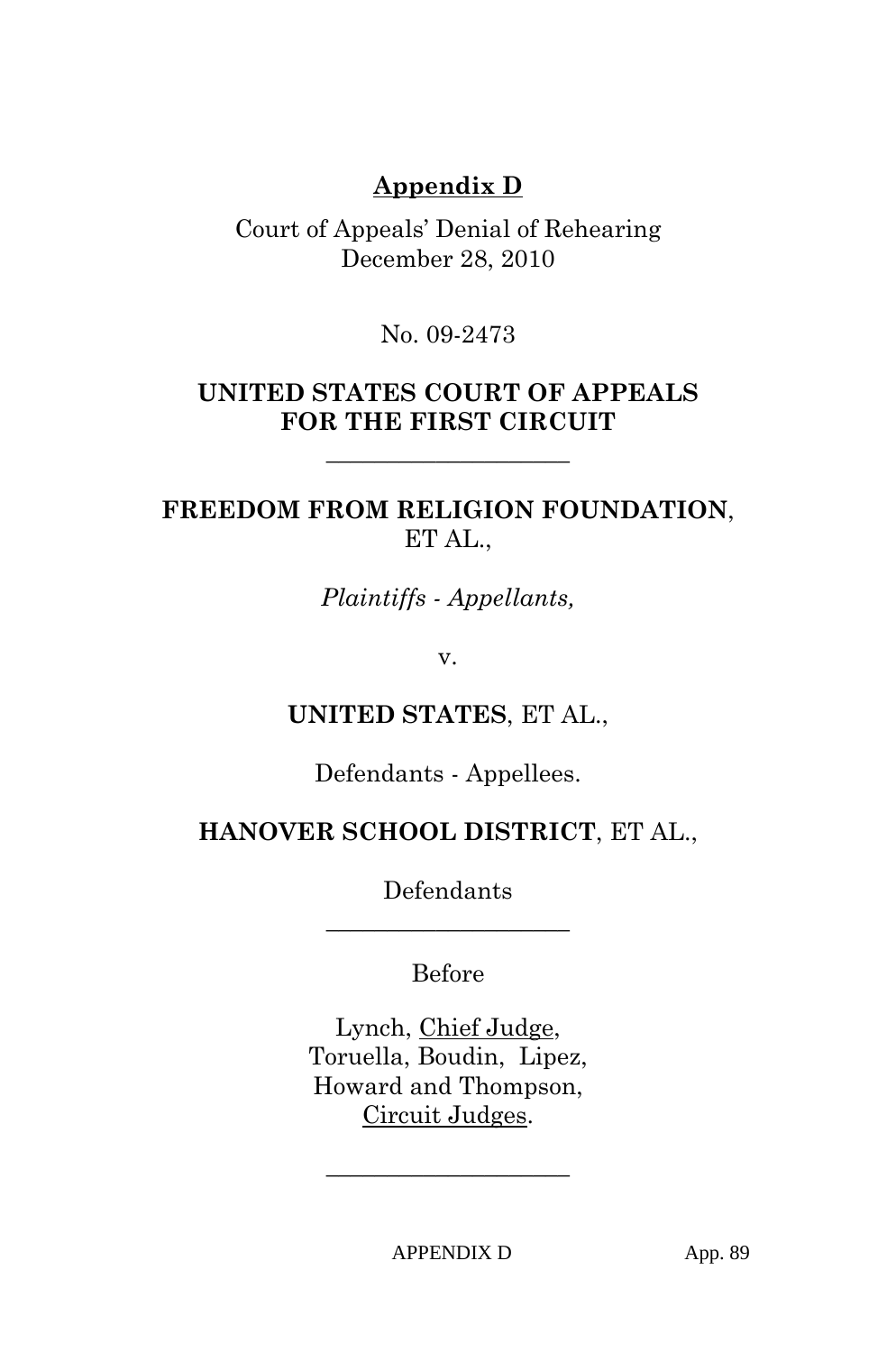## **ORDER OF THE COURT**

Entered: December 28, 2010

The petition for rehearing having been denied by the panel of judges who decided the case, and the petition for rehearing en banc having been submitted to the active judges of this court and a majority of the judges not having voted that the case be heard en banc, it is ordered that the petition for rehearing and the petition for rehearing en banc be denied.

> By the Court: /s/ Margaret Carter, Clerk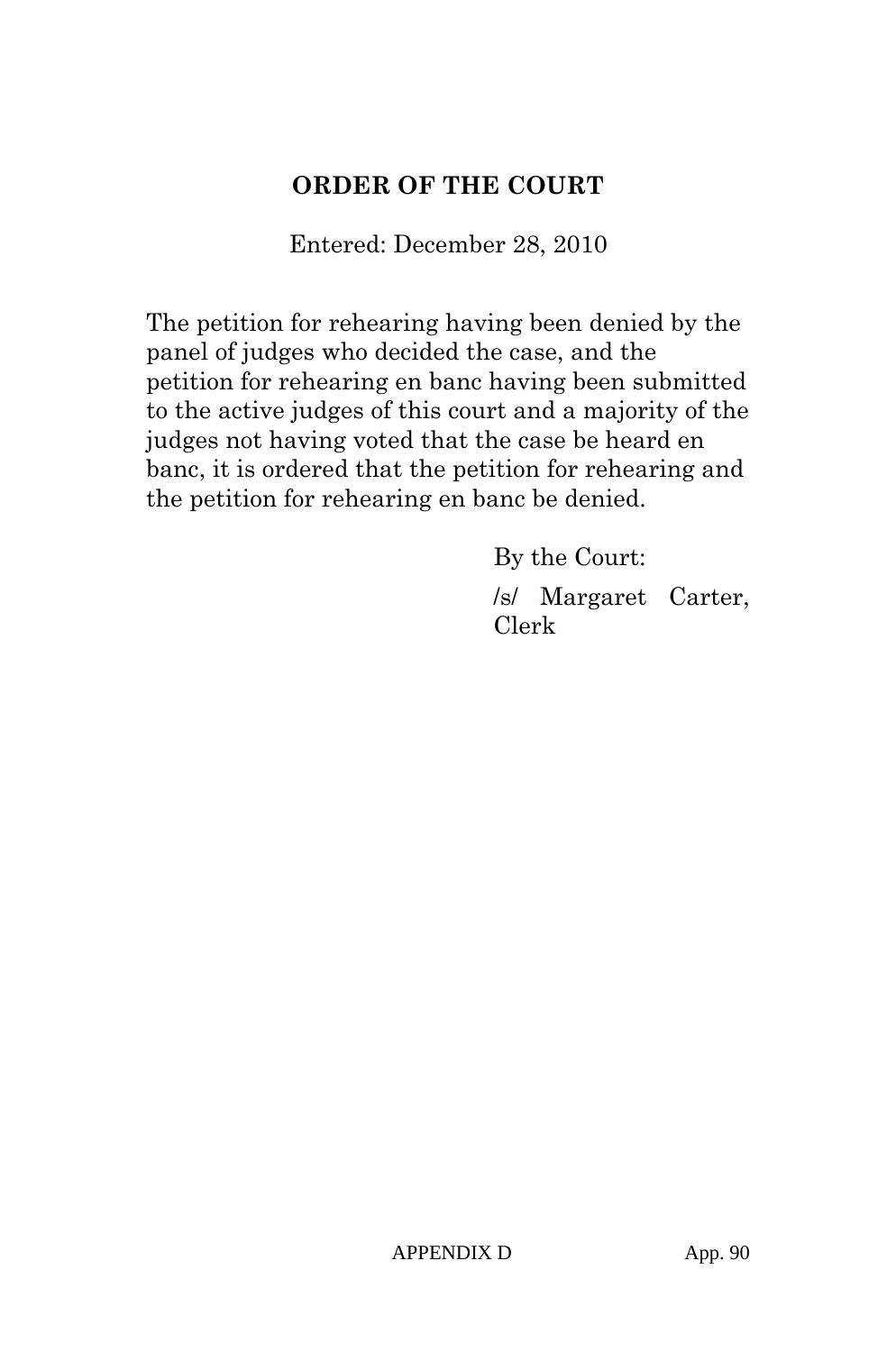# **Appendix E**

### Constitutional Provisions and Statutes Involved in the Case

This case involves the First Amendment's Religion Clauses ("Congress shall make no law respecting an establishment of religion, or prohibiting the free exercise thereof"), as well as on the Fourteenth Amendment's Section 1:

No State shall make or enforce any law which shall abridge the privileges or immunities of citizens of the United States; nor shall any State deprive any person of life, liberty, or property, without due process of law; nor deny to any person within its jurisdiction the equal protection of the laws.

It is contended that these constitutional provisions are violated by 4 U.S.C. § 4, which states (in pertinent part):

The Pledge of Allegiance to the Flag: ``I pledge allegiance to the Flag of the United States of America, and to the Republic for which it stands, one Nation under God, indivisible, with liberty and justice for all.''

in conjunction with the N.H. Rev. Stat. Ann. ("RSA") § 194:15-c: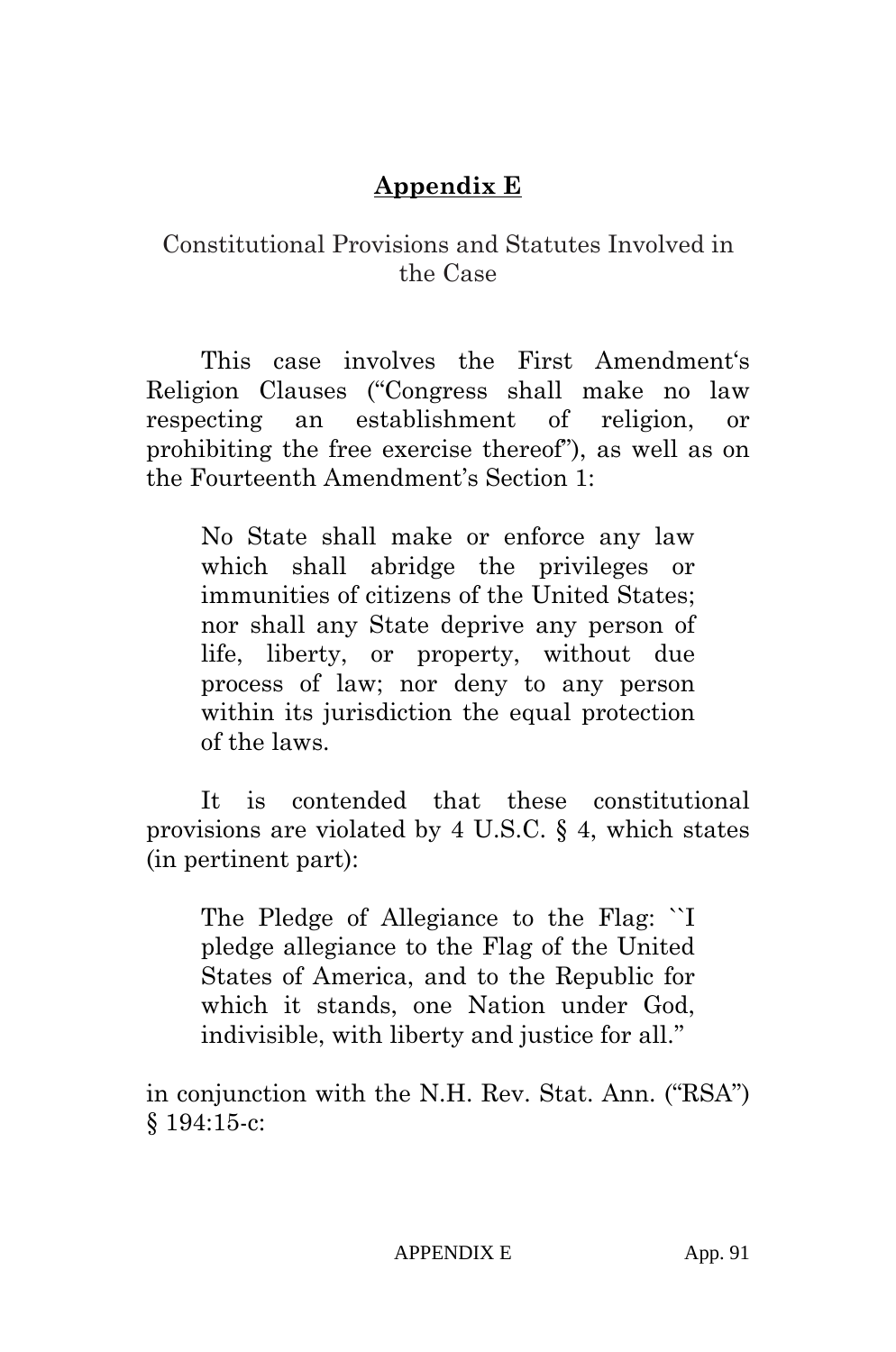I. As a continuation of the policy of teaching our country's history to the elementary and secondary pupils of this state, this section shall be known as the New Hampshire School Patriot Act.

II. A school district shall authorize a period of time during the school day for the recitation of the pledge of allegiance. Pupil participation in the recitation of the pledge of allegiance shall be voluntary.

III. Pupils not participating in the recitation of the pledge of allegiance may silently stand or remain seated but shall be required to respect the rights of those pupils electing to participate. If this paragraph shall be declared to be unconstitutional or otherwise invalid, the remaining paragraphs in this section shall not be affected, and shall continue in full force and effect.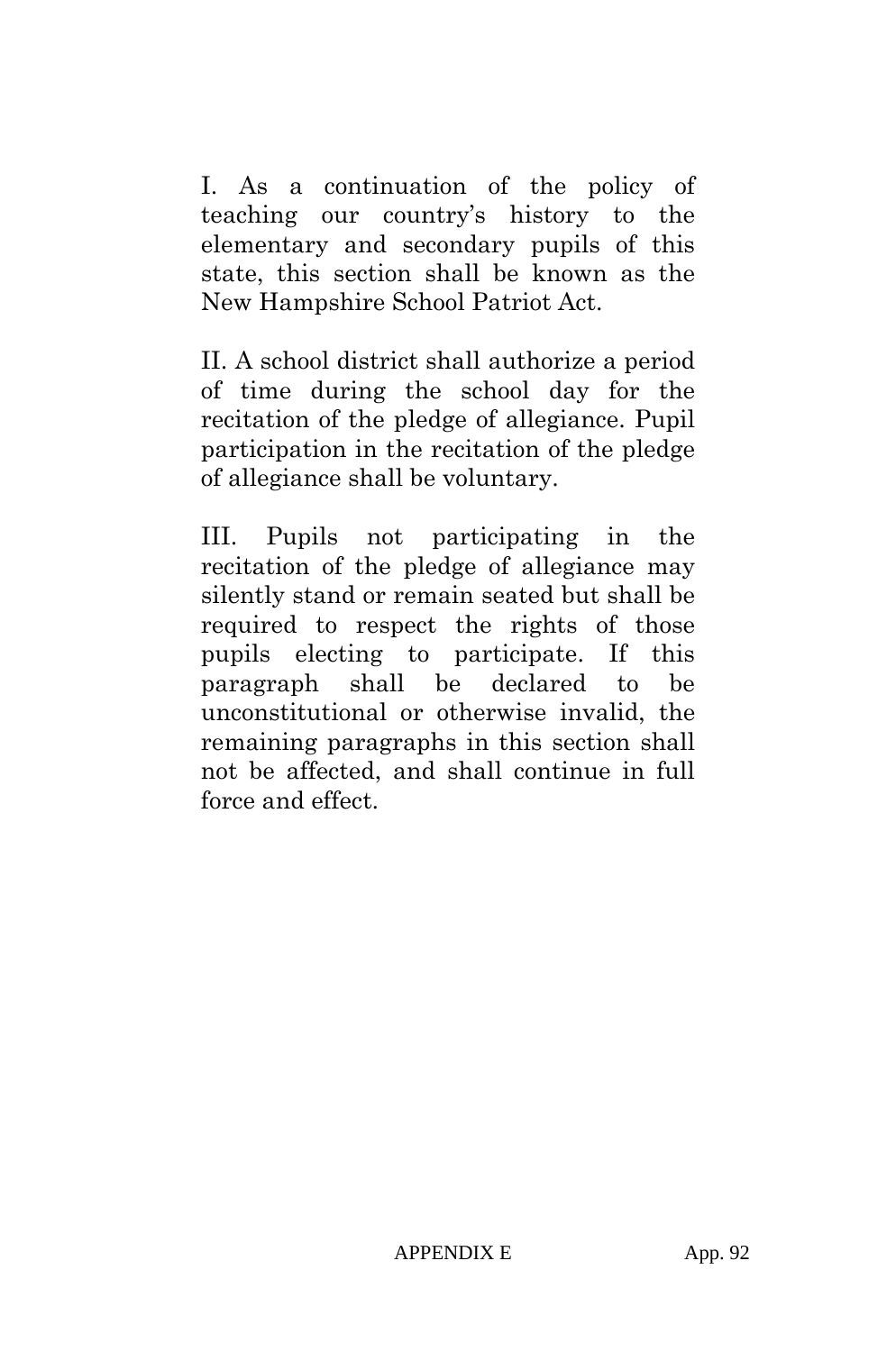# **Appendix F**

### State Constitutional Provisions Depriving Atheists of Equal Rights

Ark. Const., art. XIX, § 1:

No person who denies the being of a God shall hold any office in the civil departments of this State, nor be competent to testify as a witness in any court.

Md. Const., art. XXXVII:

That no religious test ought ever to be required as a qualification for any office of profit or trust in this State, other than a declaration of belief in the existence of God.

Miss. Const., art. XIV, § 265:

No person who denies the existence of a Supreme Being shall hold any office in this state.

N.C. Const., art. VI, § 8:

The following persons shall be disqualified for office: First, any person who shall deny the being of Almighty God.